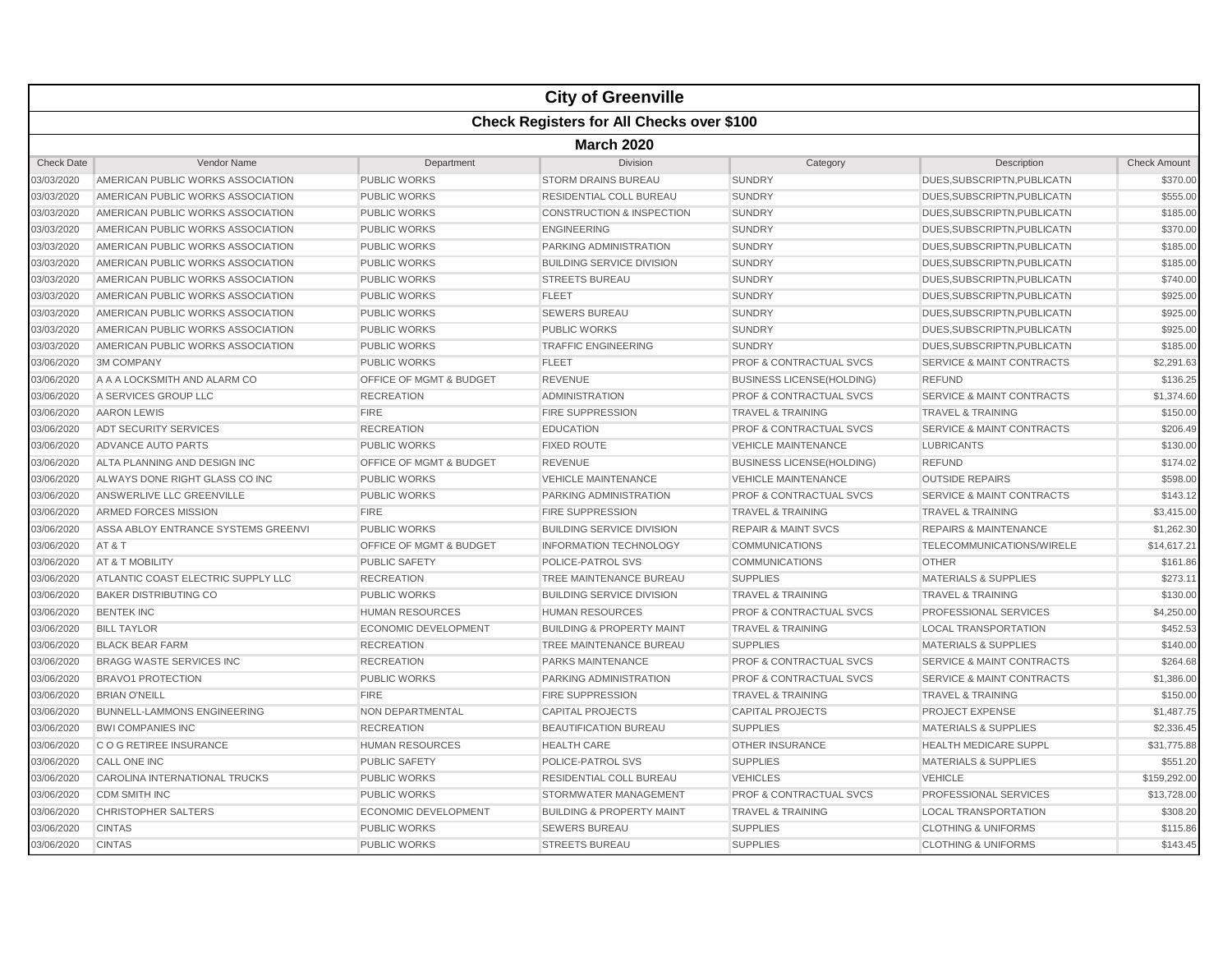|                   |                                                  |                           | <b>City of Greenville</b>        |                                    |                                 |                     |  |  |  |  |
|-------------------|--------------------------------------------------|---------------------------|----------------------------------|------------------------------------|---------------------------------|---------------------|--|--|--|--|
|                   | <b>Check Registers for All Checks over \$100</b> |                           |                                  |                                    |                                 |                     |  |  |  |  |
|                   | <b>March 2020</b>                                |                           |                                  |                                    |                                 |                     |  |  |  |  |
| <b>Check Date</b> | Vendor Name                                      | Department                | Division                         | Category                           | Description                     | <b>Check Amount</b> |  |  |  |  |
| 03/06/2020        | <b>CINTAS</b>                                    | <b>PUBLIC WORKS</b>       | <b>FLEET</b>                     | <b>SUPPLIES</b>                    | <b>CLOTHING &amp; UNIFORMS</b>  | \$157.54            |  |  |  |  |
| 03/06/2020        | CITY ARBORIST LLC, THE                           | <b>RECREATION</b>         | TREE MAINTENANCE BUREAU          | <b>PROF &amp; CONTRACTUAL SVCS</b> | PROFESSIONAL SERVICES           | \$4,325.00          |  |  |  |  |
| 03/06/2020        | CLASSIC ACE HARDWARE - GREER                     | <b>PUBLIC SAFETY</b>      | POLICE-PATROL SVS                | <b>SUPPLIES</b>                    | <b>MATERIALS &amp; SUPPLIES</b> | \$292.56            |  |  |  |  |
| 03/06/2020        | <b>CLEMSON UNIVERSITY</b>                        | <b>NON DEPARTMENTAL</b>   | <b>CAPITAL PROJECTS</b>          | <b>CAPITAL PROJECTS</b>            | PLANNING/DESIGN                 | \$1,506.25          |  |  |  |  |
| 03/06/2020        | COLONIAL FUEL & LUBRICANT SERVICES               | <b>PUBLIC WORKS</b>       | <b>FLEET</b>                     | <b>VEHICLE MAINTENANCE</b>         | <b>FUEL</b>                     | \$14,002.09         |  |  |  |  |
| 03/06/2020        | <b>COMMUNITY JOURNALS LLC</b>                    | NON DEPARTMENTAL          | <b>MISC GRANTS</b>               | <b>SUPPLIES</b>                    | <b>MATERIALS &amp; SUPPLIES</b> | \$1,998.00          |  |  |  |  |
| 03/06/2020        | CONCRETE SUPPLY COMPANY LLC                      | <b>PUBLIC WORKS</b>       | <b>STREETS BUREAU</b>            | <b>SUPPLIES</b>                    | <b>MATERIALS &amp; SUPPLIES</b> | \$1,091.80          |  |  |  |  |
| 03/06/2020        | CONCRETE SUPPLY COMPANY LLC                      | NON DEPARTMENTAL          | <b>CAPITAL PROJECTS</b>          | <b>CAPITAL PROJECTS</b>            | <b>CONSTRUCTION</b>             | \$2,170.35          |  |  |  |  |
| 03/06/2020        | COOK AND BOARDMAN GROUP LLC                      | <b>PUBLIC WORKS</b>       | <b>BUILDING SERVICE DIVISION</b> | <b>SUPPLIES</b>                    | <b>MATERIALS &amp; SUPPLIES</b> | \$473.21            |  |  |  |  |
| 03/06/2020        | <b>CREGGER COMPANY</b>                           | <b>NON DEPARTMENTAL</b>   | <b>CAPITAL PROJECTS</b>          | <b>CAPITAL PROJECTS</b>            | <b>PROJECT EXPENSE</b>          | \$2,453.78          |  |  |  |  |
| 03/06/2020        | <b>CROMER'S P-NUTS LLC</b>                       | <b>RECREATION</b>         | <b>PUBLIC SERVICES</b>           | <b>SUPPLIES</b>                    | <b>SALE CONCESSIONS</b>         | \$542.14            |  |  |  |  |
| 03/06/2020        | <b>CUMMINS ATLANTIC</b>                          | <b>FIRE</b>               | <b>FIRE SUPPRESSION</b>          | <b>VEHICLE MAINTENANCE</b>         | <b>OUTSIDE REPAIRS</b>          | \$100.00            |  |  |  |  |
| 03/06/2020        | DANA SAFETY SUPPLY INC                           | <b>FIRE</b>               | <b>FIRE SUPPRESSION</b>          | <b>VEHICLE MAINTENANCE</b>         | <b>PARTS</b>                    | \$304.70            |  |  |  |  |
| 03/06/2020        | <b>DANIEL PRONK</b>                              | <b>FIRE</b>               | <b>FIRE SUPPRESSION</b>          | <b>TRAVEL &amp; TRAINING</b>       | <b>TRAVEL &amp; TRAINING</b>    | \$150.00            |  |  |  |  |
| 03/06/2020        | <b>DEBORAH K LEPOROWSKI PSY. D. LLC</b>          | <b>HUMAN RESOURCES</b>    | <b>HUMAN RESOURCES</b>           | <b>PROF &amp; CONTRACTUAL SVCS</b> | PROFESSIONAL SERVICES           | \$2,125.00          |  |  |  |  |
| 03/06/2020        | DELAWARE ELEVATOR INC                            | <b>NON DEPARTMENTAL</b>   | <b>CAPITAL PROJECTS</b>          | <b>CAPITAL PROJECTS</b>            | <b>CONSTRUCTION</b>             | \$21,138.30         |  |  |  |  |
| 03/06/2020        | <b>DELL MARKETING LP</b>                         | <b>PUBLIC WORKS</b>       | STORMWATER MANAGEMENT            | <b>SUPPLIES</b>                    | <b>MATERIALS &amp; SUPPLIES</b> | \$5,227.79          |  |  |  |  |
| 03/06/2020        | <b>DELL MARKETING LP</b>                         | OFFICE OF MGMT & BUDGET   | <b>INFORMATION TECHNOLOGY</b>    | <b>MIS PROJECTS</b>                | <b>PCS/UPGRADES</b>             | \$1,742.61          |  |  |  |  |
| 03/06/2020        | <b>DESIGNLAB INC</b>                             | <b>PUBLIC SAFETY</b>      | POLICE-PATROL SVS                | <b>SUPPLIES</b>                    | <b>CLOTHING &amp; UNIFORMS</b>  | \$2,186.86          |  |  |  |  |
| 03/06/2020        | <b>DISPLAY SALES INC</b>                         | <b>RECREATION</b>         | TREE MAINTENANCE BUREAU          | <b>SUPPLIES</b>                    | <b>MATERIALS &amp; SUPPLIES</b> | \$217.00            |  |  |  |  |
| 03/06/2020        | <b>DISYS SOLUTIONS INC</b>                       | <b>NON DEPARTMENTAL</b>   | <b>CAPITAL PROJECTS</b>          | <b>CAPITAL PROJECTS</b>            | <b>CONSTRUCTION</b>             | \$226.42            |  |  |  |  |
| 03/06/2020        | <b>DISYS SOLUTIONS INC</b>                       | PUBLIC INFORMATION/EVENTS | PUBLIC INFORMATION               | <b>SUPPLIES</b>                    | <b>MATERIALS &amp; SUPPLIES</b> | \$368.77            |  |  |  |  |
| 03/06/2020        | <b>DOODLE PANTS</b>                              | <b>RECREATION</b>         | <b>PUBLIC SERVICES</b>           | <b>SUPPLIES</b>                    | <b>SALE GIFTS</b>               | \$2,520.00          |  |  |  |  |
| 03/06/2020        | <b>DOROTHY DOWE</b>                              | COUNCIL                   | <b>CITY COUNCIL</b>              | <b>TRAVEL &amp; TRAINING</b>       | <b>LOCAL TRANSPORTATION</b>     | \$119.60            |  |  |  |  |
| 03/06/2020        | <b>DUKE ENERGY</b>                               | <b>PUBLIC WORKS</b>       | <b>BUILDING SERVICE DIVISION</b> | <b>UTILITIES</b>                   | <b>ELECTRICITY</b>              | \$100.00            |  |  |  |  |
| 03/06/2020        | <b>DUKE ENERGY</b>                               | <b>PUBLIC SAFETY</b>      | POLICE-PATROL SVS                | <b>UTILITIES</b>                   | <b>ELECTRICITY</b>              | \$387.35            |  |  |  |  |
| 03/06/2020        | <b>DUKE ENERGY</b>                               | <b>RECREATION</b>         | <b>COMMUNITY CENTERS</b>         | <b>UTILITIES</b>                   | <b>ELECTRICITY</b>              | \$1,605.64          |  |  |  |  |
| 03/06/2020        | <b>DUKE ENERGY</b>                               | <b>PUBLIC WORKS</b>       | <b>RIVERPLACE GARAGE</b>         | <b>UTILITIES</b>                   | <b>ELECTRICITY</b>              | \$3,432.66          |  |  |  |  |
| 03/06/2020        | <b>DUKE ENERGY</b>                               | <b>RECREATION</b>         | PARKS MAINTENANCE                | <b>UTILITIES</b>                   | <b>ELECTRICITY</b>              | \$7,041.39          |  |  |  |  |
| 03/06/2020        | <b>DUKE ENERGY</b>                               | <b>PUBLIC WORKS</b>       | <b>TRAFFIC ENGINEERING</b>       | <b>UTILITIES</b>                   | <b>ELECTRICITY</b>              | \$2,281.94          |  |  |  |  |
| 03/06/2020        | <b>DUKE ENERGY</b>                               | <b>PUBLIC WORKS</b>       | MAULDIN/SIMPSONVILLE ROUT        | <b>UTILITIES</b>                   | <b>ELECTRICITY</b>              | \$1,166.94          |  |  |  |  |
| 03/06/2020        | <b>DUKE ENERGY</b>                               | <b>PUBLIC WORKS</b>       | <b>FIXED ROUTE</b>               | <b>UTILITIES</b>                   | <b>ELECTRICITY</b>              | \$1,166.94          |  |  |  |  |
| 03/06/2020        | <b>DUKE ENERGY</b>                               | <b>FIRE</b>               | <b>FIRE SERVICES</b>             | <b>UTILITIES</b>                   | <b>ELECTRICITY</b>              | \$1,845.96          |  |  |  |  |
| 03/06/2020        | <b>DUKE ENERGY</b>                               | <b>PUBLIC WORKS</b>       | <b>SEWERS BUREAU</b>             | <b>UTILITIES</b>                   | <b>ELECTRICITY</b>              | \$175.37            |  |  |  |  |
| 03/06/2020        | <b>DUKE ENERGY</b>                               | <b>PUBLIC WORKS</b>       | <b>NON VEHICLE MAINTENANCE</b>   | <b>UTILITIES</b>                   | <b>ELECTRICITY</b>              | \$2,457.69          |  |  |  |  |
| 03/06/2020        | <b>DUNCANS</b>                                   | <b>PUBLIC WORKS</b>       | <b>RECYCLING</b>                 | <b>SUPPLIES</b>                    | <b>MATERIALS &amp; SUPPLIES</b> | \$588.93            |  |  |  |  |
| 03/06/2020        | <b>EAST COAST CONCRETE PUMPING LLC</b>           | NON DEPARTMENTAL          | <b>CAPITAL PROJECTS</b>          | <b>CAPITAL PROJECTS</b>            | <b>CONSTRUCTION</b>             | \$731.25            |  |  |  |  |
| 03/06/2020        | ECHOLS OIL COMPANY INC                           | <b>PUBLIC WORKS</b>       | <b>FLEET</b>                     | <b>VEHICLE MAINTENANCE</b>         | <b>FUEL</b>                     | \$1,845.31          |  |  |  |  |
| 03/06/2020        | <b>ECMC</b>                                      | OFFICE OF MGMT & BUDGET   | <b>ACCOUNTING</b>                | PR-WH                              | <b>GARNISHMENTS</b>             | \$143.89            |  |  |  |  |
| 03/06/2020        | <b>EMERYS TREE SERVICE INC</b>                   | <b>RECREATION</b>         | TREE MAINTENANCE BUREAU          | <b>PROF &amp; CONTRACTUAL SVCS</b> | PROFESSIONAL SERVICES           | \$3,000.00          |  |  |  |  |
| 03/06/2020        | <b>EMPLOYMENT SCREENING RESOURCES</b>            | <b>HUMAN RESOURCES</b>    | <b>HUMAN RESOURCES</b>           | PROF & CONTRACTUAL SVCS            | PROFESSIONAL SERVICES           | \$383.25            |  |  |  |  |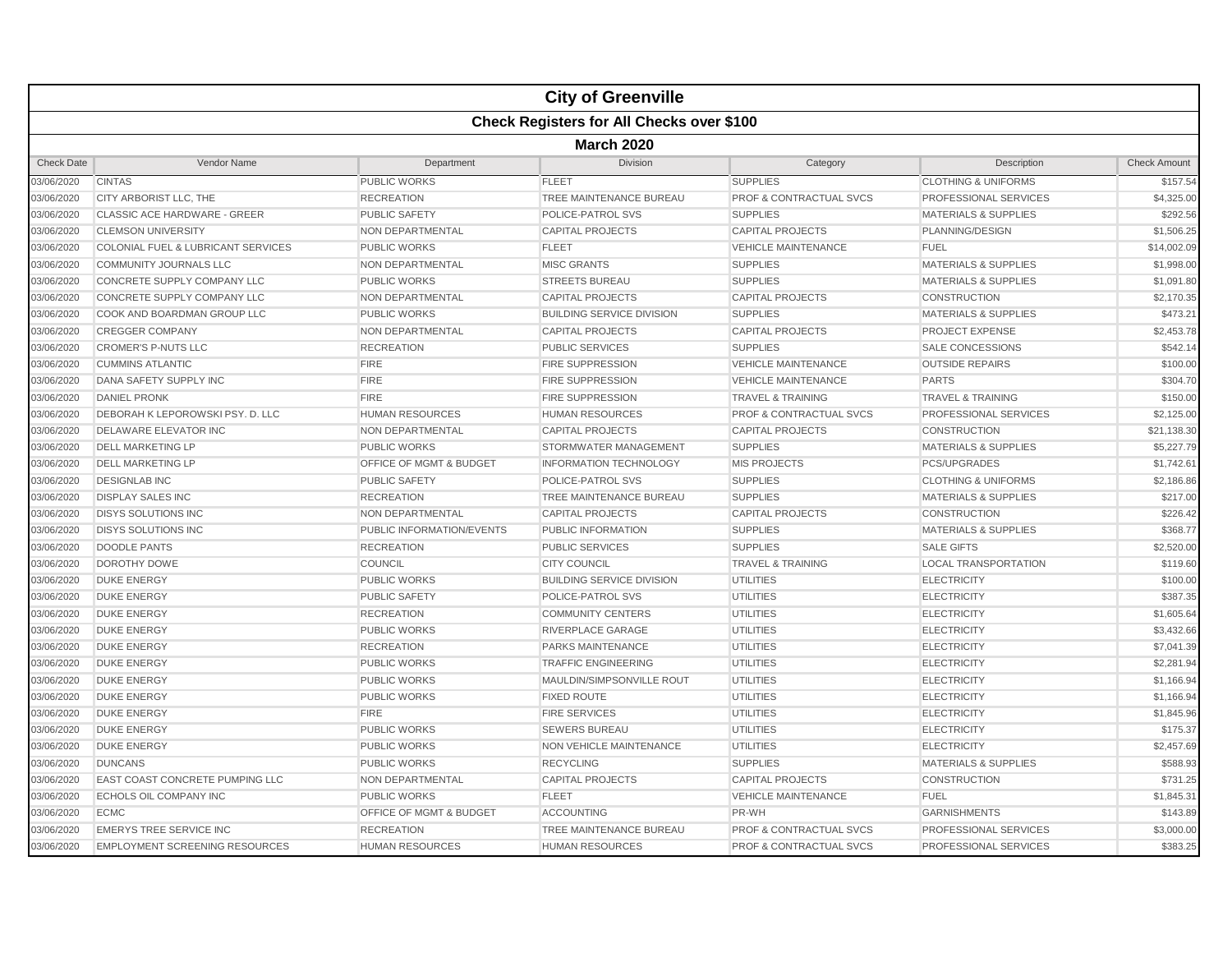|                   |                                                  |                                    | <b>City of Greenville</b>            |                                    |                                      |                     |  |  |  |
|-------------------|--------------------------------------------------|------------------------------------|--------------------------------------|------------------------------------|--------------------------------------|---------------------|--|--|--|
|                   | <b>Check Registers for All Checks over \$100</b> |                                    |                                      |                                    |                                      |                     |  |  |  |
|                   | <b>March 2020</b>                                |                                    |                                      |                                    |                                      |                     |  |  |  |
| <b>Check Date</b> | Vendor Name                                      | Department                         | <b>Division</b>                      | Category                           | Description                          | <b>Check Amount</b> |  |  |  |
| 03/06/2020        | <b>ENVIRO-MASTER SERVICES OF GREENVILL</b>       | <b>RECREATION</b>                  | <b>ADMINISTRATION</b>                | <b>PROF &amp; CONTRACTUAL SVCS</b> | <b>SERVICE &amp; MAINT CONTRACTS</b> | \$198.00            |  |  |  |
| 03/06/2020        | ENVIRONMENTAL LABORATORIES INC                   | <b>PUBLIC WORKS</b>                | <b>FLEET</b>                         | <b>PROF &amp; CONTRACTUAL SVCS</b> | <b>SERVICE &amp; MAINT CONTRACTS</b> | \$1,183.60          |  |  |  |
| 03/06/2020        | <b>ERIC LINDBERG</b>                             | <b>FIRE</b>                        | <b>FIRE SUPPRESSION</b>              | <b>TRAVEL &amp; TRAINING</b>       | <b>TRAVEL &amp; TRAINING</b>         | \$150.00            |  |  |  |
| 03/06/2020        | <b>FAIRWAY FORD INC</b>                          | <b>PUBLIC WORKS</b>                | <b>FLEET</b>                         | <b>VEHICLE MAINTENANCE</b>         | <b>OUTSIDE REPAIRS</b>               | \$1,506.11          |  |  |  |
| 03/06/2020        | <b>FASTENAL COMPANY</b>                          | <b>PUBLIC WORKS</b>                | <b>BUILDING SERVICE DIVISION</b>     | <b>SUPPLIES</b>                    | <b>MATERIALS &amp; SUPPLIES</b>      | \$255.36            |  |  |  |
| 03/06/2020        | <b>FEDERAL EXPRESS CORP</b>                      | <b>PUBLIC SAFETY</b>               | POLICE-PATROL SVS                    | <b>SUNDRY</b>                      | <b>MISCELLANEOUS</b>                 | \$290.95            |  |  |  |
| 03/06/2020        | <b>FGP INTERNATIONAL</b>                         | <b>OFFICE OF MGMT &amp; BUDGET</b> | <b>REVENUE</b>                       | <b>PROF &amp; CONTRACTUAL SVCS</b> | <b>TEMP PERSONNEL SVCS</b>           | \$686.89            |  |  |  |
| 03/06/2020        | <b>FORMS &amp; SUPPLY INC</b>                    | <b>CITY ATTORNEY</b>               | <b>CITY ATTORNEY</b>                 | <b>SUPPLIES</b>                    | <b>MATERIALS &amp; SUPPLIES</b>      | \$146.66            |  |  |  |
| 03/06/2020        | <b>GEORGIA BARK COMPANY</b>                      | <b>RECREATION</b>                  | <b>BEAUTIFICATION BUREAU</b>         | <b>SUPPLIES</b>                    | <b>MATERIALS &amp; SUPPLIES</b>      | \$2,968.00          |  |  |  |
| 03/06/2020        | <b>GEORGIA TECH</b>                              | <b>PUBLIC WORKS</b>                | <b>BUILDING SERVICE DIVISION</b>     | <b>TRAVEL &amp; TRAINING</b>       | <b>TRAVEL &amp; TRAINING</b>         | \$915.00            |  |  |  |
| 03/06/2020        | <b>GILLIG LLC</b>                                | <b>PUBLIC WORKS</b>                | <b>VEHICLE MAINTENANCE</b>           | <b>VEHICLE MAINTENANCE</b>         | <b>SMALL PARTS</b>                   | \$229.84            |  |  |  |
| 03/06/2020        | GIMME-A-SIGN CO INC                              | <b>PUBLIC WORKS</b>                | N LAURENS ST GARAGE                  | <b>REPAIR &amp; MAINT SVCS</b>     | <b>REPAIRS &amp; MAINTENANCE</b>     | \$180.20            |  |  |  |
| 03/06/2020        | <b>GOODYEAR COMMERCIAL TIRE</b>                  | <b>FIRE</b>                        | <b>FIRE SUPPRESSION</b>              | <b>VEHICLE MAINTENANCE</b>         | <b>PARTS</b>                         | \$3,045.38          |  |  |  |
| 03/06/2020        | <b>GOVERNMENT TRAINING INSTITUTE INC</b>         | <b>PUBLIC SAFETY</b>               | NARCOTICS FUNDS                      | <b>TRAVEL &amp; TRAINING</b>       | <b>TRAVEL &amp; TRAINING</b>         | \$1,150.00          |  |  |  |
| 03/06/2020        | GRAINGER 803858935                               | <b>PUBLIC WORKS</b>                | <b>STORM DRAINS BUREAU</b>           | <b>SUPPLIES</b>                    | <b>MATERIALS &amp; SUPPLIES</b>      | \$419.22            |  |  |  |
| 03/06/2020        | GRAINGER 803858935                               | <b>FIRE</b>                        | <b>FIRE SUPPRESSION</b>              | <b>SUPPLIES</b>                    | <b>CLOTHING &amp; UNIFORMS</b>       | \$239.35            |  |  |  |
| 03/06/2020        | GRAINGER 803858935                               | <b>PUBLIC WORKS</b>                | <b>STORM DRAINS BUREAU</b>           | <b>SUPPLIES</b>                    | <b>CONSTRUCTION &amp; REPAIR</b>     | \$383.32            |  |  |  |
| 03/06/2020        | GRAINGER 803858935                               | <b>PUBLIC WORKS</b>                | <b>MAINTENANCE</b>                   | <b>SUPPLIES</b>                    | <b>MATERIALS &amp; SUPPLIES</b>      | \$294.81            |  |  |  |
| 03/06/2020        | GRAINGER 803858935                               | <b>PUBLIC WORKS</b>                | <b>SEWERS BUREAU</b>                 | <b>SUPPLIES</b>                    | <b>MATERIALS &amp; SUPPLIES</b>      | \$697.50            |  |  |  |
| 03/06/2020        | GRAINGER 803858935                               | <b>PUBLIC WORKS</b>                | <b>FLEET</b>                         | <b>SUPPLIES</b>                    | <b>MATERIALS &amp; SUPPLIES</b>      | \$1,360.85          |  |  |  |
| 03/06/2020        | GRAINGER 803858935                               | <b>PUBLIC WORKS</b>                | <b>BUILDING SERVICE DIVISION</b>     | <b>SUPPLIES</b>                    | <b>MATERIALS &amp; SUPPLIES</b>      | \$466.45            |  |  |  |
| 03/06/2020        | GRAINGER 803858935                               | <b>PUBLIC WORKS</b>                | <b>STREETS BUREAU</b>                | <b>SUPPLIES</b>                    | <b>MATERIALS &amp; SUPPLIES</b>      | \$547.30            |  |  |  |
| 03/06/2020        | <b>GREENVILLE ARENA DISTRICT</b>                 | NON DEPARTMENTAL                   | <b>CAPITAL PROJECTS</b>              | <b>CAPITAL PROJECTS</b>            | <b>CONSTRUCTION</b>                  | \$150,000.00        |  |  |  |
| 03/06/2020        | <b>GREENVILLE COUNTY IT SYSTEMS</b>              | <b>PUBLIC SAFETY</b>               | FED EQUITABLE SHAR DOJ               | <b>MACHINERY AND EQUIPMENT</b>     | <b>DATA PROCESSING EQUIPMENT</b>     | \$8,300.00          |  |  |  |
| 03/06/2020        | <b>GREENVILLE COUNTY ROD OFFICE</b>              | <b>CITY ATTORNEY</b>               | <b>CITY ATTORNEY</b>                 | <b>SUNDRY</b>                      | <b>COURT COSTS</b>                   | \$250.00            |  |  |  |
| 03/06/2020        | <b>GREENVILLE FENCE SALES INC</b>                | NON DEPARTMENTAL                   | <b>CAPITAL PROJECTS</b>              | <b>CAPITAL PROJECTS</b>            | <b>CONSTRUCTION</b>                  | \$2,109.00          |  |  |  |
| 03/06/2020        | <b>GREENVILLE NEWS</b>                           | ECONOMIC DEVELOPMENT               | PLANNING AND ZONING                  | <b>PROF &amp; CONTRACTUAL SVCS</b> | <b>ADVERTISING EXPENSE</b>           | \$163.45            |  |  |  |
| 03/06/2020        | GREENVILLE OFFICE SUPPLY CO INC                  | <b>PUBLIC WORKS</b>                | PARKING ADMINISTRATION               | <b>SUPPLIES</b>                    | <b>JANITORIAL SUPPLIES</b>           | \$376.61            |  |  |  |
| 03/06/2020        | <b>GREENVILLE OFFICE SUPPLY CO INC</b>           | ECONOMIC DEVELOPMENT               | ECONOMIC DEVELOPMENT                 | <b>SUPPLIES</b>                    | <b>MATERIALS &amp; SUPPLIES</b>      | \$202.01            |  |  |  |
| 03/06/2020        | GREENVILLE OFFICE SUPPLY CO INC                  | ECONOMIC DEVELOPMENT               | <b>BUILDING &amp; PROPERTY MAINT</b> | <b>SUPPLIES</b>                    | OFFICE SUPPLIES&MATERIALS            | \$406.39            |  |  |  |
| 03/06/2020        | <b>GREENVILLE OFFICE SUPPLY CO INC</b>           | <b>PUBLIC WORKS</b>                | <b>PARKING ADMINISTRATION</b>        | <b>SUPPLIES</b>                    | <b>OFFICE SUPPLIES&amp;MATERIALS</b> | \$293.09            |  |  |  |
| 03/06/2020        | <b>GREENVILLE OFFICE SUPPLY CO INC</b>           | OFFICE OF MGMT & BUDGET            | <b>REVENUE</b>                       | <b>SUPPLIES</b>                    | <b>OFFICE SUPPLIES&amp;MATERIALS</b> | \$194.40            |  |  |  |
| 03/06/2020        | <b>GREENWORKS RECYLING INC</b>                   | <b>RECREATION</b>                  | TREE MAINTENANCE BUREAU              | <b>PROF &amp; CONTRACTUAL SVCS</b> | <b>PROFESSIONAL SERVICES</b>         | \$1,655.00          |  |  |  |
| 03/06/2020        | <b>GREG GARCIA</b>                               | <b>RECREATION</b>                  | <b>ADMINISTRATION</b>                | <b>TRAVEL &amp; TRAINING</b>       | <b>TRAVEL &amp; TRAINING</b>         | \$226.96            |  |  |  |
| 03/06/2020        | <b>GUARANTEED SUPPLY COMPANY</b>                 | NON DEPARTMENTAL                   | <b>CAPITAL PROJECTS</b>              | <b>CAPITAL PROJECTS</b>            | <b>CONSTRUCTION</b>                  | \$115.28            |  |  |  |
| 03/06/2020        | <b>HAJOCA CORPORATION</b>                        | <b>PUBLIC WORKS</b>                | <b>BUILDING SERVICE DIVISION</b>     | <b>SUPPLIES</b>                    | <b>MATERIALS &amp; SUPPLIES</b>      | \$431.52            |  |  |  |
| 03/06/2020        | <b>HAJOCA CORPORATION</b>                        | <b>PUBLIC WORKS</b>                | <b>BUILDING SERVICE DIVISION</b>     | <b>PROF &amp; CONTRACTUAL SVCS</b> | <b>EQUIPMENT RENTAL</b>              | \$132.50            |  |  |  |
| 03/06/2020        | HAMPTON INN RIVERPLACE                           | OFFICE OF MGMT & BUDGET            | <b>REVENUE</b>                       | <b>BUSINESS LIC &amp; PERMITS</b>  | <b>REFUND</b>                        | \$220.40            |  |  |  |
| 03/06/2020        | <b>HAT TRICK FARM</b>                            | <b>RECREATION</b>                  | <b>ADMINISTRATION</b>                | <b>SUPPLIES</b>                    | M&S-FOOD                             | \$340.00            |  |  |  |
| 03/06/2020        | <b>HERSHEY CREAMERY COMPANY</b>                  | <b>RECREATION</b>                  | PUBLIC SERVICES                      | <b>SUPPLIES</b>                    | SALE CONCESSIONS                     | \$704.30            |  |  |  |
| 03/06/2020        | <b>HESC</b>                                      | OFFICE OF MGMT & BUDGET            | <b>ACCOUNTING</b>                    | PR-WH                              | <b>GARNISHMENTS</b>                  | \$198.30            |  |  |  |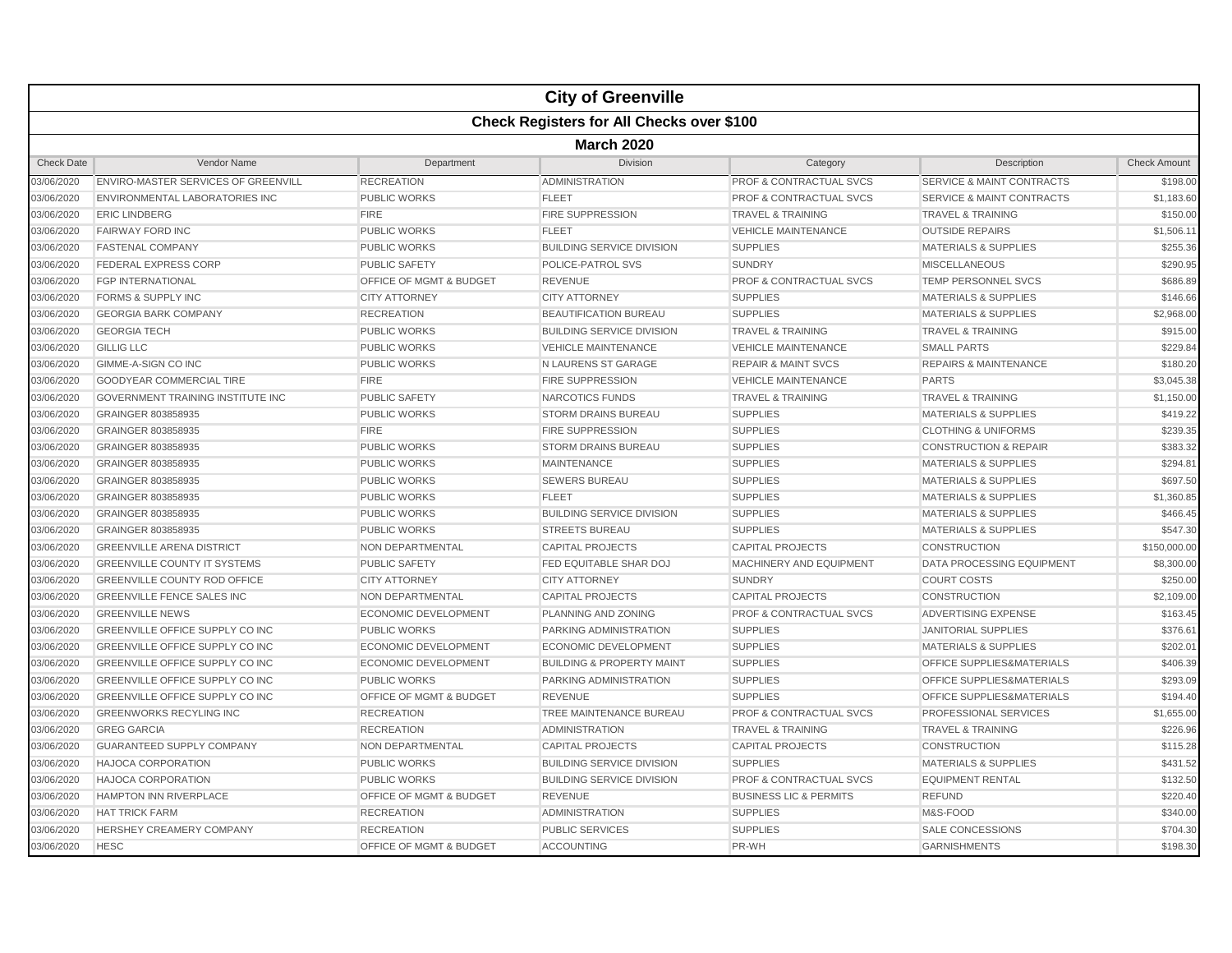|                   |                                                  |                             | <b>City of Greenville</b>            |                                    |                                  |                     |  |  |  |  |
|-------------------|--------------------------------------------------|-----------------------------|--------------------------------------|------------------------------------|----------------------------------|---------------------|--|--|--|--|
|                   | <b>Check Registers for All Checks over \$100</b> |                             |                                      |                                    |                                  |                     |  |  |  |  |
|                   | <b>March 2020</b>                                |                             |                                      |                                    |                                  |                     |  |  |  |  |
| <b>Check Date</b> | Vendor Name                                      | Department                  | <b>Division</b>                      | Category                           | Description                      | <b>Check Amount</b> |  |  |  |  |
| 03/06/2020        | <b>HOGAN CONSTRUCTION GROUP LLC</b>              | NON DEPARTMENTAL            | <b>CAPITAL PROJECTS</b>              | <b>CAPITAL PROJECTS</b>            | <b>CONSTRUCTION</b>              | \$319,258.57        |  |  |  |  |
| 03/06/2020        | HOLDER ELECTRIC SUPPLY INC                       | <b>PUBLIC WORKS</b>         | <b>CBD TIF CREW</b>                  | <b>SUPPLIES</b>                    | <b>MATERIALS &amp; SUPPLIES</b>  | \$410.83            |  |  |  |  |
| 03/06/2020        | HOME DEPOT CREDIT SERVICE 0978                   | <b>PUBLIC WORKS</b>         | NON VEHICLE MAINTENANCE              | <b>SUPPLIES</b>                    | <b>MATERIALS &amp; SUPPLIES</b>  | \$130.25            |  |  |  |  |
| 03/06/2020        | HOME DEPOT CREDIT SERVICE 4123                   | NON DEPARTMENTAL            | <b>CAPITAL PROJECTS</b>              | <b>CAPITAL PROJECTS</b>            | <b>CONSTRUCTION</b>              | \$472.21            |  |  |  |  |
| 03/06/2020        | HOME DEPOT CREDIT SERVICE 4123                   | <b>PUBLIC WORKS</b>         | <b>CBD TIF CREW</b>                  | <b>SUPPLIES</b>                    | <b>MATERIALS &amp; SUPPLIES</b>  | \$123.01            |  |  |  |  |
| 03/06/2020        | HOME DEPOT CREDIT SERVICE 5906                   | <b>PUBLIC WORKS</b>         | <b>BUILDING SERVICE DIVISION</b>     | <b>SUPPLIES</b>                    | <b>MATERIALS &amp; SUPPLIES</b>  | \$1,323.01          |  |  |  |  |
| 03/06/2020        | HOME DEPOT CREDIT SERVICE 5922                   | <b>RECREATION</b>           | TREE MAINTENANCE BUREAU              | <b>SUPPLIES</b>                    | <b>MATERIALS &amp; SUPPLIES</b>  | \$331.43            |  |  |  |  |
| 03/06/2020        | <b>HOME DEPOT PRO</b>                            | <b>PUBLIC WORKS</b>         | <b>NON VEHICLE MAINTENANCE</b>       | <b>SUPPLIES</b>                    | <b>JANITORIAL SUPPLIES</b>       | \$714.97            |  |  |  |  |
| 03/06/2020        | <b>HOOK FAST SPECIALTIES INC</b>                 | FIRE                        | <b>FIRE SUPPRESSION</b>              | <b>SUPPLIES</b>                    | <b>CLOTHING &amp; UNIFORMS</b>   | \$344.16            |  |  |  |  |
| 03/06/2020        | <b>INTERNAL REVENUE SERVICE</b>                  | OFFICE OF MGMT & BUDGET     | <b>ACCOUNTING</b>                    | PR-WH                              | <b>GARNISHMENTS</b>              | \$150.00            |  |  |  |  |
| 03/06/2020        | <b>IVEY COMMUNICATIONS INC</b>                   | NON DEPARTMENTAL            | <b>CAPITAL PROJECTS</b>              | <b>CAPITAL PROJECTS</b>            | <b>CONSTRUCTION</b>              | \$2,344.13          |  |  |  |  |
| 03/06/2020        | <b>IVEY COMMUNICATIONS INC</b>                   | <b>RECREATION</b>           | <b>COMMUNITY CENTERS</b>             | PROF & CONTRACTUAL SVCS            | PROFESSIONAL SERVICES            | \$856.36            |  |  |  |  |
| 03/06/2020        | <b>IVEY COMMUNICATIONS INC</b>                   | <b>RECREATION</b>           | PARKS AND RECREATION                 | PROF & CONTRACTUAL SVCS            | PROFESSIONAL SERVICES            | \$3,564.88          |  |  |  |  |
| 03/06/2020        | <b>IVEY COMMUNICATIONS INC</b>                   | NON DEPARTMENTAL            | <b>CAPITAL PROJECTS</b>              | <b>CAPITAL PROJECTS</b>            | <b>EQUIPMENT</b>                 | \$8,521.88          |  |  |  |  |
| 03/06/2020        | <b>IVEY COMMUNICATIONS INC</b>                   | <b>PUBLIC WORKS</b>         | <b>NON VEHICLE MAINTENANCE</b>       | <b>REPAIR &amp; MAINT SVCS</b>     | <b>REPAIRS &amp; MAINTENANCE</b> | \$240.28            |  |  |  |  |
| 03/06/2020        | <b>IVEY COMMUNICATIONS INC</b>                   | PUBLIC INFORMATION/EVENTS   | PUBLIC INFORMATION                   | <b>SUPPLIES</b>                    | <b>MATERIALS &amp; SUPPLIES</b>  | \$1,488.39          |  |  |  |  |
| 03/06/2020        | <b>JOEL PATTERSON</b>                            | <b>ECONOMIC DEVELOPMENT</b> | <b>BUILDING &amp; PROPERTY MAINT</b> | <b>TRAVEL &amp; TRAINING</b>       | <b>LOCAL TRANSPORTATION</b>      | \$430.10            |  |  |  |  |
| 03/06/2020        | JOHNSTONE SUPPLY OF GREENVILLE                   | <b>PUBLIC WORKS</b>         | <b>BUILDING SERVICE DIVISION</b>     | <b>SUPPLIES</b>                    | <b>MATERIALS &amp; SUPPLIES</b>  | \$228.74            |  |  |  |  |
| 03/06/2020        | JOHNSTONE SUPPLY OF GREENVILLE                   | NON DEPARTMENTAL            | <b>CAPITAL PROJECTS</b>              | <b>CAPITAL PROJECTS</b>            | <b>PROJECT EXPENSE</b>           | \$482.26            |  |  |  |  |
| 03/06/2020        | JOSEPHINE CURETON TRUST                          | <b>PUBLIC WORKS</b>         | <b>PARKING LOTS</b>                  | PROF & CONTRACTUAL SVCS            | PARKING-LEASES                   | \$1,049.41          |  |  |  |  |
| 03/06/2020        | <b>JOSH YALE</b>                                 | <b>FIRE</b>                 | <b>FIRE SUPPRESSION</b>              | <b>TRAVEL &amp; TRAINING</b>       | <b>TRAVEL &amp; TRAINING</b>     | \$150.00            |  |  |  |  |
| 03/06/2020        | K & M INTERNATIONAL WILD REPUBLIC                | <b>RECREATION</b>           | <b>PUBLIC SERVICES</b>               | <b>SUPPLIES</b>                    | <b>SALE GIFTS</b>                | \$1,802.29          |  |  |  |  |
| 03/06/2020        | KENTUCKY CHILD SUPPORT ENFORCEMENT               | OFFICE OF MGMT & BUDGET     | <b>ACCOUNTING</b>                    | PR-WH                              | <b>GARNISHMENTS</b>              | \$177.69            |  |  |  |  |
| 03/06/2020        | <b>KESSLER CONSULTING INC</b>                    | <b>PUBLIC WORKS</b>         | <b>RESIDENTIAL COLL BUREAU</b>       | <b>PROF &amp; CONTRACTUAL SVCS</b> | <b>PROFESSIONAL SERVICES</b>     | \$1,930.00          |  |  |  |  |
| 03/06/2020        | <b>KEVIN HUGHES</b>                              | ECONOMIC DEVELOPMENT        | <b>BUILDING &amp; PROPERTY MAINT</b> | <b>TRAVEL &amp; TRAINING</b>       | <b>LOCAL TRANSPORTATION</b>      | \$417.45            |  |  |  |  |
| 03/06/2020        | KID TEES BY STEPHEN JOSEPH                       | <b>RECREATION</b>           | <b>PUBLIC SERVICES</b>               | <b>SUPPLIES</b>                    | <b>SALE GIFTS</b>                | \$3,765.05          |  |  |  |  |
| 03/06/2020        | KOOLFLIX LLC                                     | OFFICE OF MGMT & BUDGET     | <b>REVENUE</b>                       | <b>BUSINESS LICENSE(HOLDING)</b>   | <b>REFUND</b>                    | \$395.91            |  |  |  |  |
| 03/06/2020        | <b>KYLE FLICKINGER</b>                           | <b>FIRE</b>                 | <b>FIRE SUPPRESSION</b>              | <b>TRAVEL &amp; TRAINING</b>       | <b>TRAVEL &amp; TRAINING</b>     | \$150.00            |  |  |  |  |
| 03/06/2020        | <b>LAMAR ADVERTISING</b>                         | <b>RECREATION</b>           | <b>PUBLIC SERVICES</b>               | <b>SUPPLIES</b>                    | <b>SUPPLIES PROMOTIONS</b>       | \$775.00            |  |  |  |  |
| 03/06/2020        | <b>LANDSCAPERS SUPPLY</b>                        | <b>RECREATION</b>           | RIGHTS-OF-WAY                        | <b>SUPPLIES</b>                    | <b>MATERIALS &amp; SUPPLIES</b>  | \$132.47            |  |  |  |  |
| 03/06/2020        | <b>LANTERN PRESS LLC</b>                         | <b>RECREATION</b>           | <b>PUBLIC SERVICES</b>               | <b>SUPPLIES</b>                    | <b>SALE GIFTS</b>                | \$712.80            |  |  |  |  |
| 03/06/2020        | <b>LARK BUILDINGS</b>                            | PUBLIC INFORMATION/EVENTS   | <b>EVENTS MANAGEMENT</b>             | PROF & CONTRACTUAL SVCS            | <b>EQUIPMENT RENTAL</b>          | \$300.00            |  |  |  |  |
| 03/06/2020        | <b>LAWMEN'S SAFETY SUPPLY</b>                    | <b>PUBLIC SAFETY</b>        | FED EQUITABLE SHAR DOJ               | <b>SUPPLIES</b>                    | <b>MATERIALS &amp; SUPPLIES</b>  | \$944.81            |  |  |  |  |
| 03/06/2020        | <b>LITTLE LIKES KIDS</b>                         | <b>RECREATION</b>           | <b>PUBLIC SERVICES</b>               | <b>SUPPLIES</b>                    | <b>SALE GIFTS</b>                | \$295.50            |  |  |  |  |
| 03/06/2020        | <b>LMG ARCHITECTS LLC</b>                        | NON DEPARTMENTAL            | <b>CAPITAL PROJECTS</b>              | <b>CAPITAL PROJECTS</b>            | <b>CONSTRUCTION</b>              | \$500.00            |  |  |  |  |
| 03/06/2020        | <b>LORI SONDOV</b>                               | <b>COUNCIL</b>              | <b>CITY COUNCIL</b>                  | <b>SUNDRY</b>                      | <b>MISCELLANEOUS</b>             | \$182.37            |  |  |  |  |
| 03/06/2020        | LOWES                                            | <b>PUBLIC WORKS</b>         | <b>STORM DRAINS BUREAU</b>           | <b>SUPPLIES</b>                    | <b>CONSTRUCTION &amp; REPAIR</b> | \$1,984.91          |  |  |  |  |
| 03/06/2020        | LOWES                                            | <b>PUBLIC WORKS</b>         | <b>BUILDING SERVICE DIVISION</b>     | <b>SUPPLIES</b>                    | <b>MATERIALS &amp; SUPPLIES</b>  | \$587.05            |  |  |  |  |
| 03/06/2020        | <b>MARATHON STAFFING INC</b>                     | <b>RECREATION</b>           | <b>COMMUNITY CENTERS</b>             | <b>PROF &amp; CONTRACTUAL SVCS</b> | <b>TEMP PERSONNEL SVCS</b>       | \$700.94            |  |  |  |  |
| 03/06/2020        | <b>MARATHON STAFFING INC</b>                     | <b>PUBLIC SAFETY</b>        | POLICE-DISPATCH BUREAU               | <b>PROF &amp; CONTRACTUAL SVCS</b> | <b>TEMP PERSONNEL SVCS</b>       | \$4,556.34          |  |  |  |  |
| 03/06/2020        | <b>MARATHON STAFFING INC</b>                     | <b>PUBLIC WORKS</b>         | <b>STORM DRAINS BUREAU</b>           | <b>PROF &amp; CONTRACTUAL SVCS</b> | <b>TEMP PERSONNEL SVCS</b>       | \$1,358.00          |  |  |  |  |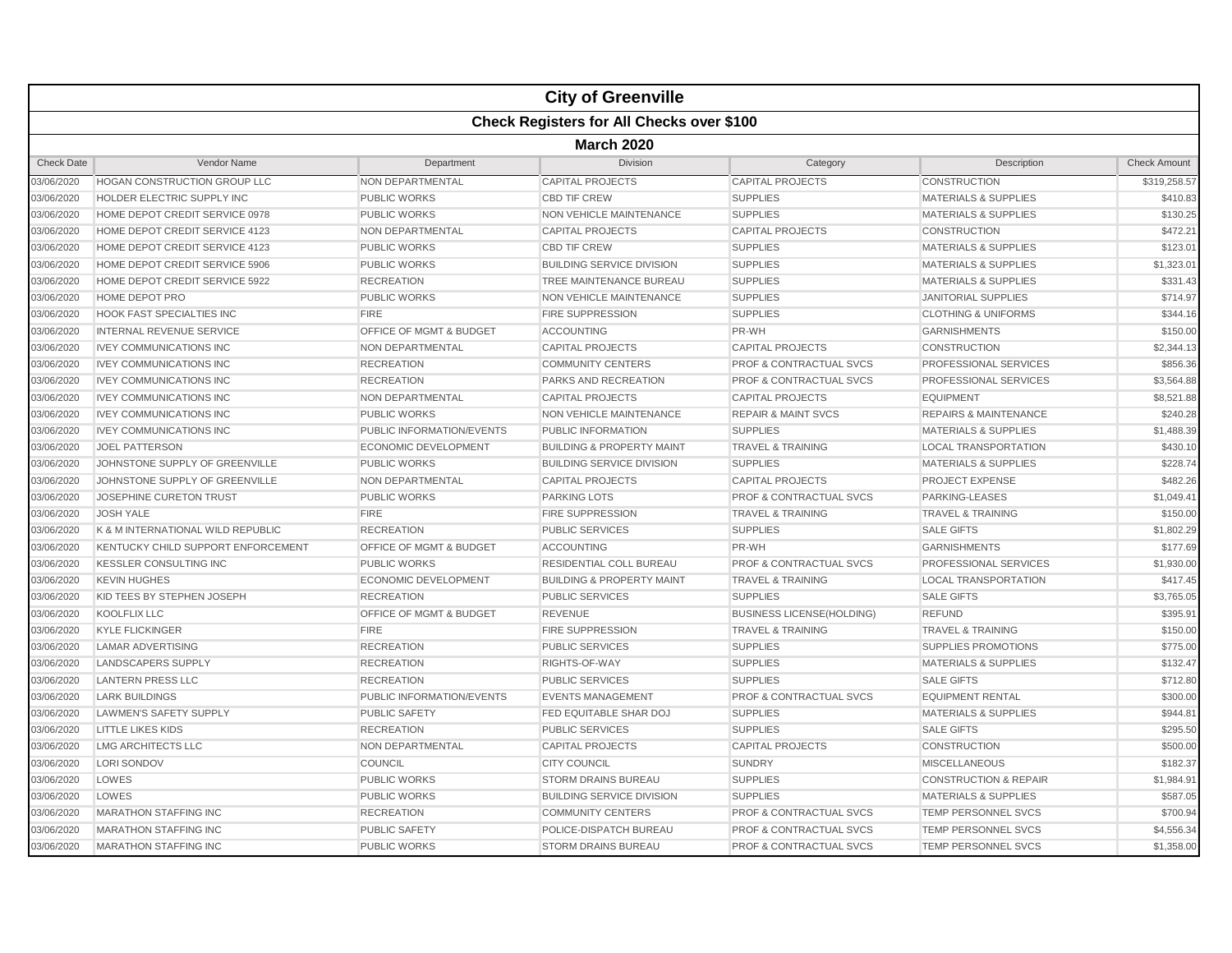|                   |                                                  |                           | <b>City of Greenville</b>        |                                    |                                      |                     |  |  |  |
|-------------------|--------------------------------------------------|---------------------------|----------------------------------|------------------------------------|--------------------------------------|---------------------|--|--|--|
|                   | <b>Check Registers for All Checks over \$100</b> |                           |                                  |                                    |                                      |                     |  |  |  |
|                   | <b>March 2020</b>                                |                           |                                  |                                    |                                      |                     |  |  |  |
| <b>Check Date</b> | Vendor Name                                      | Department                | <b>Division</b>                  | Category                           | Description                          | <b>Check Amount</b> |  |  |  |
| 03/06/2020        | <b>MARATHON STAFFING INC</b>                     | PUBLIC INFORMATION/EVENTS | SPECIAL EVENTS                   | <b>PROF &amp; CONTRACTUAL SVCS</b> | TEMP PERSONNEL SVCS                  | \$174.15            |  |  |  |
| 03/06/2020        | <b>MASC</b>                                      | <b>MUNICIPAL COURT</b>    | <b>MUNICIPAL COURT</b>           | <b>TRAVEL &amp; TRAINING</b>       | <b>TRAVEL &amp; TRAINING</b>         | \$320.00            |  |  |  |
| 03/06/2020        | MCGRIFF INSURANCE SERVICES                       | <b>FIRE</b>               | <b>FIRE</b>                      | <b>PROF &amp; CONTRACTUAL SVCS</b> | <b>PROFESSIONAL SERVICES</b>         | \$150.00            |  |  |  |
| 03/06/2020        | MELISSA MULVIHILL                                | OFFICE OF MGMT & BUDGET   | <b>REVENUE</b>                   | MISCELLANEOUS REVENUE              | <b>MISCELLANEOUS CHGS &amp; FEES</b> | \$151.00            |  |  |  |
| 03/06/2020        | MERUS REFRESHMENT SERVICES INC                   | <b>PUBLIC SAFETY</b>      | POLICE-PATROL SVS                | <b>SUPPLIES</b>                    | <b>MATERIALS &amp; SUPPLIES</b>      | \$108.54            |  |  |  |
| 03/06/2020        | <b>METAL WORKS</b>                               | <b>PUBLIC WORKS</b>       | RIVERPLACE GARAGE                | <b>REPAIR &amp; MAINT SVCS</b>     | <b>REPAIRS &amp; MAINTENANCE</b>     | \$158.00            |  |  |  |
| 03/06/2020        | METROPOLITAN ARTS COUNCIL                        | <b>NON DEPARTMENTAL</b>   | <b>ACCOMMODATION TAX</b>         | <b>PROF &amp; CONTRACTUAL SVCS</b> | <b>SPECIAL PROJECTS</b>              | \$57,370.00         |  |  |  |
| 03/06/2020        | MICHAEL PANASKO                                  | ECONOMIC DEVELOPMENT      | <b>ECONOMIC DEVELOPMENT</b>      | <b>TRAVEL &amp; TRAINING</b>       | <b>LOCAL TRANSPORTATION</b>          | \$119.60            |  |  |  |
| 03/06/2020        | MOSAIC ENGINEERING & CONSULTING PC               | NON DEPARTMENTAL          | <b>CAPITAL PROJECTS</b>          | <b>CAPITAL PROJECTS</b>            | PLANNING/DESIGN                      | \$28,000.00         |  |  |  |
| 03/06/2020        | MOUNTAIN CORPORATION, THE                        | <b>RECREATION</b>         | <b>PUBLIC SERVICES</b>           | <b>SUPPLIES</b>                    | <b>SALE GIFTS</b>                    | \$1,161.52          |  |  |  |
| 03/06/2020        | NAPA AUTO PARTS                                  | <b>FIRE</b>               | <b>FIRE SUPPRESSION</b>          | <b>VEHICLE MAINTENANCE</b>         | <b>PARTS</b>                         | \$192.87            |  |  |  |
| 03/06/2020        | NEIGHBORHOOD NETWORKS PUBLISHING                 | <b>RECREATION</b>         | <b>PUBLIC SERVICES</b>           | <b>SUPPLIES</b>                    | <b>SUPPLIES PROMOTIONS</b>           | \$100.00            |  |  |  |
| 03/06/2020        | NORTHERN SAFETY CO INC                           | <b>PUBLIC WORKS</b>       | <b>BUILDING SERVICE DIVISION</b> | <b>SUPPLIES</b>                    | <b>MATERIALS &amp; SUPPLIES</b>      | \$946.68            |  |  |  |
| 03/06/2020        | NWF - ZOOBOOKS                                   | <b>RECREATION</b>         | <b>PUBLIC SERVICES</b>           | <b>SUPPLIES</b>                    | <b>SALE GIFTS</b>                    | \$649.00            |  |  |  |
| 03/06/2020        | O J'S DINER                                      | <b>RECREATION</b>         | <b>PARKS MAINTENANCE</b>         | <b>PROF &amp; CONTRACTUAL SVCS</b> | <b>TEMP PERSONNEL SVCS</b>           | \$694.98            |  |  |  |
| 03/06/2020        | <b>OFFICE DEPOT BSD</b>                          | <b>PUBLIC SAFETY</b>      | POLICE-PATROL SVS                | <b>SUPPLIES</b>                    | <b>MATERIALS &amp; SUPPLIES</b>      | \$134.24            |  |  |  |
| 03/06/2020        | OZONE COLLISION CENTER LLC                       | <b>PUBLIC WORKS</b>       | <b>FLEET</b>                     | <b>VEHICLE MAINTENANCE</b>         | <b>OUTSIDE REPAIRS</b>               | \$1,700.00          |  |  |  |
| 03/06/2020        | PALMETTO TECHNOLOGY GROUP INC                    | OFFICE OF MGMT & BUDGET   | <b>REVENUE</b>                   | <b>BUSINESS LIC &amp; PERMITS</b>  | <b>REFUND</b>                        | \$356.73            |  |  |  |
| 03/06/2020        | PALMETTO UTILITY PROTECTION INC                  | PUBLIC WORKS              | <b>SEWERS BUREAU</b>             | <b>PROF &amp; CONTRACTUAL SVCS</b> | PROFESSIONAL SERVICES                | \$1,662.67          |  |  |  |
| 03/06/2020        | PANAGAKOS ASPHALT PAVING INC                     | <b>PUBLIC WORKS</b>       | <b>STREETS BUREAU</b>            | <b>SUPPLIES</b>                    | <b>MATERIALS &amp; SUPPLIES</b>      | \$169.60            |  |  |  |
| 03/06/2020        | PECAN PIE PRODUCTIONS                            | <b>RECREATION</b>         | <b>PUBLIC SERVICES</b>           | <b>SUPPLIES</b>                    | <b>SUPPLIES PROMOTIONS</b>           | \$195.00            |  |  |  |
| 03/06/2020        | PEPSI-COLA BOTTLING CO                           | <b>RECREATION</b>         | <b>PUBLIC SERVICES</b>           | <b>SUPPLIES</b>                    | <b>SALE CONCESSIONS</b>              | \$1,936.96          |  |  |  |
| 03/06/2020        | PETERBILT STORE OF GREENVILLE, THE               | PUBLIC WORKS              | <b>VEHICLE MAINTENANCE</b>       | <b>VEHICLE MAINTENANCE</b>         | <b>PARTS</b>                         | \$348.92            |  |  |  |
| 03/06/2020        | PIEDMONT NATURAL GAS CO INC                      | <b>FIRE</b>               | <b>FIRE SERVICES</b>             | <b>UTILITIES</b>                   | GAS                                  | \$253.64            |  |  |  |
| 03/06/2020        | PRESORT PLUS INC                                 | <b>RECREATION</b>         | <b>PUBLIC SERVICES</b>           | <b>PRINTING</b>                    | PRINTING & BINDING                   | \$1,171.30          |  |  |  |
| 03/06/2020        | PRINT MEDIA INC.                                 | <b>PUBLIC WORKS</b>       | <b>PARKING LOTS</b>              | <b>SUPPLIES</b>                    | <b>MATERIALS &amp; SUPPLIES</b>      | \$302.42            |  |  |  |
| 03/06/2020        | PRINT MEDIA INC.                                 | <b>PUBLIC WORKS</b>       | POINSETT GARAGE                  | <b>SUPPLIES</b>                    | <b>MATERIALS &amp; SUPPLIES</b>      | \$2,280.01          |  |  |  |
| 03/06/2020        | <b>PROFORMA RHINO GRAPHICS</b>                   | PUBLIC INFORMATION/EVENTS | <b>SPECIAL EVENTS</b>            | <b>PRINTING</b>                    | PRINTING & BINDING                   | \$390.08            |  |  |  |
| 03/06/2020        | <b>RAI PRODUCTS</b>                              | <b>PUBLIC WORKS</b>       | <b>TRAFFIC ENGINEERING</b>       | <b>SUPPLIES</b>                    | M&S-SIGNS                            | \$19,568.00         |  |  |  |
| 03/06/2020        | <b>READ'S UNIFORMS INC</b>                       | <b>FIRE</b>               | <b>FIRE SUPPRESSION</b>          | <b>SUPPLIES</b>                    | <b>CLOTHING &amp; UNIFORMS</b>       | \$1,130.38          |  |  |  |
| 03/06/2020        | <b>READ'S UNIFORMS INC</b>                       | <b>FIRE</b>               | <b>FIRE SERVICES</b>             | <b>SUPPLIES</b>                    | <b>CLOTHING &amp; UNIFORMS</b>       | \$1,036.15          |  |  |  |
| 03/06/2020        | <b>REBUILD UPSTATE</b>                           | C. D. DIVISION            | <b>CDBG PROJECTS</b>             | <b>CD PROJECTS</b>                 | PUBLIC INFORMATION                   | \$38,395.55         |  |  |  |
| 03/06/2020        | <b>REIN DESIGNS LLC</b>                          | <b>RECREATION</b>         | <b>PUBLIC SERVICES</b>           | <b>SUPPLIES</b>                    | <b>SALE GIFTS</b>                    | \$4,596.67          |  |  |  |
| 03/06/2020        | RENEWABLE WATER RESOURCES                        | OFFICE OF MGMT & BUDGET   | <b>REVENUE</b>                   | LIAB-REWA                          | <b>REWA</b>                          | \$23,750.00         |  |  |  |
| 03/06/2020        | RONALD MCDONALD HOUSE CHARITIES OF               | <b>PUBLIC EVENTS</b>      | <b>PUBLIC EVENTS</b>             | <b>LIABILITIES</b>                 | <b>DONATION</b>                      | \$511.20            |  |  |  |
| 03/06/2020        | S & S WORLDWIDE                                  | <b>RECREATION</b>         | <b>COMMUNITY CENTERS</b>         | <b>SUPPLIES</b>                    | SUPPLIES COMMUNITY CENTER            | \$281.58            |  |  |  |
| 03/06/2020        | <b>S C DEPARTMENT OF REVENUE</b>                 | <b>NON DEPARTMENTAL</b>   | <b>CAPITAL PROJECTS</b>          | <b>CAPITAL PROJECTS</b>            | <b>EQUIPMENT</b>                     | \$48,572.24         |  |  |  |
| 03/06/2020        | <b>S C DEPARTMENT OF REVENUE</b>                 | PUBLIC INFORMATION/EVENTS | <b>EVENTS MANAGEMENT</b>         | <b>SUNDRY</b>                      | <b>MISCELLANEOUS</b>                 | \$110.00            |  |  |  |
| 03/06/2020        | <b>S C DEPARTMENT OF REVENUE</b>                 | <b>CITY MANAGER</b>       | NON-DEPARTMENTAL                 | <b>SUNDRY</b>                      | <b>TAXES</b>                         | \$1,104.96          |  |  |  |
| 03/06/2020        | <b>S C DEPARTMENT OF REVENUE</b>                 | OFFICE OF MGMT & BUDGET   | <b>ACCOUNTING</b>                | PR-WH                              | <b>GARNISHMENTS</b>                  | \$281.90            |  |  |  |
| 03/06/2020        | <b>S C FIRE ACADEMY</b>                          | <b>FIRE</b>               | <b>FIRE SERVICES</b>             | <b>TRAVEL &amp; TRAINING</b>       | <b>TRAVEL &amp; TRAINING</b>         | \$450.00            |  |  |  |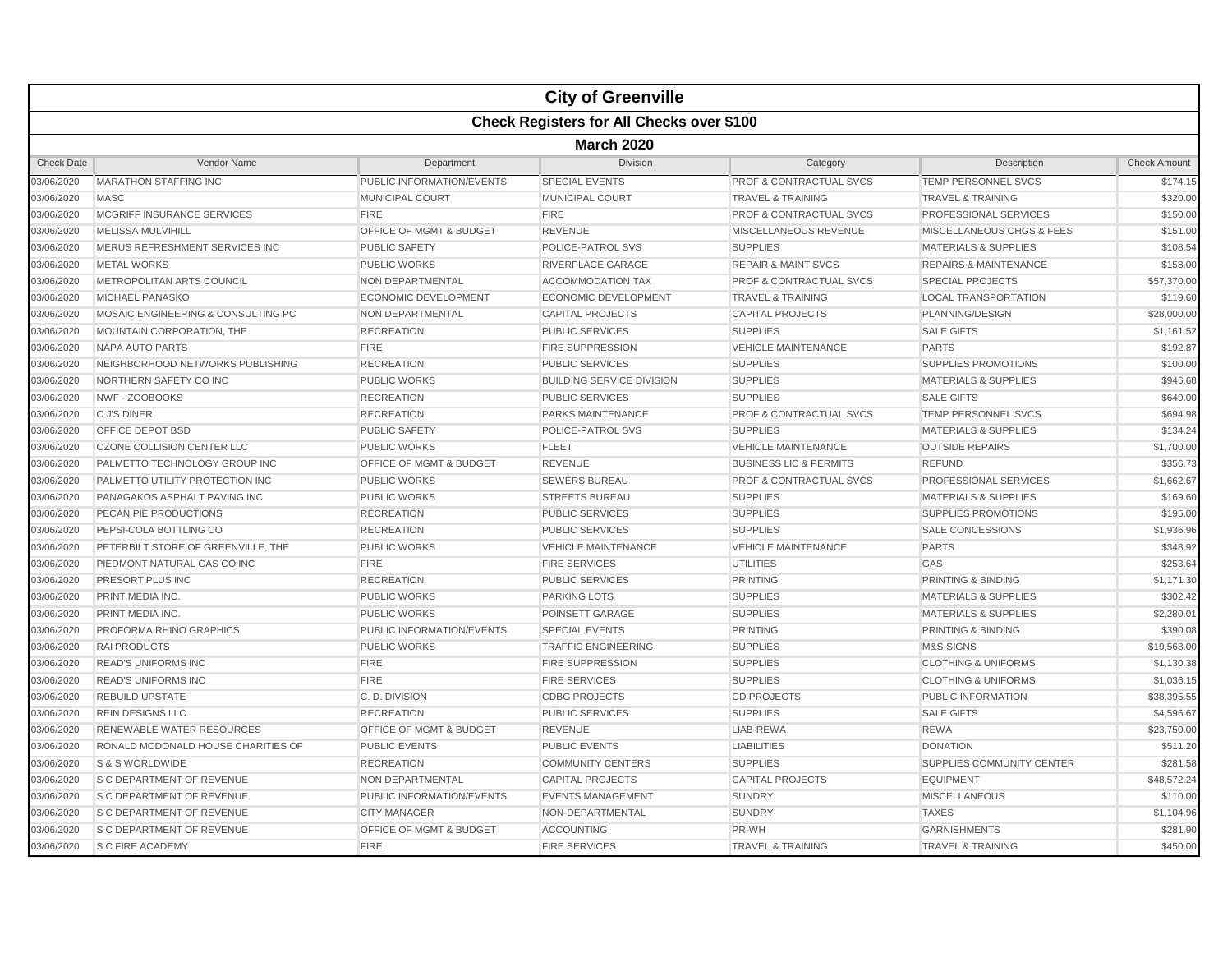|                   | <b>City of Greenville</b>                        |                             |                                      |                                    |                                      |                     |  |  |  |
|-------------------|--------------------------------------------------|-----------------------------|--------------------------------------|------------------------------------|--------------------------------------|---------------------|--|--|--|
|                   | <b>Check Registers for All Checks over \$100</b> |                             |                                      |                                    |                                      |                     |  |  |  |
|                   | <b>March 2020</b>                                |                             |                                      |                                    |                                      |                     |  |  |  |
| <b>Check Date</b> | Vendor Name                                      | Department                  | <b>Division</b>                      | Category                           | Description                          | <b>Check Amount</b> |  |  |  |
| 03/06/2020        | <b>S C RETIREMENT SYSTEM</b>                     | OFFICE OF MGMT & BUDGET     | <b>ACCOUNTING</b>                    | PR-WH                              | RETIREMENT SVS PURCHASE              | \$1,245.91          |  |  |  |
| 03/06/2020        | <b>SAFE INDUSTRIES</b>                           | <b>FIRE</b>                 | <b>FIRE SUPPRESSION</b>              | <b>SUPPLIES</b>                    | <b>MATERIALS &amp; SUPPLIES</b>      | \$2,108.55          |  |  |  |
| 03/06/2020        | <b>SAFE INDUSTRIES</b>                           | <b>FIRE</b>                 | <b>FIRE SUPPRESSION</b>              | <b>SUPPLIES</b>                    | <b>CLOTHING &amp; UNIFORMS</b>       | \$212.50            |  |  |  |
| 03/06/2020        | SAFEGUARD BUSINESS SYSTEMS INC                   | <b>PUBLIC WORKS</b>         | <b>RECYCLING</b>                     | <b>SUPPLIES</b>                    | <b>MATERIALS &amp; SUPPLIES</b>      | \$639.79            |  |  |  |
| 03/06/2020        | SAFETY PRODUCTS INC                              | <b>PUBLIC WORKS</b>         | <b>NON VEHICLE MAINTENANCE</b>       | <b>SUPPLIES</b>                    | <b>MATERIALS &amp; SUPPLIES</b>      | \$336.00            |  |  |  |
| 03/06/2020        | <b>SAFETY PRODUCTS INC</b>                       | <b>PUBLIC WORKS</b>         | <b>SEWERS BUREAU</b>                 | <b>SUPPLIES</b>                    | <b>MATERIALS &amp; SUPPLIES</b>      | \$220.35            |  |  |  |
| 03/06/2020        | <b>SAFETY PRODUCTS INC</b>                       | <b>PUBLIC WORKS</b>         | <b>STORM DRAINS BUREAU</b>           | <b>SUPPLIES</b>                    | <b>MATERIALS &amp; SUPPLIES</b>      | \$220.35            |  |  |  |
| 03/06/2020        | SAFETY PRODUCTS INC                              | <b>PUBLIC WORKS</b>         | RESIDENTIAL COLL BUREAU              | <b>SUPPLIES</b>                    | <b>MATERIALS &amp; SUPPLIES</b>      | \$220.34            |  |  |  |
| 03/06/2020        | <b>SAFETY PRODUCTS INC</b>                       | <b>PUBLIC WORKS</b>         | <b>STREETS BUREAU</b>                | <b>SUPPLIES</b>                    | <b>MATERIALS &amp; SUPPLIES</b>      | \$220.35            |  |  |  |
| 03/06/2020        | SALUDA CONSTRUCTION LLC                          | <b>NON DEPARTMENTAL</b>     | <b>CAPITAL PROJECTS</b>              | <b>CAPITAL PROJECTS</b>            | <b>CONSTRUCTION</b>                  | \$78,376.00         |  |  |  |
| 03/06/2020        | <b>SAM'S CLUB</b>                                | <b>RECREATION</b>           | <b>PUBLIC SERVICES</b>               | <b>SUPPLIES</b>                    | <b>SALE CONCESSIONS</b>              | \$1,172.15          |  |  |  |
| 03/06/2020        | SANDRA TEMPLETON PETTY CASH                      | <b>CITY ATTORNEY</b>        | <b>CITY ATTORNEY</b>                 | <b>SUNDRY</b>                      | <b>COURT COSTS</b>                   | \$175.00            |  |  |  |
| 03/06/2020        | <b>SC STATE DISBURSEMENT UNIT</b>                | OFFICE OF MGMT & BUDGET     | <b>ACCOUNTING</b>                    | PR-WH                              | <b>GARNISHMENTS</b>                  | \$2,791.90          |  |  |  |
| 03/06/2020        | <b>SCCJA SC CRIMINAL JUSTICE ACADEMY</b>         | <b>PUBLIC SAFETY</b>        | POLICE-PATROL SVS                    | <b>TRAVEL &amp; TRAINING</b>       | <b>TRAVEL &amp; TRAINING</b>         | \$280.00            |  |  |  |
| 03/06/2020        | <b>SCHINDLER ELEVATOR CORPORATION</b>            | <b>NON DEPARTMENTAL</b>     | <b>NON DEPARTMENTAL</b>              | <b>CAPITAL PROJECTS</b>            | CONSTRUCTION                         | \$36,750.00         |  |  |  |
| 03/06/2020        | <b>SEJ SERVICES LLC</b>                          | <b>PUBLIC WORKS</b>         | NON VEHICLE MAINTENANCE              | <b>PROF &amp; CONTRACTUAL SVCS</b> | <b>SERVICE &amp; MAINT CONTRACTS</b> | \$429.00            |  |  |  |
| 03/06/2020        | <b>SEJ SERVICES LLC</b>                          | <b>RECREATION</b>           | <b>TOURISM DISTRICT</b>              | <b>PROF &amp; CONTRACTUAL SVCS</b> | <b>SERVICE &amp; MAINT CONTRACTS</b> | \$4,445.50          |  |  |  |
| 03/06/2020        | <b>SEJ SERVICES LLC</b>                          | <b>PUBLIC WORKS</b>         | PARKING ADMINISTRATION               | <b>PROF &amp; CONTRACTUAL SVCS</b> | <b>SERVICE &amp; MAINT CONTRACTS</b> | \$600.00            |  |  |  |
| 03/06/2020        | <b>SEJ SERVICES LLC</b>                          | <b>RECREATION</b>           | <b>PARKS MAINTENANCE</b>             | <b>PROF &amp; CONTRACTUAL SVCS</b> | <b>SERVICE &amp; MAINT CONTRACTS</b> | \$889.10            |  |  |  |
| 03/06/2020        | <b>SEMAKI &amp; BIRD LTD</b>                     | <b>RECREATION</b>           | PUBLIC SERVICES                      | <b>SUPPLIES</b>                    | <b>SALE GIFTS</b>                    | \$2,515.30          |  |  |  |
| 03/06/2020        | SHANKS VETERINARY EQUIPMENT INC                  | NON DEPARTMENTAL            | <b>CAPITAL PROJECTS</b>              | <b>CAPITAL PROJECTS</b>            | <b>EQUIPMENT</b>                     | \$11,574.25         |  |  |  |
| 03/06/2020        | SIERRA WIRELESS AMERICA INC                      | <b>PUBLIC SAFETY</b>        | POLICE-PATROL SVS                    | <b>PROF &amp; CONTRACTUAL SVCS</b> | <b>SERVICE &amp; MAINT CONTRACTS</b> | \$1,144.00          |  |  |  |
| 03/06/2020        | <b>SIGNATURES</b>                                | PUBLIC INFORMATION/EVENTS   | <b>SPECIAL EVENTS</b>                | <b>SUPPLIES</b>                    | <b>CLOTHING &amp; UNIFORMS</b>       | \$203.39            |  |  |  |
| 03/06/2020        | <b>SIGNATURES</b>                                | <b>RECREATION</b>           | <b>COMMUNITY CENTERS</b>             | <b>SUPPLIES</b>                    | <b>CLOTHING &amp; UNIFORMS</b>       | \$173.88            |  |  |  |
| 03/06/2020        | SOCIAL SECURITY ADMINISTRATION                   | OFFICE OF MGMT & BUDGET     | <b>ACCOUNTING</b>                    | PR-WH                              | <b>GARNISHMENTS</b>                  | \$139.28            |  |  |  |
| 03/06/2020        | SOUTHEASTERN DOCK & DOOR LLC                     | <b>PUBLIC WORKS</b>         | <b>BUILDING SERVICE DIVISION</b>     | <b>REPAIR &amp; MAINT SVCS</b>     | <b>REPAIRS &amp; MAINTENANCE</b>     | \$408.00            |  |  |  |
| 03/06/2020        | <b>SPARE TIME ENTERTAINMENT</b>                  | <b>CITY MANAGER</b>         | <b>DONATIONS</b>                     | CONTRIBUTIONS/DONATIONS            | <b>RECREATION PROGRAMS</b>           | \$128.00            |  |  |  |
| 03/06/2020        | SPARTAN FIRE & EMERGENCY APPARATUS               | <b>FIRE</b>                 | <b>FIRE SERVICES</b>                 | PROF & CONTRACTUAL SVCS            | PROFESSIONAL SERVICES                | \$1,550.00          |  |  |  |
| 03/06/2020        | SPARTAN FIRE & EMERGENCY APPARATUS               | <b>FIRE</b>                 | <b>FIRE SUPPRESSION</b>              | <b>VEHICLE MAINTENANCE</b>         | <b>PARTS</b>                         | \$549.85            |  |  |  |
| 03/06/2020        | SPECIAL SYSTEMS INC                              | <b>PUBLIC WORKS</b>         | <b>BROAD STREET GARAGE</b>           | <b>PROF &amp; CONTRACTUAL SVCS</b> | <b>SERVICE &amp; MAINT CONTRACTS</b> | \$800.00            |  |  |  |
| 03/06/2020        | <b>ST JOHN PARTNERS</b>                          | <b>PUBLIC WORKS</b>         | <b>PARKING LOTS</b>                  | <b>PARKING DEPOSITS</b>            | <b>REFUND PKG DEP-ONE GARAGE</b>     | \$144.00            |  |  |  |
| 03/06/2020        | <b>STAR DANCE ALLIANCE LLC</b>                   | <b>CITY MANAGER</b>         | <b>DONATIONS</b>                     | CONTRIBUTIONS/DONATIONS            | <b>RECREATION PROGRAMS</b>           | \$1,122.00          |  |  |  |
| 03/06/2020        | <b>STEVEN GALLANT</b>                            | <b>ECONOMIC DEVELOPMENT</b> | <b>BUILDING &amp; PROPERTY MAINT</b> | <b>TRAVEL &amp; TRAINING</b>       | <b>LOCAL TRANSPORTATION</b>          | \$320.28            |  |  |  |
| 03/06/2020        | <b>STICKER PACK INC</b>                          | <b>RECREATION</b>           | <b>PUBLIC SERVICES</b>               | <b>SUPPLIES</b>                    | <b>SALE GIFTS</b>                    | \$1,408.45          |  |  |  |
| 03/06/2020        | STONEAGE ARTS INC                                | <b>RECREATION</b>           | <b>PUBLIC SERVICES</b>               | <b>SUPPLIES</b>                    | <b>SALE GIFTS</b>                    | \$1,692.95          |  |  |  |
| 03/06/2020        | <b>SUBURBAN PROPANE</b>                          | <b>RECREATION</b>           | PARKS MAINTENANCE                    | UTILITIES                          | GAS                                  | \$410.94            |  |  |  |
| 03/06/2020        | <b>SUPERION LLC</b>                              | OFFICE OF MGMT & BUDGET     | <b>INFORMATION TECHNOLOGY</b>        | <b>PROF &amp; CONTRACTUAL SVCS</b> | <b>SERVICE &amp; MAINT CONTRACTS</b> | \$13,679.16         |  |  |  |
| 03/06/2020        | <b>TALENT MANAGEMENT SOLUTIONS</b>               | <b>PUBLIC WORKS</b>         | <b>FIXED ROUTE</b>                   | <b>PROF &amp; CONTRACTUAL SVCS</b> | <b>TEMP PERSONNEL SVCS</b>           | \$2,979.77          |  |  |  |
| 03/06/2020        | <b>TALENT MANAGEMENT SOLUTIONS</b>               | <b>PUBLIC WORKS</b>         | <b>STREETS BUREAU</b>                | <b>PROF &amp; CONTRACTUAL SVCS</b> | TEMP PERSONNEL SVCS                  | \$2,667.60          |  |  |  |
| 03/06/2020        | <b>TALENT MANAGEMENT SOLUTIONS</b>               | PUBLIC WORKS                | <b>SEWERS BUREAU</b>                 | PROF & CONTRACTUAL SVCS            | <b>TEMP PERSONNEL SVCS</b>           | \$1,310.40          |  |  |  |
| 03/06/2020        | <b>TALENT MANAGEMENT SOLUTIONS</b>               | <b>RECREATION</b>           | <b>BEAUTIFICATION BUREAU</b>         | <b>PROF &amp; CONTRACTUAL SVCS</b> | <b>TEMP PERSONNEL SVCS</b>           | \$543.68            |  |  |  |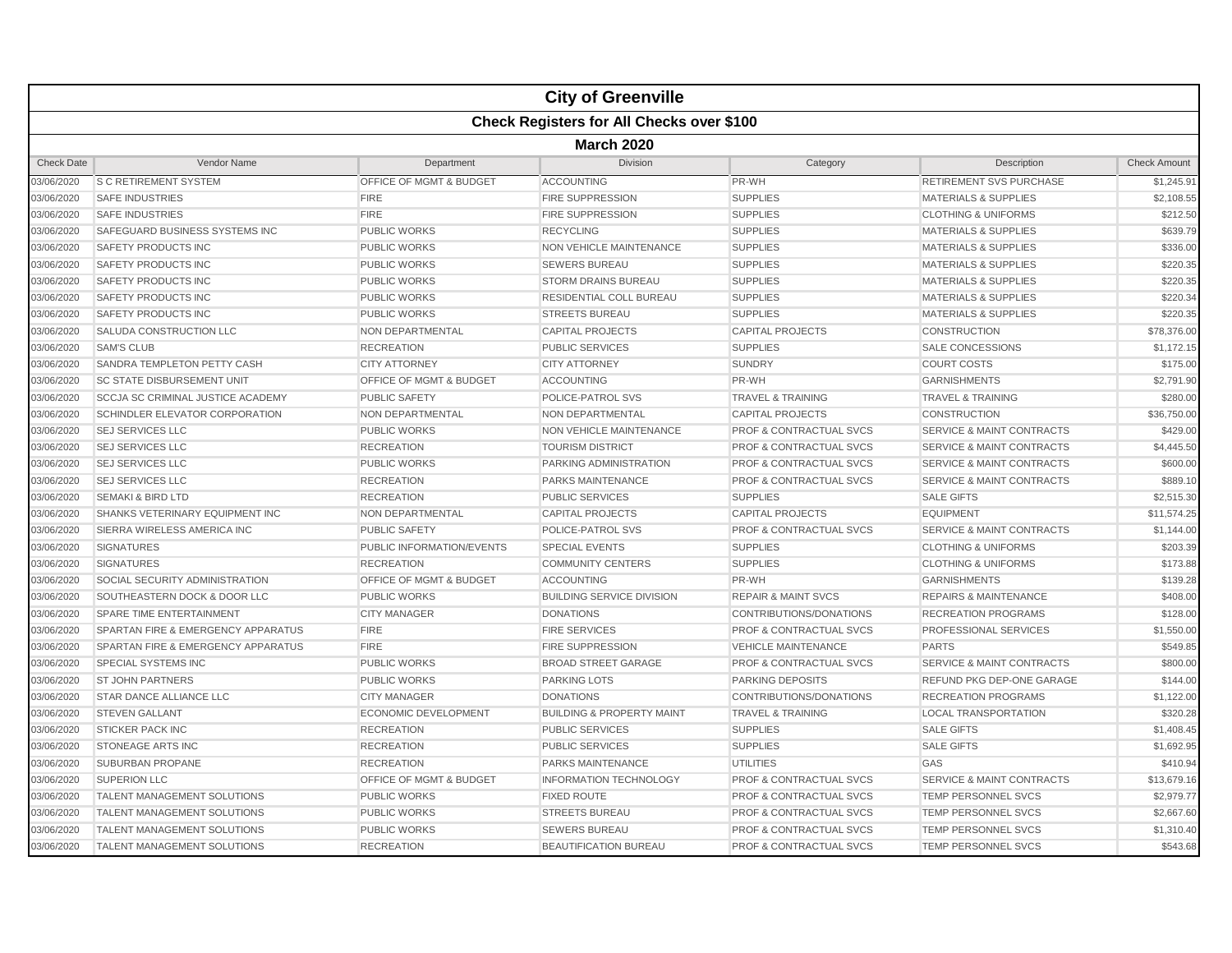|                   |                                                  |                             | <b>City of Greenville</b>            |                                    |                                      |                     |  |  |  |
|-------------------|--------------------------------------------------|-----------------------------|--------------------------------------|------------------------------------|--------------------------------------|---------------------|--|--|--|
|                   | <b>Check Registers for All Checks over \$100</b> |                             |                                      |                                    |                                      |                     |  |  |  |
|                   | <b>March 2020</b>                                |                             |                                      |                                    |                                      |                     |  |  |  |
| <b>Check Date</b> | Vendor Name                                      | Department                  | <b>Division</b>                      | Category                           | Description                          | <b>Check Amount</b> |  |  |  |
| 03/06/2020        | <b>TALENT MANAGEMENT SOLUTIONS</b>               | <b>RECREATION</b>           | PARKS MAINTENANCE                    | <b>PROF &amp; CONTRACTUAL SVCS</b> | <b>TEMP PERSONNEL SVCS</b>           | \$1,631.04          |  |  |  |
| 03/06/2020        | <b>TALENT MANAGEMENT SOLUTIONS</b>               | <b>RECREATION</b>           | <b>COMMUNITY CENTERS</b>             | <b>PROF &amp; CONTRACTUAL SVCS</b> | <b>TEMP PERSONNEL SVCS</b>           | \$310.20            |  |  |  |
| 03/06/2020        | <b>TALENT MANAGEMENT SOLUTIONS</b>               | MUNICIPAL COURT             | <b>MUNICIPAL COURT</b>               | <b>PROF &amp; CONTRACTUAL SVCS</b> | <b>TEMP PERSONNEL SVCS</b>           | \$258.60            |  |  |  |
| 03/06/2020        | <b>TALENT MANAGEMENT SOLUTIONS</b>               | <b>PUBLIC WORKS</b>         | <b>STORM DRAINS BUREAU</b>           | PROF & CONTRACTUAL SVCS            | <b>TEMP PERSONNEL SVCS</b>           | \$1,497.60          |  |  |  |
| 03/06/2020        | <b>TAPCO</b>                                     | NON DEPARTMENTAL            | <b>CAPITAL PROJECTS</b>              | <b>CAPITAL PROJECTS</b>            | <b>EQUIPMENT</b>                     | \$62,700.00         |  |  |  |
| 03/06/2020        | TERRACON CONSULTANTS INC                         | NON DEPARTMENTAL            | <b>CAPITAL PROJECTS</b>              | <b>CAPITAL PROJECTS</b>            | PLANNING/DESIGN                      | \$11,000.00         |  |  |  |
| 03/06/2020        | <b>TIM COGGINS</b>                               | <b>ECONOMIC DEVELOPMENT</b> | <b>BUILDING &amp; PROPERTY MAINT</b> | <b>TRAVEL &amp; TRAINING</b>       | <b>LOCAL TRANSPORTATION</b>          | \$417.45            |  |  |  |
| 03/06/2020        | <b>TIPSY INC</b>                                 | <b>RECREATION</b>           | <b>PUBLIC SERVICES</b>               | <b>SUPPLIES</b>                    | <b>SALE GIFTS</b>                    | \$258.00            |  |  |  |
| 03/06/2020        | TMS SOUTH INC                                    | <b>PUBLIC WORKS</b>         | <b>BUILDING SERVICE DIVISION</b>     | <b>SUPPLIES</b>                    | <b>MATERIALS &amp; SUPPLIES</b>      | \$404.80            |  |  |  |
| 03/06/2020        | TSI INC.                                         | <b>FIRE</b>                 | <b>FIRE SERVICES</b>                 | <b>PROF &amp; CONTRACTUAL SVCS</b> | PROFESSIONAL SERVICES                | \$741.25            |  |  |  |
| 03/06/2020        | U S DEPARTMENT OF EDUCATION AWG                  | OFFICE OF MGMT & BUDGET     | <b>ACCOUNTING</b>                    | PR-WH                              | <b>GARNISHMENTS</b>                  | \$336.30            |  |  |  |
| 03/06/2020        | U S I C LOCATING SERVICES LLC                    | OFFICE OF MGMT & BUDGET     | <b>REVENUE</b>                       | <b>BUSINESS LICENSE(HOLDING)</b>   | <b>REFUND</b>                        | \$2.161.77          |  |  |  |
| 03/06/2020        | <b>ULINE INC</b>                                 | <b>FIRE</b>                 | <b>FIRE SUPPRESSION</b>              | <b>SUPPLIES</b>                    | <b>MATERIALS &amp; SUPPLIES</b>      | \$161.62            |  |  |  |
| 03/06/2020        | UNITED WAY OF GREENVILLE COUNTY                  | OFFICE OF MGMT & BUDGET     | <b>ACCOUNTING</b>                    | PR-WH                              | <b>UNITED WAY</b>                    | \$2,318.50          |  |  |  |
| 03/06/2020        | <b>VALIA WARREN</b>                              | <b>PUBLIC SAFETY</b>        | POLICE-PATROL SVS                    | <b>TRAVEL &amp; TRAINING</b>       | <b>TRAVEL &amp; TRAINING</b>         | \$157.00            |  |  |  |
| 03/06/2020        | <b>VARITECH INDUSTRIES INC</b>                   | <b>PUBLIC WORKS</b>         | <b>STORM DRAINS BUREAU</b>           | <b>SUPPLIES</b>                    | <b>MATERIALS &amp; SUPPLIES</b>      | \$122.21            |  |  |  |
| 03/06/2020        | <b>VERIZON WIRELESS</b>                          | <b>PUBLIC SAFETY</b>        | POLICE-PATROL SVS                    | <b>COMMUNICATIONS</b>              | <b>OTHER</b>                         | \$190.05            |  |  |  |
| 03/06/2020        | <b>VIC BAILEY FORD INC</b>                       | <b>RECREATION</b>           | <b>PARKS MAINTENANCE</b>             | <b>VEHICLES</b>                    | <b>VEHICLE</b>                       | \$75,327.00         |  |  |  |
| 03/06/2020        | <b>VULCAN CONSTRUCTION MATERIALS LLC</b>         | <b>PUBLIC WORKS</b>         | <b>STREETS BUREAU</b>                | <b>SUPPLIES</b>                    | <b>MATERIALS &amp; SUPPLIES</b>      | \$738.49            |  |  |  |
| 03/06/2020        | <b>VULCAN CONSTRUCTION MATERIALS LLC</b>         | <b>PUBLIC WORKS</b>         | <b>STORM DRAINS BUREAU</b>           | <b>SUPPLIES</b>                    | <b>MATERIALS &amp; SUPPLIES</b>      | \$1,107.73          |  |  |  |
| 03/06/2020        | <b>VULCAN CONSTRUCTION MATERIALS LLC</b>         | <b>PUBLIC WORKS</b>         | <b>SEWERS BUREAU</b>                 | <b>SUPPLIES</b>                    | <b>MATERIALS &amp; SUPPLIES</b>      | \$1,846.22          |  |  |  |
| 03/06/2020        | WALMART COMMUNITY/RFCSLLC                        | <b>RECREATION</b>           | <b>COMMUNITY CENTERS</b>             | <b>SUPPLIES</b>                    | SUPPLIES COMMUNITY CENTER            | \$916.43            |  |  |  |
| 03/06/2020        | <b>WEST BROAD APPAREL COMPANY</b>                | <b>FIRE</b>                 | <b>FIRE SUPPRESSION</b>              | <b>SUPPLIES</b>                    | <b>CLOTHING &amp; UNIFORMS</b>       | \$135.68            |  |  |  |
| 03/06/2020        | <b>WEX BANK</b>                                  | <b>PUBLIC WORKS</b>         | <b>VEHICLE MAINTENANCE</b>           | <b>VEHICLE MAINTENANCE</b>         | <b>FUEL CARD</b>                     | \$526.64            |  |  |  |
| 03/06/2020        | <b>WILDLANDS ENGINEERING INC</b>                 | <b>NON DEPARTMENTAL</b>     | <b>CAPITAL PROJECTS</b>              | <b>CAPITAL PROJECTS</b>            | PLANNING/DESIGN                      | \$3,121.65          |  |  |  |
| 03/06/2020        | <b>WILDLIFE ARTISTS INC</b>                      | <b>RECREATION</b>           | <b>PUBLIC SERVICES</b>               | <b>SUPPLIES</b>                    | <b>SALE GIFTS</b>                    | \$974.23            |  |  |  |
| 03/06/2020        | <b>WILLIAM BOWEN</b>                             | <b>ECONOMIC DEVELOPMENT</b> | <b>BUILDING &amp; PROPERTY MAINT</b> | <b>TRAVEL &amp; TRAINING</b>       | <b>LOCAL TRANSPORTATION</b>          | \$353.63            |  |  |  |
| 03/06/2020        | <b>WILLIAMS FIRE APPARATUS</b>                   | <b>FIRE</b>                 | <b>FIRE SUPPRESSION</b>              | <b>VEHICLE MAINTENANCE</b>         | <b>PARTS</b>                         | \$509.30            |  |  |  |
| 03/06/2020        | WOOLPERT INC                                     | <b>NON DEPARTMENTAL</b>     | <b>CAPITAL PROJECTS</b>              | <b>CAPITAL PROJECTS</b>            | <b>CONSTRUCTION</b>                  | \$1,645.50          |  |  |  |
| 03/06/2020        | <b>WOOLPERT INC</b>                              | <b>PUBLIC WORKS</b>         | STORMWATER MANAGEMENT                | <b>PROF &amp; CONTRACTUAL SVCS</b> | PROFESSIONAL SERVICES                | \$2,327.50          |  |  |  |
| 03/06/2020        | WYOMING CHILD SUPPORT ENFORCEMENT                | OFFICE OF MGMT & BUDGET     | <b>ACCOUNTING</b>                    | PR-WH                              | <b>GARNISHMENTS</b>                  | \$154.61            |  |  |  |
| 03/06/2020        | <b>ZOOTILITY</b>                                 | <b>RECREATION</b>           | <b>PUBLIC SERVICES</b>               | <b>SUPPLIES</b>                    | <b>SALE GIFTS</b>                    | \$520.00            |  |  |  |
| 03/13/2020        | A SERVICES GROUP LLC                             | <b>RECREATION</b>           | <b>ADMINISTRATION</b>                | <b>PROF &amp; CONTRACTUAL SVCS</b> | <b>SERVICE &amp; MAINT CONTRACTS</b> | \$1,381.21          |  |  |  |
| 03/13/2020        | ABC LOCKSMITH LLC                                | <b>PUBLIC SAFETY</b>        | POLICE-PATROL SVS                    | <b>SUPPLIES</b>                    | <b>MATERIALS &amp; SUPPLIES</b>      | \$125.10            |  |  |  |
| 03/13/2020        | ABERCROMBIE & FITCH                              | MUNICIPAL COURT             | <b>MUNICIPAL COURT</b>               | <b>COURT LIABILITY</b>             | <b>COURT-RESTITUTION</b>             | \$118.00            |  |  |  |
| 03/13/2020        | <b>ACE ENERGY</b>                                | PUBLIC WORKS                | <b>ADMINISTRATION</b>                | <b>VEHICLE MAINTENANCE</b>         | <b>FUEL</b>                          | \$13,297.16         |  |  |  |
| 03/13/2020        | <b>ACE ENERGY</b>                                | <b>PUBLIC WORKS</b>         | <b>FLEET</b>                         | <b>VEHICLE MAINTENANCE</b>         | <b>FUEL</b>                          | \$13,933.91         |  |  |  |
| 03/13/2020        | ADVANCED SECURITY CONNECTIONS LLC                | <b>NON DEPARTMENTAL</b>     | <b>CAPITAL PROJECTS</b>              | <b>PROF &amp; CONTRACTUAL SVCS</b> | <b>SERVICE &amp; MAINT CONTRACTS</b> | \$490.00            |  |  |  |
| 03/13/2020        | <b>ADW ARCHITECTS PA</b>                         | NON DEPARTMENTAL            | <b>CAPITAL PROJECTS</b>              | <b>CAPITAL PROJECTS</b>            | PLANNING/DESIGN                      | \$4,785.00          |  |  |  |
| 03/13/2020        | ALDRIDGE FAMILY PRODUCE                          | <b>RECREATION</b>           | <b>ADMINISTRATION</b>                | <b>SUPPLIES</b>                    | M&S-FOOD                             | \$887.21            |  |  |  |
| 03/13/2020        | <b>ALLISON BROCKMAN</b>                          | <b>NON DEPARTMENTAL</b>     | <b>MISC GRANTS</b>                   | <b>TRAVEL &amp; TRAINING</b>       | <b>TRAVEL &amp; TRAINING</b>         | \$452.70            |  |  |  |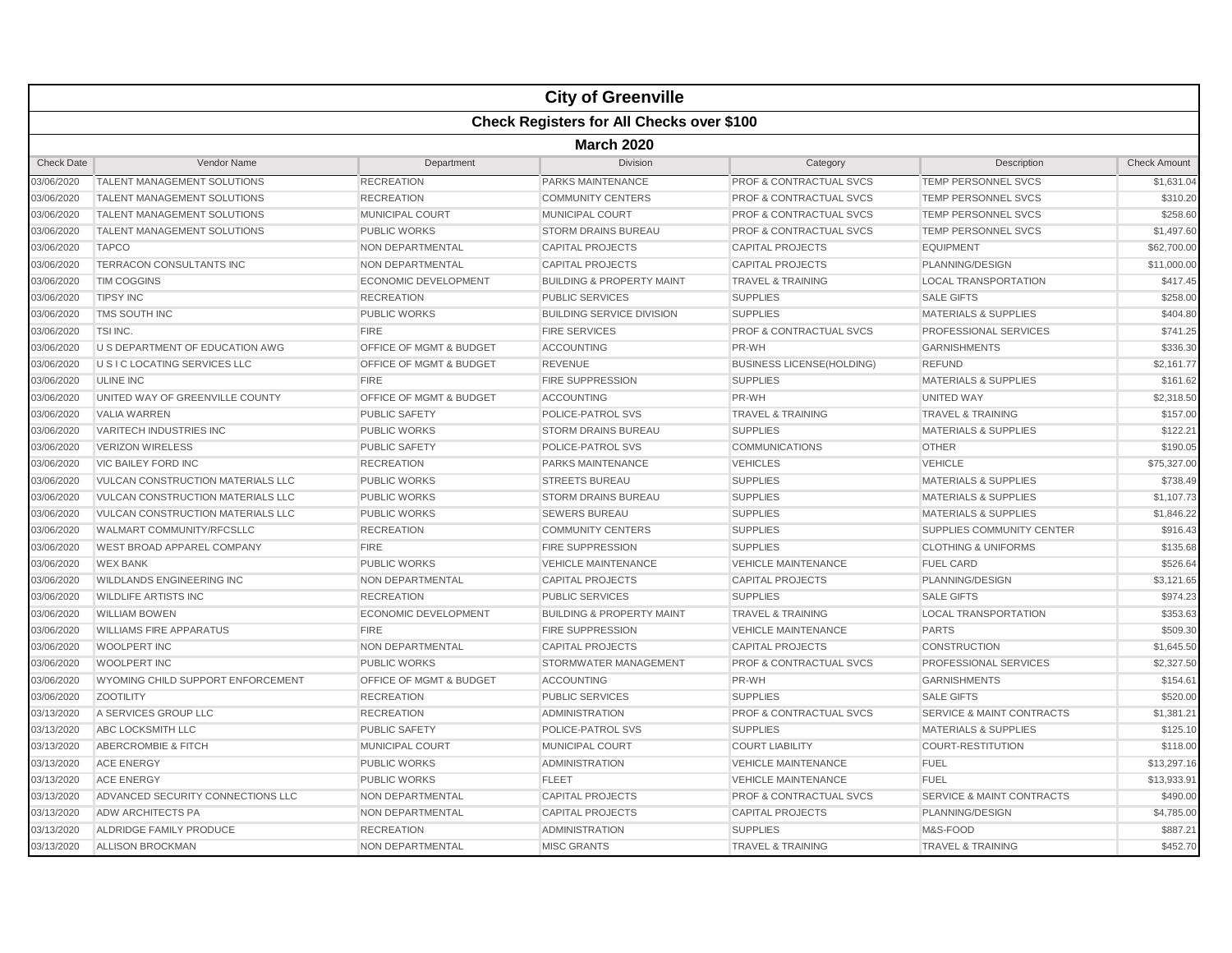|                   | <b>City of Greenville</b>                        |                                    |                                      |                                    |                                      |                     |  |  |  |  |
|-------------------|--------------------------------------------------|------------------------------------|--------------------------------------|------------------------------------|--------------------------------------|---------------------|--|--|--|--|
|                   | <b>Check Registers for All Checks over \$100</b> |                                    |                                      |                                    |                                      |                     |  |  |  |  |
|                   | <b>March 2020</b>                                |                                    |                                      |                                    |                                      |                     |  |  |  |  |
| <b>Check Date</b> | Vendor Name                                      | Department                         | <b>Division</b>                      | Category                           | Description                          | <b>Check Amount</b> |  |  |  |  |
| 03/13/2020        | ALLISON BROCKMAN                                 | <b>PUBLIC WORKS</b>                | <b>RECYCLING</b>                     | <b>TRAVEL &amp; TRAINING</b>       | <b>TRAVEL &amp; TRAINING</b>         | \$166.00            |  |  |  |  |
| 03/13/2020        | AMALIEN PROPERTIES LLC                           | <b>NON DEPARTMENTAL</b>            | <b>CAPITAL PROJECTS</b>              | <b>CAPITAL PROJECTS</b>            | <b>CONSTRUCTION</b>                  | \$10,000.00         |  |  |  |  |
| 03/13/2020        | <b>AMTECK LLC</b>                                | <b>PUBLIC WORKS</b>                | S. SPRING STREET GARAGE              | <b>REPAIR &amp; MAINT SVCS</b>     | <b>REPAIRS &amp; MAINTENANCE</b>     | \$1,573.30          |  |  |  |  |
| 03/13/2020        | <b>AMTECK LLC</b>                                | NON DEPARTMENTAL                   | <b>CAPITAL PROJECTS</b>              | <b>CAPITAL PROJECTS</b>            | <b>EQUIPMENT</b>                     | \$1,802.15          |  |  |  |  |
| 03/13/2020        | ANDERSON BROTHERS                                | <b>FIRE</b>                        | <b>FIRE SUPPRESSION</b>              | <b>VEHICLE MAINTENANCE</b>         | <b>PARTS</b>                         | \$1,952.00          |  |  |  |  |
| 03/13/2020        | APPLIED INDUSTRIAL TECHNOLOGIES                  | <b>PUBLIC WORKS</b>                | <b>VEHICLE MAINTENANCE</b>           | <b>VEHICLE MAINTENANCE</b>         | <b>SMALL PARTS</b>                   | \$292.56            |  |  |  |  |
| 03/13/2020        | <b>ASSETWORKS LLC</b>                            | <b>PUBLIC WORKS</b>                | <b>FLEET</b>                         | <b>MACHINERY AND EQUIPMENT</b>     | <b>DATA PROCESSING EQUIPMENT</b>     | \$1,845.00          |  |  |  |  |
| 03/13/2020        | ATHENS TECHNICAL SPECIALISTS, INC.               | <b>PUBLIC WORKS</b>                | <b>TRAFFIC ENGINEERING</b>           | <b>SUPPLIES</b>                    | M&S-SIGNALS                          | \$689.95            |  |  |  |  |
| 03/13/2020        | ATLANTIC COAST ELECTRIC SUPPLY LLC               | <b>RECREATION</b>                  | <b>TREE MAINTENANCE BUREAU</b>       | <b>SUPPLIES</b>                    | <b>MATERIALS &amp; SUPPLIES</b>      | \$354.68            |  |  |  |  |
| 03/13/2020        | AZTECA SYSTEMS INC                               | <b>RECREATION</b>                  | <b>PARKS AND RECREATION</b>          | <b>PROF &amp; CONTRACTUAL SVCS</b> | <b>PROFESSIONAL SERVICES</b>         | \$8,800.00          |  |  |  |  |
| 03/13/2020        | <b>BOUND TREE MEDICAL LLC</b>                    | <b>FIRE</b>                        | <b>FIRE SUPPRESSION</b>              | <b>SUPPLIES</b>                    | <b>DRUG SUPPLIES</b>                 | \$912.28            |  |  |  |  |
| 03/13/2020        | <b>BRANDSTICKITY</b>                             | <b>RECREATION</b>                  | <b>BEAUTIFICATION BUREAU</b>         | <b>SUPPLIES</b>                    | <b>MATERIALS &amp; SUPPLIES</b>      | \$181.26            |  |  |  |  |
| 03/13/2020        | <b>BRAVO1 PROTECTION</b>                         | <b>PUBLIC WORKS</b>                | PARKING ADMINISTRATION               | PROF & CONTRACTUAL SVCS            | <b>SERVICE &amp; MAINT CONTRACTS</b> | \$1,732.50          |  |  |  |  |
| 03/13/2020        | <b>BURNETT ATHLETICS INC</b>                     | <b>RECREATION</b>                  | PARKS MAINTENANCE                    | <b>SUPPLIES</b>                    | <b>MATERIALS &amp; SUPPLIES</b>      | \$166.95            |  |  |  |  |
| 03/13/2020        | CAMP BOW WOW                                     | OFFICE OF MGMT & BUDGET            | REVENUE                              | <b>BUSINESS LICENSE(HOLDING)</b>   | <b>REFUND</b>                        | \$2,142.53          |  |  |  |  |
| 03/13/2020        | <b>CAPONIA GETER</b>                             | <b>MUNICIPAL COURT</b>             | MUNICIPAL COURT                      | <b>COURT LIABILITY</b>             | <b>COURT-RESTITUTION</b>             | \$200.00            |  |  |  |  |
| 03/13/2020        | <b>CARMEN TALLEY DURHAM</b>                      | <b>OFFICE OF MGMT &amp; BUDGET</b> | GIS                                  | <b>TRAVEL &amp; TRAINING</b>       | <b>TRAVEL &amp; TRAINING</b>         | \$344.94            |  |  |  |  |
| 03/13/2020        | CAROLINA CONTRACTING MANAGEMEN                   | <b>OFFICE OF MGMT &amp; BUDGET</b> | <b>REVENUE</b>                       | <b>BUSINESS LIC &amp; PERMITS</b>  | <b>REFUND</b>                        | \$203.42            |  |  |  |  |
| 03/13/2020        | CDW/G                                            | <b>ECONOMIC DEVELOPMENT</b>        | <b>BUILDING &amp; PROPERTY MAINT</b> | <b>SUPPLIES</b>                    | <b>OFFICE SUPPLIES&amp;MATERIALS</b> | \$220.25            |  |  |  |  |
| 03/13/2020        | <b>CHARLIE'S CREEK NURSERY</b>                   | <b>RECREATION</b>                  | TREE MAINTENANCE BUREAU              | <b>SUPPLIES</b>                    | <b>MATERIALS &amp; SUPPLIES</b>      | \$480.00            |  |  |  |  |
| 03/13/2020        | <b>CHARTER COMMUNICATIONS</b>                    | <b>PUBLIC WORKS</b>                | <b>STORM DRAINS BUREAU</b>           | <b>COMMUNICATIONS</b>              | <b>OTHER</b>                         | \$460.06            |  |  |  |  |
| 03/13/2020        | <b>CHARTER COMMUNICATIONS</b>                    | <b>PUBLIC WORKS</b>                | <b>SEWERS BUREAU</b>                 | <b>COMMUNICATIONS</b>              | <b>OTHER</b>                         | \$460.06            |  |  |  |  |
| 03/13/2020        | <b>CHARTER COMMUNICATIONS</b>                    | <b>RECREATION</b>                  | <b>COMMUNITY CENTERS</b>             | <b>COMMUNICATIONS</b>              | <b>CABLE TELEVISION/INTERNET</b>     | \$124.72            |  |  |  |  |
| 03/13/2020        | <b>CHARTER COMMUNICATIONS</b>                    | <b>PUBLIC WORKS</b>                | <b>FLEET</b>                         | <b>PROF &amp; CONTRACTUAL SVCS</b> | <b>SERVICE &amp; MAINT CONTRACTS</b> | \$460.06            |  |  |  |  |
| 03/13/2020        | <b>CHARTER COMMUNICATIONS</b>                    | <b>PUBLIC WORKS</b>                | PARKING ADMINISTRATION               | <b>COMMUNICATIONS</b>              | <b>CABLE TELEVISION/INTERNET</b>     | \$1,279.96          |  |  |  |  |
| 03/13/2020        | <b>CHARTER COMMUNICATIONS</b>                    | <b>OFFICE OF MGMT &amp; BUDGET</b> | <b>INFORMATION TECHNOLOGY</b>        | <b>COMMUNICATIONS</b>              | TELECOMMUNICATIONS/WIRELE            | \$7,733.33          |  |  |  |  |
| 03/13/2020        | CHARTER COMMUNICATIONS                           | NON DEPARTMENTAL                   | <b>CAPITAL PROJECTS</b>              | <b>CAPITAL PROJECTS</b>            | <b>PROJECT MANAGEMENT</b>            | \$1,677.78          |  |  |  |  |
| 03/13/2020        | <b>CHARTER COMMUNICATIONS</b>                    | <b>FIRE</b>                        | <b>FIRE SUPPRESSION</b>              | <b>COMMUNICATIONS</b>              | <b>CABLE TELEVISION/INTERNET</b>     | \$1,903.09          |  |  |  |  |
| 03/13/2020        | <b>CHARTER COMMUNICATIONS</b>                    | <b>PUBLIC WORKS</b>                | <b>PARKING LOTS</b>                  | <b>COMMUNICATIONS</b>              | <b>BSWA</b>                          | \$124.72            |  |  |  |  |
| 03/13/2020        | <b>CHARTER COMMUNICATIONS</b>                    | <b>PUBLIC WORKS</b>                | <b>PARKING LOTS</b>                  | <b>COMMUNICATIONS</b>              | <b>WEST END PARK &amp; RIDE</b>      | \$151.39            |  |  |  |  |
| 03/13/2020        | CHARTER COMMUNICATIONS                           | <b>PUBLIC WORKS</b>                | <b>RESIDENTIAL COLL BUREAU</b>       | <b>PROF &amp; CONTRACTUAL SVCS</b> | MAINTENANCE CONTRACTS                | \$460.06            |  |  |  |  |
| 03/13/2020        | <b>CHARTER COMMUNICATIONS</b>                    | <b>PUBLIC WORKS</b>                | <b>BUILDING SERVICE DIVISION</b>     | <b>COMMUNICATIONS</b>              | <b>CABLE TELEVISION/INTERNET</b>     | \$124.70            |  |  |  |  |
| 03/13/2020        | CHARTER COMMUNICATIONS                           | <b>PUBLIC WORKS</b>                | <b>STREETS BUREAU</b>                | <b>PROF &amp; CONTRACTUAL SVCS</b> | <b>SERVICE &amp; MAINT CONTRACTS</b> | \$460.06            |  |  |  |  |
| 03/13/2020        | <b>CHARTER COMMUNICATIONS</b>                    | <b>PUBLIC SAFETY</b>               | <b>POLICE-PATROL SVS</b>             | <b>COMMUNICATIONS</b>              | <b>CABLE TELEVISION/INTERNET</b>     | \$738.44            |  |  |  |  |
| 03/13/2020        | <b>CINTAS</b>                                    | <b>PUBLIC WORKS</b>                | <b>FLEET</b>                         | <b>SUPPLIES</b>                    | <b>CLOTHING &amp; UNIFORMS</b>       | \$163.74            |  |  |  |  |
| 03/13/2020        | CINTAS FIRE PROTECTION 636525                    | <b>FIRE</b>                        | <b>FIRE SERVICES</b>                 | <b>PROF &amp; CONTRACTUAL SVCS</b> | <b>SERVICE &amp; MAINT CONTRACTS</b> | \$362.50            |  |  |  |  |
| 03/13/2020        | CITY ARBORIST LLC, THE                           | <b>RECREATION</b>                  | TREE MAINTENANCE BUREAU              | <b>PROF &amp; CONTRACTUAL SVCS</b> | <b>PROFESSIONAL SERVICES</b>         | \$4,750.00          |  |  |  |  |
| 03/13/2020        | <b>CITY OF GREENVILLE</b>                        | <b>RECREATION</b>                  | <b>PUBLIC SERVICES</b>               | <b>TAX LIABILITIES</b>             | <b>HOSPITALITY TAXES</b>             | \$195.36            |  |  |  |  |
| 03/13/2020        | <b>CLEMSON UNIVERSITY</b>                        | NON DEPARTMENTAL                   | <b>CAPITAL PROJECTS</b>              | <b>CAPITAL PROJECTS</b>            | PLANNING/DESIGN                      | \$1,506.25          |  |  |  |  |
| 03/13/2020        | COLONIAL FUEL AND LUBRICANT SE                   | <b>OFFICE OF MGMT &amp; BUDGET</b> | REVENUE                              | <b>BUSINESS LICENSE(HOLDING)</b>   | <b>REFUND</b>                        | \$245.86            |  |  |  |  |
| 03/13/2020        | CONCRETE SUPPLY COMPANY LLC                      | <b>PUBLIC WORKS</b>                | <b>STREETS BUREAU</b>                | <b>SUPPLIES</b>                    | <b>MATERIALS &amp; SUPPLIES</b>      | \$950.82            |  |  |  |  |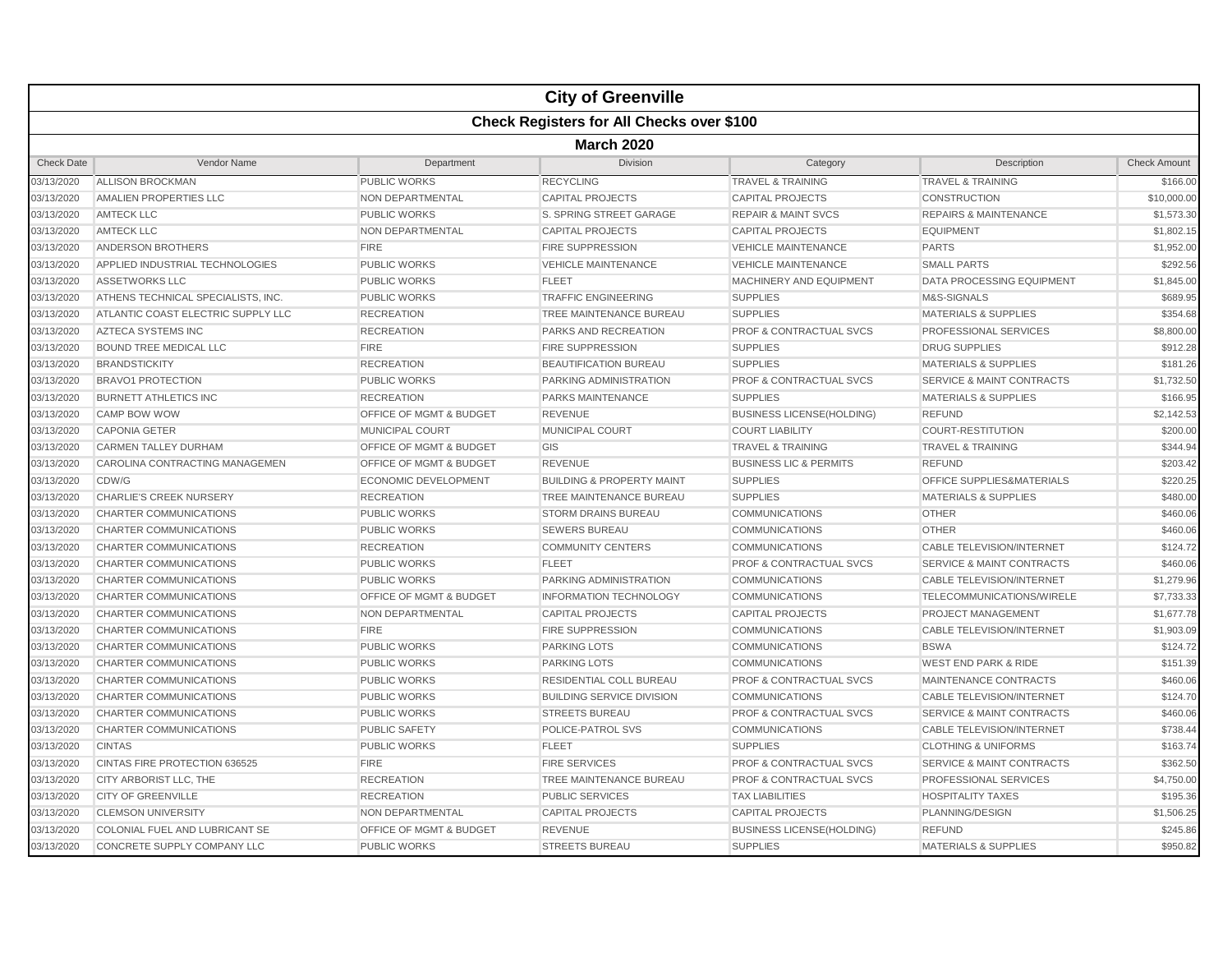|                   |                                                  |                                    | <b>City of Greenville</b>        |                                    |                                      |                     |  |  |  |  |
|-------------------|--------------------------------------------------|------------------------------------|----------------------------------|------------------------------------|--------------------------------------|---------------------|--|--|--|--|
|                   | <b>Check Registers for All Checks over \$100</b> |                                    |                                  |                                    |                                      |                     |  |  |  |  |
|                   | <b>March 2020</b>                                |                                    |                                  |                                    |                                      |                     |  |  |  |  |
| <b>Check Date</b> | Vendor Name                                      | Department                         | Division                         | Category                           | Description                          | <b>Check Amount</b> |  |  |  |  |
| 03/13/2020        | <b>CRAIG GAULDEN &amp; DAVIS</b>                 | NON DEPARTMENTAL                   | <b>CAPITAL PROJECTS</b>          | <b>CAPITAL PROJECTS</b>            | PLANNING/DESIGN                      | \$6,725.00          |  |  |  |  |
| 03/13/2020        | <b>CROMER'S P-NUTS LLC</b>                       | <b>RECREATION</b>                  | <b>PUBLIC SERVICES</b>           | <b>SUPPLIES</b>                    | <b>SALE CONCESSIONS</b>              | \$235.85            |  |  |  |  |
| 03/13/2020        | <b>CZB LLC</b>                                   | NON DEPARTMENTAL                   | <b>CAPITAL PROJECTS</b>          | <b>CAPITAL PROJECTS</b>            | PLANNING/DESIGN                      | \$32,625.00         |  |  |  |  |
| 03/13/2020        | <b>DAVID CLEMENS</b>                             | <b>MUNICIPAL COURT</b>             | <b>MUNICIPAL COURT</b>           | <b>COURT LIABILITY</b>             | <b>COURT-RESTITUTION</b>             | \$100.00            |  |  |  |  |
| 03/13/2020        | DAVIS & FLOYD INC                                | NON DEPARTMENTAL                   | <b>CAPITAL PROJECTS</b>          | <b>CAPITAL PROJECTS</b>            | PLANNING/DESIGN                      | \$4,723.00          |  |  |  |  |
| 03/13/2020        | <b>DEBRA RIDDLE</b>                              | PUBLIC INFORMATION/EVENTS          | <b>EVENTS MANAGEMENT</b>         | <b>PROF &amp; CONTRACTUAL SVCS</b> | PROFESSIONAL SERVICES                | \$400.00            |  |  |  |  |
| 03/13/2020        | <b>DELERROK INC</b>                              | <b>PUBLIC WORKS</b>                | <b>ADMINISTRATION</b>            | <b>PROF &amp; CONTRACTUAL SVCS</b> | <b>SERVICE &amp; MAINT CONTRACTS</b> | \$896.90            |  |  |  |  |
| 03/13/2020        | <b>DELL MARKETING LP</b>                         | OFFICE OF MGMT & BUDGET            | <b>INFORMATION TECHNOLOGY</b>    | <b>MIS PROJECTS</b>                | PCS/UPGRADES                         | \$17,421.49         |  |  |  |  |
| 03/13/2020        | <b>DESIGNLAB INC</b>                             | <b>PUBLIC WORKS</b>                | <b>MAINTENANCE</b>               | <b>SUPPLIES</b>                    | <b>CLOTHING &amp; UNIFORMS</b>       | \$148.40            |  |  |  |  |
| 03/13/2020        | <b>DESIGNLAB INC</b>                             | PUBLIC SAFETY                      | POLICE-PATROL SVS                | <b>SUPPLIES</b>                    | <b>CLOTHING &amp; UNIFORMS</b>       | \$3,487.72          |  |  |  |  |
| 03/13/2020        | <b>DISTRIBUTION BY AIR</b>                       | <b>OFFICE OF MGMT &amp; BUDGET</b> | <b>REVENUE</b>                   | <b>BUSINESS LICENSE(HOLDING)</b>   | <b>REFUND</b>                        | \$681.16            |  |  |  |  |
| 03/13/2020        | DIXIE RUBBER & PLASTICS INC                      | <b>FIRE</b>                        | <b>FIRE SUPPRESSION</b>          | <b>VEHICLE MAINTENANCE</b>         | <b>PARTS</b>                         | \$145.22            |  |  |  |  |
| 03/13/2020        | DOROTHY DOWE                                     | COUNCIL                            | <b>CITY COUNCIL</b>              | <b>TRAVEL &amp; TRAINING</b>       | <b>LOCAL TRANSPORTATION</b>          | \$123.60            |  |  |  |  |
| 03/13/2020        | <b>DP3 ARCHITECTS LTD</b>                        | <b>NON DEPARTMENTAL</b>            | <b>CAPITAL PROJECTS</b>          | <b>CAPITAL PROJECTS</b>            | PLANNING/DESIGN                      | \$11,600.00         |  |  |  |  |
| 03/13/2020        | <b>DUKE ENERGY</b>                               | <b>PUBLIC WORKS</b>                | <b>LIBERTY SQUARE GARAGE</b>     | <b>UTILITIES</b>                   | <b>ELECTRICITY</b>                   | \$1,934.93          |  |  |  |  |
| 03/13/2020        | <b>DUKE ENERGY</b>                               | <b>RECREATION</b>                  | <b>PARKS MAINTENANCE</b>         | <b>UTILITIES</b>                   | <b>ELECTRICITY</b>                   | \$15,401.52         |  |  |  |  |
| 03/13/2020        | <b>DUKE ENERGY</b>                               | <b>RECREATION</b>                  | <b>ADMINISTRATION</b>            | <b>UTILITIES</b>                   | <b>ELECTRICITY</b>                   | \$4,961.69          |  |  |  |  |
| 03/13/2020        | <b>DUKE ENERGY</b>                               | <b>PUBLIC WORKS</b>                | <b>RIVER STREET GARAGE</b>       | <b>UTILITIES</b>                   | <b>ELECTRICITY</b>                   | \$1,151.72          |  |  |  |  |
| 03/13/2020        | <b>DUKE ENERGY</b>                               | <b>PUBLIC WORKS</b>                | S. SPRING STREET GARAGE          | <b>UTILITIES</b>                   | <b>ELECTRICITY</b>                   | \$2,696.08          |  |  |  |  |
| 03/13/2020        | <b>DUKE ENERGY</b>                               | <b>PUBLIC WORKS</b>                | MAULDIN/SIMPSONVILLE ROUT        | <b>UTILITIES</b>                   | <b>ELECTRICITY</b>                   | \$713.30            |  |  |  |  |
| 03/13/2020        | <b>DUKE ENERGY</b>                               | <b>PUBLIC SAFETY</b>               | POLICE-PATROL SVS                | <b>UTILITIES</b>                   | <b>ELECTRICITY</b>                   | \$1,331.83          |  |  |  |  |
| 03/13/2020        | <b>DUKE ENERGY</b>                               | PUBLIC WORKS                       | <b>BUILDING SERVICE DIVISION</b> | <b>UTILITIES</b>                   | <b>ELECTRICITY</b>                   | \$19,150.1'         |  |  |  |  |
| 03/13/2020        | <b>DUKE ENERGY</b>                               | <b>PUBLIC WORKS</b>                | <b>POINSETT GARAGE</b>           | <b>UTILITIES</b>                   | <b>ELECTRICITY</b>                   | \$2,298.29          |  |  |  |  |
| 03/13/2020        | <b>DUKE ENERGY</b>                               | <b>PUBLIC WORKS</b>                | <b>CHURCH STREET GARAGE</b>      | <b>UTILITIES</b>                   | <b>ELECTRICITY</b>                   | \$2,235.32          |  |  |  |  |
| 03/13/2020        | <b>DUKE ENERGY</b>                               | <b>FIRE</b>                        | <b>FIRE SERVICES</b>             | <b>UTILITIES</b>                   | <b>ELECTRICITY</b>                   | \$854.39            |  |  |  |  |
| 03/13/2020        | <b>DUKE ENERGY</b>                               | <b>PUBLIC WORKS</b>                | RICHARDSON STREET GARAGE         | <b>UTILITIES</b>                   | <b>ELECTRICITY</b>                   | \$3,288.51          |  |  |  |  |
| 03/13/2020        | <b>DUKE ENERGY</b>                               | <b>PUBLIC WORKS</b>                | <b>ONE GARAGE</b>                | <b>UTILITIES</b>                   | <b>ELECTRICITY</b>                   | \$2,087.97          |  |  |  |  |
| 03/13/2020        | <b>DUKE ENERGY</b>                               | <b>PUBLIC WORKS</b>                | <b>COMMONS GARAGE</b>            | <b>UTILITIES</b>                   | <b>ELECTRICITY</b>                   | \$1,611.44          |  |  |  |  |
| 03/13/2020        | <b>DUKE ENERGY</b>                               | <b>PUBLIC WORKS</b>                | <b>TRAFFIC ENGINEERING</b>       | <b>UTILITIES</b>                   | <b>ELECTRICITY</b>                   | \$101,336.74        |  |  |  |  |
| 03/13/2020        | <b>DUKE ENERGY</b>                               | <b>RECREATION</b>                  | <b>COMMUNITY CENTERS</b>         | <b>UTILITIES</b>                   | <b>ELECTRICITY</b>                   | \$2,121.61          |  |  |  |  |
| 03/13/2020        | <b>DUKE ENERGY</b>                               | <b>PUBLIC WORKS</b>                | <b>BROAD STREET GARAGE</b>       | <b>UTILITIES</b>                   | <b>ELECTRICITY</b>                   | \$647.95            |  |  |  |  |
| 03/13/2020        | <b>DUKE ENERGY</b>                               | <b>PUBLIC WORKS</b>                | N LAURENS ST GARAGE              | <b>UTILITIES</b>                   | <b>ELECTRICITY</b>                   | \$411.12            |  |  |  |  |
| 03/13/2020        | <b>DUKE ENERGY</b>                               | <b>PUBLIC WORKS</b>                | <b>FIXED ROUTE</b>               | <b>UTILITIES</b>                   | <b>ELECTRICITY</b>                   | \$713.30            |  |  |  |  |
| 03/13/2020        | <b>DUKE ENERGY</b>                               | <b>PUBLIC WORKS</b>                | <b>NON VEHICLE MAINTENANCE</b>   | <b>UTILITIES</b>                   | <b>ELECTRICITY</b>                   | \$1,328.71          |  |  |  |  |
| 03/13/2020        | <b>DUKE ENERGY</b>                               | MUNICIPAL COURT                    | MUNICIPAL COURT                  | UTILITIES                          | <b>ELECTRICITY</b>                   | \$1,331.83          |  |  |  |  |
| 03/13/2020        | <b>DUKE ENERGY</b>                               | <b>PUBLIC WORKS</b>                | <b>PARKING ADMINISTRATION</b>    | <b>UTILITIES</b>                   | <b>ELECTRICITY</b>                   | \$510.45            |  |  |  |  |
| 03/13/2020        | ENGINEERED CONTROL SOLUTIONS INC                 | <b>PUBLIC WORKS</b>                | <b>STREETS BUREAU</b>            | <b>REPAIR &amp; MAINT SVCS</b>     | <b>REPAIRS &amp; MAINTENANCE</b>     | \$875.00            |  |  |  |  |
| 03/13/2020        | ENGINEERED CONTROL SOLUTIONS INC                 | <b>PUBLIC WORKS</b>                | <b>STORM DRAINS BUREAU</b>       | <b>REPAIR &amp; MAINT SVCS</b>     | <b>REPAIRS &amp; MAINTENANCE</b>     | \$875.00            |  |  |  |  |
| 03/13/2020        | ENGINEERED CONTROL SOLUTIONS INC                 | <b>PUBLIC WORKS</b>                | <b>SEWERS BUREAU</b>             | <b>REPAIR &amp; MAINT SVCS</b>     | <b>REPAIRS &amp; MAINTENANCE</b>     | \$875.00            |  |  |  |  |
| 03/13/2020        | ENGINEERED CONTROL SOLUTIONS INC                 | <b>PUBLIC WORKS</b>                | RESIDENTIAL COLL BUREAU          | <b>REPAIR &amp; MAINT SVCS</b>     | <b>REPAIRS &amp; MAINTENANCE</b>     | \$875.00            |  |  |  |  |
| 03/13/2020        | <b>FERGUSON ENTERPRISES INC</b>                  | <b>PUBLIC WORKS</b>                | <b>BUILDING SERVICE DIVISION</b> | <b>SUPPLIES</b>                    | <b>MATERIALS &amp; SUPPLIES</b>      | \$736.69            |  |  |  |  |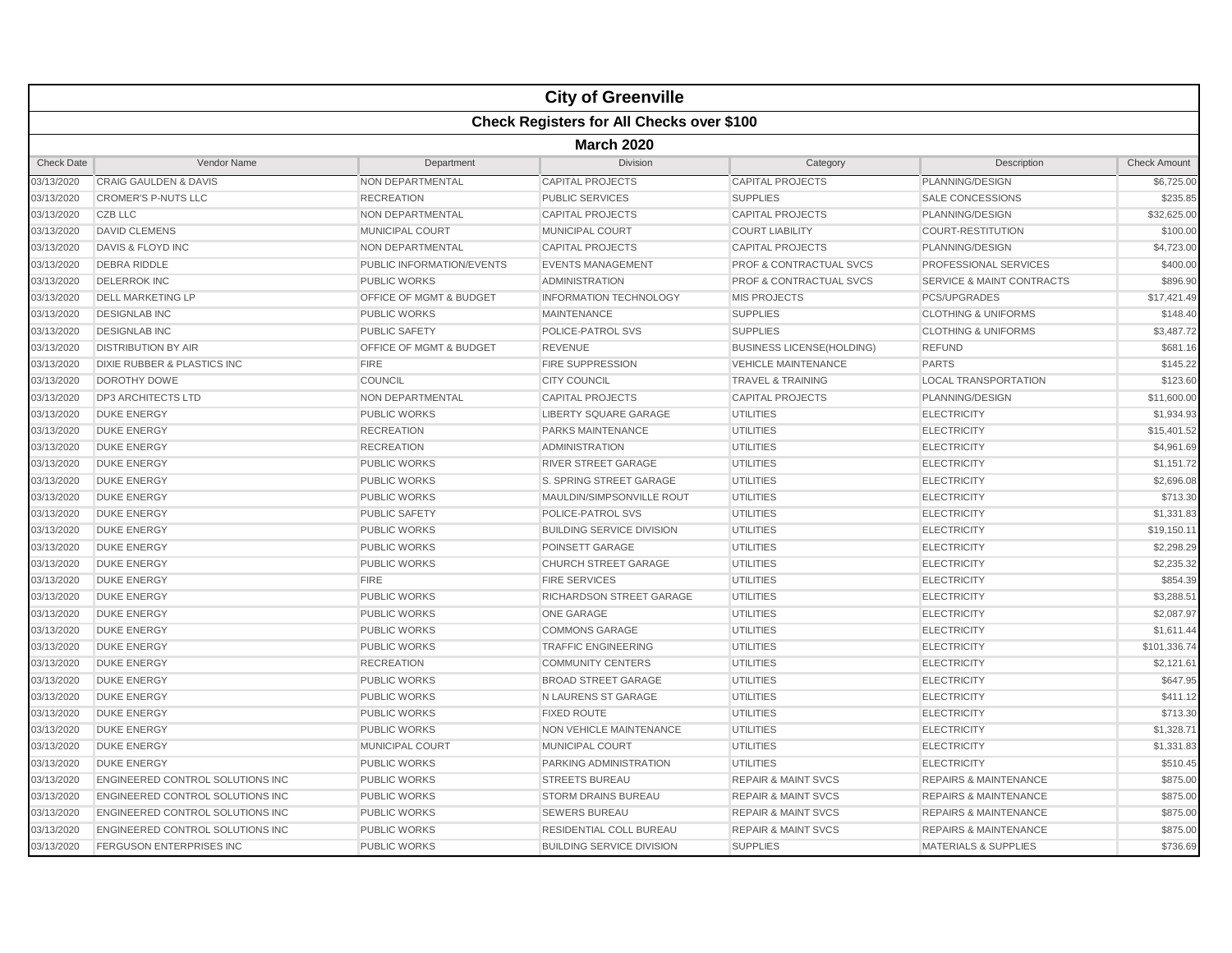|                   |                                                  |                                    | <b>City of Greenville</b>            |                                    |                                  |                     |  |  |  |
|-------------------|--------------------------------------------------|------------------------------------|--------------------------------------|------------------------------------|----------------------------------|---------------------|--|--|--|
|                   | <b>Check Registers for All Checks over \$100</b> |                                    |                                      |                                    |                                  |                     |  |  |  |
|                   | <b>March 2020</b>                                |                                    |                                      |                                    |                                  |                     |  |  |  |
| <b>Check Date</b> | Vendor Name                                      | Department                         | <b>Division</b>                      | Category                           | Description                      | <b>Check Amount</b> |  |  |  |
| 03/13/2020        | <b>FERGUSON ENTERPRISES INC</b>                  | <b>RECREATION</b>                  | <b>ADMINISTRATION</b>                | <b>REPAIR &amp; MAINT SVCS</b>     | <b>REPAIRS &amp; MAINTENANCE</b> | \$635.31            |  |  |  |
| 03/13/2020        | <b>FGP INTERNATIONAL</b>                         | <b>PUBLIC INFORMATION/EVENTS</b>   | PUBLIC INFORMATION                   | <b>PROF &amp; CONTRACTUAL SVCS</b> | <b>TEMP PERSONNEL SVCS</b>       | \$480.43            |  |  |  |
| 03/13/2020        | <b>FGP INTERNATIONAL</b>                         | <b>OFFICE OF MGMT &amp; BUDGET</b> | <b>REVENUE</b>                       | <b>PROF &amp; CONTRACTUAL SVCS</b> | <b>TEMP PERSONNEL SVCS</b>       | \$858.61            |  |  |  |
| 03/13/2020        | <b>FORMS &amp; SUPPLY INC</b>                    | <b>RECREATION</b>                  | <b>ADMINISTRATION</b>                | <b>SUPPLIES</b>                    | JANITORIAL SUPPLIES              | \$104.75            |  |  |  |
| 03/13/2020        | <b>FRAN MOORE</b>                                | <b>PUBLIC SAFETY</b>               | POLICE-PATROL SVS                    | <b>SUPPLIES</b>                    | <b>MATERIALS &amp; SUPPLIES</b>  | \$427.20            |  |  |  |
| 03/13/2020        | <b>FRANCES RIZZO</b>                             | MUNICIPAL COURT                    | MUNICIPAL COURT                      | <b>COURT LIABILITY</b>             | <b>COURT-RESTITUTION</b>         | \$160.00            |  |  |  |
| 03/13/2020        | <b>FROG 911</b>                                  | <b>FIRE</b>                        | <b>FIRE SUPPRESSION</b>              | <b>VEHICLE MAINTENANCE</b>         | <b>PARTS</b>                     | \$265.00            |  |  |  |
| 03/13/2020        | <b>GARNER JOHNSON BUILDERS LLC</b>               | OFFICE OF MGMT & BUDGET            | <b>REVENUE</b>                       | <b>BUSINESS LICENSE(HOLDING)</b>   | <b>REFUND</b>                    | \$248.25            |  |  |  |
| 03/13/2020        | <b>GEIGER</b>                                    | <b>PUBLIC WORKS</b>                | <b>CONSTRUCTION &amp; INSPECTION</b> | <b>SUPPLIES</b>                    | <b>CLOTHING &amp; UNIFORMS</b>   | \$265.95            |  |  |  |
| 03/13/2020        | <b>GEORGIA BARK COMPANY</b>                      | <b>RECREATION</b>                  | <b>TOURISM DISTRICT</b>              | <b>SUPPLIES</b>                    | <b>MATERIALS &amp; SUPPLIES</b>  | \$2,968.00          |  |  |  |
| 03/13/2020        | <b>GILLIG LLC</b>                                | <b>PUBLIC WORKS</b>                | <b>VEHICLE MAINTENANCE</b>           | <b>VEHICLE MAINTENANCE</b>         | <b>PARTS</b>                     | \$2,873.41          |  |  |  |
| 03/13/2020        | <b>GILLIG LLC</b>                                | <b>PUBLIC WORKS</b>                | <b>VEHICLE MAINTENANCE</b>           | <b>VEHICLE MAINTENANCE</b>         | <b>SMALL PARTS</b>               | \$186.60            |  |  |  |
| 03/13/2020        | <b>GOODWILL INDUSTRIES</b>                       | MUNICIPAL COURT                    | MUNICIPAL COURT                      | <b>COURT LIABILITY</b>             | <b>COURT-RESTITUTION</b>         | \$300.00            |  |  |  |
| 03/13/2020        | GRAINGER 803858935                               | <b>RECREATION</b>                  | <b>TOURISM DISTRICT</b>              | <b>REPAIR &amp; MAINT SVCS</b>     | <b>FOUNTAIN REPAIR</b>           | \$483.04            |  |  |  |
| 03/13/2020        | GRAINGER 803858935                               | <b>FIRE</b>                        | <b>FIRE SUPPRESSION</b>              | <b>SUPPLIES</b>                    | <b>MATERIALS &amp; SUPPLIES</b>  | \$226.61            |  |  |  |
| 03/13/2020        | GRAINGER 803858935                               | <b>PUBLIC WORKS</b>                | <b>FLEET</b>                         | <b>SUPPLIES</b>                    | <b>MATERIALS &amp; SUPPLIES</b>  | \$557.30            |  |  |  |
| 03/13/2020        | <b>GREENVILLE ARENA DISTRICT</b>                 | <b>PUBLIC WORKS</b>                | <b>PARKING LOTS</b>                  | LIAB-BI-LO ARENA PARKING           | <b>PARKING LEASES</b>            | \$25,291.56         |  |  |  |
| 03/13/2020        | <b>GREENVILLE CONVENTION CENTER</b>              | <b>FIRE</b>                        | <b>FIRE SERVICES</b>                 | <b>SUPPLIES</b>                    | <b>MATERIALS &amp; SUPPLIES</b>  | \$281.48            |  |  |  |
| 03/13/2020        | <b>GREENVILLE COUNTY</b>                         | <b>PUBLIC SAFETY</b>               | POLICE-PATROL SVS                    | <b>PROF &amp; CONTRACTUAL SVCS</b> | <b>PROFESSIONAL SERVICES</b>     | \$7,261.80          |  |  |  |
| 03/13/2020        | <b>GREENVILLE COUNTY CLERK OF COURT</b>          | MUNICIPAL COURT                    | <b>MUNICIPAL COURT</b>               | <b>COURT LIABILITY</b>             | <b>COURT-STATE BOND</b>          | \$2,500.00          |  |  |  |
| 03/13/2020        | <b>GREENVILLE COUNTY SCHOOL DISTRICT</b>         | <b>OFFICE OF MGMT &amp; BUDGET</b> | <b>ACCOUNTING</b>                    | <b>PROF &amp; CONTRACTUAL SVCS</b> | <b>INTERGOV/SCHOOL DIST</b>      | \$8,087,106.09      |  |  |  |
| 03/13/2020        | GREENVILLE OFFICE SUPPLY CO INC                  | NON DEPARTMENTAL                   | <b>MISC GRANTS</b>                   | <b>SUNDRY</b>                      | <b>MISCELLANEOUS</b>             | \$128.09            |  |  |  |
| 03/13/2020        | <b>GREENVILLE WATER</b>                          | <b>PUBLIC WORKS</b>                | <b>BUILDING SERVICE DIVISION</b>     | <b>UTILITIES</b>                   | <b>OTHER</b>                     | \$3,539.18          |  |  |  |
| 03/13/2020        | <b>GREENVILLE WATER</b>                          | <b>PUBLIC WORKS</b>                | NON VEHICLE MAINTENANCE              | <b>UTILITIES</b>                   | WATER/WASTEWATER                 | \$314.85            |  |  |  |
| 03/13/2020        | <b>GREENVILLE WATER</b>                          | <b>RECREATION</b>                  | <b>TOURISM DISTRICT</b>              | <b>UTILITIES</b>                   | <b>OTHER</b>                     | \$544.73            |  |  |  |
| 03/13/2020        | <b>GREENWORKS RECYLING INC</b>                   | <b>RECREATION</b>                  | TREE MAINTENANCE BUREAU              | <b>PROF &amp; CONTRACTUAL SVCS</b> | <b>PROFESSIONAL SERVICES</b>     | \$225.00            |  |  |  |
| 03/13/2020        | HANDI CLEAN PRODUCTS INC                         | <b>FIRE</b>                        | <b>FIRE SUPPRESSION</b>              | <b>SUPPLIES</b>                    | <b>JANITORIAL SUPPLIES</b>       | \$519.12            |  |  |  |
| 03/13/2020        | <b>HARRISON'S WORKWEAR</b>                       | <b>RECREATION</b>                  | RIGHTS-OF-WAY                        | <b>SUPPLIES</b>                    | <b>CLOTHING &amp; UNIFORMS</b>   | \$140.00            |  |  |  |
| 03/13/2020        | <b>HARRISON'S WORKWEAR</b>                       | <b>RECREATION</b>                  | <b>TOURISM DISTRICT</b>              | <b>SUPPLIES</b>                    | <b>CLOTHING &amp; UNIFORMS</b>   | \$140.00            |  |  |  |
| 03/13/2020        | HERSHEY CREAMERY COMPANY                         | <b>RECREATION</b>                  | PUBLIC SERVICES                      | <b>SUPPLIES</b>                    | <b>SALE CONCESSIONS</b>          | \$531.49            |  |  |  |
| 03/13/2020        | <b>HILTON DISPLAYS</b>                           | <b>MUNICIPAL COURT</b>             | <b>MUNICIPAL COURT</b>               | <b>COURT LIABILITY</b>             | <b>COURT-RESTITUTION</b>         | \$150.00            |  |  |  |
| 03/13/2020        | <b>HOGAN CONSTRUCTION GROUP LLC</b>              | NON DEPARTMENTAL                   | <b>CAPITAL PROJECTS</b>              | <b>CAPITAL PROJECTS</b>            | <b>CONSTRUCTION</b>              | \$242,368.72        |  |  |  |
| 03/13/2020        | <b>HOLLISTER</b>                                 | MUNICIPAL COURT                    | MUNICIPAL COURT                      | <b>COURT LIABILITY</b>             | <b>COURT-RESTITUTION</b>         | \$174.00            |  |  |  |
| 03/13/2020        | HOME DEPOT CREDIT SERVICE 0978                   | <b>PUBLIC WORKS</b>                | NON VEHICLE MAINTENANCE              | <b>SUPPLIES</b>                    | <b>MATERIALS &amp; SUPPLIES</b>  | \$337.79            |  |  |  |
| 03/13/2020        | HOME DEPOT CREDIT SERVICE 4123                   | <b>PUBLIC WORKS</b>                | <b>SEWERS BUREAU</b>                 | <b>SUPPLIES</b>                    | MATERIALS & SUPPLIES             | \$203.09            |  |  |  |
| 03/13/2020        | HOME DEPOT CREDIT SERVICE 5914                   | <b>RECREATION</b>                  | <b>ADMINISTRATION</b>                | <b>SUPPLIES</b>                    | M&S-MAINTENANCE                  | \$690.12            |  |  |  |
| 03/13/2020        | HOME DEPOT PRO                                   | <b>PUBLIC WORKS</b>                | NON VEHICLE MAINTENANCE              | <b>SUPPLIES</b>                    | <b>JANITORIAL SUPPLIES</b>       | \$172.10            |  |  |  |
| 03/13/2020        | <b>HOME DEPOT PRO</b>                            | <b>PUBLIC WORKS</b>                | <b>VEHICLE MAINTENANCE</b>           | <b>SUPPLIES</b>                    | <b>JANITORIAL SUPPLIES</b>       | \$288.53            |  |  |  |
| 03/13/2020        | HOWARD INDUSTRIES INC                            | <b>PUBLIC SAFETY</b>               | POLICE-PATROL SVS                    | <b>VEHICLE MAINTENANCE</b>         | POLICE CAR UPFITS                | \$2,233.42          |  |  |  |
| 03/13/2020        | <b>IDEXX LABORATORIES</b>                        | <b>RECREATION</b>                  | <b>ADMINISTRATION</b>                | <b>PROF &amp; CONTRACTUAL SVCS</b> | PROFESSIONAL SERVICES            | \$508.93            |  |  |  |
| 03/13/2020        | <b>IMSA SOUTHEASTERN SECTION</b>                 | <b>PUBLIC WORKS</b>                | <b>TRAFFIC ENGINEERING</b>           | <b>TRAVEL &amp; TRAINING</b>       | <b>TRAVEL &amp; TRAINING</b>     | \$100.00            |  |  |  |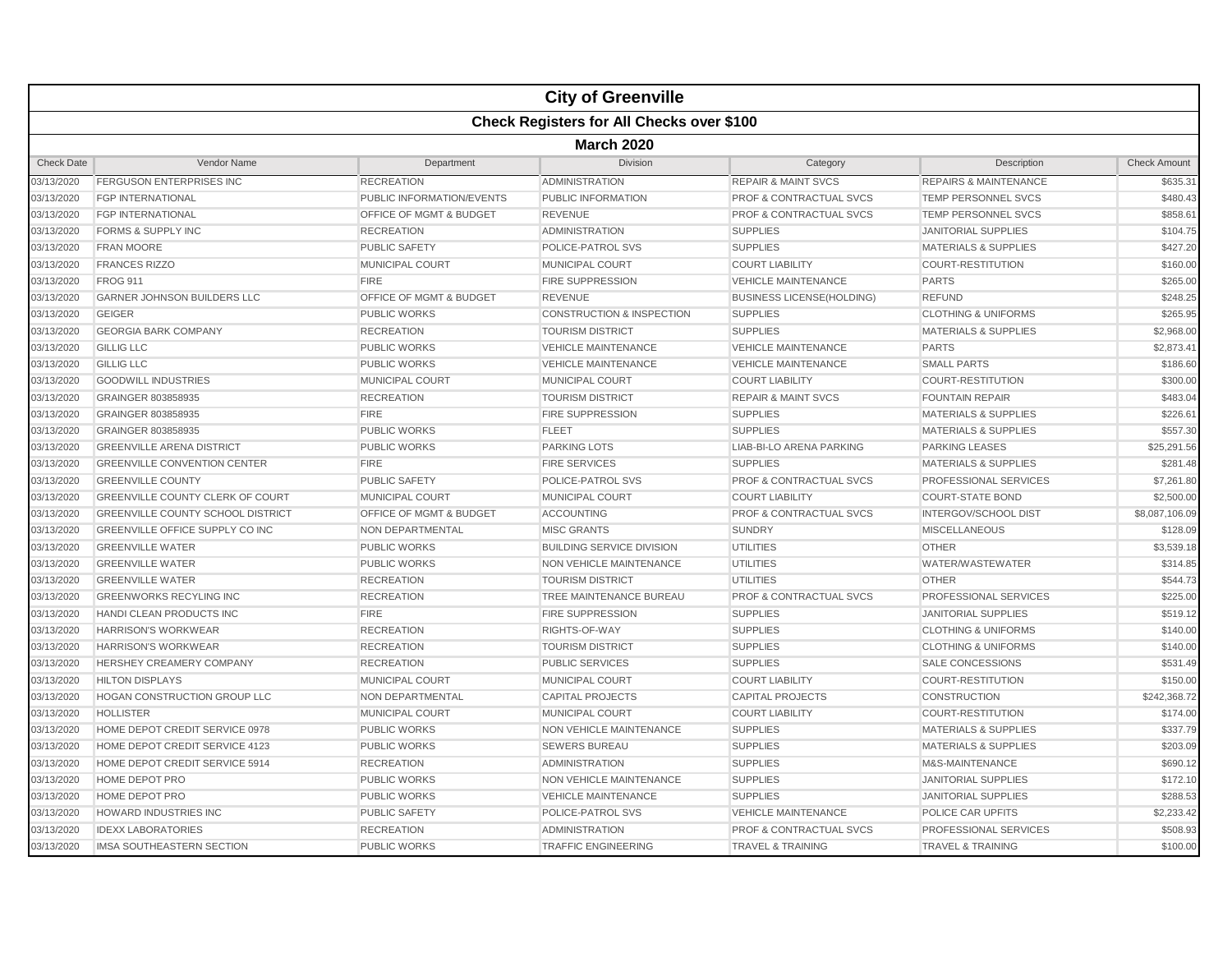|                   |                                                  |                                    | <b>City of Greenville</b>            |                                    |                                      |                     |  |  |  |  |
|-------------------|--------------------------------------------------|------------------------------------|--------------------------------------|------------------------------------|--------------------------------------|---------------------|--|--|--|--|
|                   | <b>Check Registers for All Checks over \$100</b> |                                    |                                      |                                    |                                      |                     |  |  |  |  |
|                   | <b>March 2020</b>                                |                                    |                                      |                                    |                                      |                     |  |  |  |  |
| <b>Check Date</b> | Vendor Name                                      | Department                         | Division                             | Category                           | Description                          | <b>Check Amount</b> |  |  |  |  |
| 03/13/2020        | <b>IRON MOUNTAIN 27129</b>                       | <b>OFFICE OF MGMT &amp; BUDGET</b> | <b>INFORMATION TECHNOLOGY</b>        | <b>PROF &amp; CONTRACTUAL SVCS</b> | <b>SERVICE &amp; MAINT CONTRACTS</b> | \$583.88            |  |  |  |  |
| 03/13/2020        | <b>IVEY COMMUNICATIONS INC</b>                   | <b>PUBLIC SAFETY</b>               | POLICE-PATROL SVS                    | <b>SUPPLIES</b>                    | <b>MATERIALS &amp; SUPPLIES</b>      | \$151.00            |  |  |  |  |
| 03/13/2020        | JAMES ALVIN CANNON JR                            | PUBLIC INFORMATION/EVENTS          | <b>EVENTS MANAGEMENT</b>             | <b>PROF &amp; CONTRACTUAL SVCS</b> | PROFESSIONAL SERVICES                | \$400.00            |  |  |  |  |
| 03/13/2020        | <b>JAMES PATRICK TIMMS</b>                       | <b>ECONOMIC DEVELOPMENT</b>        | <b>BUILDING &amp; PROPERTY MAINT</b> | <b>TRAVEL &amp; TRAINING</b>       | <b>TRAVEL &amp; TRAINING</b>         | \$451.05            |  |  |  |  |
| 03/13/2020        | JOHN HOYT HOT AS A PEPPER                        | PUBLIC INFORMATION/EVENTS          | <b>EVENTS MANAGEMENT</b>             | <b>PROF &amp; CONTRACTUAL SVCS</b> | PROFESSIONAL SERVICES                | \$400.00            |  |  |  |  |
| 03/13/2020        | <b>JONATHAN CARTER</b>                           | <b>MUNICIPAL COURT</b>             | <b>MUNICIPAL COURT</b>               | <b>COURT LIABILITY</b>             | <b>COURT-REFUNDS</b>                 | \$598.00            |  |  |  |  |
| 03/13/2020        | JUAN JOHNSON CONSULTING & FAC. LLC               | <b>RECREATION</b>                  | <b>COMMUNITY CENTERS</b>             | PROF & CONTRACTUAL SVCS            | PROFESSIONAL SERVICES                | \$3,750.00          |  |  |  |  |
| 03/13/2020        | <b>KELLER WILLIAMS REALTY</b>                    | OFFICE OF MGMT & BUDGET            | <b>REVENUE</b>                       | <b>BUSINESS LICENSE(HOLDING)</b>   | <b>REFUND</b>                        | \$153.00            |  |  |  |  |
| 03/13/2020        | <b>KING ASPHALT INC</b>                          | <b>PUBLIC WORKS</b>                | <b>STORM DRAINS BUREAU</b>           | <b>SUPPLIES</b>                    | <b>MATERIALS &amp; SUPPLIES</b>      | \$219.31            |  |  |  |  |
| 03/13/2020        | <b>KING ASPHALT INC</b>                          | <b>PUBLIC WORKS</b>                | <b>SEWERS BUREAU</b>                 | <b>SUPPLIES</b>                    | <b>MATERIALS &amp; SUPPLIES</b>      | \$219.31            |  |  |  |  |
| 03/13/2020        | <b>KING ASPHALT INC</b>                          | <b>PUBLIC WORKS</b>                | <b>STREETS BUREAU</b>                | <b>SUPPLIES</b>                    | <b>MATERIALS &amp; SUPPLIES</b>      | \$1,299.35          |  |  |  |  |
| 03/13/2020        | <b>KWIK COVERS</b>                               | <b>RECREATION</b>                  | <b>PUBLIC SERVICES</b>               | <b>SUPPLIES</b>                    | <b>SPECIAL EVENTS</b>                | \$686.25            |  |  |  |  |
| 03/13/2020        | LANDS END BUSINESS OUTFITTERS                    | <b>RECREATION</b>                  | <b>ADMINISTRATION</b>                | <b>SUPPLIES</b>                    | <b>CLOTHING &amp; UNIFORMS</b>       | \$155.71            |  |  |  |  |
| 03/13/2020        | <b>LANTERN PRESS LLC</b>                         | <b>RECREATION</b>                  | <b>PUBLIC SERVICES</b>               | <b>SUPPLIES</b>                    | <b>SALE GIFTS</b>                    | \$950.40            |  |  |  |  |
| 03/13/2020        | <b>LAURA HOOVER</b>                              | <b>FIRE</b>                        | <b>FIRE SUPPRESSION</b>              | <b>TRAVEL &amp; TRAINING</b>       | <b>TRAVEL &amp; TRAINING</b>         | \$336.00            |  |  |  |  |
| 03/13/2020        | <b>LAURI PIAZZA</b>                              | MUNICIPAL COURT                    | MUNICIPAL COURT                      | <b>COURT LIABILITY</b>             | <b>COURT-RESTITUTION</b>             | \$200.00            |  |  |  |  |
| 03/13/2020        | <b>LAVON HARPER</b>                              | <b>MUNICIPAL COURT</b>             | MUNICIPAL COURT                      | <b>COURT LIABILITY</b>             | <b>COURT-RESTITUTION</b>             | \$100.00            |  |  |  |  |
| 03/13/2020        | LAW ENFORCEMENT TRAINING COUNCIL                 | <b>PUBLIC SAFETY</b>               | POLICE-PATROL SVS                    | <b>TRAVEL &amp; TRAINING</b>       | <b>TRAVEL &amp; TRAINING</b>         | \$140.00            |  |  |  |  |
| 03/13/2020        | <b>LAWMEN'S SAFETY SUPPLY</b>                    | <b>PUBLIC SAFETY</b>               | FED EQUITABLE SHAR DOJ               | <b>SUPPLIES</b>                    | <b>MATERIALS &amp; SUPPLIES</b>      | \$1,125.99          |  |  |  |  |
| 03/13/2020        | LEXISNEXIS 1239194                               | <b>PUBLIC SAFETY</b>               | POLICE-PATROL SVS                    | <b>PROF &amp; CONTRACTUAL SVCS</b> | PROFESSIONAL SERVICES                | \$324.20            |  |  |  |  |
| 03/13/2020        | <b>LEXISNEXIS 1403290</b>                        | <b>ECONOMIC DEVELOPMENT</b>        | <b>BUILDING &amp; PROPERTY MAINT</b> | <b>SUPPLIES</b>                    | <b>OFFICE SUPPLIES&amp;MATERIALS</b> | \$156.35            |  |  |  |  |
| 03/13/2020        | <b>LINCARE INC</b>                               | OFFICE OF MGMT & BUDGET            | <b>REVENUE</b>                       | <b>BUSINESS LICENSE(HOLDING)</b>   | <b>REFUND</b>                        | \$1,215.79          |  |  |  |  |
| 03/13/2020        | LOWES                                            | <b>PUBLIC WORKS</b>                | <b>MAINTENANCE</b>                   | <b>REPAIR &amp; MAINT SVCS</b>     | <b>REPAIRS &amp; MAINTENANCE</b>     | \$279.78            |  |  |  |  |
| 03/13/2020        | LOWES                                            | <b>PUBLIC WORKS</b>                | RIVERPLACE GARAGE                    | <b>REPAIR &amp; MAINT SVCS</b>     | <b>REPAIRS &amp; MAINTENANCE</b>     | \$188.16            |  |  |  |  |
| 03/13/2020        | MANSFIELD OIL COMPANY OF GAINESVILL              | <b>PUBLIC WORKS</b>                | <b>FLEET</b>                         | <b>VEHICLE MAINTENANCE</b>         | <b>FUEL CARD</b>                     | \$36,195.82         |  |  |  |  |
| 03/13/2020        | <b>MARATHON STAFFING INC</b>                     | <b>PUBLIC WORKS</b>                | <b>STORM DRAINS BUREAU</b>           | <b>PROF &amp; CONTRACTUAL SVCS</b> | <b>TEMP PERSONNEL SVCS</b>           | \$776.00            |  |  |  |  |
| 03/13/2020        | <b>MARATHON STAFFING INC</b>                     | <b>RECREATION</b>                  | <b>COMMUNITY CENTERS</b>             | <b>PROF &amp; CONTRACTUAL SVCS</b> | <b>TEMP PERSONNEL SVCS</b>           | \$413.81            |  |  |  |  |
| 03/13/2020        | <b>MARATHON STAFFING INC</b>                     | <b>PUBLIC SAFETY</b>               | POLICE-DISPATCH BUREAU               | <b>PROF &amp; CONTRACTUAL SVCS</b> | <b>TEMP PERSONNEL SVCS</b>           | \$734.08            |  |  |  |  |
| 03/13/2020        | <b>MARY MARGARET DRAGOUN</b>                     | <b>CITY MANAGER</b>                | UTILITY UNDERGROUNDING FU            | <b>SUNDRY</b>                      | METER BOX CONVERSIONS                | \$300.00            |  |  |  |  |
| 03/13/2020        | MELLOUL-BLAMEY CONSTRUCTION SC LTD               | NON DEPARTMENTAL                   | <b>CAPITAL PROJECTS</b>              | <b>CAPITAL PROJECTS</b>            | <b>CONSTRUCTION</b>                  | \$209,089.51        |  |  |  |  |
| 03/13/2020        | <b>MICHAEL AUSTIN</b>                            | <b>PUBLIC SAFETY</b>               | POLICE-PATROL SVS                    | <b>TRAVEL &amp; TRAINING</b>       | <b>TRAVEL &amp; TRAINING</b>         | \$221.73            |  |  |  |  |
| 03/13/2020        | <b>MICHAEL DAVIS</b>                             | OFFICE OF MGMT & BUDGET            | GIS                                  | <b>TRAVEL &amp; TRAINING</b>       | <b>TRAVEL &amp; TRAINING</b>         | \$600.24            |  |  |  |  |
| 03/13/2020        | <b>MINUTEMAN PRESS</b>                           | <b>PUBLIC WORKS</b>                | <b>COMMONS GARAGE</b>                | <b>REPAIR &amp; MAINT SVCS</b>     | <b>REPAIRS &amp; MAINTENANCE</b>     | \$106.00            |  |  |  |  |
| 03/13/2020        | MOTOROLA SOLUTIONS INC                           | <b>PUBLIC SAFETY</b>               | POLICE-DISPATCH BUREAU               | <b>REPAIR &amp; MAINT SVCS</b>     | <b>RADIO MAINTENANCE</b>             | \$4,263.16          |  |  |  |  |
| 03/13/2020        | MST CONCRETE PRODUCTS                            | <b>PUBLIC WORKS</b>                | <b>STORM DRAINS BUREAU</b>           | <b>SUPPLIES</b>                    | <b>MATERIALS &amp; SUPPLIES</b>      | \$1,106.64          |  |  |  |  |
| 03/13/2020        | MUNCIE NOVELTY CO INC                            | <b>PUBLIC INFORMATION/EVENTS</b>   | <b>EVENTS MANAGEMENT</b>             | <b>PRINTING</b>                    | <b>PRINTING &amp; BINDING</b>        | \$869.66            |  |  |  |  |
| 03/13/2020        | MUSSMAN ARCHITECTS PA                            | OFFICE OF MGMT & BUDGET            | <b>REVENUE</b>                       | <b>BUSINESS LIC &amp; PERMITS</b>  | <b>REFUND</b>                        | \$311.64            |  |  |  |  |
| 03/13/2020        | <b>NAPA</b>                                      | <b>PUBLIC WORKS</b>                | <b>FLEET</b>                         | <b>VEHICLE MAINTENANCE</b>         | <b>PARTS</b>                         | \$68,685.04         |  |  |  |  |
| 03/13/2020        | <b>NAPA</b>                                      | <b>PUBLIC WORKS</b>                | <b>FLEET</b>                         | <b>VEHICLE MAINTENANCE</b>         | PARTS MANAGEMENT FEES                | \$16,783.00         |  |  |  |  |
| 03/13/2020        | <b>NAPA AUTO PARTS</b>                           | <b>FIRE</b>                        | <b>FIRE SUPPRESSION</b>              | <b>VEHICLE MAINTENANCE</b>         | <b>PARTS</b>                         | \$270.59            |  |  |  |  |
| 03/13/2020        | NATIONAL TACTICAL OFFICERS ASSOCIAT              | <b>PUBLIC SAFETY</b>               | NARCOTICS FUNDS                      | <b>TRAVEL &amp; TRAINING</b>       | <b>TRAVEL &amp; TRAINING</b>         | \$8,347.00          |  |  |  |  |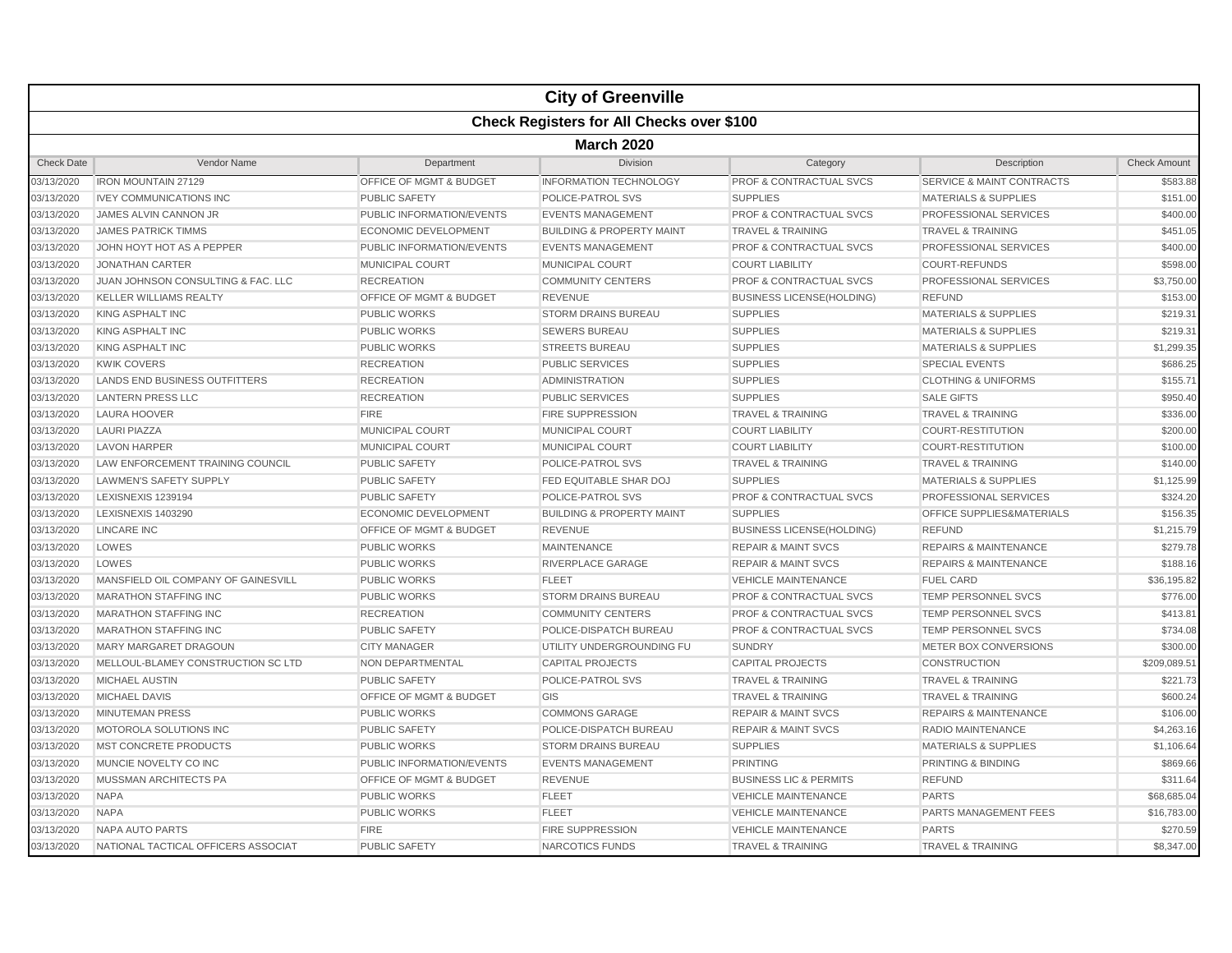|                   |                                                  |                                    | <b>City of Greenville</b>        |                                    |                                      |                     |  |  |  |  |
|-------------------|--------------------------------------------------|------------------------------------|----------------------------------|------------------------------------|--------------------------------------|---------------------|--|--|--|--|
|                   | <b>Check Registers for All Checks over \$100</b> |                                    |                                  |                                    |                                      |                     |  |  |  |  |
|                   | <b>March 2020</b>                                |                                    |                                  |                                    |                                      |                     |  |  |  |  |
| <b>Check Date</b> | Vendor Name                                      | Department                         | <b>Division</b>                  | Category                           | Description                          | <b>Check Amount</b> |  |  |  |  |
| 03/13/2020        | NORRIS SUPPLY CO                                 | <b>PUBLIC WORKS</b>                | <b>STORM DRAINS BUREAU</b>       | <b>SUPPLIES</b>                    | <b>CONSTRUCTION &amp; REPAIR</b>     | \$257.59            |  |  |  |  |
| 03/13/2020        | NORTHERN TOOL & EQUIPMENT                        | <b>RECREATION</b>                  | <b>PARKS MAINTENANCE</b>         | <b>REPAIR &amp; MAINT SVCS</b>     | <b>SMALL ENGINE</b>                  | \$301.00            |  |  |  |  |
| 03/13/2020        | <b>NORTHERN TOOL &amp; EQUIPMENT</b>             | <b>FIRE</b>                        | <b>FIRE SUPPRESSION</b>          | <b>VEHICLE MAINTENANCE</b>         | <b>PARTS</b>                         | \$120.84            |  |  |  |  |
| 03/13/2020        | OCCASIONALLY EVERYDAY                            | OFFICE OF MGMT & BUDGET            | <b>REVENUE</b>                   | <b>BUSINESS LIC &amp; PERMITS</b>  | <b>REFUND</b>                        | \$527.00            |  |  |  |  |
| 03/13/2020        | OCONEE PUBLISHING INC                            | <b>RECREATION</b>                  | PUBLIC SERVICES                  | <b>SUPPLIES</b>                    | <b>SUPPLIES PROMOTIONS</b>           | \$240.00            |  |  |  |  |
| 03/13/2020        | <b>OFFICE DEPOT BSD</b>                          | <b>FIRE</b>                        | <b>FIRE PREVENTION</b>           | <b>SUPPLIES</b>                    | <b>OFFICE SUPPLIES&amp;MATERIALS</b> | \$129.74            |  |  |  |  |
| 03/13/2020        | ON DECK SPORTS                                   | <b>RECREATION</b>                  | <b>COMMUNITY CENTERS</b>         | <b>SUPPLIES</b>                    | <b>MATERIALS &amp; SUPPLIES</b>      | \$622.45            |  |  |  |  |
| 03/13/2020        | PANAGAKOS ASPHALT PAVING INC                     | <b>PUBLIC WORKS</b>                | <b>STREETS BUREAU</b>            | <b>SUPPLIES</b>                    | <b>MATERIALS &amp; SUPPLIES</b>      | \$135.68            |  |  |  |  |
| 03/13/2020        | PARKER POE ADAMS & BERNSTEIN LLP                 | <b>CITY ATTORNEY</b>               | <b>CITY ATTORNEY</b>             | <b>PROF &amp; CONTRACTUAL SVCS</b> | <b>PROFESSIONAL SERVICES</b>         | \$383.50            |  |  |  |  |
| 03/13/2020        | <b>PEGGY HILL</b>                                | <b>MUNICIPAL COURT</b>             | <b>MUNICIPAL COURT</b>           | <b>COURT LIABILITY</b>             | <b>COURT-REFUNDS</b>                 | \$232.00            |  |  |  |  |
| 03/13/2020        | PELICANS SNOBALLS                                | <b>OFFICE OF MGMT &amp; BUDGET</b> | <b>REVENUE</b>                   | <b>BUSINESS LIC &amp; PERMITS</b>  | <b>REFUND</b>                        | \$152.50            |  |  |  |  |
| 03/13/2020        | PEPSI-COLA BOTTLING CO                           | <b>RECREATION</b>                  | <b>PUBLIC SERVICES</b>           | <b>SUPPLIES</b>                    | <b>SALE CONCESSIONS</b>              | \$510.67            |  |  |  |  |
| 03/13/2020        | PERFECT DELIVERY INC                             | <b>PUBLIC SAFETY</b>               | POLICE-PATROL SVS                | <b>SUPPLIES</b>                    | <b>MATERIALS &amp; SUPPLIES</b>      | \$354.28            |  |  |  |  |
| 03/13/2020        | PETERBILT STORE OF GREENVILLE, THE               | <b>PUBLIC WORKS</b>                | <b>VEHICLE MAINTENANCE</b>       | <b>VEHICLE MAINTENANCE</b>         | <b>SMALL PARTS</b>                   | \$121.50            |  |  |  |  |
| 03/13/2020        | PIEDMONT TECHNICAL COLLEGE                       | <b>PUBLIC WORKS</b>                | <b>FLEET</b>                     | <b>TRAVEL &amp; TRAINING</b>       | <b>TRAVEL &amp; TRAINING</b>         | \$1,000.00          |  |  |  |  |
| 03/13/2020        | <b>PRAXAIR DISTRIBUTION INC</b>                  | <b>PUBLIC WORKS</b>                | <b>FLEET</b>                     | <b>SUPPLIES</b>                    | MATERIALS & SUPPLIES                 | \$109.76            |  |  |  |  |
| 03/13/2020        | PRESORT PLUS INC                                 | OFFICE OF MGMT & BUDGET            | <b>PURCHASING</b>                | <b>COMMUNICATIONS</b>              | <b>POSTAGE</b>                       | \$480.13            |  |  |  |  |
| 03/13/2020        | PRISMA HEALTH                                    | <b>RECREATION</b>                  | <b>ADMINISTRATION</b>            | <b>PROF &amp; CONTRACTUAL SVCS</b> | PROFESSIONAL SERVICES                | \$216.10            |  |  |  |  |
| 03/13/2020        | <b>PROFORMA RHINO GRAPHICS</b>                   | <b>PUBLIC INFORMATION/EVENTS</b>   | <b>EVENTS MANAGEMENT</b>         | <b>PRINTING</b>                    | <b>PRINTING &amp; BINDING</b>        | \$161.21            |  |  |  |  |
| 03/13/2020        | PROSOURCE LLC                                    | <b>PUBLIC WORKS</b>                | <b>BUILDING SERVICE DIVISION</b> | <b>SUPPLIES</b>                    | <b>MATERIALS &amp; SUPPLIES</b>      | \$175.52            |  |  |  |  |
| 03/13/2020        | PROVIDENT LIFE & ACCIDENT INS CO                 | <b>HUMAN RESOURCES</b>             | <b>HEALTH CARE</b>               | <b>OTHER INSURANCE</b>             | <b>LIFE INSURANCE</b>                | \$1,146.86          |  |  |  |  |
| 03/13/2020        | QUIK TRIP #1102                                  | OFFICE OF MGMT & BUDGET            | <b>REVENUE</b>                   | <b>BUSINESS LICENSE(HOLDING)</b>   | <b>REFUND</b>                        | \$120.00            |  |  |  |  |
| 03/13/2020        | <b>RAPID ASSAULT TOOLS</b>                       | <b>PUBLIC SAFETY</b>               | POLICE-PATROL SVS                | MACHINERY AND EQUIPMENT            | MACHINERY AND EQUIPMENT              | \$17,068.00         |  |  |  |  |
| 03/13/2020        | <b>RED WING SHOE STORE</b>                       | <b>FIRE</b>                        | <b>FIRE SUPPRESSION</b>          | <b>SUPPLIES</b>                    | <b>CLOTHING &amp; UNIFORMS</b>       | \$140.00            |  |  |  |  |
| 03/13/2020        | <b>REYS</b>                                      | <b>MUNICIPAL COURT</b>             | MUNICIPAL COURT                  | <b>COURT LIABILITY</b>             | <b>COURT-RESTITUTION</b>             | \$100.00            |  |  |  |  |
| 03/13/2020        | RHODE ISLAND NOVELTY INC                         | <b>RECREATION</b>                  | <b>PUBLIC SERVICES</b>           | <b>SUPPLIES</b>                    | <b>SALE GIFTS</b>                    | \$4,160.84          |  |  |  |  |
| 03/13/2020        | <b>RHYTHM CITY BAND</b>                          | PUBLIC INFORMATION/EVENTS          | <b>EVENTS MANAGEMENT</b>         | <b>PROF &amp; CONTRACTUAL SVCS</b> | <b>PROFESSIONAL SERVICES</b>         | \$400.00            |  |  |  |  |
| 03/13/2020        | S C DEPARTMENT OF CORRECTIONS                    | <b>RECREATION</b>                  | PARKS MAINTENANCE                | PROF & CONTRACTUAL SVCS            | TEMP PERSONNEL SVCS                  | \$1,326.00          |  |  |  |  |
| 03/13/2020        | <b>S C DEPARTMENT OF REVENUE</b>                 | <b>OFFICE OF MGMT &amp; BUDGET</b> | NON-DEPARTMENTAL                 | <b>TAX LIABILITIES</b>             | <b>SALES TAXES</b>                   | \$956.32            |  |  |  |  |
| 03/13/2020        | S C DEPARTMENT OF REVENUE                        | OFFICE OF MGMT & BUDGET            | NON-DEPARTMENTAL                 | <b>TAX LIABILITIES</b>             | <b>ADMISSION TAXES</b>               | \$2,436.45          |  |  |  |  |
| 03/13/2020        | <b>SAFETY PRODUCTS INC</b>                       | <b>PUBLIC WORKS</b>                | NON VEHICLE MAINTENANCE          | <b>SUPPLIES</b>                    | <b>MATERIALS &amp; SUPPLIES</b>      | \$315.00            |  |  |  |  |
| 03/13/2020        | <b>SAFETY PRODUCTS INC</b>                       | <b>PUBLIC WORKS</b>                | <b>STORM DRAINS BUREAU</b>       | <b>SUPPLIES</b>                    | <b>MATERIALS &amp; SUPPLIES</b>      | \$108.86            |  |  |  |  |
| 03/13/2020        | <b>SAFETY PRODUCTS INC</b>                       | <b>PUBLIC WORKS</b>                | <b>COMMONS GARAGE</b>            | <b>SUPPLIES</b>                    | <b>MATERIALS &amp; SUPPLIES</b>      | \$445.20            |  |  |  |  |
| 03/13/2020        | SAF-GARD SAFETY SHOE COMPANY                     | <b>FIRE</b>                        | <b>FIRE SUPPRESSION</b>          | <b>SUPPLIES</b>                    | <b>CLOTHING &amp; UNIFORMS</b>       | \$133.00            |  |  |  |  |
| 03/13/2020        | SAF-GARD SAFETY SHOE COMPANY                     | <b>FIRE</b>                        | <b>FIRE SERVICES</b>             | <b>SUPPLIES</b>                    | <b>CLOTHING &amp; UNIFORMS</b>       | \$122.00            |  |  |  |  |
| 03/13/2020        | <b>SAM'S CLUB</b>                                | <b>RECREATION</b>                  | <b>PUBLIC SERVICES</b>           | <b>SUPPLIES</b>                    | <b>SALE CONCESSIONS</b>              | \$403.46            |  |  |  |  |
| 03/13/2020        | SANDRA TEMPLETON PETTY CASH                      | <b>CITY ATTORNEY</b>               | <b>CITY ATTORNEY</b>             | <b>SUNDRY</b>                      | <b>COURT COSTS</b>                   | \$150.00            |  |  |  |  |
| 03/13/2020        | SANDRA TEMPLETON PETTY CASH                      | C.D. DIVISION                      | <b>CDBG PROJECTS</b>             | <b>SUNDRY</b>                      | <b>COURT COSTS</b>                   | \$195.00            |  |  |  |  |
| 03/13/2020        | <b>SCHNEIDER TREE CARE</b>                       | <b>RECREATION</b>                  | <b>ADMINISTRATION</b>            | <b>SUPPLIES</b>                    | M&S-GROUNDS                          | \$278.50            |  |  |  |  |
| 03/13/2020        | <b>SEJ SERVICES LLC</b>                          | <b>PUBLIC SAFETY</b>               | POLICE-PATROL SVS                | PROF & CONTRACTUAL SVCS            | <b>SERVICE &amp; MAINT CONTRACTS</b> | \$1,150.00          |  |  |  |  |
| 03/13/2020        | SENTINEL OFFENDER SERVICES                       | <b>OFFICE OF MGMT &amp; BUDGET</b> | <b>REVENUE</b>                   | <b>BUSINESS LICENSE(HOLDING)</b>   | <b>REFUND</b>                        | \$347.59            |  |  |  |  |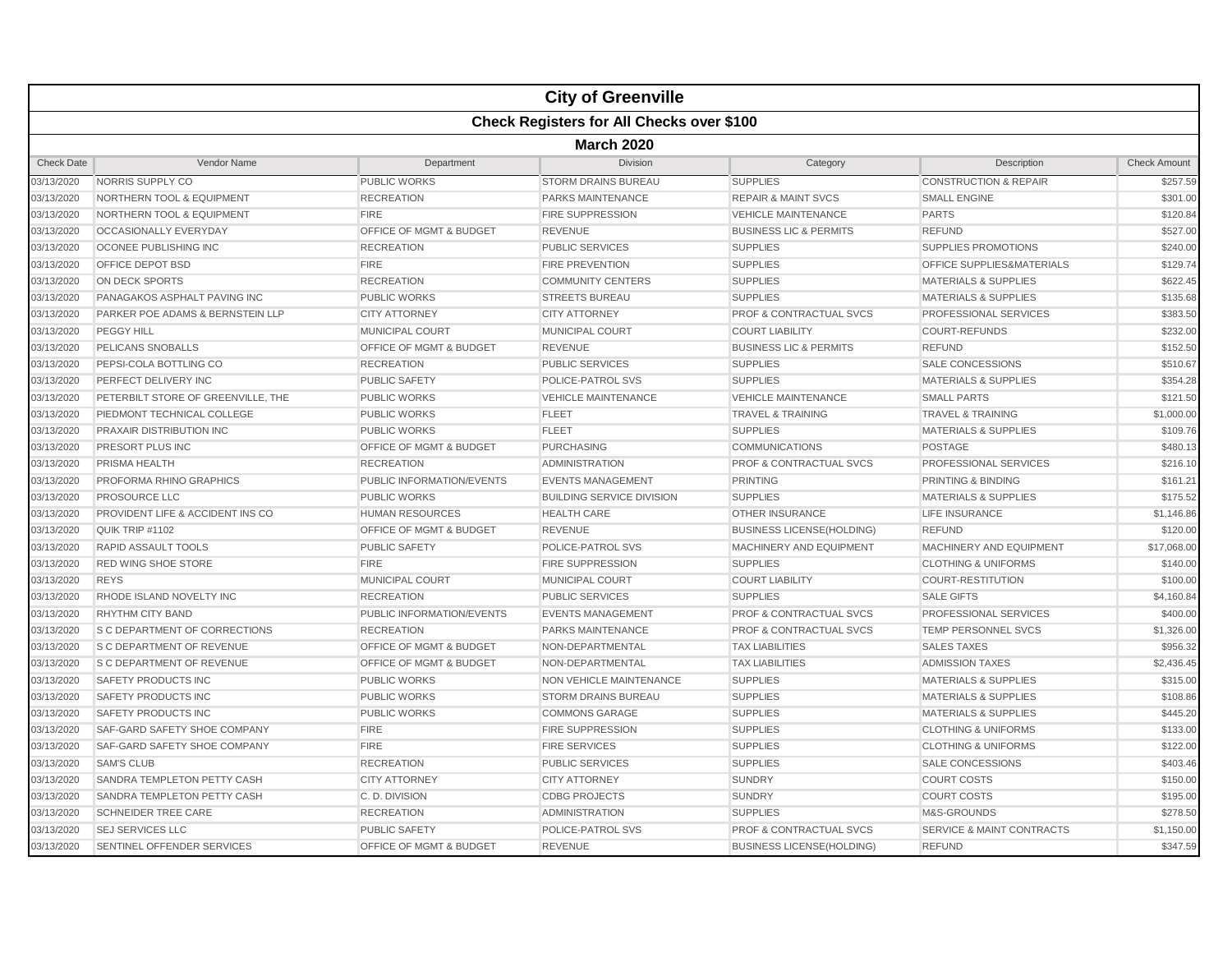|                   |                                    |                             | <b>City of Greenville</b>                        |                                    |                                      |                     |  |  |  |
|-------------------|------------------------------------|-----------------------------|--------------------------------------------------|------------------------------------|--------------------------------------|---------------------|--|--|--|
|                   |                                    |                             | <b>Check Registers for All Checks over \$100</b> |                                    |                                      |                     |  |  |  |
|                   | <b>March 2020</b>                  |                             |                                                  |                                    |                                      |                     |  |  |  |
| <b>Check Date</b> | Vendor Name                        | Department                  | <b>Division</b>                                  | Category                           | Description                          | <b>Check Amount</b> |  |  |  |
| 03/13/2020        | <b>SEON SYSTEM SALES INC</b>       | PUBLIC WORKS                | <b>VEHICLE MAINTENANCE</b>                       | <b>VEHICLE MAINTENANCE</b>         | <b>PARTS</b>                         | \$1,480.00          |  |  |  |
| 03/13/2020        | <b>SHERWIN WILLIAMS</b>            | <b>RECREATION</b>           | <b>ADMINISTRATION</b>                            | <b>SUPPLIES</b>                    | M&S-MAINTENANCE                      | \$355.79            |  |  |  |
| 03/13/2020        | SHRINERS HOSPITAL FOR CHILDREN     | ZO <sub>O</sub>             | ZOO - EDUCATIONAL                                | <b>EDUCATION</b>                   | REFUND ZOO MOBILE                    | \$200.00            |  |  |  |
| 03/13/2020        | <b>SIGNATURES</b>                  | <b>RECREATION</b>           | PARKS AND RECREATION                             | <b>SUPPLIES</b>                    | <b>CLOTHING &amp; UNIFORMS</b>       | \$201.29            |  |  |  |
| 03/13/2020        | <b>SITE DESIGN INC</b>             | <b>NON DEPARTMENTAL</b>     | <b>CAPITAL PROJECTS</b>                          | <b>CAPITAL PROJECTS</b>            | PLANNING/DESIGN                      | \$550.00            |  |  |  |
| 03/13/2020        | SNIDER FLEET SOLUTIONS             | <b>PUBLIC WORKS</b>         | <b>FLEET</b>                                     | <b>VEHICLE MAINTENANCE</b>         | <b>OUTSIDE REPAIRS</b>               | \$652.95            |  |  |  |
| 03/13/2020        | <b>SNIDER FLEET SOLUTIONS</b>      | <b>PUBLIC WORKS</b>         | <b>VEHICLE MAINTENANCE</b>                       | <b>VEHICLE MAINTENANCE</b>         | <b>OUTSIDE REPAIRS</b>               | \$146.71            |  |  |  |
| 03/13/2020        | SOBY'S ON THE SIDE LLC             | ECONOMIC DEVELOPMENT        | <b>ECONOMIC DEVELOPMENT</b>                      | <b>SUNDRY</b>                      | <b>MISCELLANEOUS</b>                 | \$182.11            |  |  |  |
| 03/13/2020        | SOUND-EKLIN                        | <b>RECREATION</b>           | <b>ADMINISTRATION</b>                            | <b>PROF &amp; CONTRACTUAL SVCS</b> | <b>SERVICE &amp; MAINT CONTRACTS</b> | \$236.30            |  |  |  |
| 03/13/2020        | SOUTHEASTERN PAPER GROUP           | <b>RECREATION</b>           | <b>TOURISM DISTRICT</b>                          | <b>SUPPLIES</b>                    | <b>JANITORIAL SUPPLIES</b>           | \$347.82            |  |  |  |
| 03/13/2020        | SOUTHERN OAK DENTAL                | OFFICE OF MGMT & BUDGET     | <b>REVENUE</b>                                   | <b>BUSINESS LICENSE(HOLDING)</b>   | <b>REFUND</b>                        | \$349.00            |  |  |  |
| 03/13/2020        | <b>SPECTRUM REACH</b>              | <b>RECREATION</b>           | <b>PUBLIC SERVICES</b>                           | <b>SUPPLIES</b>                    | <b>SUPPLIES PROMOTIONS</b>           | \$270.00            |  |  |  |
| 03/13/2020        | SQUIRE BOONE VILLAGE               | <b>RECREATION</b>           | <b>PUBLIC SERVICES</b>                           | <b>SUPPLIES</b>                    | <b>SALE GIFTS</b>                    | \$1,060.50          |  |  |  |
| 03/13/2020        | <b>STANTEC CONSULTING INC</b>      | NON DEPARTMENTAL            | <b>CAPITAL PROJECTS</b>                          | <b>CAPITAL PROJECTS</b>            | PLANNING/DESIGN                      | \$47,099.04         |  |  |  |
| 03/13/2020        | <b>STATE TREASURER</b>             | <b>MUNICIPAL COURT</b>      | <b>MUNICIPAL COURT</b>                           | <b>COURT LIABILITY</b>             | <b>DUS HWY PATROL</b>                | \$925.37            |  |  |  |
| 03/13/2020        | <b>STATE TREASURER</b>             | MUNICIPAL COURT             | MUNICIPAL COURT                                  | <b>COURT LIABILITY</b>             | <b>COURT-TRAFFIC SURCHARGE</b>       | \$14,405.92         |  |  |  |
| 03/13/2020        | <b>STATE TREASURER</b>             | MUNICIPAL COURT             | <b>MUNICIPAL COURT</b>                           | <b>COURT LIABILITY</b>             | <b>COURT-STATE ASSESSMENT</b>        | \$27,079.83         |  |  |  |
| 03/13/2020        | <b>STATE TREASURER</b>             | MUNICIPAL COURT             | MUNICIPAL COURT                                  | <b>COURT LIABILITY</b>             | <b>DUI/DUAC BRTHLZR TST SLED</b>     | \$117.06            |  |  |  |
| 03/13/2020        | <b>STATE TREASURER</b>             | <b>MUNICIPAL COURT</b>      | <b>MUNICIPAL COURT</b>                           | <b>COURT LIABILITY</b>             | <b>COURT-DRUG SURCHARGE</b>          | \$1,857.07          |  |  |  |
| 03/13/2020        | <b>STATE TREASURER</b>             | MUNICIPAL COURT             | <b>MUNICIPAL COURT</b>                           | <b>COURT LIABILITY</b>             | <b>COURT-DUI SPINAL CORD SUR</b>     | \$468.28            |  |  |  |
| 03/13/2020        | <b>STATE TREASURER</b>             | <b>MUNICIPAL COURT</b>      | MUNICIPAL COURT                                  | <b>COURT LIABILITY</b>             | <b>COURT-DUI HWY PATRL SURCH</b>     | \$204.04            |  |  |  |
| 03/13/2020        | STONE AVE NURSERY LLC              | <b>RECREATION</b>           | <b>BEAUTIFICATION BUREAU</b>                     | <b>SUPPLIES</b>                    | <b>MATERIALS &amp; SUPPLIES</b>      | \$166.25            |  |  |  |
| 03/13/2020        | <b>TALENT MANAGEMENT SOLUTIONS</b> | <b>PUBLIC WORKS</b>         | <b>STORM DRAINS BUREAU</b>                       | <b>PROF &amp; CONTRACTUAL SVCS</b> | TEMP PERSONNEL SVCS                  | \$1,469.52          |  |  |  |
| 03/13/2020        | <b>TALENT MANAGEMENT SOLUTIONS</b> | <b>PUBLIC WORKS</b>         | <b>STREETS BUREAU</b>                            | <b>PROF &amp; CONTRACTUAL SVCS</b> | <b>TEMP PERSONNEL SVCS</b>           | \$2,826.72          |  |  |  |
| 03/13/2020        | <b>TALENT MANAGEMENT SOLUTIONS</b> | <b>PUBLIC WORKS</b>         | <b>SEWERS BUREAU</b>                             | PROF & CONTRACTUAL SVCS            | <b>TEMP PERSONNEL SVCS</b>           | \$1,497.60          |  |  |  |
| 03/13/2020        | <b>TALENT MANAGEMENT SOLUTIONS</b> | MUNICIPAL COURT             | MUNICIPAL COURT                                  | PROF & CONTRACTUAL SVCS            | TEMP PERSONNEL SVCS                  | \$245.67            |  |  |  |
| 03/13/2020        | <b>TALENT MANAGEMENT SOLUTIONS</b> | <b>RECREATION</b>           | PARKS MAINTENANCE                                | <b>PROF &amp; CONTRACTUAL SVCS</b> | <b>TEMP PERSONNEL SVCS</b>           | \$2,038.80          |  |  |  |
| 03/13/2020        | <b>TALENT MANAGEMENT SOLUTIONS</b> | <b>RECREATION</b>           | <b>COMMUNITY CENTERS</b>                         | <b>PROF &amp; CONTRACTUAL SVCS</b> | <b>TEMP PERSONNEL SVCS</b>           | \$1,107.32          |  |  |  |
| 03/13/2020        | <b>TALENT MANAGEMENT SOLUTIONS</b> | <b>RECREATION</b>           | <b>BEAUTIFICATION BUREAU</b>                     | <b>PROF &amp; CONTRACTUAL SVCS</b> | <b>TEMP PERSONNEL SVCS</b>           | \$679.60            |  |  |  |
| 03/13/2020        | <b>TALENT MANAGEMENT SOLUTIONS</b> | <b>PUBLIC WORKS</b>         | <b>FIXED ROUTE</b>                               | <b>PROF &amp; CONTRACTUAL SVCS</b> | TEMP PERSONNEL SVCS                  | \$2,880.29          |  |  |  |
| 03/13/2020        | <b>TD CARD SERVICES</b>            | PUBLIC WORKS                | <b>FIXED ROUTE</b>                               | <b>VEHICLE MAINTENANCE</b>         | <b>PARTS</b>                         | \$341.78            |  |  |  |
| 03/13/2020        | TD CARD SERVICES                   | <b>FIRE</b>                 | <b>FIRE</b>                                      | <b>TRAVEL &amp; TRAINING</b>       | <b>TRAVEL &amp; TRAINING</b>         | \$394.18            |  |  |  |
| 03/13/2020        | <b>TD CARD SERVICES</b>            | <b>HUMAN RESOURCES</b>      | <b>HUMAN RESOURCES</b>                           | <b>SUNDRY</b>                      | <b>RECRUITMENT ADS</b>               | \$495.00            |  |  |  |
| 03/13/2020        | <b>TD CARD SERVICES</b>            | <b>COUNCIL</b>              | <b>CITY COUNCIL</b>                              | <b>SUNDRY</b>                      | <b>MISCELLANEOUS</b>                 | \$3,083,30          |  |  |  |
| 03/13/2020        | <b>TD CARD SERVICES</b>            | <b>PUBLIC WORKS</b>         | PARKING ADMINISTRATION                           | <b>TRAVEL &amp; TRAINING</b>       | <b>TRAVEL &amp; TRAINING</b>         | \$1,913.94          |  |  |  |
| 03/13/2020        | <b>TD CARD SERVICES</b>            | <b>FIRE</b>                 | <b>FIRE SERVICES</b>                             | <b>SUNDRY</b>                      | <b>MISCELLANEOUS</b>                 | \$1,950.77          |  |  |  |
| 03/13/2020        | TD CARD SERVICES                   | <b>PUBLIC WORKS</b>         | <b>ADMINISTRATION</b>                            | <b>TRAVEL &amp; TRAINING</b>       | <b>TRAVEL &amp; TRAINING</b>         | \$441.86            |  |  |  |
| 03/13/2020        | <b>TD CARD SERVICES</b>            | <b>PUBLIC WORKS</b>         | <b>VEHICLE MAINTENANCE</b>                       | <b>SUPPLIES</b>                    | <b>MATERIALS &amp; SUPPLIES</b>      | \$1,076.75          |  |  |  |
| 03/13/2020        | <b>TD CARD SERVICES</b>            | <b>PUBLIC WORKS</b>         | PARKING ADMINISTRATION                           | <b>PRINTING</b>                    | <b>OTHER</b>                         | \$673.10            |  |  |  |
| 03/13/2020        | TD CARD SERVICES                   | <b>ECONOMIC DEVELOPMENT</b> | PLANNING AND ZONING                              | <b>SUPPLIES</b>                    | <b>OTHER SUPPLIES&amp;MATERIALS</b>  | \$2,237.07          |  |  |  |
| 03/13/2020        | <b>TD CARD SERVICES</b>            | <b>RECREATION</b>           | <b>PARKS AND RECREATION</b>                      | <b>SUPPLIES</b>                    | OFFICE SUPPLIES&MATERIALS            | \$826.98            |  |  |  |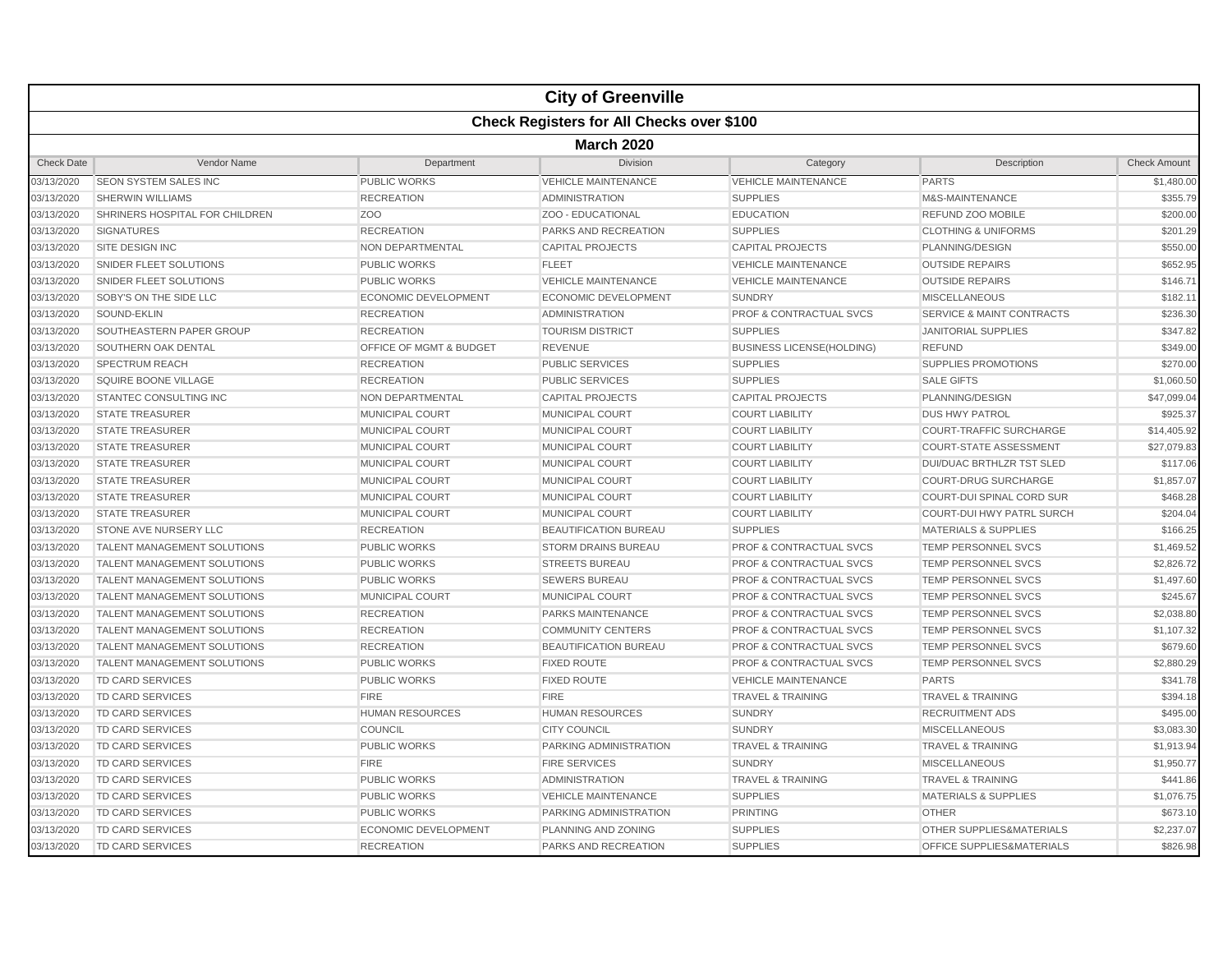|                   |                         |                             | <b>City of Greenville</b>                        |                                |                                      |                     |  |  |  |
|-------------------|-------------------------|-----------------------------|--------------------------------------------------|--------------------------------|--------------------------------------|---------------------|--|--|--|
|                   |                         |                             | <b>Check Registers for All Checks over \$100</b> |                                |                                      |                     |  |  |  |
|                   | <b>March 2020</b>       |                             |                                                  |                                |                                      |                     |  |  |  |
| <b>Check Date</b> | Vendor Name             | Department                  | <b>Division</b>                                  | Category                       | Description                          | <b>Check Amount</b> |  |  |  |
| 03/13/2020        | <b>TD CARD SERVICES</b> | <b>HUMAN RESOURCES</b>      | <b>HUMAN RESOURCES</b>                           | <b>TRAVEL &amp; TRAINING</b>   | <b>TRAVEL &amp; TRAINING</b>         | \$785.00            |  |  |  |
| 03/13/2020        | TD CARD SERVICES        | <b>RECREATION</b>           | <b>PARKS MAINTENANCE</b>                         | <b>TRAVEL &amp; TRAINING</b>   | <b>TRAVEL &amp; TRAINING</b>         | \$302.22            |  |  |  |
| 03/13/2020        | TD CARD SERVICES        | <b>PUBLIC WORKS</b>         | PARKING ADMINISTRATION                           | <b>SUNDRY</b>                  | <b>MISCELLANEOUS</b>                 | \$148.71            |  |  |  |
| 03/13/2020        | TD CARD SERVICES        | <b>FIRE</b>                 | <b>FIRE SERVICES</b>                             | <b>SUPPLIES</b>                | <b>MATERIALS &amp; SUPPLIES</b>      | \$632.61            |  |  |  |
| 03/13/2020        | <b>TD CARD SERVICES</b> | <b>PUBLIC WORKS</b>         | PARKING ADMINISTRATION                           | <b>SUPPLIES</b>                | <b>MATERIALS &amp; SUPPLIES</b>      | \$302.75            |  |  |  |
| 03/13/2020        | <b>TD CARD SERVICES</b> | PUBLIC SAFETY               | POLICE-PATROL SVS                                | <b>SUNDRY</b>                  | DUES, SUBSCRIPTN, PUBLICATN          | \$125.00            |  |  |  |
| 03/13/2020        | <b>TD CARD SERVICES</b> | <b>FIRE</b>                 | <b>FIRE SUPPRESSION</b>                          | <b>TRAVEL &amp; TRAINING</b>   | <b>TRAVEL &amp; TRAINING</b>         | \$2,474.06          |  |  |  |
| 03/13/2020        | <b>TD CARD SERVICES</b> | OFFICE OF MGMT & BUDGET     | <b>INFORMATION TECHNOLOGY</b>                    | <b>TRAVEL &amp; TRAINING</b>   | <b>TRAVEL &amp; TRAINING</b>         | \$2,095.00          |  |  |  |
| 03/13/2020        | <b>TD CARD SERVICES</b> | PUBLIC INFORMATION/EVENTS   | PUBLIC INFORMATION                               | <b>SUNDRY</b>                  | DUES, SUBSCRIPTN, PUBLICATN          | \$338.59            |  |  |  |
| 03/13/2020        | <b>TD CARD SERVICES</b> | OFFICE OF MGMT & BUDGET     | <b>INFORMATION TECHNOLOGY</b>                    | <b>COMMUNICATIONS</b>          | TELECOMMUNICATIONS/WIRELE            | \$478.07            |  |  |  |
| 03/13/2020        | <b>TD CARD SERVICES</b> | <b>RECREATION</b>           | <b>ADMINISTRATION</b>                            | <b>SUPPLIES</b>                | M&S-EXHIBITS                         | \$1,129.36          |  |  |  |
| 03/13/2020        | TD CARD SERVICES        | <b>MAYOR</b>                | <b>MAYOR</b>                                     | <b>SUNDRY</b>                  | <b>MISCELLANEOUS</b>                 | \$376.64            |  |  |  |
| 03/13/2020        | <b>TD CARD SERVICES</b> | <b>FIRE</b>                 | <b>FIRE SUPPRESSION</b>                          | <b>SUPPLIES</b>                | <b>MATERIALS &amp; SUPPLIES</b>      | \$1,516.34          |  |  |  |
| 03/13/2020        | TD CARD SERVICES        | PUBLIC INFORMATION/EVENTS   | <b>EVENTS MANAGEMENT</b>                         | <b>SUNDRY</b>                  | <b>MISCELLANEOUS</b>                 | \$505.15            |  |  |  |
| 03/13/2020        | <b>TD CARD SERVICES</b> | ECONOMIC DEVELOPMENT        | <b>ECONOMIC DEVELOPMENT</b>                      | SUNDRY                         | DUES, SUBSCRIPTN, PUBLICATN          | \$100.00            |  |  |  |
| 03/13/2020        | <b>TD CARD SERVICES</b> | <b>PUBLIC SAFETY</b>        | POLICE-PATROL SVS                                | <b>SUNDRY</b>                  | <b>RECRUITMENT ADS</b>               | \$197.90            |  |  |  |
| 03/13/2020        | <b>TD CARD SERVICES</b> | <b>PUBLIC WORKS</b>         | <b>ENGINEERING</b>                               | <b>TRAVEL &amp; TRAINING</b>   | <b>TRAVEL &amp; TRAINING</b>         | \$375.62            |  |  |  |
| 03/13/2020        | <b>TD CARD SERVICES</b> | <b>FIRE</b>                 | <b>FIRE SUPPRESSION</b>                          | <b>VEHICLE MAINTENANCE</b>     | <b>PARTS</b>                         | \$150.76            |  |  |  |
| 03/13/2020        | <b>TD CARD SERVICES</b> | <b>PUBLIC WORKS</b>         | NON VEHICLE MAINTENANCE                          | <b>REPAIR &amp; MAINT SVCS</b> | <b>REPAIRS &amp; MAINTENANCE</b>     | \$453.10            |  |  |  |
| 03/13/2020        | TD CARD SERVICES        | <b>CITY MANAGER</b>         | <b>CITY MANAGER</b>                              | <b>SUNDRY</b>                  | DUES, SUBSCRIPTN, PUBLICATN          | \$1,180.22          |  |  |  |
| 03/13/2020        | <b>TD CARD SERVICES</b> | <b>ECONOMIC DEVELOPMENT</b> | <b>BUILDING &amp; PROPERTY MAINT</b>             | <b>SUPPLIES</b>                | <b>OFFICE SUPPLIES&amp;MATERIALS</b> | \$1,103.23          |  |  |  |
| 03/13/2020        | TD CARD SERVICES        | <b>PUBLIC SAFETY</b>        | POLICE-PATROL SVS                                | <b>TRAVEL &amp; TRAINING</b>   | <b>TRAVEL &amp; TRAINING</b>         | \$4,253.24          |  |  |  |
| 03/13/2020        | <b>TD CARD SERVICES</b> | <b>ECONOMIC DEVELOPMENT</b> | <b>BUILDING &amp; PROPERTY MAINT</b>             | <b>TRAVEL &amp; TRAINING</b>   | <b>TRAVEL &amp; TRAINING</b>         | \$2,672.92          |  |  |  |
| 03/13/2020        | TD CARD SERVICES        | <b>PUBLIC WORKS</b>         | <b>PARKING ADMINISTRATION</b>                    | <b>REPAIR &amp; MAINT SVCS</b> | <b>REPAIRS &amp; MAINTENANCE</b>     | \$1,907.99          |  |  |  |
| 03/13/2020        | <b>TD CARD SERVICES</b> | <b>PUBLIC WORKS</b>         | MAULDIN/SIMPSONVILLE ROUT                        | <b>TRAVEL &amp; TRAINING</b>   | <b>TRAVEL &amp; TRAINING</b>         | \$969.00            |  |  |  |
| 03/13/2020        | <b>TD CARD SERVICES</b> | <b>RECREATION</b>           | PARKS AND RECREATION                             | <b>TRAVEL &amp; TRAINING</b>   | <b>TRAVEL &amp; TRAINING</b>         | \$1,447.37          |  |  |  |
| 03/13/2020        | TD CARD SERVICES        | <b>PUBLIC SAFETY</b>        | POLICE-PATROL SVS                                | <b>SUNDRY</b>                  | <b>MISCELLANEOUS</b>                 | \$106.95            |  |  |  |
| 03/13/2020        | <b>TD CARD SERVICES</b> | <b>CITY MANAGER</b>         | <b>CITY CLERK</b>                                | <b>SUPPLIES</b>                | OFFICE SUPPLIES&MATERIALS            | \$129.11            |  |  |  |
| 03/13/2020        | <b>TD CARD SERVICES</b> | <b>FIRE</b>                 | <b>FIRE SERVICES</b>                             | <b>TRAVEL &amp; TRAINING</b>   | <b>TRAVEL &amp; TRAINING</b>         | \$1,863.80          |  |  |  |
| 03/13/2020        | TD CARD SERVICES        | <b>HUMAN RESOURCES</b>      | <b>HUMAN RESOURCES</b>                           | <b>TRAVEL &amp; TRAINING</b>   | <b>TRAINING/CITY WIDE</b>            | \$300.00            |  |  |  |
| 03/13/2020        | <b>TD CARD SERVICES</b> | <b>RECREATION</b>           | PARKS MAINTENANCE                                | <b>SUNDRY</b>                  | DUES, SUBSCRIPTN, PUBLICATN          | \$675.93            |  |  |  |
| 03/13/2020        | TD CARD SERVICES        | <b>RECREATION</b>           | <b>ADMINISTRATION</b>                            | <b>SUPPLIES</b>                | M&S-MEDICINE                         | \$3,135.39          |  |  |  |
| 03/13/2020        | <b>TD CARD SERVICES</b> | PUBLIC INFORMATION/EVENTS   | <b>EVENTS MANAGEMENT</b>                         | <b>SUPPLIES</b>                | OFFICE SUPPLIES&MATERIALS            | \$190.79            |  |  |  |
| 03/13/2020        | TD CARD SERVICES        | <b>PUBLIC WORKS</b>         | <b>ADMINISTRATION</b>                            | <b>SUPPLIES</b>                | <b>MATERIALS &amp; SUPPLIES</b>      | \$241.88            |  |  |  |
| 03/13/2020        | <b>TD CARD SERVICES</b> | <b>PUBLIC WORKS</b>         | <b>FIXED ROUTE</b>                               | <b>SUPPLIES</b>                | <b>MATERIALS &amp; SUPPLIES</b>      | \$419.43            |  |  |  |
| 03/13/2020        | <b>TD CARD SERVICES</b> | <b>PUBLIC WORKS</b>         | <b>FLEET</b>                                     | <b>COMMUNICATIONS</b>          | <b>OTHER</b>                         | \$714.00            |  |  |  |
| 03/13/2020        | TD CARD SERVICES        | <b>HUMAN RESOURCES</b>      | <b>HUMAN RESOURCES</b>                           | <b>SUNDRY</b>                  | DUES, SUBSCRIPTN, PUBLICATN          | \$265.00            |  |  |  |
| 03/13/2020        | <b>TD CARD SERVICES</b> | ECONOMIC DEVELOPMENT        | <b>ECONOMIC DEVELOPMENT</b>                      | <b>SUNDRY</b>                  | <b>MISCELLANEOUS</b>                 | \$1,289.80          |  |  |  |
| 03/13/2020        | <b>TD CARD SERVICES</b> | <b>PUBLIC WORKS</b>         | <b>PUBLIC WORKS</b>                              | <b>TRAVEL &amp; TRAINING</b>   | <b>TRAVEL &amp; TRAINING</b>         | \$2,337.74          |  |  |  |
| 03/13/2020        | TD CARD SERVICES        | <b>FIRE</b>                 | <b>FIRE PREVENTION</b>                           | <b>TRAVEL &amp; TRAINING</b>   | <b>TRAVEL &amp; TRAINING</b>         | \$327.31            |  |  |  |
| 03/13/2020        | <b>TD CARD SERVICES</b> | <b>PUBLIC SAFETY</b>        | NARCOTICS FUNDS                                  | <b>SUPPLIES</b>                | <b>MATERIALS &amp; SUPPLIES</b>      | \$349.00            |  |  |  |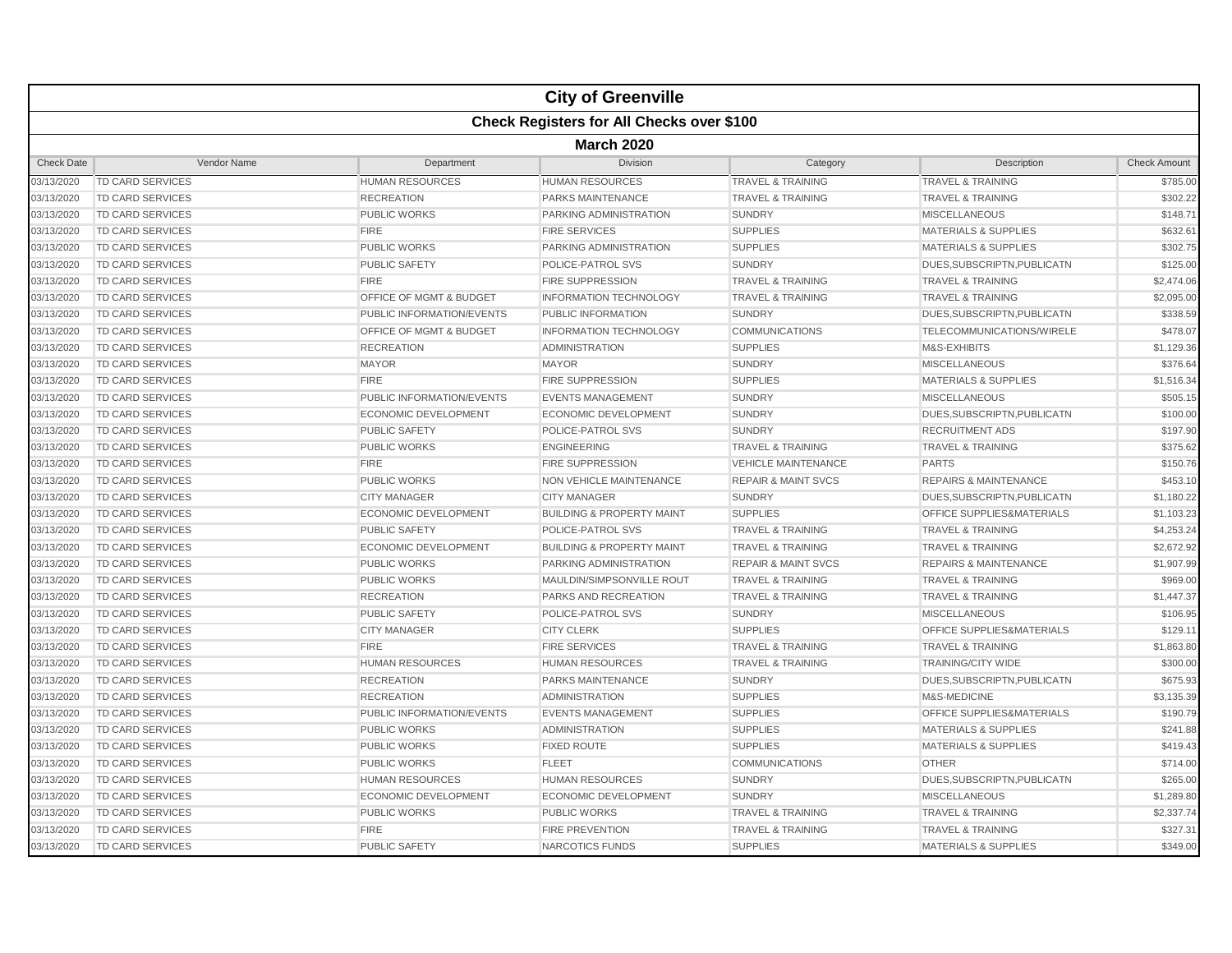|                   |                                    |                                    | <b>City of Greenville</b>                        |                                   |                                 |                     |  |  |  |
|-------------------|------------------------------------|------------------------------------|--------------------------------------------------|-----------------------------------|---------------------------------|---------------------|--|--|--|
|                   |                                    |                                    | <b>Check Registers for All Checks over \$100</b> |                                   |                                 |                     |  |  |  |
|                   | <b>March 2020</b>                  |                                    |                                                  |                                   |                                 |                     |  |  |  |
| <b>Check Date</b> | Vendor Name                        | Department                         | <b>Division</b>                                  | Category                          | Description                     | <b>Check Amount</b> |  |  |  |
| 03/13/2020        | <b>TD CARD SERVICES</b>            | <b>COUNCIL</b>                     | <b>CITY COUNCIL</b>                              | <b>TRAVEL &amp; TRAINING</b>      | <b>TRAVEL &amp; TRAINING</b>    | \$2,500.00          |  |  |  |
| 03/13/2020        | <b>TD CARD SERVICES</b>            | <b>CITY MANAGER</b>                | <b>CITY MANAGER</b>                              | <b>TRAVEL &amp; TRAINING</b>      | <b>TRAVEL &amp; TRAINING</b>    | \$320.54            |  |  |  |
| 03/13/2020        | <b>TD CARD SERVICES</b>            | <b>PUBLIC WORKS</b>                | <b>BUILDING SERVICE DIVISION</b>                 | <b>SUPPLIES</b>                   | <b>MATERIALS &amp; SUPPLIES</b> | \$3,664.48          |  |  |  |
| 03/13/2020        | <b>TD CARD SERVICES</b>            | <b>PUBLIC SAFETY</b>               | POLICE-PATROL SVS                                | <b>SUPPLIES</b>                   | <b>MATERIALS &amp; SUPPLIES</b> | \$3,474.80          |  |  |  |
| 03/13/2020        | <b>TD CARD SERVICES</b>            | <b>PUBLIC WORKS</b>                | <b>PUBLIC WORKS</b>                              | <b>SUPPLIES</b>                   | <b>MATERIALS &amp; SUPPLIES</b> | \$3,691.82          |  |  |  |
| 03/13/2020        | <b>TD CARD SERVICES</b>            | <b>PUBLIC WORKS</b>                | <b>FLEET</b>                                     | <b>SUNDRY</b>                     | DUES, SUBSCRIPTN, PUBLICATN     | \$385.33            |  |  |  |
| 03/13/2020        | THE BRASS BEEE                     | MUNICIPAL COURT                    | <b>MUNICIPAL COURT</b>                           | <b>COURT LIABILITY</b>            | <b>COURT-RESTITUTION</b>        | \$125.00            |  |  |  |
| 03/13/2020        | THE CAZBAH                         | MUNICIPAL COURT                    | <b>MUNICIPAL COURT</b>                           | <b>COURT LIABILITY</b>            | <b>COURT-RESTITUTION</b>        | \$100.00            |  |  |  |
| 03/13/2020        | THE PARKER                         | MUNICIPAL COURT                    | MUNICIPAL COURT                                  | <b>COURT LIABILITY</b>            | <b>COURT-RESTITUTION</b>        | \$708.00            |  |  |  |
| 03/13/2020        | <b>THOMAS &amp; HUTTON</b>         | NON DEPARTMENTAL                   | <b>CAPITAL PROJECTS</b>                          | <b>CAPITAL PROJECTS</b>           | PLANNING/DESIGN                 | \$745.00            |  |  |  |
| 03/13/2020        | <b>THOMSON REUTERS - WEST</b>      | <b>CITY ATTORNEY</b>               | <b>CITY ATTORNEY</b>                             | <b>SUNDRY</b>                     | DUES, SUBSCRIPTN, PUBLICATN     | \$2,644.50          |  |  |  |
| 03/13/2020        | TMS SOUTH INC                      | <b>PUBLIC WORKS</b>                | <b>BUILDING SERVICE DIVISION</b>                 | <b>SUPPLIES</b>                   | <b>MATERIALS &amp; SUPPLIES</b> | \$317.43            |  |  |  |
| 03/13/2020        | TRAVELERS REST FEED & SEED INC     | <b>RECREATION</b>                  | <b>ADMINISTRATION</b>                            | <b>SUPPLIES</b>                   | M&S-FOOD                        | \$2,601.51          |  |  |  |
| 03/13/2020        | <b>TRIO LOFT</b>                   | <b>OFFICE OF MGMT &amp; BUDGET</b> | <b>REVENUE</b>                                   | <b>BUSINESS LICENSE(HOLDING)</b>  | <b>REFUND</b>                   | \$136.78            |  |  |  |
| 03/13/2020        | <b>TRUCK TOYZ INC</b>              | <b>PUBLIC WORKS</b>                | <b>SEWERS BUREAU</b>                             | <b>SUPPLIES</b>                   | <b>MATERIALS &amp; SUPPLIES</b> | \$373.43            |  |  |  |
| 03/13/2020        | <b>TRUCK TOYZ INC</b>              | <b>PUBLIC WORKS</b>                | <b>FLEET</b>                                     | <b>VEHICLE MAINTENANCE</b>        | <b>OUTSIDE REPAIRS</b>          | \$539.28            |  |  |  |
| 03/13/2020        | <b>TRUCKPRO LLC</b>                | <b>PUBLIC WORKS</b>                | <b>VEHICLE MAINTENANCE</b>                       | <b>VEHICLE MAINTENANCE</b>        | <b>SMALL PARTS</b>              | \$177.72            |  |  |  |
| 03/13/2020        | TRUCKPRO LLC                       | <b>FIRE</b>                        | <b>FIRE SUPPRESSION</b>                          | <b>VEHICLE MAINTENANCE</b>        | <b>PARTS</b>                    | \$1,247.54          |  |  |  |
| 03/13/2020        | TRUHEALTH 360 LLC                  | OFFICE OF MGMT & BUDGET            | <b>REVENUE</b>                                   | <b>BUSINESS LICENSE(HOLDING)</b>  | <b>REFUND</b>                   | \$339.00            |  |  |  |
| 03/13/2020        | TYLER TECHNOLOGIES INC             | <b>RECREATION</b>                  | PARKS AND RECREATION                             | <b>SUPPLIES</b>                   | <b>MATERIALS &amp; SUPPLIES</b> | \$3,190.60          |  |  |  |
| 03/13/2020        | <b>UNIFIRST</b>                    | <b>PUBLIC WORKS</b>                | <b>VEHICLE MAINTENANCE</b>                       | <b>SUPPLIES</b>                   | <b>CLOTHING &amp; UNIFORMS</b>  | \$130.72            |  |  |  |
| 03/13/2020        | UNITED CHEMICAL & SUPPLY CO INC    | <b>RECREATION</b>                  | <b>PARKS MAINTENANCE</b>                         | <b>SUPPLIES</b>                   | <b>JANITORIAL SUPPLIES</b>      | \$173.43            |  |  |  |
| 03/13/2020        | UNITED ELECTRICAL DISTRIBUTORS INC | <b>PUBLIC WORKS</b>                | <b>BUILDING SERVICE DIVISION</b>                 | <b>SUPPLIES</b>                   | <b>MATERIALS &amp; SUPPLIES</b> | \$2,216.15          |  |  |  |
| 03/13/2020        | VAULT. THE                         | <b>OFFICE OF MGMT &amp; BUDGET</b> | <b>REVENUE</b>                                   | <b>BUSINESS LIC &amp; PERMITS</b> | <b>REFUND</b>                   | \$464.67            |  |  |  |
| 03/13/2020        | <b>VENETIAN NAILS AND SPA</b>      | OFFICE OF MGMT & BUDGET            | <b>REVENUE</b>                                   | <b>BUSINESS LICENSE(HOLDING)</b>  | <b>REFUND</b>                   | \$1,227.16          |  |  |  |
| 03/13/2020        | <b>VERIZON WIRELESS</b>            | OFFICE OF MGMT & BUDGET            | GIS                                              | <b>SUPPLIES</b>                   | <b>MATERIALS &amp; SUPPLIES</b> | \$472.59            |  |  |  |
| 03/13/2020        | <b>VERIZON WIRELESS</b>            | <b>RECREATION</b>                  | <b>BEAUTIFICATION BUREAU</b>                     | <b>COMMUNICATIONS</b>             | <b>OTHER</b>                    | \$556.37            |  |  |  |
| 03/13/2020        | <b>VERIZON WIRELESS</b>            | <b>PUBLIC WORKS</b>                | RESIDENTIAL COLL BUREAU                          | <b>COMMUNICATIONS</b>             | <b>OTHER</b>                    | \$629.83            |  |  |  |
| 03/13/2020        | <b>VERIZON WIRELESS</b>            | <b>PUBLIC WORKS</b>                | <b>FLEET</b>                                     | <b>COMMUNICATIONS</b>             | <b>OTHER</b>                    | \$176.15            |  |  |  |
| 03/13/2020        | <b>VERIZON WIRELESS</b>            | <b>PUBLIC INFORMATION/EVENTS</b>   | <b>EVENTS MANAGEMENT</b>                         | <b>COMMUNICATIONS</b>             | <b>OTHER</b>                    | \$114.03            |  |  |  |
| 03/13/2020        | <b>VERIZON WIRELESS</b>            | <b>PUBLIC WORKS</b>                | <b>TRAFFIC ENGINEERING</b>                       | <b>COMMUNICATIONS</b>             | <b>OTHER</b>                    | \$228.06            |  |  |  |
| 03/13/2020        | <b>VERIZON WIRELESS</b>            | <b>PUBLIC WORKS</b>                | <b>SEWERS BUREAU</b>                             | <b>COMMUNICATIONS</b>             | <b>OTHER</b>                    | \$823.62            |  |  |  |
| 03/13/2020        | <b>VERIZON WIRELESS</b>            | <b>PUBLIC WORKS</b>                | <b>VEHICLE MAINTENANCE</b>                       | <b>COMMUNICATIONS</b>             | <b>CELLULAR PHONE SERVICE</b>   | \$805.28            |  |  |  |
| 03/13/2020        | <b>VERIZON WIRELESS</b>            | <b>PUBLIC WORKS</b>                | <b>STREETS BUREAU</b>                            | <b>COMMUNICATIONS</b>             | <b>OTHER</b>                    | \$406.02            |  |  |  |
| 03/13/2020        | <b>VERIZON WIRELESS</b>            | <b>PUBLIC WORKS</b>                | STORMWATER MANAGEMENT                            | <b>COMMUNICATIONS</b>             | <b>TELEPHONE</b>                | \$2,081.15          |  |  |  |
| 03/13/2020        | <b>VERIZON WIRELESS</b>            | ECONOMIC DEVELOPMENT               | <b>BUILDING &amp; PROPERTY MAINT</b>             | <b>COMMUNICATIONS</b>             | <b>OTHER</b>                    | \$133.11            |  |  |  |
| 03/13/2020        | VERIZON WIRELESS                   | <b>PUBLIC WORKS</b>                | <b>PUBLIC WORKS</b>                              | <b>COMMUNICATIONS</b>             | <b>OTHER</b>                    | \$249.40            |  |  |  |
| 03/13/2020        | <b>VERIZON WIRELESS</b>            | <b>PUBLIC WORKS</b>                | <b>CONSTRUCTION &amp; INSPECTION</b>             | <b>COMMUNICATIONS</b>             | <b>OTHER</b>                    | \$461.76            |  |  |  |
| 03/13/2020        | <b>VERIZON WIRELESS</b>            | <b>PUBLIC WORKS</b>                | <b>BUILDING SERVICE DIVISION</b>                 | <b>COMMUNICATIONS</b>             | <b>OTHER</b>                    | \$497.23            |  |  |  |
| 03/13/2020        | <b>VERIZON WIRELESS</b>            | OFFICE OF MGMT & BUDGET            | <b>ADMINISTRATION</b>                            | <b>COMMUNICATIONS</b>             | <b>OTHER</b>                    | \$107.14            |  |  |  |
| 03/13/2020        | <b>VERIZON WIRELESS</b>            | <b>RECREATION</b>                  | <b>EDUCATION</b>                                 | <b>SUNDRY</b>                     | <b>RESTRD DONATION EXPENSE</b>  | \$111.43            |  |  |  |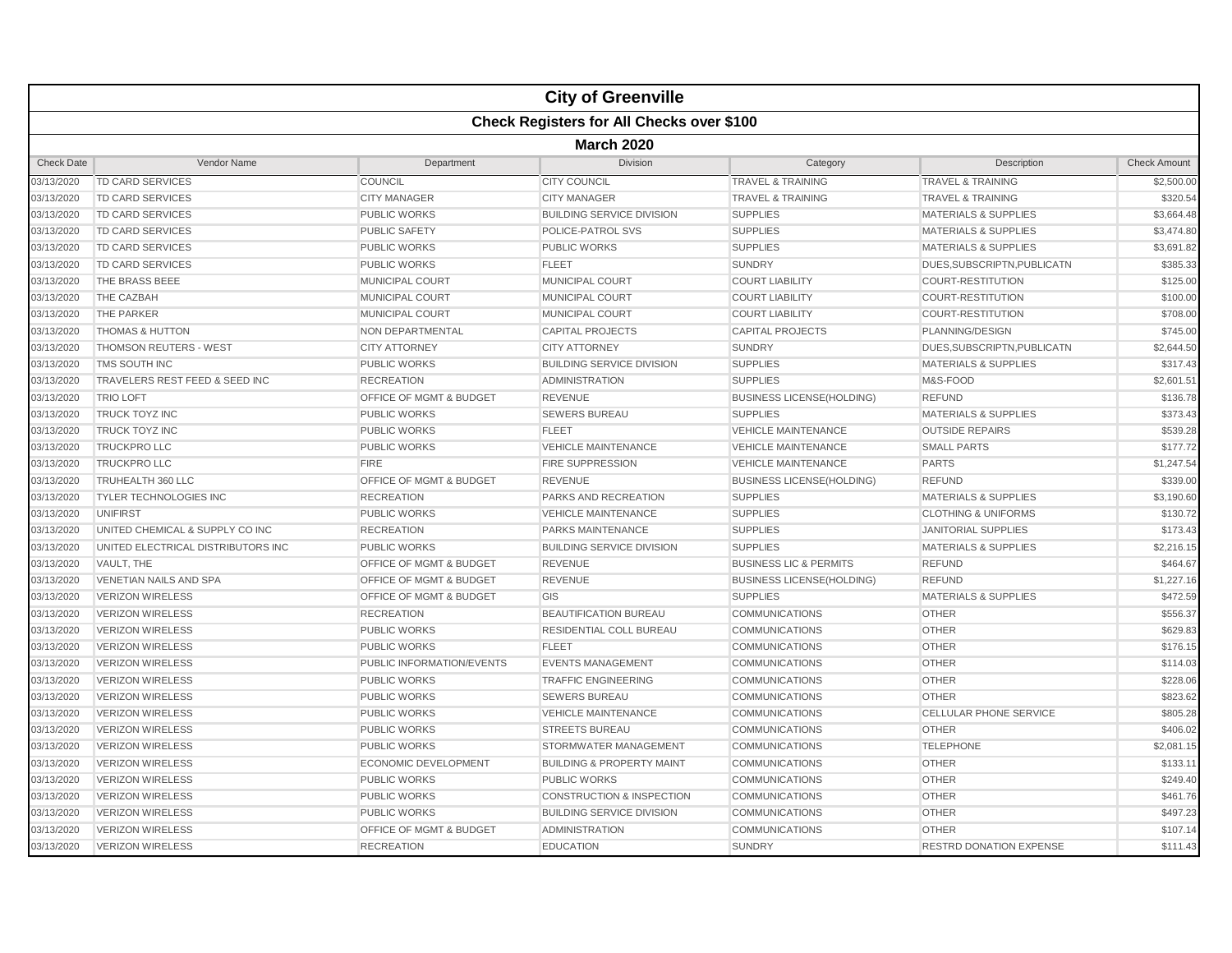|                   |                                    |                                    | <b>City of Greenville</b>                        |                                    |                                      |                     |  |  |  |
|-------------------|------------------------------------|------------------------------------|--------------------------------------------------|------------------------------------|--------------------------------------|---------------------|--|--|--|
|                   |                                    |                                    | <b>Check Registers for All Checks over \$100</b> |                                    |                                      |                     |  |  |  |
|                   | <b>March 2020</b>                  |                                    |                                                  |                                    |                                      |                     |  |  |  |
| <b>Check Date</b> | Vendor Name                        | Department                         | Division                                         | Category                           | Description                          | <b>Check Amount</b> |  |  |  |
| 03/13/2020        | <b>VERIZON WIRELESS</b>            | <b>RECREATION</b>                  | <b>TOURISM DISTRICT</b>                          | <b>COMMUNICATIONS</b>              | <b>OTHER</b>                         | \$533.92            |  |  |  |
| 03/13/2020        | <b>VERIZON WIRELESS</b>            | <b>PUBLIC SAFETY</b>               | POLICE-PATROL SVS                                | <b>COMMUNICATIONS</b>              | <b>OTHER</b>                         | \$5,620.35          |  |  |  |
| 03/13/2020        | <b>VERIZON WIRELESS</b>            | <b>PUBLIC WORKS</b>                | <b>FIXED ROUTE</b>                               | <b>COMMUNICATIONS</b>              | <b>CABLE TELEVISION/INTERNET</b>     | \$1,179.26          |  |  |  |
| 03/13/2020        | <b>VERIZON WIRELESS</b>            | <b>RECREATION</b>                  | TREE MAINTENANCE BUREAU                          | <b>COMMUNICATIONS</b>              | <b>OTHER</b>                         | \$288.29            |  |  |  |
| 03/13/2020        | <b>VERIZON WIRELESS</b>            | <b>PUBLIC WORKS</b>                | <b>ENGINEERING</b>                               | <b>COMMUNICATIONS</b>              | <b>OTHER</b>                         | \$292.65            |  |  |  |
| 03/13/2020        | <b>VERIZON WIRELESS</b>            | OFFICE OF MGMT & BUDGET            | <b>REVENUE</b>                                   | <b>COMMUNICATIONS</b>              | <b>OTHER</b>                         | \$114.03            |  |  |  |
| 03/13/2020        | <b>VERIZON WIRELESS</b>            | <b>PUBLIC WORKS</b>                | PARKING ADMINISTRATION                           | <b>COMMUNICATIONS</b>              | <b>OTHER</b>                         | \$975.37            |  |  |  |
| 03/13/2020        | <b>VERIZON WIRELESS</b>            | <b>RECREATION</b>                  | <b>COMMUNITY CENTERS</b>                         | <b>COMMUNICATIONS</b>              | <b>CABLE TELEVISION/INTERNET</b>     | \$152.18            |  |  |  |
| 03/13/2020        | <b>VERIZON WIRELESS</b>            | <b>RECREATION</b>                  | <b>PARKS MAINTENANCE</b>                         | <b>COMMUNICATIONS</b>              | <b>OTHER</b>                         | \$977.70            |  |  |  |
| 03/13/2020        | <b>VERIZON WIRELESS</b>            | <b>OFFICE OF MGMT &amp; BUDGET</b> | <b>INFORMATION TECHNOLOGY</b>                    | <b>COMMUNICATIONS</b>              | TELECOMMUNICATIONS/WIRELE            | \$790.89            |  |  |  |
| 03/13/2020        | <b>VERIZON WIRELESS</b>            | <b>RECREATION</b>                  | PARKS AND RECREATION                             | <b>COMMUNICATIONS</b>              | <b>OTHER</b>                         | \$244.00            |  |  |  |
| 03/13/2020        | <b>VERIZON WIRELESS</b>            | <b>PUBLIC WORKS</b>                | <b>STORM DRAINS BUREAU</b>                       | <b>COMMUNICATIONS</b>              | <b>OTHER</b>                         | \$424.18            |  |  |  |
| 03/13/2020        | <b>VERIZON WIRELESS</b>            | <b>PUBLIC WORKS</b>                | PARKING ADMINISTRATION                           | <b>SUPPLIES</b>                    | <b>MATERIALS &amp; SUPPLIES</b>      | \$896.88            |  |  |  |
| 03/13/2020        | <b>VERIZON WIRELESS</b>            | <b>RECREATION</b>                  | <b>COMMUNITY CENTERS</b>                         | <b>COMMUNICATIONS</b>              | <b>OTHER</b>                         | \$134.30            |  |  |  |
| 03/13/2020        | <b>VIRGINIA STROUD</b>             | C. D. DIVISION                     | <b>CDBG PROJECTS</b>                             | <b>TRAVEL &amp; TRAINING</b>       | <b>TRAVEL &amp; TRAINING</b>         | \$1,815.79          |  |  |  |
| 03/13/2020        | <b>VORTEX SERVICES LLC</b>         | NON DEPARTMENTAL                   | <b>CAPITAL PROJECTS</b>                          | <b>CAPITAL PROJECTS</b>            | <b>CONSTRUCTION</b>                  | \$148,970.00        |  |  |  |
| 03/13/2020        | VPA OF THE CAROLINAS INC           | <b>ECONOMIC DEVELOPMENT</b>        | <b>ECONOMIC DEVELOPMENT</b>                      | <b>PROF &amp; CONTRACTUAL SVCS</b> | <b>PROFESSIONAL SERVICES</b>         | \$1,200.00          |  |  |  |
| 03/13/2020        | WALMART COMMUNITY/RFCSLLC          | <b>PUBLIC SAFETY</b>               | POLICE-PATROL SVS                                | <b>SUPPLIES</b>                    | <b>MATERIALS &amp; SUPPLIES</b>      | \$711.15            |  |  |  |
| 03/13/2020        | <b>WILLIAM BOWEN</b>               | <b>ECONOMIC DEVELOPMENT</b>        | <b>BUILDING &amp; PROPERTY MAINT</b>             | <b>TRAVEL &amp; TRAINING</b>       | <b>TRAVEL &amp; TRAINING</b>         | \$540.73            |  |  |  |
| 03/13/2020        | <b>WILLIAMS FIRE APPARATUS</b>     | <b>FIRE</b>                        | <b>FIRE SUPPRESSION</b>                          | <b>VEHICLE MAINTENANCE</b>         | <b>PARTS</b>                         | \$455.77            |  |  |  |
| 03/13/2020        | <b>XEROX CORPORATION</b>           | OFFICE OF MGMT & BUDGET            | <b>REVENUE</b>                                   | <b>BUSINESS LICENSE(HOLDING)</b>   | <b>REFUND</b>                        | \$11,595.91         |  |  |  |
| 03/20/2020        | A SERVICES GROUP LLC               | <b>RECREATION</b>                  | <b>ADMINISTRATION</b>                            | <b>PROF &amp; CONTRACTUAL SVCS</b> | <b>SERVICE &amp; MAINT CONTRACTS</b> | \$1,387.83          |  |  |  |
| 03/20/2020        | ABC LOCKSMITH LLC                  | <b>PUBLIC SAFETY</b>               | POLICE-PATROL SVS                                | <b>SUPPLIES</b>                    | <b>MATERIALS &amp; SUPPLIES</b>      | \$303.03            |  |  |  |
| 03/20/2020        | AIRGAS USA LLC                     | <b>PUBLIC SAFETY</b>               | POLICE-PATROL SVS                                | <b>SUPPLIES</b>                    | <b>MATERIALS &amp; SUPPLIES</b>      | \$143.40            |  |  |  |
| 03/20/2020        | AMBLER ELEMENTARY                  | Z <sub>O</sub> O                   | ZOO - EDUCATIONAL                                | <b>EDUCATION</b>                   | <b>REFUND SCHOOL PROGRAM</b>         | \$150.00            |  |  |  |
| 03/20/2020        | <b>ANDI BRUSS</b>                  | Z <sub>O</sub> O                   | ZOO - EDUCATIONAL                                | <b>EDUCATION</b>                   | <b>REFUND SATURDAY PROGRAM</b>       | \$120.00            |  |  |  |
| 03/20/2020        | APCO INTERNATIONAL INC             | <b>PUBLIC SAFETY</b>               | POLICE-PATROL SVS                                | <b>TRAVEL &amp; TRAINING</b>       | <b>TRAVEL &amp; TRAINING</b>         | \$150.00            |  |  |  |
| 03/20/2020        | ASE AUTOMOTIVE SERV EXCELLENCE     | <b>PUBLIC WORKS</b>                | <b>FLEET</b>                                     | <b>TRAVEL &amp; TRAINING</b>       | <b>TRAVEL &amp; TRAINING</b>         | \$228.96            |  |  |  |
| 03/20/2020        | AS-SABEEL ACADEMY                  | Z <sub>O</sub> O                   | ZOO - EDUCATIONAL                                | <b>EDUCATION</b>                   | <b>REFUND SCHOOL PROGRAM</b>         | \$150.00            |  |  |  |
| 03/20/2020        | AT&T                               | OFFICE OF MGMT & BUDGET            | <b>INFORMATION TECHNOLOGY</b>                    | <b>COMMUNICATIONS</b>              | TELECOMMUNICATIONS/WIRELE            | \$107.53            |  |  |  |
| 03/20/2020        | ATLANTIC COAST ELECTRIC SUPPLY LLC | <b>RECREATION</b>                  | TREE MAINTENANCE BUREAU                          | <b>SUPPLIES</b>                    | <b>MATERIALS &amp; SUPPLIES</b>      | \$1,216.07          |  |  |  |
| 03/20/2020        | <b>AXON ENTERPRISE INC</b>         | <b>PUBLIC SAFETY</b>               | <b>POLICE-PATROL SVS</b>                         | <b>VEHICLE MAINTENANCE</b>         | <b>POLICE CAR UPFITS</b>             | \$7,984.98          |  |  |  |
| 03/20/2020        | <b>BARBARA STEELE</b>              | <b>RECREATION</b>                  | <b>COMMUNITY CENTERS</b>                         | <b>RECREATION DEPOSITS</b>         | <b>PROFESSIONAL SERVICES</b>         | \$386.40            |  |  |  |
| 03/20/2020        | <b>BEST BEST &amp; KRIEGER LLP</b> | <b>CITY ATTORNEY</b>               | <b>CITY ATTORNEY</b>                             | <b>PROF &amp; CONTRACTUAL SVCS</b> | <b>PROFESSIONAL SERVICES</b>         | \$236.50            |  |  |  |
| 03/20/2020        | <b>BLACK BEAR FARM</b>             | <b>RECREATION</b>                  | TREE MAINTENANCE BUREAU                          | <b>SUPPLIES</b>                    | <b>MATERIALS &amp; SUPPLIES</b>      | \$1,480.00          |  |  |  |
| 03/20/2020        | <b>BLUE EAGLE RENTALS INC</b>      | <b>PUBLIC WORKS</b>                | <b>MAINTENANCE</b>                               | <b>SUPPLIES</b>                    | <b>MATERIALS &amp; SUPPLIES</b>      | \$284.48            |  |  |  |
| 03/20/2020        | <b>BRAD RICE</b>                   | <b>ECONOMIC DEVELOPMENT</b>        | <b>BUILDING &amp; PROPERTY MAINT</b>             | <b>TRAVEL &amp; TRAINING</b>       | <b>TRAVEL &amp; TRAINING</b>         | \$206.76            |  |  |  |
| 03/20/2020        | <b>BRIANA CLANTON</b>              | Z <sub>O</sub> O                   | ZOO - EDUCATIONAL                                | <b>EDUCATION</b>                   | <b>REFUND BIRTHDAYS</b>              | \$315.00            |  |  |  |
| 03/20/2020        | <b>BRITTNEY JENKINS</b>            | Z <sub>O</sub> O                   | ZOO - EDUCATIONAL                                | <b>EDUCATION</b>                   | <b>REFUND BIRTHDAYS</b>              | \$375.00            |  |  |  |
| 03/20/2020        | <b>BURL WALKER MARKETING LLC</b>   | <b>RECREATION</b>                  | <b>COMMUNITY CENTERS</b>                         | <b>RECREATION DEPOSITS</b>         | <b>PROFESSIONAL SERVICES</b>         | \$787.20            |  |  |  |
| 03/20/2020        | CALHOUN ACADEMY OF THE ARTS        | Z <sub>O</sub> O                   | ZOO - EDUCATIONAL                                | <b>EDUCATION</b>                   | <b>REFUND SCHOOL PROGRAM</b>         | \$300.00            |  |  |  |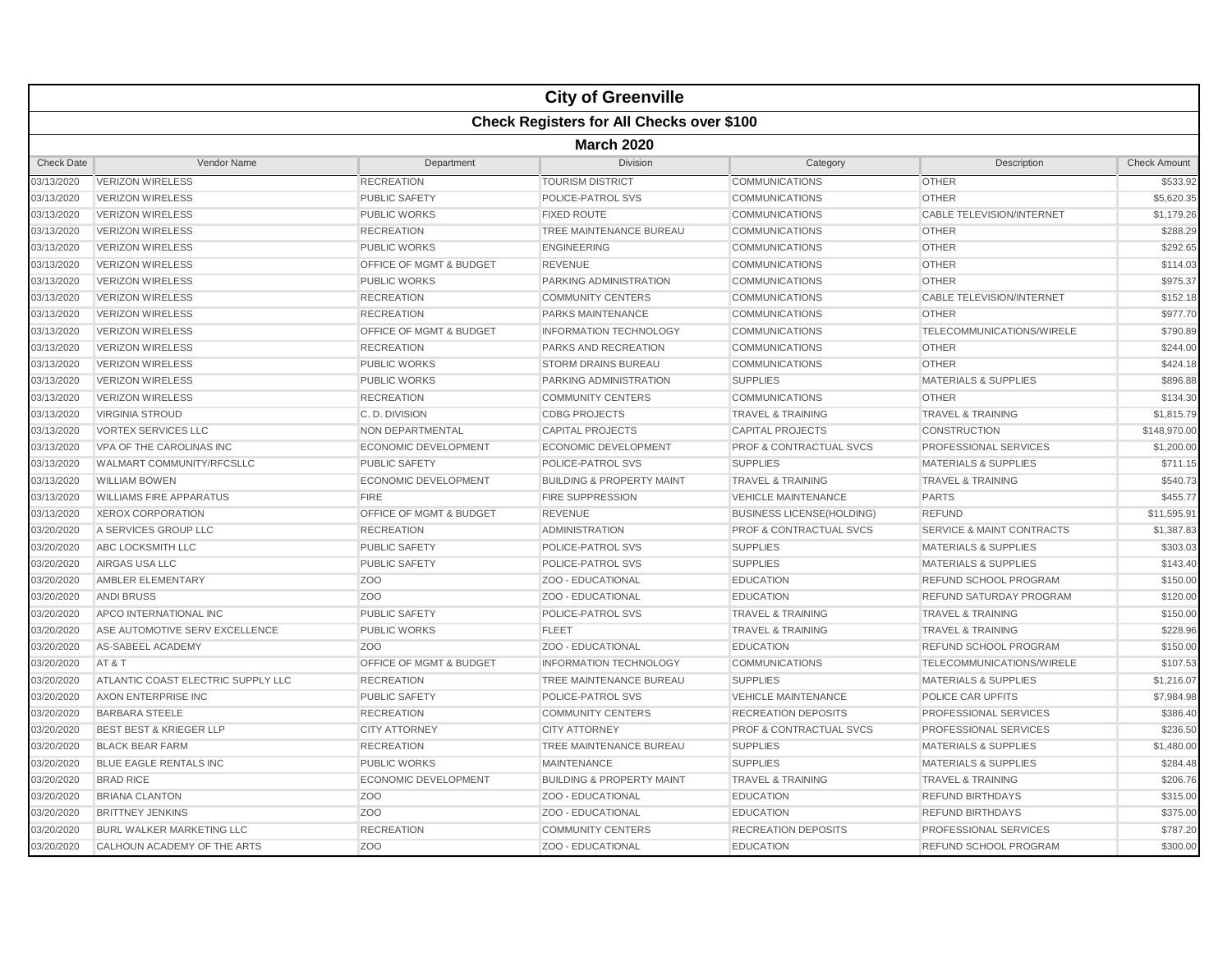|                   |                                       |                             | <b>City of Greenville</b>                        |                                    |                                      |                     |  |  |  |
|-------------------|---------------------------------------|-----------------------------|--------------------------------------------------|------------------------------------|--------------------------------------|---------------------|--|--|--|
|                   |                                       |                             | <b>Check Registers for All Checks over \$100</b> |                                    |                                      |                     |  |  |  |
|                   | <b>March 2020</b>                     |                             |                                                  |                                    |                                      |                     |  |  |  |
| <b>Check Date</b> | Vendor Name                           | Department                  | <b>Division</b>                                  | Category                           | Description                          | <b>Check Amount</b> |  |  |  |
| 03/20/2020        | CAPITOL CONSTRUCTION OF THE CAROLIN   | NON DEPARTMENTAL            | <b>CAPITAL PROJECTS</b>                          | <b>CAPITAL PROJECTS</b>            | CONSTRUCTION                         | \$19,075.00         |  |  |  |
| 03/20/2020        | CAROLINA CONDUIT SYSTEMS INC          | <b>CITY MANAGER</b>         | UTILITY UNDERGROUNDING FU                        | <b>SUNDRY</b>                      | UNDERGROUNDING COMMERCIAL            | \$430,329.60        |  |  |  |
| 03/20/2020        | CAROLINA LAWN & TRACTOR INC           | <b>RECREATION</b>           | TREE MAINTENANCE BUREAU                          | <b>SUPPLIES</b>                    | <b>MATERIALS &amp; SUPPLIES</b>      | \$519.23            |  |  |  |
| 03/20/2020        | <b>CHARTER COMMUNICATIONS</b>         | <b>FIRE</b>                 | <b>FIRE SUPPRESSION</b>                          | <b>COMMUNICATIONS</b>              | <b>CABLE TELEVISION/INTERNET</b>     | \$334.36            |  |  |  |
| 03/20/2020        | <b>CHRISTOPHER SALTERS</b>            | <b>ECONOMIC DEVELOPMENT</b> | <b>BUILDING &amp; PROPERTY MAINT</b>             | <b>TRAVEL &amp; TRAINING</b>       | <b>TRAVEL &amp; TRAINING</b>         | \$399.92            |  |  |  |
| 03/20/2020        | <b>CINTAS</b>                         | <b>PUBLIC SAFETY</b>        | POLICE-PATROL SVS                                | <b>SUNDRY</b>                      | <b>MISCELLANEOUS</b>                 | \$218.36            |  |  |  |
| 03/20/2020        | <b>CINTAS</b>                         | <b>PUBLIC WORKS</b>         | <b>FLEET</b>                                     | <b>SUPPLIES</b>                    | <b>CLOTHING &amp; UNIFORMS</b>       | \$152.52            |  |  |  |
| 03/20/2020        | <b>CINTAS FIRE PROTECTION 636525</b>  | C.D. DIVISION               | <b>CDBG PROJECTS</b>                             | <b>CD PROJECTS</b>                 | PUBLIC SERVICES (GENERAL)            | \$127.72            |  |  |  |
| 03/20/2020        | CINTAS FIRE PROTECTION 636525         | <b>RECREATION</b>           | <b>COMMUNITY CENTERS</b>                         | <b>PROF &amp; CONTRACTUAL SVCS</b> | <b>SERVICE &amp; MAINT CONTRACTS</b> | \$128.64            |  |  |  |
| 03/20/2020        | <b>CITY WELDING SERVICE</b>           | <b>PUBLIC WORKS</b>         | <b>RICHARDSON STREET GARAGE</b>                  | <b>REPAIR &amp; MAINT SVCS</b>     | <b>REPAIRS &amp; MAINTENANCE</b>     | \$184.50            |  |  |  |
| 03/20/2020        | <b>CITY WELDING SERVICE</b>           | <b>PUBLIC WORKS</b>         | <b>FLEET</b>                                     | <b>VEHICLE MAINTENANCE</b>         | <b>OUTSIDE REPAIRS</b>               | \$298.50            |  |  |  |
| 03/20/2020        | <b>CITY WELDING SERVICE</b>           | NON DEPARTMENTAL            | <b>CAPITAL PROJECTS</b>                          | <b>CAPITAL PROJECTS</b>            | PLANNING/DESIGN                      | \$729.75            |  |  |  |
| 03/20/2020        | <b>CLEMSON ELEMENTARY</b>             | Z <sub>O</sub> O            | ZOO - EDUCATIONAL                                | <b>EDUCATION</b>                   | <b>REFUND SCHOOL PROGRAM</b>         | \$375.00            |  |  |  |
| 03/20/2020        | CONCRETE SUPPLY COMPANY LLC           | <b>PUBLIC WORKS</b>         | <b>STREETS BUREAU</b>                            | <b>SUPPLIES</b>                    | <b>MATERIALS &amp; SUPPLIES</b>      | \$1,025.29          |  |  |  |
| 03/20/2020        | <b>CONESTEE FOUNDATION INC</b>        | NON DEPARTMENTAL            | <b>HOSPITALITY TAX</b>                           | <b>PROF &amp; CONTRACTUAL SVCS</b> | <b>SPECIAL PROJECTS</b>              | \$38,125.00         |  |  |  |
| 03/20/2020        | <b>DAVIS &amp; FLOYD INC</b>          | NON DEPARTMENTAL            | <b>CAPITAL PROJECTS</b>                          | <b>CAPITAL PROJECTS</b>            | PLANNING/DESIGN                      | \$2,637.50          |  |  |  |
| 03/20/2020        | <b>DESIGNLAB INC</b>                  | <b>PUBLIC SAFETY</b>        | POLICE-PATROL SVS                                | <b>SUPPLIES</b>                    | <b>CLOTHING &amp; UNIFORMS</b>       | \$2,885.88          |  |  |  |
| 03/20/2020        | <b>DIRECTV</b>                        | <b>FIRE</b>                 | <b>FIRE SUPPRESSION</b>                          | <b>COMMUNICATIONS</b>              | <b>CABLE TELEVISION/INTERNET</b>     | \$143.08            |  |  |  |
| 03/20/2020        | DITCH WITCH OF THE CAROLINAS          | <b>RECREATION</b>           | TREE MAINTENANCE BUREAU                          | <b>SUPPLIES</b>                    | <b>MATERIALS &amp; SUPPLIES</b>      | \$303.09            |  |  |  |
| 03/20/2020        | DOWNTOWN YOGA GREENVILLE              | <b>HUMAN RESOURCES</b>      | <b>HEALTH CARE</b>                               | <b>SUNDRY</b>                      | <b>WELLNESS ACTIVITIES</b>           | \$380.00            |  |  |  |
| 03/20/2020        | <b>DUKE ENERGY</b>                    | <b>FIRE</b>                 | <b>FIRE SERVICES</b>                             | <b>UTILITIES</b>                   | <b>ELECTRICITY</b>                   | \$1,112.48          |  |  |  |
| 03/20/2020        | <b>DUKE ENERGY</b>                    | <b>PUBLIC WORKS</b>         | <b>BUILDING SERVICE DIVISION</b>                 | <b>UTILITIES</b>                   | <b>ELECTRICITY</b>                   | \$405.15            |  |  |  |
| 03/20/2020        | <b>DUKE ENERGY</b>                    | <b>RECREATION</b>           | <b>PARKS MAINTENANCE</b>                         | <b>UTILITIES</b>                   | <b>ELECTRICITY</b>                   | \$4,676.45          |  |  |  |
| 03/20/2020        | <b>DUKE ENERGY</b>                    | C.D. DIVISION               | <b>CDBG PROJECTS</b>                             | <b>CD PROJECTS</b>                 | PUBLIC SERVICES (GENERAL)            | \$136.12            |  |  |  |
| 03/20/2020        | <b>DUKE ENERGY</b>                    | <b>RECREATION</b>           | <b>COMMUNITY CENTERS</b>                         | <b>UTILITIES</b>                   | <b>ELECTRICITY</b>                   | \$2,587.87          |  |  |  |
| 03/20/2020        | <b>DUKE ENERGY</b>                    | <b>PUBLIC WORKS</b>         | <b>TRAFFIC ENGINEERING</b>                       | <b>UTILITIES</b>                   | <b>ELECTRICITY</b>                   | \$4,994.58          |  |  |  |
| 03/20/2020        | <b>DUKE ENERGY</b>                    | PUBLIC WORKS                | PUBLIC WORKS                                     | <b>UTILITIES</b>                   | <b>ELECTRICITY</b>                   | \$140.83            |  |  |  |
| 03/20/2020        | <b>EAGLE EMBROIDERY</b>               | <b>PUBLIC WORKS</b>         | <b>FLEET</b>                                     | <b>SUPPLIES</b>                    | <b>CLOTHING &amp; UNIFORMS</b>       | \$222.44            |  |  |  |
| 03/20/2020        | <b>EARTH DESIGN INC</b>               | <b>PUBLIC WORKS</b>         | STORMWATER MANAGEMENT                            | <b>PROF &amp; CONTRACTUAL SVCS</b> | <b>PROFESSIONAL SERVICES</b>         | \$2,268.75          |  |  |  |
| 03/20/2020        | ECHOLS OIL COMPANY INC                | <b>PUBLIC WORKS</b>         | <b>FLEET</b>                                     | <b>VEHICLE MAINTENANCE</b>         | <b>FUEL</b>                          | \$3,316.37          |  |  |  |
| 03/20/2020        | <b>ECHOLS OIL COMPANY INC</b>         | <b>PUBLIC WORKS</b>         | <b>FIXED ROUTE</b>                               | <b>VEHICLE MAINTENANCE</b>         | <b>LUBRICANTS</b>                    | \$233.48            |  |  |  |
| 03/20/2020        | <b>ECMC</b>                           | OFFICE OF MGMT & BUDGET     | <b>ACCOUNTING</b>                                | PR-WH                              | <b>GARNISHMENTS</b>                  | \$183.84            |  |  |  |
| 03/20/2020        | ELECTRONIC DATA MAGNETICS INC         | <b>PUBLIC WORKS</b>         | <b>FIXED ROUTE</b>                               | <b>PRINTING</b>                    | PRINTING & BINDING                   | \$1,585.00          |  |  |  |
| 03/20/2020        | <b>EMPLOYMENT SCREENING RESOURCES</b> | <b>HUMAN RESOURCES</b>      | <b>HUMAN RESOURCES</b>                           | <b>PROF &amp; CONTRACTUAL SVCS</b> | <b>PROFESSIONAL SERVICES</b>         | \$520.00            |  |  |  |
| 03/20/2020        | EVER DIXIE EMS SUPPLY CO              | <b>FIRE</b>                 | <b>FIRE SUPPRESSION</b>                          | <b>SUPPLIES</b>                    | OTHER MEDICAL SUPPLIES               | \$600.00            |  |  |  |
| 03/20/2020        | <b>FAIRFOREST OF GREENVILLE LLC</b>   | <b>PUBLIC SAFETY</b>        | POLICE-PATROL SVS                                | <b>PROF &amp; CONTRACTUAL SVCS</b> | <b>RENTAL OF REAL PROPERTY</b>       | \$3,600.00          |  |  |  |
| 03/20/2020        | <b>FAIRWAY FORD INC</b>               | <b>PUBLIC WORKS</b>         | <b>FLEET</b>                                     | <b>VEHICLE MAINTENANCE</b>         | <b>OUTSIDE REPAIRS</b>               | \$270.00            |  |  |  |
| 03/20/2020        | <b>FGP INTERNATIONAL</b>              | OFFICE OF MGMT & BUDGET     | <b>REVENUE</b>                                   | <b>PROF &amp; CONTRACTUAL SVCS</b> | <b>TEMP PERSONNEL SVCS</b>           | \$686.89            |  |  |  |
| 03/20/2020        | <b>FGP INTERNATIONAL</b>              | PUBLIC INFORMATION/EVENTS   | PUBLIC INFORMATION                               | <b>PROF &amp; CONTRACTUAL SVCS</b> | <b>TEMP PERSONNEL SVCS</b>           | \$522.21            |  |  |  |
| 03/20/2020        | <b>FIRST SUN EAP</b>                  | <b>HUMAN RESOURCES</b>      | <b>OCCUPATIONAL HEALTH</b>                       | <b>PROF &amp; CONTRACTUAL SVCS</b> | PROFESSIONAL SERVICES                | \$1,554.00          |  |  |  |
| 03/20/2020        | <b>FROG 911</b>                       | <b>FIRE</b>                 | <b>FIRE SUPPRESSION</b>                          | <b>VEHICLE MAINTENANCE</b>         | <b>PARTS</b>                         | \$321.71            |  |  |  |
|                   |                                       |                             |                                                  |                                    |                                      |                     |  |  |  |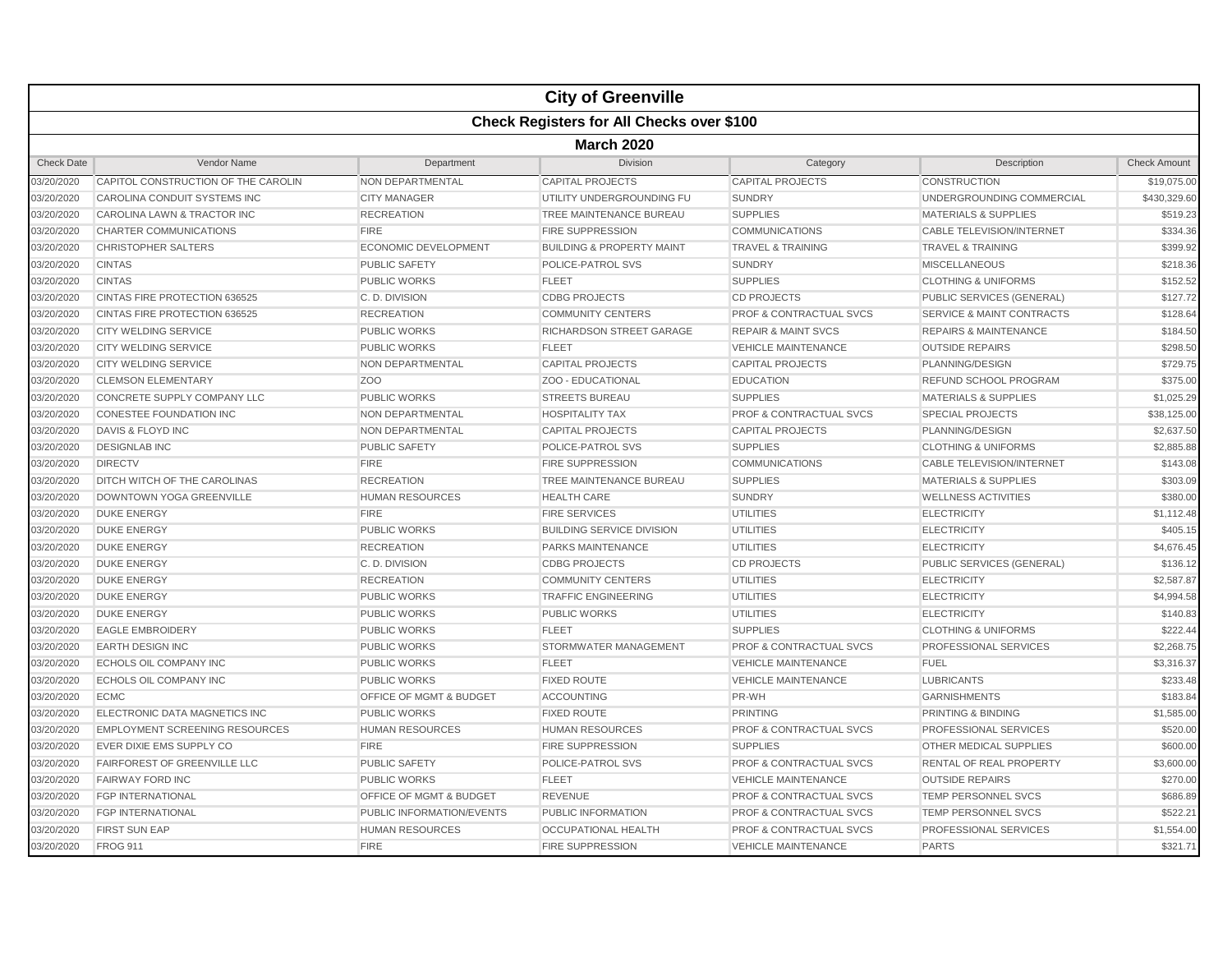| <b>Check Registers for All Checks over \$100</b><br><b>March 2020</b><br><b>Check Date</b><br>Vendor Name<br>Department<br><b>Division</b><br>Category<br>Description<br><b>SUPPLIES</b><br>03/20/2020<br><b>GEORGIA BARK COMPANY</b><br><b>RECREATION</b><br><b>BEAUTIFICATION BUREAU</b><br><b>MATERIALS &amp; SUPPLIES</b><br>03/20/2020<br><b>GILLIG LLC</b><br><b>PUBLIC WORKS</b><br><b>VEHICLE MAINTENANCE</b><br><b>PARTS</b><br><b>VEHICLE MAINTENANCE</b><br>03/20/2020<br>GRAINGER 803858935<br><b>FIRE</b><br><b>FIRE SERVICES</b><br><b>SUPPLIES</b><br><b>MATERIALS &amp; SUPPLIES</b><br>03/20/2020<br>GRAINGER 803858935<br><b>PUBLIC WORKS</b><br><b>SEWERS BUREAU</b><br><b>SUPPLIES</b><br><b>MATERIALS &amp; SUPPLIES</b><br>03/20/2020<br><b>GREENVILLE COUNTY ANIMAL CARE SERV</b><br><b>PUBLIC SAFETY</b><br>POLICE-PATROL SVS<br><b>PROF &amp; CONTRACTUAL SVCS</b><br><b>SERVICE &amp; MAINT CONTRACTS</b><br>03/20/2020<br><b>GREENVILLE LINDY HOPPERS</b><br><b>COMMUNITY CENTERS</b><br><b>RECREATION DEPOSITS</b><br>PROFESSIONAL SERVICES<br><b>RECREATION</b><br>03/20/2020<br><b>GREENVILLE NEWS</b><br>C.D. DIVISION<br><b>CDBG PROJECTS</b><br><b>SUNDRY</b><br><b>MISCELLANEOUS</b><br>03/20/2020<br><b>GREENVILLE OFFICE SUPPLY CO INC</b><br><b>MAYOR</b><br><b>MAYOR</b><br><b>SUPPLIES</b><br><b>OFFICE SUPPLIES&amp;MATERIALS</b><br>03/20/2020<br><b>GREENVILLE OFFICE SUPPLY CO INC</b><br><b>SUPPLIES</b><br><b>MATERIALS &amp; SUPPLIES</b><br><b>PUBLIC WORKS</b><br><b>MAINTENANCE</b><br>03/20/2020<br><b>GREENVILLE OFFICE SUPPLY CO INC.</b><br><b>CITY ATTORNEY</b><br><b>CITY ATTORNEY</b><br><b>SUPPLIES</b><br><b>MATERIALS &amp; SUPPLIES</b><br>03/20/2020<br>GREENVILLE OFFICE SUPPLY CO INC<br><b>SUPPLIES</b><br><b>MATERIALS &amp; SUPPLIES</b><br><b>PUBLIC WORKS</b><br><b>FLEET</b><br>03/20/2020<br><b>GREENVILLE WATER</b><br><b>PUBLIC WORKS</b><br><b>BUILDING SERVICE DIVISION</b><br><b>UTILITIES</b><br><b>OTHER</b><br>03/20/2020<br><b>HANDI CLEAN PRODUCTS INC</b><br><b>FIRE</b><br><b>FIRE SUPPRESSION</b><br><b>SUPPLIES</b><br><b>JANITORIAL SUPPLIES</b><br>03/20/2020<br>HANDI CLEAN PRODUCTS INC<br><b>FIRE</b><br><b>FIRE SUPPRESSION</b><br><b>SUPPLIES</b><br><b>MATERIALS &amp; SUPPLIES</b><br>03/20/2020<br>HENRY SCHEIN INC MEDICAL DIVISION<br><b>HUMAN RESOURCES</b><br><b>OCCUPATIONAL HEALTH</b><br><b>SUPPLIES</b><br><b>MATERIALS &amp; SUPPLIES</b><br>03/20/2020<br><b>SUPPLIES</b><br><b>HERSHEY CREAMERY COMPANY</b><br><b>RECREATION</b><br><b>PUBLIC SERVICES</b><br><b>SALE CONCESSIONS</b><br>03/20/2020<br><b>HESC</b><br>OFFICE OF MGMT & BUDGET<br><b>ACCOUNTING</b><br>PR-WH<br><b>GARNISHMENTS</b><br>03/20/2020<br>HOME DEPOT CREDIT SERVICE 0978<br><b>PUBLIC WORKS</b><br><b>VEHICLE MAINTENANCE</b><br><b>SUPPLIES</b><br><b>BUS WASHING SUPPLIES</b><br>03/20/2020<br>HOME DEPOT CREDIT SERVICE 5898<br><b>FIRE SUPPRESSION</b><br><b>SUPPLIES</b><br><b>FIRE</b><br><b>MATERIALS &amp; SUPPLIES</b><br>03/20/2020<br>HOME DEPOT CREDIT SERVICE 5906<br><b>PUBLIC WORKS</b><br><b>BUILDING SERVICE DIVISION</b><br><b>SUPPLIES</b><br><b>MATERIALS &amp; SUPPLIES</b><br>03/20/2020<br>HOME DEPOT PRO<br><b>PUBLIC WORKS</b><br>NON VEHICLE MAINTENANCE<br><b>SUPPLIES</b><br><b>JANITORIAL SUPPLIES</b><br>03/20/2020<br>HOME DEPOT PRO<br><b>FIXED ROUTE</b><br><b>SUPPLIES</b><br><b>MATERIALS &amp; SUPPLIES</b><br><b>PUBLIC WORKS</b><br>03/20/2020<br><b>HOME DEPOT PRO</b><br><b>PUBLIC WORKS</b><br><b>VEHICLE MAINTENANCE</b><br><b>SUPPLIES</b><br><b>BUS WASHING SUPPLIES</b><br>03/20/2020<br><b>HYDRADYNE LLC</b><br><b>FIRE</b><br><b>FIRE SUPPRESSION</b><br><b>VEHICLE MAINTENANCE</b><br><b>PARTS</b><br>03/20/2020<br>I/O SOLUTIONS INC<br><b>HUMAN RESOURCES</b><br><b>HUMAN RESOURCES</b><br><b>PROF &amp; CONTRACTUAL SVCS</b><br>PROFESSIONAL SERVICES<br>03/20/2020<br><b>INTERNAL REVENUE SERVICE</b><br>OFFICE OF MGMT & BUDGET<br><b>ACCOUNTING</b><br>PR-WH<br><b>GARNISHMENTS</b><br>03/20/2020<br>POLICE-PATROL SVS<br><b>PROF &amp; CONTRACTUAL SVCS</b><br><b>SERVICE &amp; MAINT CONTRACTS</b><br><b>IRON MOUNTAIN 27128</b><br><b>PUBLIC SAFETY</b><br><b>PROFESSIONAL SERVICES</b><br>03/20/2020<br><b>IRON MOUNTAIN 27128</b><br><b>MUNICIPAL COURT</b><br><b>MUNICIPAL COURT</b><br><b>PROF &amp; CONTRACTUAL SVCS</b><br>03/20/2020<br><b>IVEY COMMUNICATIONS INC</b><br>NON DEPARTMENTAL<br><b>CAPITAL PROJECTS</b><br><b>EQUIPMENT</b><br><b>CAPITAL PROJECTS</b><br>03/20/2020<br><b>IVEY COMMUNICATIONS INC</b><br>POLICE-PATROL SVS<br><b>SUNDRY</b><br><b>MISCELLANEOUS</b><br><b>PUBLIC SAFETY</b><br>03/20/2020<br><b>JAMES PATRICK TIMMS</b><br><b>ECONOMIC DEVELOPMENT</b><br><b>BUILDING &amp; PROPERTY MAINT</b><br><b>TRAVEL &amp; TRAINING</b><br><b>TRAVEL &amp; TRAINING</b><br>03/20/2020<br><b>JAMES SCHIMMER</b><br><b>CITY MANAGER</b><br><b>TRAVEL &amp; TRAINING</b><br><b>TRAVEL &amp; TRAINING</b><br><b>CITY MANAGER</b><br>03/20/2020<br>JANNEY MONTGOMERY SCOTT LLC<br><b>OFFICE OF MGMT &amp; BUDGET</b><br><b>REVENUE</b><br><b>BUSINESS LICENSE(HOLDING)</b><br><b>REFUND</b><br>03/20/2020<br>JOHNSON CONTROLS SECURITY SOLUTIONS<br><b>RECREATION</b><br><b>TOURISM DISTRICT</b><br><b>PROF &amp; CONTRACTUAL SVCS</b><br><b>PROFESSIONAL SERVICES</b><br>03/20/2020<br>JOHNSON CONTROLS SECURITY SOLUTIONS<br><b>PROF &amp; CONTRACTUAL SVCS</b><br><b>SERVICE &amp; MAINT CONTRACTS</b><br><b>RECREATION</b><br><b>PARKS MAINTENANCE</b><br>03/20/2020<br><b>KAYLEIGH SULLIVAN</b><br><b>PUBLIC WORKS</b><br><b>ADMINISTRATION</b><br><b>TRAVEL &amp; TRAINING</b><br><b>TRAVEL &amp; TRAINING</b><br><b>KENTUCKY CHILD SUPPORT ENFORCEMENT</b><br>OFFICE OF MGMT & BUDGET<br>03/20/2020<br><b>ACCOUNTING</b><br>PR-WH<br><b>GARNISHMENTS</b><br>03/20/2020<br>KEVIN WHITAKER CHEVROLET INC<br><b>PUBLIC WORKS</b><br><b>FLEET</b><br><b>VEHICLE MAINTENANCE</b><br><b>OUTSIDE REPAIRS</b><br>03/20/2020<br>LABORATORY CORPORATION OF AMERICA<br><b>HUMAN RESOURCES</b><br><b>OCCUPATIONAL HEALTH</b><br><b>PROF &amp; CONTRACTUAL SVCS</b><br>PROFESSIONAL SERVICES<br>03/20/2020<br>LATITUDE APPLIED TECHNOLOGIES<br><b>RECREATION</b><br><b>ADMINISTRATION</b><br><b>SUPPLIES</b><br><b>JANITORIAL SUPPLIES</b> |  |  | <b>City of Greenville</b> |  |  |                     |  |  |  |
|----------------------------------------------------------------------------------------------------------------------------------------------------------------------------------------------------------------------------------------------------------------------------------------------------------------------------------------------------------------------------------------------------------------------------------------------------------------------------------------------------------------------------------------------------------------------------------------------------------------------------------------------------------------------------------------------------------------------------------------------------------------------------------------------------------------------------------------------------------------------------------------------------------------------------------------------------------------------------------------------------------------------------------------------------------------------------------------------------------------------------------------------------------------------------------------------------------------------------------------------------------------------------------------------------------------------------------------------------------------------------------------------------------------------------------------------------------------------------------------------------------------------------------------------------------------------------------------------------------------------------------------------------------------------------------------------------------------------------------------------------------------------------------------------------------------------------------------------------------------------------------------------------------------------------------------------------------------------------------------------------------------------------------------------------------------------------------------------------------------------------------------------------------------------------------------------------------------------------------------------------------------------------------------------------------------------------------------------------------------------------------------------------------------------------------------------------------------------------------------------------------------------------------------------------------------------------------------------------------------------------------------------------------------------------------------------------------------------------------------------------------------------------------------------------------------------------------------------------------------------------------------------------------------------------------------------------------------------------------------------------------------------------------------------------------------------------------------------------------------------------------------------------------------------------------------------------------------------------------------------------------------------------------------------------------------------------------------------------------------------------------------------------------------------------------------------------------------------------------------------------------------------------------------------------------------------------------------------------------------------------------------------------------------------------------------------------------------------------------------------------------------------------------------------------------------------------------------------------------------------------------------------------------------------------------------------------------------------------------------------------------------------------------------------------------------------------------------------------------------------------------------------------------------------------------------------------------------------------------------------------------------------------------------------------------------------------------------------------------------------------------------------------------------------------------------------------------------------------------------------------------------------------------------------------------------------------------------------------------------------------------------------------------------------------------------------------------------------------------------------------------------------------------------------------------------------------------------------------------------------------------------------------------------------------------------------------------------------------------------------------------------------------------------------------------------------------------------------------------------------------------------------------------------------------------------------------------------------------------------------------------------------------------------------------------------------------------------------------------------------------------------------------------------------------------------------------------------------------------------------------------------------------------------------------------------------------------------------------------------------------------------------------------------------------------------------------------------------------------------------------------------------------------------------------------------------------------------------------------------------------------------------------------------------------------------------------------------------------------------------------------------------------------------------------------------------------------------------------------------------------------------------------------------------------------------------------------------------------------------------------------------------------------------------------------|--|--|---------------------------|--|--|---------------------|--|--|--|
|                                                                                                                                                                                                                                                                                                                                                                                                                                                                                                                                                                                                                                                                                                                                                                                                                                                                                                                                                                                                                                                                                                                                                                                                                                                                                                                                                                                                                                                                                                                                                                                                                                                                                                                                                                                                                                                                                                                                                                                                                                                                                                                                                                                                                                                                                                                                                                                                                                                                                                                                                                                                                                                                                                                                                                                                                                                                                                                                                                                                                                                                                                                                                                                                                                                                                                                                                                                                                                                                                                                                                                                                                                                                                                                                                                                                                                                                                                                                                                                                                                                                                                                                                                                                                                                                                                                                                                                                                                                                                                                                                                                                                                                                                                                                                                                                                                                                                                                                                                                                                                                                                                                                                                                                                                                                                                                                                                                                                                                                                                                                                                                                                                                                                                                                                                                                                                                                                                                                                                                                                                                                                                                                                                                                                                                                                                          |  |  |                           |  |  |                     |  |  |  |
|                                                                                                                                                                                                                                                                                                                                                                                                                                                                                                                                                                                                                                                                                                                                                                                                                                                                                                                                                                                                                                                                                                                                                                                                                                                                                                                                                                                                                                                                                                                                                                                                                                                                                                                                                                                                                                                                                                                                                                                                                                                                                                                                                                                                                                                                                                                                                                                                                                                                                                                                                                                                                                                                                                                                                                                                                                                                                                                                                                                                                                                                                                                                                                                                                                                                                                                                                                                                                                                                                                                                                                                                                                                                                                                                                                                                                                                                                                                                                                                                                                                                                                                                                                                                                                                                                                                                                                                                                                                                                                                                                                                                                                                                                                                                                                                                                                                                                                                                                                                                                                                                                                                                                                                                                                                                                                                                                                                                                                                                                                                                                                                                                                                                                                                                                                                                                                                                                                                                                                                                                                                                                                                                                                                                                                                                                                          |  |  |                           |  |  |                     |  |  |  |
|                                                                                                                                                                                                                                                                                                                                                                                                                                                                                                                                                                                                                                                                                                                                                                                                                                                                                                                                                                                                                                                                                                                                                                                                                                                                                                                                                                                                                                                                                                                                                                                                                                                                                                                                                                                                                                                                                                                                                                                                                                                                                                                                                                                                                                                                                                                                                                                                                                                                                                                                                                                                                                                                                                                                                                                                                                                                                                                                                                                                                                                                                                                                                                                                                                                                                                                                                                                                                                                                                                                                                                                                                                                                                                                                                                                                                                                                                                                                                                                                                                                                                                                                                                                                                                                                                                                                                                                                                                                                                                                                                                                                                                                                                                                                                                                                                                                                                                                                                                                                                                                                                                                                                                                                                                                                                                                                                                                                                                                                                                                                                                                                                                                                                                                                                                                                                                                                                                                                                                                                                                                                                                                                                                                                                                                                                                          |  |  |                           |  |  | <b>Check Amount</b> |  |  |  |
|                                                                                                                                                                                                                                                                                                                                                                                                                                                                                                                                                                                                                                                                                                                                                                                                                                                                                                                                                                                                                                                                                                                                                                                                                                                                                                                                                                                                                                                                                                                                                                                                                                                                                                                                                                                                                                                                                                                                                                                                                                                                                                                                                                                                                                                                                                                                                                                                                                                                                                                                                                                                                                                                                                                                                                                                                                                                                                                                                                                                                                                                                                                                                                                                                                                                                                                                                                                                                                                                                                                                                                                                                                                                                                                                                                                                                                                                                                                                                                                                                                                                                                                                                                                                                                                                                                                                                                                                                                                                                                                                                                                                                                                                                                                                                                                                                                                                                                                                                                                                                                                                                                                                                                                                                                                                                                                                                                                                                                                                                                                                                                                                                                                                                                                                                                                                                                                                                                                                                                                                                                                                                                                                                                                                                                                                                                          |  |  |                           |  |  | \$2,968.00          |  |  |  |
|                                                                                                                                                                                                                                                                                                                                                                                                                                                                                                                                                                                                                                                                                                                                                                                                                                                                                                                                                                                                                                                                                                                                                                                                                                                                                                                                                                                                                                                                                                                                                                                                                                                                                                                                                                                                                                                                                                                                                                                                                                                                                                                                                                                                                                                                                                                                                                                                                                                                                                                                                                                                                                                                                                                                                                                                                                                                                                                                                                                                                                                                                                                                                                                                                                                                                                                                                                                                                                                                                                                                                                                                                                                                                                                                                                                                                                                                                                                                                                                                                                                                                                                                                                                                                                                                                                                                                                                                                                                                                                                                                                                                                                                                                                                                                                                                                                                                                                                                                                                                                                                                                                                                                                                                                                                                                                                                                                                                                                                                                                                                                                                                                                                                                                                                                                                                                                                                                                                                                                                                                                                                                                                                                                                                                                                                                                          |  |  |                           |  |  | \$4,308.16          |  |  |  |
|                                                                                                                                                                                                                                                                                                                                                                                                                                                                                                                                                                                                                                                                                                                                                                                                                                                                                                                                                                                                                                                                                                                                                                                                                                                                                                                                                                                                                                                                                                                                                                                                                                                                                                                                                                                                                                                                                                                                                                                                                                                                                                                                                                                                                                                                                                                                                                                                                                                                                                                                                                                                                                                                                                                                                                                                                                                                                                                                                                                                                                                                                                                                                                                                                                                                                                                                                                                                                                                                                                                                                                                                                                                                                                                                                                                                                                                                                                                                                                                                                                                                                                                                                                                                                                                                                                                                                                                                                                                                                                                                                                                                                                                                                                                                                                                                                                                                                                                                                                                                                                                                                                                                                                                                                                                                                                                                                                                                                                                                                                                                                                                                                                                                                                                                                                                                                                                                                                                                                                                                                                                                                                                                                                                                                                                                                                          |  |  |                           |  |  | \$753.28            |  |  |  |
|                                                                                                                                                                                                                                                                                                                                                                                                                                                                                                                                                                                                                                                                                                                                                                                                                                                                                                                                                                                                                                                                                                                                                                                                                                                                                                                                                                                                                                                                                                                                                                                                                                                                                                                                                                                                                                                                                                                                                                                                                                                                                                                                                                                                                                                                                                                                                                                                                                                                                                                                                                                                                                                                                                                                                                                                                                                                                                                                                                                                                                                                                                                                                                                                                                                                                                                                                                                                                                                                                                                                                                                                                                                                                                                                                                                                                                                                                                                                                                                                                                                                                                                                                                                                                                                                                                                                                                                                                                                                                                                                                                                                                                                                                                                                                                                                                                                                                                                                                                                                                                                                                                                                                                                                                                                                                                                                                                                                                                                                                                                                                                                                                                                                                                                                                                                                                                                                                                                                                                                                                                                                                                                                                                                                                                                                                                          |  |  |                           |  |  | \$352.75            |  |  |  |
|                                                                                                                                                                                                                                                                                                                                                                                                                                                                                                                                                                                                                                                                                                                                                                                                                                                                                                                                                                                                                                                                                                                                                                                                                                                                                                                                                                                                                                                                                                                                                                                                                                                                                                                                                                                                                                                                                                                                                                                                                                                                                                                                                                                                                                                                                                                                                                                                                                                                                                                                                                                                                                                                                                                                                                                                                                                                                                                                                                                                                                                                                                                                                                                                                                                                                                                                                                                                                                                                                                                                                                                                                                                                                                                                                                                                                                                                                                                                                                                                                                                                                                                                                                                                                                                                                                                                                                                                                                                                                                                                                                                                                                                                                                                                                                                                                                                                                                                                                                                                                                                                                                                                                                                                                                                                                                                                                                                                                                                                                                                                                                                                                                                                                                                                                                                                                                                                                                                                                                                                                                                                                                                                                                                                                                                                                                          |  |  |                           |  |  | \$1,900.00          |  |  |  |
|                                                                                                                                                                                                                                                                                                                                                                                                                                                                                                                                                                                                                                                                                                                                                                                                                                                                                                                                                                                                                                                                                                                                                                                                                                                                                                                                                                                                                                                                                                                                                                                                                                                                                                                                                                                                                                                                                                                                                                                                                                                                                                                                                                                                                                                                                                                                                                                                                                                                                                                                                                                                                                                                                                                                                                                                                                                                                                                                                                                                                                                                                                                                                                                                                                                                                                                                                                                                                                                                                                                                                                                                                                                                                                                                                                                                                                                                                                                                                                                                                                                                                                                                                                                                                                                                                                                                                                                                                                                                                                                                                                                                                                                                                                                                                                                                                                                                                                                                                                                                                                                                                                                                                                                                                                                                                                                                                                                                                                                                                                                                                                                                                                                                                                                                                                                                                                                                                                                                                                                                                                                                                                                                                                                                                                                                                                          |  |  |                           |  |  | \$690.40            |  |  |  |
|                                                                                                                                                                                                                                                                                                                                                                                                                                                                                                                                                                                                                                                                                                                                                                                                                                                                                                                                                                                                                                                                                                                                                                                                                                                                                                                                                                                                                                                                                                                                                                                                                                                                                                                                                                                                                                                                                                                                                                                                                                                                                                                                                                                                                                                                                                                                                                                                                                                                                                                                                                                                                                                                                                                                                                                                                                                                                                                                                                                                                                                                                                                                                                                                                                                                                                                                                                                                                                                                                                                                                                                                                                                                                                                                                                                                                                                                                                                                                                                                                                                                                                                                                                                                                                                                                                                                                                                                                                                                                                                                                                                                                                                                                                                                                                                                                                                                                                                                                                                                                                                                                                                                                                                                                                                                                                                                                                                                                                                                                                                                                                                                                                                                                                                                                                                                                                                                                                                                                                                                                                                                                                                                                                                                                                                                                                          |  |  |                           |  |  | \$250.90            |  |  |  |
|                                                                                                                                                                                                                                                                                                                                                                                                                                                                                                                                                                                                                                                                                                                                                                                                                                                                                                                                                                                                                                                                                                                                                                                                                                                                                                                                                                                                                                                                                                                                                                                                                                                                                                                                                                                                                                                                                                                                                                                                                                                                                                                                                                                                                                                                                                                                                                                                                                                                                                                                                                                                                                                                                                                                                                                                                                                                                                                                                                                                                                                                                                                                                                                                                                                                                                                                                                                                                                                                                                                                                                                                                                                                                                                                                                                                                                                                                                                                                                                                                                                                                                                                                                                                                                                                                                                                                                                                                                                                                                                                                                                                                                                                                                                                                                                                                                                                                                                                                                                                                                                                                                                                                                                                                                                                                                                                                                                                                                                                                                                                                                                                                                                                                                                                                                                                                                                                                                                                                                                                                                                                                                                                                                                                                                                                                                          |  |  |                           |  |  | \$297.76            |  |  |  |
|                                                                                                                                                                                                                                                                                                                                                                                                                                                                                                                                                                                                                                                                                                                                                                                                                                                                                                                                                                                                                                                                                                                                                                                                                                                                                                                                                                                                                                                                                                                                                                                                                                                                                                                                                                                                                                                                                                                                                                                                                                                                                                                                                                                                                                                                                                                                                                                                                                                                                                                                                                                                                                                                                                                                                                                                                                                                                                                                                                                                                                                                                                                                                                                                                                                                                                                                                                                                                                                                                                                                                                                                                                                                                                                                                                                                                                                                                                                                                                                                                                                                                                                                                                                                                                                                                                                                                                                                                                                                                                                                                                                                                                                                                                                                                                                                                                                                                                                                                                                                                                                                                                                                                                                                                                                                                                                                                                                                                                                                                                                                                                                                                                                                                                                                                                                                                                                                                                                                                                                                                                                                                                                                                                                                                                                                                                          |  |  |                           |  |  | \$223.02            |  |  |  |
|                                                                                                                                                                                                                                                                                                                                                                                                                                                                                                                                                                                                                                                                                                                                                                                                                                                                                                                                                                                                                                                                                                                                                                                                                                                                                                                                                                                                                                                                                                                                                                                                                                                                                                                                                                                                                                                                                                                                                                                                                                                                                                                                                                                                                                                                                                                                                                                                                                                                                                                                                                                                                                                                                                                                                                                                                                                                                                                                                                                                                                                                                                                                                                                                                                                                                                                                                                                                                                                                                                                                                                                                                                                                                                                                                                                                                                                                                                                                                                                                                                                                                                                                                                                                                                                                                                                                                                                                                                                                                                                                                                                                                                                                                                                                                                                                                                                                                                                                                                                                                                                                                                                                                                                                                                                                                                                                                                                                                                                                                                                                                                                                                                                                                                                                                                                                                                                                                                                                                                                                                                                                                                                                                                                                                                                                                                          |  |  |                           |  |  | \$153.78            |  |  |  |
|                                                                                                                                                                                                                                                                                                                                                                                                                                                                                                                                                                                                                                                                                                                                                                                                                                                                                                                                                                                                                                                                                                                                                                                                                                                                                                                                                                                                                                                                                                                                                                                                                                                                                                                                                                                                                                                                                                                                                                                                                                                                                                                                                                                                                                                                                                                                                                                                                                                                                                                                                                                                                                                                                                                                                                                                                                                                                                                                                                                                                                                                                                                                                                                                                                                                                                                                                                                                                                                                                                                                                                                                                                                                                                                                                                                                                                                                                                                                                                                                                                                                                                                                                                                                                                                                                                                                                                                                                                                                                                                                                                                                                                                                                                                                                                                                                                                                                                                                                                                                                                                                                                                                                                                                                                                                                                                                                                                                                                                                                                                                                                                                                                                                                                                                                                                                                                                                                                                                                                                                                                                                                                                                                                                                                                                                                                          |  |  |                           |  |  | \$164.24            |  |  |  |
|                                                                                                                                                                                                                                                                                                                                                                                                                                                                                                                                                                                                                                                                                                                                                                                                                                                                                                                                                                                                                                                                                                                                                                                                                                                                                                                                                                                                                                                                                                                                                                                                                                                                                                                                                                                                                                                                                                                                                                                                                                                                                                                                                                                                                                                                                                                                                                                                                                                                                                                                                                                                                                                                                                                                                                                                                                                                                                                                                                                                                                                                                                                                                                                                                                                                                                                                                                                                                                                                                                                                                                                                                                                                                                                                                                                                                                                                                                                                                                                                                                                                                                                                                                                                                                                                                                                                                                                                                                                                                                                                                                                                                                                                                                                                                                                                                                                                                                                                                                                                                                                                                                                                                                                                                                                                                                                                                                                                                                                                                                                                                                                                                                                                                                                                                                                                                                                                                                                                                                                                                                                                                                                                                                                                                                                                                                          |  |  |                           |  |  | \$190.61            |  |  |  |
|                                                                                                                                                                                                                                                                                                                                                                                                                                                                                                                                                                                                                                                                                                                                                                                                                                                                                                                                                                                                                                                                                                                                                                                                                                                                                                                                                                                                                                                                                                                                                                                                                                                                                                                                                                                                                                                                                                                                                                                                                                                                                                                                                                                                                                                                                                                                                                                                                                                                                                                                                                                                                                                                                                                                                                                                                                                                                                                                                                                                                                                                                                                                                                                                                                                                                                                                                                                                                                                                                                                                                                                                                                                                                                                                                                                                                                                                                                                                                                                                                                                                                                                                                                                                                                                                                                                                                                                                                                                                                                                                                                                                                                                                                                                                                                                                                                                                                                                                                                                                                                                                                                                                                                                                                                                                                                                                                                                                                                                                                                                                                                                                                                                                                                                                                                                                                                                                                                                                                                                                                                                                                                                                                                                                                                                                                                          |  |  |                           |  |  | \$634.94            |  |  |  |
|                                                                                                                                                                                                                                                                                                                                                                                                                                                                                                                                                                                                                                                                                                                                                                                                                                                                                                                                                                                                                                                                                                                                                                                                                                                                                                                                                                                                                                                                                                                                                                                                                                                                                                                                                                                                                                                                                                                                                                                                                                                                                                                                                                                                                                                                                                                                                                                                                                                                                                                                                                                                                                                                                                                                                                                                                                                                                                                                                                                                                                                                                                                                                                                                                                                                                                                                                                                                                                                                                                                                                                                                                                                                                                                                                                                                                                                                                                                                                                                                                                                                                                                                                                                                                                                                                                                                                                                                                                                                                                                                                                                                                                                                                                                                                                                                                                                                                                                                                                                                                                                                                                                                                                                                                                                                                                                                                                                                                                                                                                                                                                                                                                                                                                                                                                                                                                                                                                                                                                                                                                                                                                                                                                                                                                                                                                          |  |  |                           |  |  | \$169.18            |  |  |  |
|                                                                                                                                                                                                                                                                                                                                                                                                                                                                                                                                                                                                                                                                                                                                                                                                                                                                                                                                                                                                                                                                                                                                                                                                                                                                                                                                                                                                                                                                                                                                                                                                                                                                                                                                                                                                                                                                                                                                                                                                                                                                                                                                                                                                                                                                                                                                                                                                                                                                                                                                                                                                                                                                                                                                                                                                                                                                                                                                                                                                                                                                                                                                                                                                                                                                                                                                                                                                                                                                                                                                                                                                                                                                                                                                                                                                                                                                                                                                                                                                                                                                                                                                                                                                                                                                                                                                                                                                                                                                                                                                                                                                                                                                                                                                                                                                                                                                                                                                                                                                                                                                                                                                                                                                                                                                                                                                                                                                                                                                                                                                                                                                                                                                                                                                                                                                                                                                                                                                                                                                                                                                                                                                                                                                                                                                                                          |  |  |                           |  |  | \$2,580.55          |  |  |  |
|                                                                                                                                                                                                                                                                                                                                                                                                                                                                                                                                                                                                                                                                                                                                                                                                                                                                                                                                                                                                                                                                                                                                                                                                                                                                                                                                                                                                                                                                                                                                                                                                                                                                                                                                                                                                                                                                                                                                                                                                                                                                                                                                                                                                                                                                                                                                                                                                                                                                                                                                                                                                                                                                                                                                                                                                                                                                                                                                                                                                                                                                                                                                                                                                                                                                                                                                                                                                                                                                                                                                                                                                                                                                                                                                                                                                                                                                                                                                                                                                                                                                                                                                                                                                                                                                                                                                                                                                                                                                                                                                                                                                                                                                                                                                                                                                                                                                                                                                                                                                                                                                                                                                                                                                                                                                                                                                                                                                                                                                                                                                                                                                                                                                                                                                                                                                                                                                                                                                                                                                                                                                                                                                                                                                                                                                                                          |  |  |                           |  |  | \$244.26            |  |  |  |
|                                                                                                                                                                                                                                                                                                                                                                                                                                                                                                                                                                                                                                                                                                                                                                                                                                                                                                                                                                                                                                                                                                                                                                                                                                                                                                                                                                                                                                                                                                                                                                                                                                                                                                                                                                                                                                                                                                                                                                                                                                                                                                                                                                                                                                                                                                                                                                                                                                                                                                                                                                                                                                                                                                                                                                                                                                                                                                                                                                                                                                                                                                                                                                                                                                                                                                                                                                                                                                                                                                                                                                                                                                                                                                                                                                                                                                                                                                                                                                                                                                                                                                                                                                                                                                                                                                                                                                                                                                                                                                                                                                                                                                                                                                                                                                                                                                                                                                                                                                                                                                                                                                                                                                                                                                                                                                                                                                                                                                                                                                                                                                                                                                                                                                                                                                                                                                                                                                                                                                                                                                                                                                                                                                                                                                                                                                          |  |  |                           |  |  | \$198.30            |  |  |  |
|                                                                                                                                                                                                                                                                                                                                                                                                                                                                                                                                                                                                                                                                                                                                                                                                                                                                                                                                                                                                                                                                                                                                                                                                                                                                                                                                                                                                                                                                                                                                                                                                                                                                                                                                                                                                                                                                                                                                                                                                                                                                                                                                                                                                                                                                                                                                                                                                                                                                                                                                                                                                                                                                                                                                                                                                                                                                                                                                                                                                                                                                                                                                                                                                                                                                                                                                                                                                                                                                                                                                                                                                                                                                                                                                                                                                                                                                                                                                                                                                                                                                                                                                                                                                                                                                                                                                                                                                                                                                                                                                                                                                                                                                                                                                                                                                                                                                                                                                                                                                                                                                                                                                                                                                                                                                                                                                                                                                                                                                                                                                                                                                                                                                                                                                                                                                                                                                                                                                                                                                                                                                                                                                                                                                                                                                                                          |  |  |                           |  |  | \$288.06            |  |  |  |
|                                                                                                                                                                                                                                                                                                                                                                                                                                                                                                                                                                                                                                                                                                                                                                                                                                                                                                                                                                                                                                                                                                                                                                                                                                                                                                                                                                                                                                                                                                                                                                                                                                                                                                                                                                                                                                                                                                                                                                                                                                                                                                                                                                                                                                                                                                                                                                                                                                                                                                                                                                                                                                                                                                                                                                                                                                                                                                                                                                                                                                                                                                                                                                                                                                                                                                                                                                                                                                                                                                                                                                                                                                                                                                                                                                                                                                                                                                                                                                                                                                                                                                                                                                                                                                                                                                                                                                                                                                                                                                                                                                                                                                                                                                                                                                                                                                                                                                                                                                                                                                                                                                                                                                                                                                                                                                                                                                                                                                                                                                                                                                                                                                                                                                                                                                                                                                                                                                                                                                                                                                                                                                                                                                                                                                                                                                          |  |  |                           |  |  | \$644.76            |  |  |  |
|                                                                                                                                                                                                                                                                                                                                                                                                                                                                                                                                                                                                                                                                                                                                                                                                                                                                                                                                                                                                                                                                                                                                                                                                                                                                                                                                                                                                                                                                                                                                                                                                                                                                                                                                                                                                                                                                                                                                                                                                                                                                                                                                                                                                                                                                                                                                                                                                                                                                                                                                                                                                                                                                                                                                                                                                                                                                                                                                                                                                                                                                                                                                                                                                                                                                                                                                                                                                                                                                                                                                                                                                                                                                                                                                                                                                                                                                                                                                                                                                                                                                                                                                                                                                                                                                                                                                                                                                                                                                                                                                                                                                                                                                                                                                                                                                                                                                                                                                                                                                                                                                                                                                                                                                                                                                                                                                                                                                                                                                                                                                                                                                                                                                                                                                                                                                                                                                                                                                                                                                                                                                                                                                                                                                                                                                                                          |  |  |                           |  |  | \$579.64            |  |  |  |
|                                                                                                                                                                                                                                                                                                                                                                                                                                                                                                                                                                                                                                                                                                                                                                                                                                                                                                                                                                                                                                                                                                                                                                                                                                                                                                                                                                                                                                                                                                                                                                                                                                                                                                                                                                                                                                                                                                                                                                                                                                                                                                                                                                                                                                                                                                                                                                                                                                                                                                                                                                                                                                                                                                                                                                                                                                                                                                                                                                                                                                                                                                                                                                                                                                                                                                                                                                                                                                                                                                                                                                                                                                                                                                                                                                                                                                                                                                                                                                                                                                                                                                                                                                                                                                                                                                                                                                                                                                                                                                                                                                                                                                                                                                                                                                                                                                                                                                                                                                                                                                                                                                                                                                                                                                                                                                                                                                                                                                                                                                                                                                                                                                                                                                                                                                                                                                                                                                                                                                                                                                                                                                                                                                                                                                                                                                          |  |  |                           |  |  | \$763.33            |  |  |  |
|                                                                                                                                                                                                                                                                                                                                                                                                                                                                                                                                                                                                                                                                                                                                                                                                                                                                                                                                                                                                                                                                                                                                                                                                                                                                                                                                                                                                                                                                                                                                                                                                                                                                                                                                                                                                                                                                                                                                                                                                                                                                                                                                                                                                                                                                                                                                                                                                                                                                                                                                                                                                                                                                                                                                                                                                                                                                                                                                                                                                                                                                                                                                                                                                                                                                                                                                                                                                                                                                                                                                                                                                                                                                                                                                                                                                                                                                                                                                                                                                                                                                                                                                                                                                                                                                                                                                                                                                                                                                                                                                                                                                                                                                                                                                                                                                                                                                                                                                                                                                                                                                                                                                                                                                                                                                                                                                                                                                                                                                                                                                                                                                                                                                                                                                                                                                                                                                                                                                                                                                                                                                                                                                                                                                                                                                                                          |  |  |                           |  |  | \$1,388.38          |  |  |  |
|                                                                                                                                                                                                                                                                                                                                                                                                                                                                                                                                                                                                                                                                                                                                                                                                                                                                                                                                                                                                                                                                                                                                                                                                                                                                                                                                                                                                                                                                                                                                                                                                                                                                                                                                                                                                                                                                                                                                                                                                                                                                                                                                                                                                                                                                                                                                                                                                                                                                                                                                                                                                                                                                                                                                                                                                                                                                                                                                                                                                                                                                                                                                                                                                                                                                                                                                                                                                                                                                                                                                                                                                                                                                                                                                                                                                                                                                                                                                                                                                                                                                                                                                                                                                                                                                                                                                                                                                                                                                                                                                                                                                                                                                                                                                                                                                                                                                                                                                                                                                                                                                                                                                                                                                                                                                                                                                                                                                                                                                                                                                                                                                                                                                                                                                                                                                                                                                                                                                                                                                                                                                                                                                                                                                                                                                                                          |  |  |                           |  |  | \$580.20            |  |  |  |
|                                                                                                                                                                                                                                                                                                                                                                                                                                                                                                                                                                                                                                                                                                                                                                                                                                                                                                                                                                                                                                                                                                                                                                                                                                                                                                                                                                                                                                                                                                                                                                                                                                                                                                                                                                                                                                                                                                                                                                                                                                                                                                                                                                                                                                                                                                                                                                                                                                                                                                                                                                                                                                                                                                                                                                                                                                                                                                                                                                                                                                                                                                                                                                                                                                                                                                                                                                                                                                                                                                                                                                                                                                                                                                                                                                                                                                                                                                                                                                                                                                                                                                                                                                                                                                                                                                                                                                                                                                                                                                                                                                                                                                                                                                                                                                                                                                                                                                                                                                                                                                                                                                                                                                                                                                                                                                                                                                                                                                                                                                                                                                                                                                                                                                                                                                                                                                                                                                                                                                                                                                                                                                                                                                                                                                                                                                          |  |  |                           |  |  | \$180.90            |  |  |  |
|                                                                                                                                                                                                                                                                                                                                                                                                                                                                                                                                                                                                                                                                                                                                                                                                                                                                                                                                                                                                                                                                                                                                                                                                                                                                                                                                                                                                                                                                                                                                                                                                                                                                                                                                                                                                                                                                                                                                                                                                                                                                                                                                                                                                                                                                                                                                                                                                                                                                                                                                                                                                                                                                                                                                                                                                                                                                                                                                                                                                                                                                                                                                                                                                                                                                                                                                                                                                                                                                                                                                                                                                                                                                                                                                                                                                                                                                                                                                                                                                                                                                                                                                                                                                                                                                                                                                                                                                                                                                                                                                                                                                                                                                                                                                                                                                                                                                                                                                                                                                                                                                                                                                                                                                                                                                                                                                                                                                                                                                                                                                                                                                                                                                                                                                                                                                                                                                                                                                                                                                                                                                                                                                                                                                                                                                                                          |  |  |                           |  |  | \$13,055.00         |  |  |  |
|                                                                                                                                                                                                                                                                                                                                                                                                                                                                                                                                                                                                                                                                                                                                                                                                                                                                                                                                                                                                                                                                                                                                                                                                                                                                                                                                                                                                                                                                                                                                                                                                                                                                                                                                                                                                                                                                                                                                                                                                                                                                                                                                                                                                                                                                                                                                                                                                                                                                                                                                                                                                                                                                                                                                                                                                                                                                                                                                                                                                                                                                                                                                                                                                                                                                                                                                                                                                                                                                                                                                                                                                                                                                                                                                                                                                                                                                                                                                                                                                                                                                                                                                                                                                                                                                                                                                                                                                                                                                                                                                                                                                                                                                                                                                                                                                                                                                                                                                                                                                                                                                                                                                                                                                                                                                                                                                                                                                                                                                                                                                                                                                                                                                                                                                                                                                                                                                                                                                                                                                                                                                                                                                                                                                                                                                                                          |  |  |                           |  |  | \$150.00            |  |  |  |
|                                                                                                                                                                                                                                                                                                                                                                                                                                                                                                                                                                                                                                                                                                                                                                                                                                                                                                                                                                                                                                                                                                                                                                                                                                                                                                                                                                                                                                                                                                                                                                                                                                                                                                                                                                                                                                                                                                                                                                                                                                                                                                                                                                                                                                                                                                                                                                                                                                                                                                                                                                                                                                                                                                                                                                                                                                                                                                                                                                                                                                                                                                                                                                                                                                                                                                                                                                                                                                                                                                                                                                                                                                                                                                                                                                                                                                                                                                                                                                                                                                                                                                                                                                                                                                                                                                                                                                                                                                                                                                                                                                                                                                                                                                                                                                                                                                                                                                                                                                                                                                                                                                                                                                                                                                                                                                                                                                                                                                                                                                                                                                                                                                                                                                                                                                                                                                                                                                                                                                                                                                                                                                                                                                                                                                                                                                          |  |  |                           |  |  | \$499.30            |  |  |  |
|                                                                                                                                                                                                                                                                                                                                                                                                                                                                                                                                                                                                                                                                                                                                                                                                                                                                                                                                                                                                                                                                                                                                                                                                                                                                                                                                                                                                                                                                                                                                                                                                                                                                                                                                                                                                                                                                                                                                                                                                                                                                                                                                                                                                                                                                                                                                                                                                                                                                                                                                                                                                                                                                                                                                                                                                                                                                                                                                                                                                                                                                                                                                                                                                                                                                                                                                                                                                                                                                                                                                                                                                                                                                                                                                                                                                                                                                                                                                                                                                                                                                                                                                                                                                                                                                                                                                                                                                                                                                                                                                                                                                                                                                                                                                                                                                                                                                                                                                                                                                                                                                                                                                                                                                                                                                                                                                                                                                                                                                                                                                                                                                                                                                                                                                                                                                                                                                                                                                                                                                                                                                                                                                                                                                                                                                                                          |  |  |                           |  |  | \$308.25            |  |  |  |
|                                                                                                                                                                                                                                                                                                                                                                                                                                                                                                                                                                                                                                                                                                                                                                                                                                                                                                                                                                                                                                                                                                                                                                                                                                                                                                                                                                                                                                                                                                                                                                                                                                                                                                                                                                                                                                                                                                                                                                                                                                                                                                                                                                                                                                                                                                                                                                                                                                                                                                                                                                                                                                                                                                                                                                                                                                                                                                                                                                                                                                                                                                                                                                                                                                                                                                                                                                                                                                                                                                                                                                                                                                                                                                                                                                                                                                                                                                                                                                                                                                                                                                                                                                                                                                                                                                                                                                                                                                                                                                                                                                                                                                                                                                                                                                                                                                                                                                                                                                                                                                                                                                                                                                                                                                                                                                                                                                                                                                                                                                                                                                                                                                                                                                                                                                                                                                                                                                                                                                                                                                                                                                                                                                                                                                                                                                          |  |  |                           |  |  | \$292.43            |  |  |  |
|                                                                                                                                                                                                                                                                                                                                                                                                                                                                                                                                                                                                                                                                                                                                                                                                                                                                                                                                                                                                                                                                                                                                                                                                                                                                                                                                                                                                                                                                                                                                                                                                                                                                                                                                                                                                                                                                                                                                                                                                                                                                                                                                                                                                                                                                                                                                                                                                                                                                                                                                                                                                                                                                                                                                                                                                                                                                                                                                                                                                                                                                                                                                                                                                                                                                                                                                                                                                                                                                                                                                                                                                                                                                                                                                                                                                                                                                                                                                                                                                                                                                                                                                                                                                                                                                                                                                                                                                                                                                                                                                                                                                                                                                                                                                                                                                                                                                                                                                                                                                                                                                                                                                                                                                                                                                                                                                                                                                                                                                                                                                                                                                                                                                                                                                                                                                                                                                                                                                                                                                                                                                                                                                                                                                                                                                                                          |  |  |                           |  |  | \$407.40            |  |  |  |
|                                                                                                                                                                                                                                                                                                                                                                                                                                                                                                                                                                                                                                                                                                                                                                                                                                                                                                                                                                                                                                                                                                                                                                                                                                                                                                                                                                                                                                                                                                                                                                                                                                                                                                                                                                                                                                                                                                                                                                                                                                                                                                                                                                                                                                                                                                                                                                                                                                                                                                                                                                                                                                                                                                                                                                                                                                                                                                                                                                                                                                                                                                                                                                                                                                                                                                                                                                                                                                                                                                                                                                                                                                                                                                                                                                                                                                                                                                                                                                                                                                                                                                                                                                                                                                                                                                                                                                                                                                                                                                                                                                                                                                                                                                                                                                                                                                                                                                                                                                                                                                                                                                                                                                                                                                                                                                                                                                                                                                                                                                                                                                                                                                                                                                                                                                                                                                                                                                                                                                                                                                                                                                                                                                                                                                                                                                          |  |  |                           |  |  | \$180.42            |  |  |  |
|                                                                                                                                                                                                                                                                                                                                                                                                                                                                                                                                                                                                                                                                                                                                                                                                                                                                                                                                                                                                                                                                                                                                                                                                                                                                                                                                                                                                                                                                                                                                                                                                                                                                                                                                                                                                                                                                                                                                                                                                                                                                                                                                                                                                                                                                                                                                                                                                                                                                                                                                                                                                                                                                                                                                                                                                                                                                                                                                                                                                                                                                                                                                                                                                                                                                                                                                                                                                                                                                                                                                                                                                                                                                                                                                                                                                                                                                                                                                                                                                                                                                                                                                                                                                                                                                                                                                                                                                                                                                                                                                                                                                                                                                                                                                                                                                                                                                                                                                                                                                                                                                                                                                                                                                                                                                                                                                                                                                                                                                                                                                                                                                                                                                                                                                                                                                                                                                                                                                                                                                                                                                                                                                                                                                                                                                                                          |  |  |                           |  |  | \$807.19            |  |  |  |
|                                                                                                                                                                                                                                                                                                                                                                                                                                                                                                                                                                                                                                                                                                                                                                                                                                                                                                                                                                                                                                                                                                                                                                                                                                                                                                                                                                                                                                                                                                                                                                                                                                                                                                                                                                                                                                                                                                                                                                                                                                                                                                                                                                                                                                                                                                                                                                                                                                                                                                                                                                                                                                                                                                                                                                                                                                                                                                                                                                                                                                                                                                                                                                                                                                                                                                                                                                                                                                                                                                                                                                                                                                                                                                                                                                                                                                                                                                                                                                                                                                                                                                                                                                                                                                                                                                                                                                                                                                                                                                                                                                                                                                                                                                                                                                                                                                                                                                                                                                                                                                                                                                                                                                                                                                                                                                                                                                                                                                                                                                                                                                                                                                                                                                                                                                                                                                                                                                                                                                                                                                                                                                                                                                                                                                                                                                          |  |  |                           |  |  | \$1,281.75          |  |  |  |
|                                                                                                                                                                                                                                                                                                                                                                                                                                                                                                                                                                                                                                                                                                                                                                                                                                                                                                                                                                                                                                                                                                                                                                                                                                                                                                                                                                                                                                                                                                                                                                                                                                                                                                                                                                                                                                                                                                                                                                                                                                                                                                                                                                                                                                                                                                                                                                                                                                                                                                                                                                                                                                                                                                                                                                                                                                                                                                                                                                                                                                                                                                                                                                                                                                                                                                                                                                                                                                                                                                                                                                                                                                                                                                                                                                                                                                                                                                                                                                                                                                                                                                                                                                                                                                                                                                                                                                                                                                                                                                                                                                                                                                                                                                                                                                                                                                                                                                                                                                                                                                                                                                                                                                                                                                                                                                                                                                                                                                                                                                                                                                                                                                                                                                                                                                                                                                                                                                                                                                                                                                                                                                                                                                                                                                                                                                          |  |  |                           |  |  | \$262.42            |  |  |  |
|                                                                                                                                                                                                                                                                                                                                                                                                                                                                                                                                                                                                                                                                                                                                                                                                                                                                                                                                                                                                                                                                                                                                                                                                                                                                                                                                                                                                                                                                                                                                                                                                                                                                                                                                                                                                                                                                                                                                                                                                                                                                                                                                                                                                                                                                                                                                                                                                                                                                                                                                                                                                                                                                                                                                                                                                                                                                                                                                                                                                                                                                                                                                                                                                                                                                                                                                                                                                                                                                                                                                                                                                                                                                                                                                                                                                                                                                                                                                                                                                                                                                                                                                                                                                                                                                                                                                                                                                                                                                                                                                                                                                                                                                                                                                                                                                                                                                                                                                                                                                                                                                                                                                                                                                                                                                                                                                                                                                                                                                                                                                                                                                                                                                                                                                                                                                                                                                                                                                                                                                                                                                                                                                                                                                                                                                                                          |  |  |                           |  |  | \$185.53            |  |  |  |
|                                                                                                                                                                                                                                                                                                                                                                                                                                                                                                                                                                                                                                                                                                                                                                                                                                                                                                                                                                                                                                                                                                                                                                                                                                                                                                                                                                                                                                                                                                                                                                                                                                                                                                                                                                                                                                                                                                                                                                                                                                                                                                                                                                                                                                                                                                                                                                                                                                                                                                                                                                                                                                                                                                                                                                                                                                                                                                                                                                                                                                                                                                                                                                                                                                                                                                                                                                                                                                                                                                                                                                                                                                                                                                                                                                                                                                                                                                                                                                                                                                                                                                                                                                                                                                                                                                                                                                                                                                                                                                                                                                                                                                                                                                                                                                                                                                                                                                                                                                                                                                                                                                                                                                                                                                                                                                                                                                                                                                                                                                                                                                                                                                                                                                                                                                                                                                                                                                                                                                                                                                                                                                                                                                                                                                                                                                          |  |  |                           |  |  | \$695.14            |  |  |  |
|                                                                                                                                                                                                                                                                                                                                                                                                                                                                                                                                                                                                                                                                                                                                                                                                                                                                                                                                                                                                                                                                                                                                                                                                                                                                                                                                                                                                                                                                                                                                                                                                                                                                                                                                                                                                                                                                                                                                                                                                                                                                                                                                                                                                                                                                                                                                                                                                                                                                                                                                                                                                                                                                                                                                                                                                                                                                                                                                                                                                                                                                                                                                                                                                                                                                                                                                                                                                                                                                                                                                                                                                                                                                                                                                                                                                                                                                                                                                                                                                                                                                                                                                                                                                                                                                                                                                                                                                                                                                                                                                                                                                                                                                                                                                                                                                                                                                                                                                                                                                                                                                                                                                                                                                                                                                                                                                                                                                                                                                                                                                                                                                                                                                                                                                                                                                                                                                                                                                                                                                                                                                                                                                                                                                                                                                                                          |  |  |                           |  |  | \$177.69            |  |  |  |
|                                                                                                                                                                                                                                                                                                                                                                                                                                                                                                                                                                                                                                                                                                                                                                                                                                                                                                                                                                                                                                                                                                                                                                                                                                                                                                                                                                                                                                                                                                                                                                                                                                                                                                                                                                                                                                                                                                                                                                                                                                                                                                                                                                                                                                                                                                                                                                                                                                                                                                                                                                                                                                                                                                                                                                                                                                                                                                                                                                                                                                                                                                                                                                                                                                                                                                                                                                                                                                                                                                                                                                                                                                                                                                                                                                                                                                                                                                                                                                                                                                                                                                                                                                                                                                                                                                                                                                                                                                                                                                                                                                                                                                                                                                                                                                                                                                                                                                                                                                                                                                                                                                                                                                                                                                                                                                                                                                                                                                                                                                                                                                                                                                                                                                                                                                                                                                                                                                                                                                                                                                                                                                                                                                                                                                                                                                          |  |  |                           |  |  | \$546.73            |  |  |  |
|                                                                                                                                                                                                                                                                                                                                                                                                                                                                                                                                                                                                                                                                                                                                                                                                                                                                                                                                                                                                                                                                                                                                                                                                                                                                                                                                                                                                                                                                                                                                                                                                                                                                                                                                                                                                                                                                                                                                                                                                                                                                                                                                                                                                                                                                                                                                                                                                                                                                                                                                                                                                                                                                                                                                                                                                                                                                                                                                                                                                                                                                                                                                                                                                                                                                                                                                                                                                                                                                                                                                                                                                                                                                                                                                                                                                                                                                                                                                                                                                                                                                                                                                                                                                                                                                                                                                                                                                                                                                                                                                                                                                                                                                                                                                                                                                                                                                                                                                                                                                                                                                                                                                                                                                                                                                                                                                                                                                                                                                                                                                                                                                                                                                                                                                                                                                                                                                                                                                                                                                                                                                                                                                                                                                                                                                                                          |  |  |                           |  |  | \$2,375.49          |  |  |  |
|                                                                                                                                                                                                                                                                                                                                                                                                                                                                                                                                                                                                                                                                                                                                                                                                                                                                                                                                                                                                                                                                                                                                                                                                                                                                                                                                                                                                                                                                                                                                                                                                                                                                                                                                                                                                                                                                                                                                                                                                                                                                                                                                                                                                                                                                                                                                                                                                                                                                                                                                                                                                                                                                                                                                                                                                                                                                                                                                                                                                                                                                                                                                                                                                                                                                                                                                                                                                                                                                                                                                                                                                                                                                                                                                                                                                                                                                                                                                                                                                                                                                                                                                                                                                                                                                                                                                                                                                                                                                                                                                                                                                                                                                                                                                                                                                                                                                                                                                                                                                                                                                                                                                                                                                                                                                                                                                                                                                                                                                                                                                                                                                                                                                                                                                                                                                                                                                                                                                                                                                                                                                                                                                                                                                                                                                                                          |  |  |                           |  |  | \$232.13            |  |  |  |
| 03/20/2020<br><b>LAUREN BARNES</b><br>ZOO - EDUCATIONAL<br><b>EDUCATION</b><br><b>REFUND BIRTHDAYS</b><br>Z <sub>O</sub> O                                                                                                                                                                                                                                                                                                                                                                                                                                                                                                                                                                                                                                                                                                                                                                                                                                                                                                                                                                                                                                                                                                                                                                                                                                                                                                                                                                                                                                                                                                                                                                                                                                                                                                                                                                                                                                                                                                                                                                                                                                                                                                                                                                                                                                                                                                                                                                                                                                                                                                                                                                                                                                                                                                                                                                                                                                                                                                                                                                                                                                                                                                                                                                                                                                                                                                                                                                                                                                                                                                                                                                                                                                                                                                                                                                                                                                                                                                                                                                                                                                                                                                                                                                                                                                                                                                                                                                                                                                                                                                                                                                                                                                                                                                                                                                                                                                                                                                                                                                                                                                                                                                                                                                                                                                                                                                                                                                                                                                                                                                                                                                                                                                                                                                                                                                                                                                                                                                                                                                                                                                                                                                                                                                               |  |  |                           |  |  | \$375.00            |  |  |  |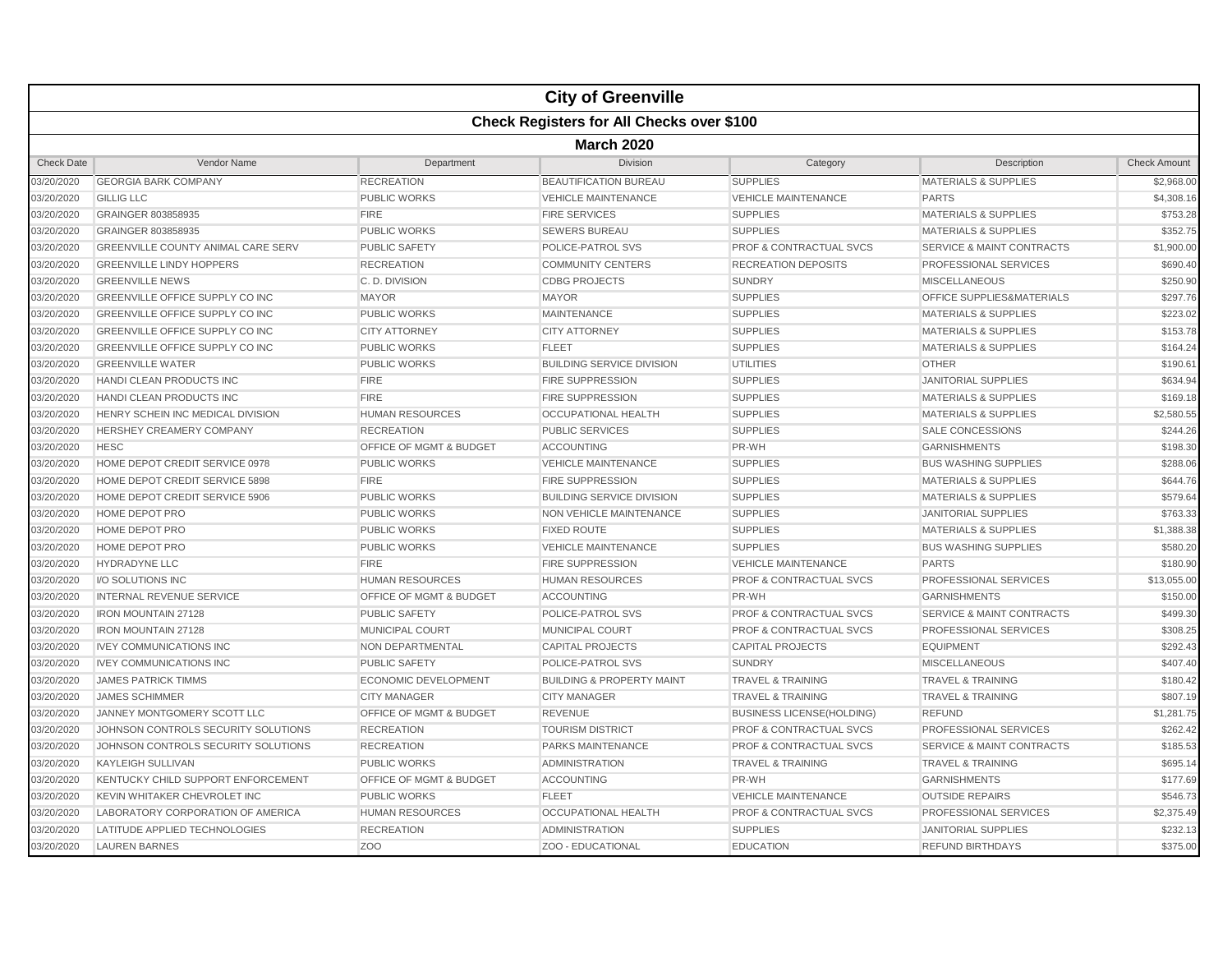|                   |                                                  |                         | <b>City of Greenville</b>        |                                    |                                  |                     |  |  |  |
|-------------------|--------------------------------------------------|-------------------------|----------------------------------|------------------------------------|----------------------------------|---------------------|--|--|--|
|                   | <b>Check Registers for All Checks over \$100</b> |                         |                                  |                                    |                                  |                     |  |  |  |
|                   | <b>March 2020</b>                                |                         |                                  |                                    |                                  |                     |  |  |  |
| <b>Check Date</b> | Vendor Name                                      | Department              | <b>Division</b>                  | Category                           | Description                      | <b>Check Amount</b> |  |  |  |
| 03/20/2020        | <b>LIBERTY PRESS</b>                             | <b>PUBLIC SAFETY</b>    | POLICE-PATROL SVS                | <b>PRINTING</b>                    | PRINTING & BINDING               | \$1,192.40          |  |  |  |
| 03/20/2020        | <b>LIMESTONE CENTRAL</b>                         | Z <sub>O</sub> O        | ZOO - EDUCATIONAL                | <b>EDUCATION</b>                   | <b>REFUND SCHOOL PROGRAM</b>     | \$150.00            |  |  |  |
| 03/20/2020        | L-J INC                                          | NON DEPARTMENTAL        | <b>CAPITAL PROJECTS</b>          | <b>CAPITAL PROJECTS</b>            | CONSTRUCTION                     | \$221,987.70        |  |  |  |
| 03/20/2020        | <b>LORA BAKER</b>                                | ZO <sub>O</sub>         | ZOO - EDUCATIONAL                | <b>EDUCATION</b>                   | <b>REFUND BIRTHDAYS</b>          | \$375.00            |  |  |  |
| 03/20/2020        | LOWES                                            | <b>PUBLIC WORKS</b>     | <b>TRAFFIC ENGINEERING</b>       | <b>SUPPLIES</b>                    | M&S-SIGNALS                      | \$116.78            |  |  |  |
| 03/20/2020        | LOWES                                            | <b>PUBLIC WORKS</b>     | <b>MAINTENANCE</b>               | <b>REPAIR &amp; MAINT SVCS</b>     | <b>REPAIRS &amp; MAINTENANCE</b> | \$263.84            |  |  |  |
| 03/20/2020        | LOWES                                            | <b>RECREATION</b>       | RIGHTS-OF-WAY                    | <b>SUPPLIES</b>                    | <b>MATERIALS &amp; SUPPLIES</b>  | \$842.75            |  |  |  |
| 03/20/2020        | <b>LS3P ASSOCIATES LTD</b>                       | NON DEPARTMENTAL        | <b>CAPITAL PROJECTS</b>          | <b>CAPITAL PROJECTS</b>            | PLANNING/DESIGN                  | \$645.00            |  |  |  |
| 03/20/2020        | <b>MARATHON STAFFING INC</b>                     | <b>PUBLIC SAFETY</b>    | POLICE-DISPATCH BUREAU           | <b>PROF &amp; CONTRACTUAL SVCS</b> | <b>TEMP PERSONNEL SVCS</b>       | \$4,137.30          |  |  |  |
| 03/20/2020        | <b>MARATHON STAFFING INC</b>                     | <b>PUBLIC WORKS</b>     | <b>STORM DRAINS BUREAU</b>       | <b>PROF &amp; CONTRACTUAL SVCS</b> | <b>TEMP PERSONNEL SVCS</b>       | \$776.00            |  |  |  |
| 03/20/2020        | MCMILLAN PAZDAN SMITH ARCHITECT LLC              | OFFICE OF MGMT & BUDGET | <b>ACCOUNTING</b>                | <b>PROF &amp; CONTRACTUAL SVCS</b> | PROFESSIONAL SERVICES            | \$2,430.00          |  |  |  |
| 03/20/2020        | MIKE WILLIMON TOWING & RECOVERY INC              | <b>PUBLIC WORKS</b>     | <b>FLEET</b>                     | <b>VEHICLE MAINTENANCE</b>         | <b>OUTSIDE REPAIRS</b>           | \$300.00            |  |  |  |
| 03/20/2020        | MIKE'S BODY SHOP & TOWING INC                    | <b>PUBLIC SAFETY</b>    | POLICE-PATROL SVS                | <b>SUNDRY</b>                      | <b>MISCELLANEOUS</b>             | \$110.00            |  |  |  |
| 03/20/2020        | MIKE'S BODY SHOP & TOWING INC                    | <b>PUBLIC WORKS</b>     | <b>FLEET</b>                     | <b>VEHICLE MAINTENANCE</b>         | <b>OUTSIDE REPAIRS</b>           | \$1,445.00          |  |  |  |
| 03/20/2020        | <b>MINUTEMAN PRESS</b>                           | PUBLIC WORKS            | <b>FIXED ROUTE</b>               | <b>PRINTING</b>                    | PRINTING & BINDING               | \$651.64            |  |  |  |
| 03/20/2020        | <b>MKSK</b>                                      | NON DEPARTMENTAL        | <b>CAPITAL PROJECTS</b>          | <b>CAPITAL PROJECTS</b>            | PLANNING/DESIGN                  | \$30,928.12         |  |  |  |
| 03/20/2020        | MOBILE COMMUNICATIONS AMERICA INC                | <b>PUBLIC WORKS</b>     | RESIDENTIAL COLL BUREAU          | <b>COMMUNICATIONS</b>              | <b>OTHER</b>                     | \$705.96            |  |  |  |
| 03/20/2020        | MOBILE COMMUNICATIONS AMERICA INC                | <b>PUBLIC WORKS</b>     | <b>STREETS BUREAU</b>            | <b>COMMUNICATIONS</b>              | <b>OTHER</b>                     | \$419.76            |  |  |  |
| 03/20/2020        | MOBILE COMMUNICATIONS AMERICA INC                | <b>PUBLIC WORKS</b>     | <b>SEWERS BUREAU</b>             | <b>COMMUNICATIONS</b>              | <b>OTHER</b>                     | \$228.96            |  |  |  |
| 03/20/2020        | MOBILE COMMUNICATIONS AMERICA INC                | <b>PUBLIC WORKS</b>     | <b>VEHICLE MAINTENANCE</b>       | <b>VEHICLE MAINTENANCE</b>         | <b>OUTSIDE REPAIRS</b>           | \$332.25            |  |  |  |
| 03/20/2020        | MOBILE COMMUNICATIONS AMERICA INC                | <b>PUBLIC WORKS</b>     | <b>STORM DRAINS BUREAU</b>       | <b>COMMUNICATIONS</b>              | <b>OTHER</b>                     | \$267.12            |  |  |  |
| 03/20/2020        | MONTESSORI OF ANDERSON                           | ZOO                     | ZOO - EDUCATIONAL                | <b>EDUCATION</b>                   | REFUND ZOO MOBILE                | \$110.00            |  |  |  |
| 03/20/2020        | MORRIS BUSINESS SOLUTIONS                        | <b>HUMAN RESOURCES</b>  | <b>OCCUPATIONAL HEALTH</b>       | <b>SUPPLIES</b>                    | <b>MATERIALS &amp; SUPPLIES</b>  | \$122.65            |  |  |  |
| 03/20/2020        | MOTOROLA SOLUTIONS INC                           | <b>PUBLIC SAFETY</b>    | POLICE-DISPATCH BUREAU           | <b>REPAIR &amp; MAINT SVCS</b>     | <b>RADIO MAINTENANCE</b>         | \$18,163.31         |  |  |  |
| 03/20/2020        | MOTOROLA-PALMETTO 800                            | <b>PUBLIC WORKS</b>     | <b>FIXED ROUTE</b>               | <b>COMMUNICATIONS</b>              | <b>OTHER</b>                     | \$1,128.38          |  |  |  |
| 03/20/2020        | NAPA AUTO PARTS                                  | <b>FIRE</b>             | <b>FIRE SUPPRESSION</b>          | <b>VEHICLE MAINTENANCE</b>         | <b>PARTS</b>                     | \$2,195.05          |  |  |  |
| 03/20/2020        | NEO CORPORATION                                  | NON DEPARTMENTAL        | <b>CAPITAL PROJECTS</b>          | <b>CAPITAL PROJECTS</b>            | <b>CONSTRUCTION</b>              | \$29,760.00         |  |  |  |
| 03/20/2020        | <b>OAKVIEW ELEMENTARY</b>                        | Z <sub>O</sub> O        | ZOO - EDUCATIONAL                | <b>EDUCATION</b>                   | REFUND SCHOOL PROGRAM            | \$450.00            |  |  |  |
| 03/20/2020        | OGLETREE DEAKINS NASH SMOAK & STEWA              | <b>CITY ATTORNEY</b>    | <b>CITY ATTORNEY</b>             | <b>PROF &amp; CONTRACTUAL SVCS</b> | PROFESSIONAL SERVICES            | \$142.50            |  |  |  |
| 03/20/2020        | PANAGAKOS ASPHALT PAVING INC                     | <b>PUBLIC WORKS</b>     | <b>SEWERS BUREAU</b>             | <b>SUPPLIES</b>                    | <b>MATERIALS &amp; SUPPLIES</b>  | \$101.76            |  |  |  |
| 03/20/2020        | PANAGAKOS ASPHALT PAVING INC                     | <b>PUBLIC WORKS</b>     | <b>STORM DRAINS BUREAU</b>       | <b>SUPPLIES</b>                    | <b>MATERIALS &amp; SUPPLIES</b>  | \$101.76            |  |  |  |
| 03/20/2020        | PANAGAKOS ASPHALT PAVING INC                     | <b>PUBLIC WORKS</b>     | <b>STREETS BUREAU</b>            | <b>SUPPLIES</b>                    | <b>MATERIALS &amp; SUPPLIES</b>  | \$203.52            |  |  |  |
| 03/20/2020        | PIEDMONT NATURAL GAS CO INC                      | <b>RECREATION</b>       | <b>PARKS MAINTENANCE</b>         | <b>UTILITIES</b>                   | GAS                              | \$427.60            |  |  |  |
| 03/20/2020        | PIEDMONT NATURAL GAS CO INC                      | <b>RECREATION</b>       | <b>COMMUNITY CENTERS</b>         | <b>UTILITIES</b>                   | GAS                              | \$1,133.39          |  |  |  |
| 03/20/2020        | PIEDMONT NATURAL GAS CO INC                      | <b>FIRE</b>             | <b>FIRE SERVICES</b>             | <b>UTILITIES</b>                   | GAS                              | \$1,445.18          |  |  |  |
| 03/20/2020        | PIEDMONT NATURAL GAS CO INC                      | C. D. DIVISION          | <b>CDBG PROJECTS</b>             | <b>CD PROJECTS</b>                 | PUBLIC SERVICES (GENERAL)        | \$264.33            |  |  |  |
| 03/20/2020        | PIEDMONT NATURAL GAS CO INC                      | <b>PUBLIC WORKS</b>     | <b>BUILDING SERVICE DIVISION</b> | <b>UTILITIES</b>                   | GAS                              | \$242.15            |  |  |  |
| 03/20/2020        | PIEDMONT NATURAL GAS CO INC                      | <b>RECREATION</b>       | <b>ADMINISTRATION</b>            | <b>UTILITIES</b>                   | GAS                              | \$910.34            |  |  |  |
| 03/20/2020        | PIEDMONT NATURAL GAS CO INC                      | <b>PUBLIC WORKS</b>     | <b>NON VEHICLE MAINTENANCE</b>   | <b>UTILITIES</b>                   | GAS                              | \$1,975.67          |  |  |  |
| 03/20/2020        | PIEDMONT NATURAL GAS CO INC                      | PUBLIC WORKS            | S. SPRING STREET GARAGE          | <b>UTILITIES</b>                   | GAS                              | \$100.36            |  |  |  |
| 03/20/2020        | PIEDMONT NATURAL GAS CO INC                      | <b>PUBLIC WORKS</b>     | PARKING ADMINISTRATION           | <b>UTILITIES</b>                   | GAS                              | \$156.31            |  |  |  |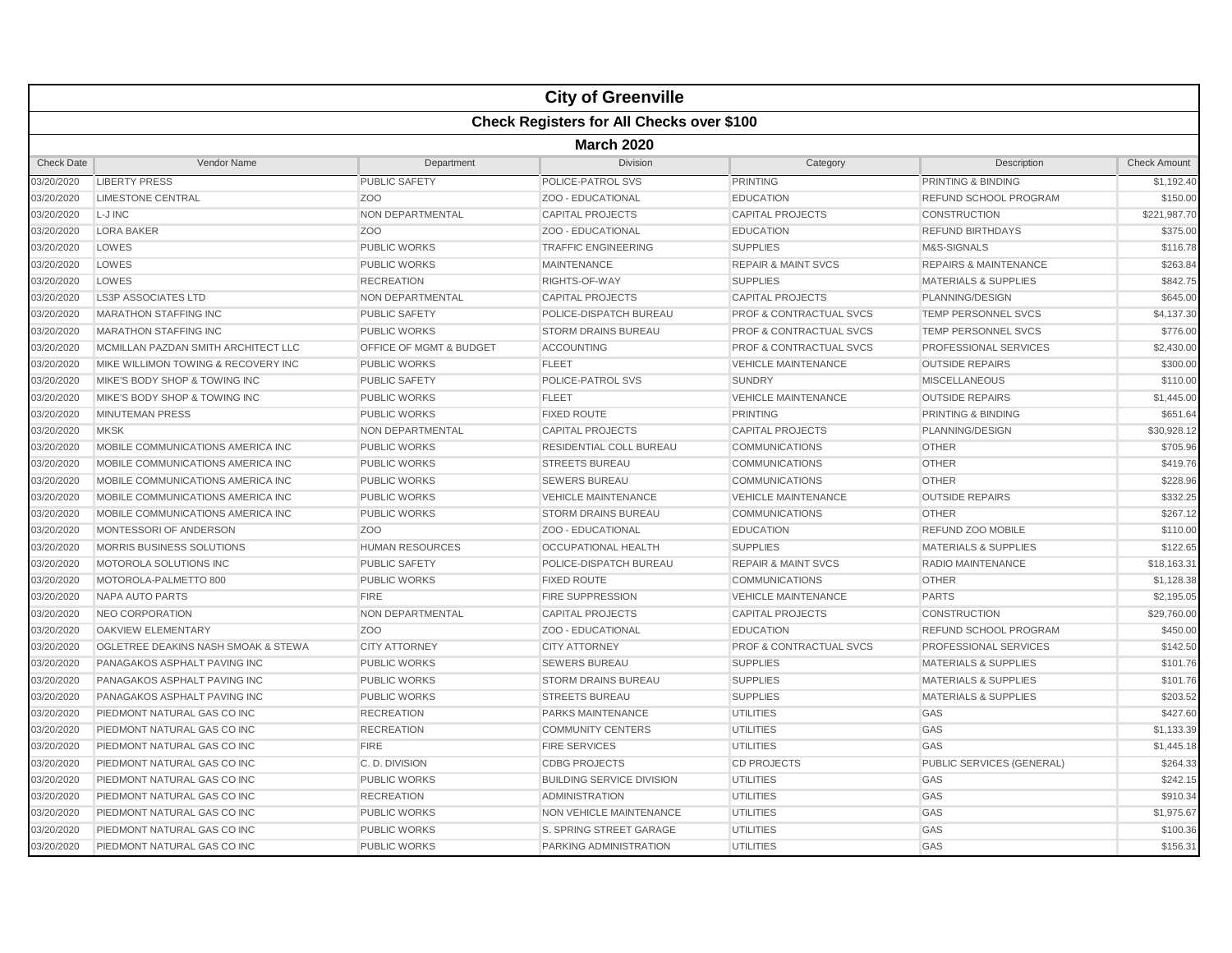|                   |                                   |                                    | <b>City of Greenville</b>                        |                                    |                                      |                     |  |  |  |
|-------------------|-----------------------------------|------------------------------------|--------------------------------------------------|------------------------------------|--------------------------------------|---------------------|--|--|--|
|                   |                                   |                                    | <b>Check Registers for All Checks over \$100</b> |                                    |                                      |                     |  |  |  |
|                   | <b>March 2020</b>                 |                                    |                                                  |                                    |                                      |                     |  |  |  |
| <b>Check Date</b> | Vendor Name                       | Department                         | <b>Division</b>                                  | Category                           | Description                          | <b>Check Amount</b> |  |  |  |
| 03/20/2020        | <b>PRESORT PLUS INC</b>           | <b>RECREATION</b>                  | <b>PUBLIC SERVICES</b>                           | <b>PRINTING</b>                    | PRINTING & BINDING                   | \$2,311.83          |  |  |  |
| 03/20/2020        | <b>PRINTTEK INC</b>               | <b>PUBLIC WORKS</b>                | <b>RECYCLING</b>                                 | <b>SUPPLIES</b>                    | <b>MATERIALS &amp; SUPPLIES</b>      | \$2,457.54          |  |  |  |
| 03/20/2020        | PROFORMA RHINO GRAPHICS           | <b>RECREATION</b>                  | PARKS AND RECREATION                             | MACHINERY AND EQUIPMENT            | <b>FURNITURE</b>                     | \$510.94            |  |  |  |
| 03/20/2020        | <b>PROSOURCE LLC</b>              | <b>PUBLIC WORKS</b>                | <b>BUILDING SERVICE DIVISION</b>                 | <b>SUPPLIES</b>                    | <b>MATERIALS &amp; SUPPLIES</b>      | \$626.70            |  |  |  |
| 03/20/2020        | PSYCHEMEDICS CORPORATION          | <b>HUMAN RESOURCES</b>             | <b>OCCUPATIONAL HEALTH</b>                       | <b>PROF &amp; CONTRACTUAL SVCS</b> | PROFESSIONAL SERVICES                | \$1,567.00          |  |  |  |
| 03/20/2020        | <b>PUREWORKS INC</b>              | <b>OFFICE OF MGMT &amp; BUDGET</b> | <b>INFORMATION TECHNOLOGY</b>                    | <b>PROF &amp; CONTRACTUAL SVCS</b> | <b>SERVICE &amp; MAINT CONTRACTS</b> | \$6,806.26          |  |  |  |
| 03/20/2020        | <b>READ'S UNIFORMS INC</b>        | <b>FIRE</b>                        | <b>FIRE SUPPRESSION</b>                          | <b>SUPPLIES</b>                    | <b>CLOTHING &amp; UNIFORMS</b>       | \$200.02            |  |  |  |
| 03/20/2020        | <b>REID ELECTRIC</b>              | <b>PUBLIC WORKS</b>                | <b>FLEET</b>                                     | <b>SUPPLIES</b>                    | <b>MATERIALS &amp; SUPPLIES</b>      | \$376.74            |  |  |  |
| 03/20/2020        | <b>RESEARCH STRATEGIES INC</b>    | <b>PUBLIC SAFETY</b>               | POLICE-PATROL SVS                                | <b>PROF &amp; CONTRACTUAL SVCS</b> | <b>PROFESSIONAL SERVICES</b>         | \$9,950.00          |  |  |  |
| 03/20/2020        | ROGERS & CALLCOTT ENVIRONMENTAL   | <b>PUBLIC WORKS</b>                | <b>GARBAGE DISPOSAL BUREAU</b>                   | <b>PROF &amp; CONTRACTUAL SVCS</b> | PROFESSIONAL SERVICES                | \$7,789.59          |  |  |  |
| 03/20/2020        | S & ME INC                        | <b>PUBLIC WORKS</b>                | STORMWATER MANAGEMENT                            | <b>PROF &amp; CONTRACTUAL SVCS</b> | PROFESSIONAL SERVICES                | \$5,000.00          |  |  |  |
| 03/20/2020        | <b>S C DEPARTMENT OF REVENUE</b>  | OFFICE OF MGMT & BUDGET            | <b>ACCOUNTING</b>                                | PR-WH                              | <b>GARNISHMENTS</b>                  | \$156.90            |  |  |  |
| 03/20/2020        | <b>S C RETIREMENT SYSTEM</b>      | OFFICE OF MGMT & BUDGET            | <b>ACCOUNTING</b>                                | PR-WH                              | <b>RETIREMENT SVS PURCHASE</b>       | \$1,371.25          |  |  |  |
| 03/20/2020        | SAFETY PRODUCTS INC               | <b>PUBLIC WORKS</b>                | <b>ENFORCEMENT</b>                               | <b>SUPPLIES</b>                    | <b>MATERIALS &amp; SUPPLIES</b>      | \$324.36            |  |  |  |
| 03/20/2020        | <b>SAFEWARE INC</b>               | <b>FIRE</b>                        | FIRE SUPPRESSION                                 | <b>SUPPLIES</b>                    | <b>MATERIALS &amp; SUPPLIES</b>      | \$524.17            |  |  |  |
| 03/20/2020        | SALUDA RIVER PET FOOD CENTER INC  | <b>PUBLIC SAFETY</b>               | POLICE-PATROL SVS                                | <b>SUPPLIES</b>                    | <b>MATERIALS &amp; SUPPLIES</b>      | \$636.98            |  |  |  |
| 03/20/2020        | <b>SAM'S CLUB</b>                 | <b>FIRE</b>                        | <b>FIRE SUPPRESSION</b>                          | <b>SUPPLIES</b>                    | <b>MATERIALS &amp; SUPPLIES</b>      | \$575.93            |  |  |  |
| 03/20/2020        | <b>SAM'S CLUB</b>                 | <b>FIRE</b>                        | <b>FIRE SUPPRESSION</b>                          | <b>SUPPLIES</b>                    | <b>JANITORIAL SUPPLIES</b>           | \$701.32            |  |  |  |
| 03/20/2020        | <b>SAM'S CLUB</b>                 | <b>FIRE</b>                        | <b>FIRE SERVICES</b>                             | <b>SUNDRY</b>                      | <b>MISCELLANEOUS</b>                 | \$198.76            |  |  |  |
| 03/20/2020        | <b>SAM'S CLUB</b>                 | <b>FIRE</b>                        | <b>FIRE SERVICES</b>                             | <b>SUPPLIES</b>                    | <b>MATERIALS &amp; SUPPLIES</b>      | \$222.00            |  |  |  |
| 03/20/2020        | <b>SANOFI PASTEUR INC</b>         | <b>HUMAN RESOURCES</b>             | <b>OCCUPATIONAL HEALTH</b>                       | <b>SUPPLIES</b>                    | <b>MATERIALS &amp; SUPPLIES</b>      | \$2,395.68          |  |  |  |
| 03/20/2020        | <b>SARAH CATTO</b>                | Z <sub>O</sub> O                   | ZOO - EDUCATIONAL                                | <b>EDUCATION</b>                   | <b>REFUND BIRTHDAYS</b>              | \$375.00            |  |  |  |
| 03/20/2020        | <b>SC STATE DISBURSEMENT UNIT</b> | OFFICE OF MGMT & BUDGET            | <b>ACCOUNTING</b>                                | PR-WH                              | <b>GARNISHMENTS</b>                  | \$2,791.90          |  |  |  |
| 03/20/2020        | <b>SEJ SERVICES LLC</b>           | <b>PUBLIC WORKS</b>                | <b>BUILDING SERVICE DIVISION</b>                 | <b>PROF &amp; CONTRACTUAL SVCS</b> | <b>SERVICE &amp; MAINT CONTRACTS</b> | \$6,000.00          |  |  |  |
| 03/20/2020        | <b>SEJ SERVICES LLC</b>           | <b>PUBLIC WORKS</b>                | <b>SEWERS BUREAU</b>                             | <b>PROF &amp; CONTRACTUAL SVCS</b> | MAINTENANCE CONTRACTS                | \$802.00            |  |  |  |
| 03/20/2020        | <b>SEJ SERVICES LLC</b>           | <b>PUBLIC WORKS</b>                | <b>TRAFFIC ENGINEERING</b>                       | <b>PROF &amp; CONTRACTUAL SVCS</b> | <b>SERVICE &amp; MAINT CONTRACTS</b> | \$348.00            |  |  |  |
| 03/20/2020        | <b>SEJ SERVICES LLC</b>           | <b>PUBLIC WORKS</b>                | <b>STORM DRAINS BUREAU</b>                       | <b>PROF &amp; CONTRACTUAL SVCS</b> | <b>SERVICE &amp; MAINT CONTRACTS</b> | \$1,100.00          |  |  |  |
| 03/20/2020        | <b>SEJ SERVICES LLC</b>           | <b>FIRE</b>                        | <b>FIRE SERVICES</b>                             | <b>PROF &amp; CONTRACTUAL SVCS</b> | <b>SERVICE &amp; MAINT CONTRACTS</b> | \$750.00            |  |  |  |
| 03/20/2020        | <b>SEJ SERVICES LLC</b>           | <b>PUBLIC WORKS</b>                | <b>STREETS BUREAU</b>                            | <b>PROF &amp; CONTRACTUAL SVCS</b> | <b>SERVICE &amp; MAINT CONTRACTS</b> | \$848.00            |  |  |  |
| 03/20/2020        | <b>SEJ SERVICES LLC</b>           | <b>MUNICIPAL COURT</b>             | MUNICIPAL COURT                                  | <b>PROF &amp; CONTRACTUAL SVCS</b> | <b>SERVICE &amp; MAINT CONTRACTS</b> | \$1,400.00          |  |  |  |
| 03/20/2020        | SIERRA CONTAINER GROUP LLC        | <b>PUBLIC WORKS</b>                | <b>RESIDENTIAL COLL BUREAU</b>                   | <b>SUPPLIES</b>                    | M&S-CARTS                            | \$30,399.39         |  |  |  |
| 03/20/2020        | SIERRA WIRELESS AMERICA INC       | <b>PUBLIC SAFETY</b>               | POLICE-PATROL SVS                                | <b>PROF &amp; CONTRACTUAL SVCS</b> | <b>SERVICE &amp; MAINT CONTRACTS</b> | \$885.50            |  |  |  |
| 03/20/2020        | SNIDER FLEET SOLUTIONS            | <b>PUBLIC WORKS</b>                | <b>FLEET</b>                                     | <b>VEHICLE MAINTENANCE</b>         | <b>OUTSIDE REPAIRS</b>               | \$3,426.12          |  |  |  |
| 03/20/2020        | SOCIAL SECURITY ADMINISTRATION    | OFFICE OF MGMT & BUDGET            | <b>ACCOUNTING</b>                                | PR-WH                              | <b>GARNISHMENTS</b>                  | \$128.83            |  |  |  |
| 03/20/2020        | <b>SODFATHER INC</b>              | <b>RECREATION</b>                  | PARKS MAINTENANCE                                | <b>PROF &amp; CONTRACTUAL SVCS</b> | <b>SERVICE &amp; MAINT CONTRACTS</b> | \$2,851.17          |  |  |  |
| 03/20/2020        | <b>SODFATHER INC</b>              | <b>PUBLIC WORKS</b>                | <b>FLEET</b>                                     | <b>PROF &amp; CONTRACTUAL SVCS</b> | <b>SERVICE &amp; MAINT CONTRACTS</b> | \$752.99            |  |  |  |
| 03/20/2020        | SOUTHEASTERN PAPER GROUP          | <b>PUBLIC WORKS</b>                | <b>BUILDING SERVICE DIVISION</b>                 | <b>SUPPLIES</b>                    | <b>JANITORIAL SUPPLIES</b>           | \$876.50            |  |  |  |
| 03/20/2020        | SOUTHEASTERN PAPER GROUP          | <b>RECREATION</b>                  | <b>TOURISM DISTRICT</b>                          | <b>SUPPLIES</b>                    | <b>JANITORIAL SUPPLIES</b>           | \$376.93            |  |  |  |
| 03/20/2020        | SPRING SERVICE GREENVILLE         | <b>PUBLIC WORKS</b>                | <b>FLEET</b>                                     | <b>VEHICLE MAINTENANCE</b>         | <b>OUTSIDE REPAIRS</b>               | \$632.96            |  |  |  |
| 03/20/2020        | SPRINGS CHRISTIAN DAY SCHOOL      | Z <sub>O</sub> O                   | ZOO - EDUCATIONAL                                | <b>EDUCATION</b>                   | REFUND ZOO MOBILE                    | \$160.00            |  |  |  |
| 03/20/2020        | <b>STONE &amp; ASSOCIATES</b>     | NON DEPARTMENTAL                   | <b>CAPITAL PROJECTS</b>                          | <b>CAPITAL PROJECTS</b>            | PLANNING/DESIGN                      | \$3,000.00          |  |  |  |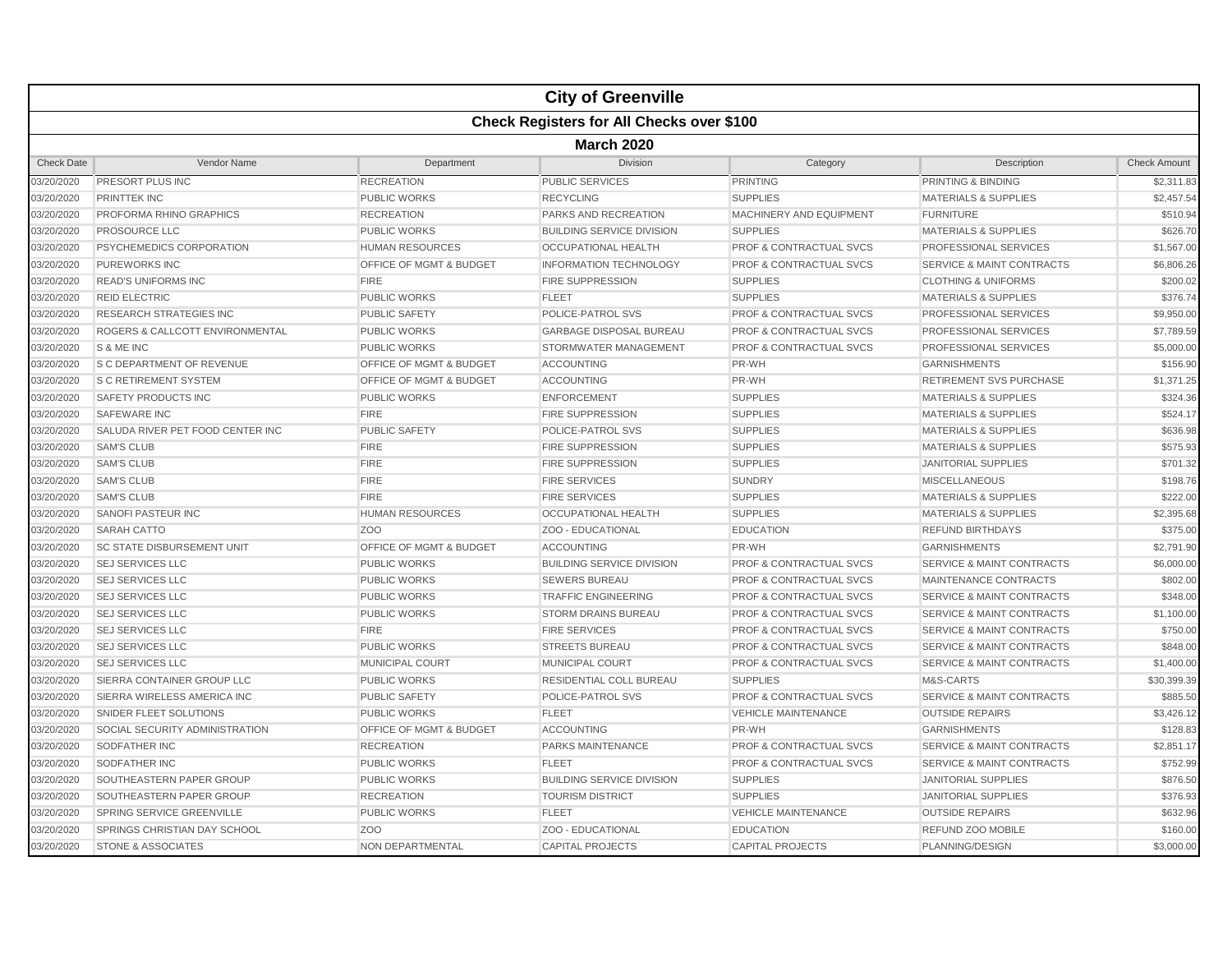|                   |                                     |                         | <b>City of Greenville</b>                        |                                    |                                      |                     |  |  |  |
|-------------------|-------------------------------------|-------------------------|--------------------------------------------------|------------------------------------|--------------------------------------|---------------------|--|--|--|
|                   |                                     |                         | <b>Check Registers for All Checks over \$100</b> |                                    |                                      |                     |  |  |  |
|                   | <b>March 2020</b>                   |                         |                                                  |                                    |                                      |                     |  |  |  |
| <b>Check Date</b> | Vendor Name                         | Department              | <b>Division</b>                                  | Category                           | Description                          | <b>Check Amount</b> |  |  |  |
| 03/20/2020        | SUMMIT CHARTER SCHOOL               | ZOO                     | ZOO - EDUCATIONAL                                | <b>EDUCATION</b>                   | REFUND OVERNIGHT WORKSHOP            | \$1,860.00          |  |  |  |
| 03/20/2020        | <b>TALENT MANAGEMENT SOLUTIONS</b>  | <b>PUBLIC WORKS</b>     | <b>STREETS BUREAU</b>                            | <b>PROF &amp; CONTRACTUAL SVCS</b> | <b>TEMP PERSONNEL SVCS</b>           | \$2,808.00          |  |  |  |
| 03/20/2020        | <b>TALENT MANAGEMENT SOLUTIONS</b>  | <b>RECREATION</b>       | PARKS MAINTENANCE                                | <b>PROF &amp; CONTRACTUAL SVCS</b> | TEMP PERSONNEL SVCS                  | \$2,038.80          |  |  |  |
| 03/20/2020        | <b>TALENT MANAGEMENT SOLUTIONS</b>  | <b>PUBLIC WORKS</b>     | <b>FIXED ROUTE</b>                               | <b>PROF &amp; CONTRACTUAL SVCS</b> | TEMP PERSONNEL SVCS                  | \$2,653.46          |  |  |  |
| 03/20/2020        | <b>TALENT MANAGEMENT SOLUTIONS</b>  | <b>PUBLIC WORKS</b>     | <b>SEWERS BUREAU</b>                             | <b>PROF &amp; CONTRACTUAL SVCS</b> | TEMP PERSONNEL SVCS                  | \$1,497.60          |  |  |  |
| 03/20/2020        | <b>TALENT MANAGEMENT SOLUTIONS</b>  | <b>RECREATION</b>       | <b>COMMUNITY CENTERS</b>                         | <b>PROF &amp; CONTRACTUAL SVCS</b> | <b>TEMP PERSONNEL SVCS</b>           | \$402.60            |  |  |  |
| 03/20/2020        | <b>TALENT MANAGEMENT SOLUTIONS</b>  | <b>PUBLIC WORKS</b>     | <b>STORM DRAINS BUREAU</b>                       | <b>PROF &amp; CONTRACTUAL SVCS</b> | <b>TEMP PERSONNEL SVCS</b>           | \$1,310.40          |  |  |  |
| 03/20/2020        | <b>TALENT MANAGEMENT SOLUTIONS</b>  | MUNICIPAL COURT         | <b>MUNICIPAL COURT</b>                           | PROF & CONTRACTUAL SVCS            | <b>TEMP PERSONNEL SVCS</b>           | \$258.60            |  |  |  |
| 03/20/2020        | <b>TALENT MANAGEMENT SOLUTIONS</b>  | <b>RECREATION</b>       | <b>BEAUTIFICATION BUREAU</b>                     | <b>PROF &amp; CONTRACTUAL SVCS</b> | <b>TEMP PERSONNEL SVCS</b>           | \$679.60            |  |  |  |
| 03/20/2020        | THE PETTING ZOO INC                 | <b>RECREATION</b>       | <b>PUBLIC SERVICES</b>                           | <b>SUPPLIES</b>                    | <b>SALE GIFTS</b>                    | \$2,843.52          |  |  |  |
| 03/20/2020        | <b>THERESA LADUE</b>                | <b>PUBLIC SAFETY</b>    | POLICE-PATROL SVS                                | <b>TRAVEL &amp; TRAINING</b>       | <b>TRAVEL &amp; TRAINING</b>         | \$458.30            |  |  |  |
| 03/20/2020        | THOMAS SAND COMPANY INC             | <b>RECREATION</b>       | PARKS MAINTENANCE                                | <b>SUPPLIES</b>                    | <b>MATERIALS &amp; SUPPLIES</b>      | \$2,386.91          |  |  |  |
| 03/20/2020        | <b>THOMSON REUTERS - WEST</b>       | <b>PUBLIC SAFETY</b>    | POLICE-PATROL SVS                                | <b>PROF &amp; CONTRACTUAL SVCS</b> | PROFESSIONAL SERVICES                | \$405.98            |  |  |  |
| 03/20/2020        | <b>TRUCKPROLLC</b>                  | <b>PUBLIC WORKS</b>     | <b>VEHICLE MAINTENANCE</b>                       | <b>VEHICLE MAINTENANCE</b>         | <b>PARTS</b>                         | \$1,500.60          |  |  |  |
| 03/20/2020        | <b>TRUCKPROLLC</b>                  | PUBLIC WORKS            | <b>VEHICLE MAINTENANCE</b>                       | <b>VEHICLE MAINTENANCE</b>         | <b>SMALL PARTS</b>                   | \$188.08            |  |  |  |
| 03/20/2020        | U S DEPARTMENT OF EDUCATION AWG     | OFFICE OF MGMT & BUDGET | <b>ACCOUNTING</b>                                | PR-WH                              | <b>GARNISHMENTS</b>                  | \$341.13            |  |  |  |
| 03/20/2020        | <b>ULINE INC</b>                    | <b>FIRE</b>             | <b>FIRE SUPPRESSION</b>                          | <b>SUPPLIES</b>                    | <b>MATERIALS &amp; SUPPLIES</b>      | \$182.09            |  |  |  |
| 03/20/2020        | <b>UNIFIRST</b>                     | <b>PUBLIC WORKS</b>     | <b>VEHICLE MAINTENANCE</b>                       | <b>SUPPLIES</b>                    | <b>CLOTHING &amp; UNIFORMS</b>       | \$109.71            |  |  |  |
| 03/20/2020        | UNITED CHEMICAL & SUPPLY CO INC     | <b>FIRE</b>             | <b>FIRE SUPPRESSION</b>                          | <b>SUPPLIES</b>                    | <b>JANITORIAL SUPPLIES</b>           | \$587.41            |  |  |  |
| 03/20/2020        | UNITED WAY OF GREENVILLE COUNTY     | OFFICE OF MGMT & BUDGET | <b>ACCOUNTING</b>                                | PR-WH                              | <b>UNITED WAY</b>                    | \$2,283.50          |  |  |  |
| 03/20/2020        | UPPER SAVANNAH CARE SERVICES        | C.D. DIVISION           | <b>HOPWA</b>                                     | <b>CD PROJECTS</b>                 | ADMIN - UPPER SAVANN CARE            | \$167.55            |  |  |  |
| 03/20/2020        | UPPER SAVANNAH CARE SERVICES        | C. D. DIVISION          | <b>HOPWA</b>                                     | <b>CD PROJECTS</b>                 | SUPPORTIVE SVC-UPPER SAVA            | \$2,086.60          |  |  |  |
| 03/20/2020        | UPPER SAVANNAH CARE SERVICES        | C. D. DIVISION          | <b>HOPWA</b>                                     | <b>CD PROJECTS</b>                 | TENANT RENT ASSIST-SAVANN            | \$288.58            |  |  |  |
| 03/20/2020        | UPPER SAVANNAH CARE SERVICES        | C.D. DIVISION           | <b>HOPWA</b>                                     | <b>CD PROJECTS</b>                 | S-T RENT.MORT.UTIL UP SAV            | \$1,319.18          |  |  |  |
| 03/20/2020        | <b>USABLUEBOOK</b>                  | <b>PUBLIC WORKS</b>     | <b>SEWERS BUREAU</b>                             | <b>SUPPLIES</b>                    | <b>MATERIALS &amp; SUPPLIES</b>      | \$1,566.63          |  |  |  |
| 03/20/2020        | <b>VERIZON WIRELESS</b>             | <b>FIRE</b>             | <b>FIRE</b>                                      | COMMUNICATIONS                     | <b>OTHER</b>                         | \$3,667.42          |  |  |  |
| 03/20/2020        | <b>VERIZON WIRELESS</b>             | <b>PUBLIC SAFETY</b>    | POLICE-PATROL SVS                                | <b>COMMUNICATIONS</b>              | <b>OTHER</b>                         | \$8,973.25          |  |  |  |
| 03/20/2020        | <b>VERIZON WIRELESS</b>             | OFFICE OF MGMT & BUDGET | <b>INFORMATION TECHNOLOGY</b>                    | <b>COMMUNICATIONS</b>              | TELECOMMUNICATIONS/WIRELE            | \$119.28            |  |  |  |
| 03/20/2020        | WILLIS OF SOUTH CAROLINA INC        | OFFICE OF MGMT & BUDGET | <b>RISK MANAGEMENT</b>                           | <b>SERVICE FEES</b>                | PREMIUM AUTO LIAB                    | \$31,025.00         |  |  |  |
| 03/20/2020        | WILLIS OF SOUTH CAROLINA INC        | OFFICE OF MGMT & BUDGET | <b>RISK MANAGEMENT</b>                           | <b>SERVICE FEES</b>                | PREMIUM VEHICLE PROPERTY             | \$9,681.75          |  |  |  |
| 03/20/2020        | WILLIS OF SOUTH CAROLINA INC        | OFFICE OF MGMT & BUDGET | <b>RISK MANAGEMENT</b>                           | <b>SERVICE FEES</b>                | PREMIUM PUBLIC OFFICIALS             | \$12,791.25         |  |  |  |
| 03/20/2020        | WILLIS OF SOUTH CAROLINA INC        | OFFICE OF MGMT & BUDGET | <b>RISK MANAGEMENT</b>                           | <b>SERVICE FEES</b>                | PREMIUM GENERAL LIAB                 | \$68,507.00         |  |  |  |
| 03/20/2020        | WILLIS OF SOUTH CAROLINA INC        | OFFICE OF MGMT & BUDGET | <b>RISK MANAGEMENT</b>                           | <b>SERVICE FEES</b>                | PREMIUM LAW ENFORCEMENT              | \$44,625.00         |  |  |  |
| 03/20/2020        | <b>WOOLPERT INC</b>                 | <b>PUBLIC WORKS</b>     | STORMWATER MANAGEMENT                            | PROF & CONTRACTUAL SVCS            | <b>PROFESSIONAL SERVICES</b>         | \$1,097.50          |  |  |  |
| 03/20/2020        | WORKWELL OCCUPATIONAL HEALTH CENTER | <b>HUMAN RESOURCES</b>  | <b>HEALTH CARE</b>                               | <b>SUNDRY</b>                      | <b>WELLNESS ACTIVITIES</b>           | \$1,590.00          |  |  |  |
| 03/20/2020        | WORLDATWORK                         | <b>HUMAN RESOURCES</b>  | <b>HUMAN RESOURCES</b>                           | <b>TRAVEL &amp; TRAINING</b>       | <b>TRAVEL &amp; TRAINING</b>         | \$2,716.00          |  |  |  |
| 03/20/2020        | WYOMING CHILD SUPPORT ENFORCEMENT   | OFFICE OF MGMT & BUDGET | <b>ACCOUNTING</b>                                | PR-WH                              | <b>GARNISHMENTS</b>                  | \$154.61            |  |  |  |
| 03/20/2020        | YOUNG OFFICE ENVIRONMENTS           | <b>RECREATION</b>       | PARKS AND RECREATION                             | MACHINERY AND EQUIPMENT            | <b>FURNITURE</b>                     | \$3,549.01          |  |  |  |
| 03/27/2020        | 1ST TIMOTHY 4:4 LLC                 | <b>PUBLIC WORKS</b>     | PARKING ADMINISTRATION                           | <b>PROF &amp; CONTRACTUAL SVCS</b> | <b>RENTAL EXPENSE</b>                | \$240.00            |  |  |  |
| 03/27/2020        | A SERVICES GROUP LLC                | <b>RECREATION</b>       | <b>ADMINISTRATION</b>                            | PROF & CONTRACTUAL SVCS            | <b>SERVICE &amp; MAINT CONTRACTS</b> | \$1,377.24          |  |  |  |
| 03/27/2020        | <b>ADT SECURITY SERVICES</b>        | <b>RECREATION</b>       | <b>PARKS MAINTENANCE</b>                         | <b>PROF &amp; CONTRACTUAL SVCS</b> | <b>SERVICE &amp; MAINT CONTRACTS</b> | \$158.46            |  |  |  |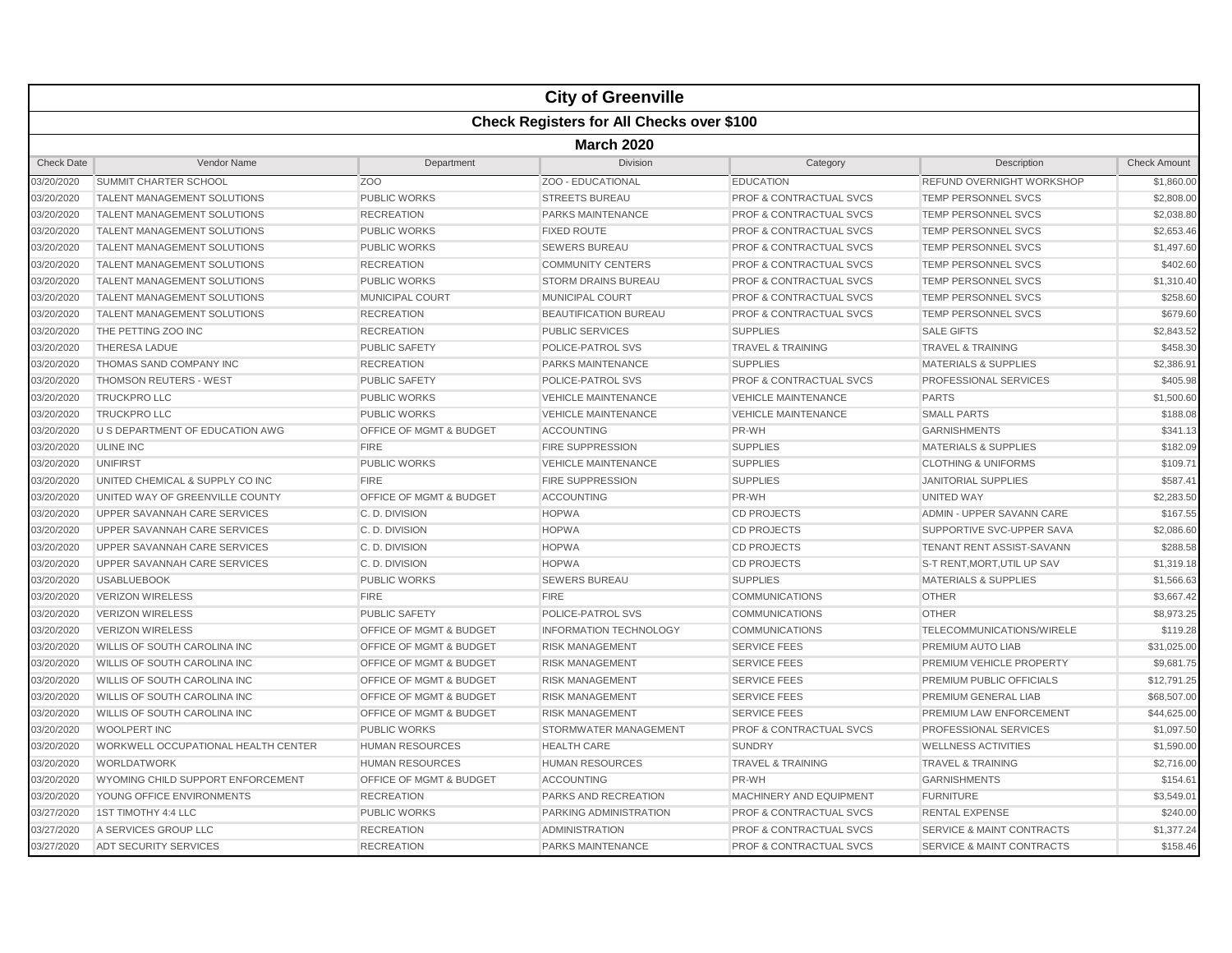|                   |                                     |                           | <b>City of Greenville</b>                        |                                    |                                      |                     |  |  |  |
|-------------------|-------------------------------------|---------------------------|--------------------------------------------------|------------------------------------|--------------------------------------|---------------------|--|--|--|
|                   |                                     |                           | <b>Check Registers for All Checks over \$100</b> |                                    |                                      |                     |  |  |  |
|                   | <b>March 2020</b>                   |                           |                                                  |                                    |                                      |                     |  |  |  |
| <b>Check Date</b> | Vendor Name                         | Department                | Division                                         | Category                           | Description                          | <b>Check Amount</b> |  |  |  |
| 03/27/2020        | AID UPSTATE INC                     | C.D. DIVISION             | <b>HOPWA</b>                                     | <b>CD PROJECTS</b>                 | SUPPORTING SVC-AID UPSTAT            | \$6,976.01          |  |  |  |
| 03/27/2020        | AID UPSTATE INC                     | C.D. DIVISION             | <b>HOPWA</b>                                     | <b>CD PROJECTS</b>                 | S-T RENT, MORT, UTIL-AID UP          | \$8,289.29          |  |  |  |
| 03/27/2020        | AID UPSTATE INC                     | C. D. DIVISION            | <b>HOPWA</b>                                     | <b>CD PROJECTS</b>                 | <b>HOUSING PLACEMNT-AID UPST</b>     | \$2,367.00          |  |  |  |
| 03/27/2020        | AID UPSTATE INC                     | C. D. DIVISION            | <b>HOPWA</b>                                     | <b>CD PROJECTS</b>                 | TENANT RENT ASSIST-AID UP            | \$4,475.22          |  |  |  |
| 03/27/2020        | ALDRIDGE FAMILY PRODUCE             | <b>RECREATION</b>         | <b>ADMINISTRATION</b>                            | <b>SUPPLIES</b>                    | M&S-FOOD                             | \$611.16            |  |  |  |
| 03/27/2020        | <b>ALPHA CARD</b>                   | <b>PUBLIC WORKS</b>       | <b>COMMONS GARAGE</b>                            | <b>SUPPLIES</b>                    | <b>MATERIALS &amp; SUPPLIES</b>      | \$2,321.40          |  |  |  |
| 03/27/2020        | ALWAYS DONE RIGHT GLASS CO INC      | <b>PUBLIC WORKS</b>       | <b>VEHICLE MAINTENANCE</b>                       | <b>VEHICLE MAINTENANCE</b>         | <b>OUTSIDE REPAIRS</b>               | \$240.00            |  |  |  |
| 03/27/2020        | AMERICAN LOCK & KEY                 | <b>PUBLIC WORKS</b>       | <b>BUILDING SERVICE DIVISION</b>                 | <b>SUPPLIES</b>                    | <b>MATERIALS &amp; SUPPLIES</b>      | \$219.85            |  |  |  |
| 03/27/2020        | AMERICAN LOCK & KEY                 | <b>RECREATION</b>         | <b>ADMINISTRATION</b>                            | <b>REPAIR &amp; MAINT SVCS</b>     | <b>REPAIRS &amp; MAINTENANCE</b>     | \$444.42            |  |  |  |
| 03/27/2020        | AMERICAN PUBLIC WORKS ASSOCIATION   | <b>PUBLIC WORKS</b>       | <b>SEWERS BUREAU</b>                             | <b>SUNDRY</b>                      | DUES.SUBSCRIPTN.PUBLICATN            | \$218.00            |  |  |  |
| 03/27/2020        | ANDERSON UNIVERSITY                 | ZO <sub>O</sub>           | ZOO - EDUCATIONAL                                | <b>EDUCATION</b>                   | REFUND SATURDAY PROGRAM              | \$350.00            |  |  |  |
| 03/27/2020        | ARBOR SOURCE INC                    | <b>RECREATION</b>         | TREE MAINTENANCE BUREAU                          | <b>PROF &amp; CONTRACTUAL SVCS</b> | PROFESSIONAL SERVICES                | \$312.50            |  |  |  |
| 03/27/2020        | <b>ASADA</b>                        | OFFICE OF MGMT & BUDGET   | <b>REVENUE</b>                                   | <b>BUSINESS LICENSE(HOLDING)</b>   | <b>REFUND</b>                        | \$759.37            |  |  |  |
| 03/27/2020        | ATHENS CHRISTIAN SCHOOL             | <b>RECREATION</b>         | <b>PUBLIC SERVICES</b>                           | <b>GENERAL</b>                     | REFUND SHELTER RENTAL                | \$125.00            |  |  |  |
| 03/27/2020        | ATHLETIC PERFORMANCE CENTER         | OFFICE OF MGMT & BUDGET   | <b>REVENUE</b>                                   | <b>BUSINESS LICENSE(HOLDING)</b>   | <b>REFUND</b>                        | \$123.75            |  |  |  |
| 03/27/2020        | <b>AUGUSTA CIRCLE ELEMENTARY</b>    | Z <sub>O</sub> O          | ZOO - EDUCATIONAL                                | <b>EDUCATION</b>                   | REFUND SCHOOL PROGRAM                | \$300.00            |  |  |  |
| 03/27/2020        | AUGUSTA GRILL INC                   | OFFICE OF MGMT & BUDGET   | <b>REVENUE</b>                                   | <b>BUSINESS LICENSE(HOLDING)</b>   | <b>REFUND</b>                        | \$1,059.00          |  |  |  |
| 03/27/2020        | <b>B P STATION</b>                  | OFFICE OF MGMT & BUDGET   | <b>REVENUE</b>                                   | <b>BUSINESS LICENSE(HOLDING)</b>   | <b>REFUND</b>                        | \$102.93            |  |  |  |
| 03/27/2020        | BEACH COMPANY, THE                  | OFFICE OF MGMT & BUDGET   | <b>REVENUE</b>                                   | <b>BUSINESS LICENSE(HOLDING)</b>   | <b>REFUND</b>                        | \$341.66            |  |  |  |
| 03/27/2020        | <b>BELL'S CROSSING ELEMENTARY</b>   | ZO <sub>O</sub>           | ZOO - EDUCATIONAL                                | <b>EDUCATION</b>                   | REFUND SCHOOL PROGRAM                | \$450.00            |  |  |  |
| 03/27/2020        | <b>BETHEL ELEMENTARY</b>            | ZO <sub>O</sub>           | ZOO - EDUCATIONAL                                | <b>EDUCATION</b>                   | REFUND ZOO MOBILE                    | \$240.00            |  |  |  |
| 03/27/2020        | <b>BLUE EAGLE RENTALS INC</b>       | <b>PUBLIC WORKS</b>       | <b>STREETS BUREAU</b>                            | <b>SUPPLIES</b>                    | <b>MATERIALS &amp; SUPPLIES</b>      | \$591.31            |  |  |  |
| 03/27/2020        | BLUE EAGLE RENTALS INC              | <b>PUBLIC WORKS</b>       | <b>LIBERTY SQUARE GARAGE</b>                     | <b>SUPPLIES</b>                    | <b>MATERIALS &amp; SUPPLIES</b>      | \$426.72            |  |  |  |
| 03/27/2020        | <b>BONITZ</b>                       | <b>RECREATION</b>         | <b>EDUCATION</b>                                 | <b>PROF &amp; CONTRACTUAL SVCS</b> | PROFESSIONAL SERVICES                | \$776.00            |  |  |  |
| 03/27/2020        | <b>BOUND TREE MEDICAL LLC</b>       | <b>FIRE</b>               | <b>FIRE SUPPRESSION</b>                          | <b>SUPPLIES</b>                    | OTHER MEDICAL SUPPLIES               | \$693.00            |  |  |  |
| 03/27/2020        | <b>BRANDSTICKITY</b>                | <b>RECREATION</b>         | <b>TOURISM DISTRICT</b>                          | <b>SUPPLIES</b>                    | <b>CLOTHING &amp; UNIFORMS</b>       | \$148.40            |  |  |  |
| 03/27/2020        | <b>BRANDSTICKITY</b>                | <b>RECREATION</b>         | <b>BEAUTIFICATION BUREAU</b>                     | <b>SUPPLIES</b>                    | <b>CLOTHING &amp; UNIFORMS</b>       | \$407.04            |  |  |  |
| 03/27/2020        | <b>BRAVO1 PROTECTION</b>            | <b>PUBLIC WORKS</b>       | PARKING ADMINISTRATION                           | <b>PROF &amp; CONTRACTUAL SVCS</b> | <b>TEMP PERSONNEL SVCS</b>           | \$1,147.98          |  |  |  |
| 03/27/2020        | <b>BUNNELL-LAMMONS ENGINEERING</b>  | NON DEPARTMENTAL          | <b>CAPITAL PROJECTS</b>                          | <b>CAPITAL PROJECTS</b>            | <b>CONSTRUCTION</b>                  | \$1,927.00          |  |  |  |
| 03/27/2020        | CALHOUN ACADEMY OF THE ARTS         | ZO <sub>O</sub>           | ZOO - EDUCATIONAL                                | <b>EDUCATION</b>                   | REFUND ZOO MOBILE                    | \$410.00            |  |  |  |
| 03/27/2020        | CAPITOL CONSTRUCTION OF THE CAROLIN | NON DEPARTMENTAL          | <b>CAPITAL PROJECTS</b>                          | <b>CAPITAL PROJECTS</b>            | <b>CONSTRUCTION</b>                  | \$96,561.45         |  |  |  |
| 03/27/2020        | CAROLINA ELEVATOR SERVICE INC       | <b>PUBLIC WORKS</b>       | <b>RIVER STREET GARAGE</b>                       | <b>PROF &amp; CONTRACTUAL SVCS</b> | <b>SERVICE &amp; MAINT CONTRACTS</b> | \$1,490.60          |  |  |  |
| 03/27/2020        | CAROLINA LAWN & TRACTOR INC         | <b>RECREATION</b>         | <b>BEAUTIFICATION BUREAU</b>                     | <b>SUPPLIES</b>                    | <b>MATERIALS &amp; SUPPLIES</b>      | \$1,053.35          |  |  |  |
| 03/27/2020        | CARPORT-CENTRAL.COM INC             | NON DEPARTMENTAL          | <b>CAPITAL PROJECTS</b>                          | <b>CAPITAL PROJECTS</b>            | <b>CONSTRUCTION</b>                  | \$9,350.26          |  |  |  |
| 03/27/2020        | CDW/G                               | OFFICE OF MGMT & BUDGET   | <b>INFORMATION TECHNOLOGY</b>                    | <b>SUPPLIES</b>                    | <b>MATERIALS &amp; SUPPLIES</b>      | \$170.13            |  |  |  |
| 03/27/2020        | <b>CHARLES &amp; ETHEL BENNETT</b>  | <b>RECREATION</b>         | <b>PUBLIC SERVICES</b>                           | <b>RECREATION DEPOSITS</b>         | REFUND SENIOR TRIP                   | \$182.00            |  |  |  |
| 03/27/2020        | <b>CHARTER COMMUNICATIONS</b>       | <b>PUBLIC WORKS</b>       | <b>BUILDING SERVICE DIVISION</b>                 | <b>COMMUNICATIONS</b>              | <b>OTHER</b>                         | \$105.14            |  |  |  |
| 03/27/2020        | CHARTER COMMUNICATIONS              | PUBLIC SAFETY             | POLICE-PATROL SVS                                | <b>COMMUNICATIONS</b>              | <b>OTHER</b>                         | \$399.81            |  |  |  |
| 03/27/2020        | CHARTER COMMUNICATIONS              | <b>PUBLIC WORKS</b>       | <b>PUBLIC WORKS</b>                              | PROF & CONTRACTUAL SVCS            | PROFESSIONAL SERVICES                | \$220.23            |  |  |  |
| 03/27/2020        | <b>CHARTER COMMUNICATIONS</b>       | PUBLIC INFORMATION/EVENTS | PUBLIC INFORMATION                               | <b>COMMUNICATIONS</b>              | <b>CABLE TELEVISION/INTERNET</b>     | \$133.45            |  |  |  |
| 03/27/2020        | <b>CHARTER COMMUNICATIONS</b>       | <b>RECREATION</b>         | <b>COMMUNITY CENTERS</b>                         | <b>COMMUNICATIONS</b>              | <b>CABLE TELEVISION/INTERNET</b>     | \$447.84            |  |  |  |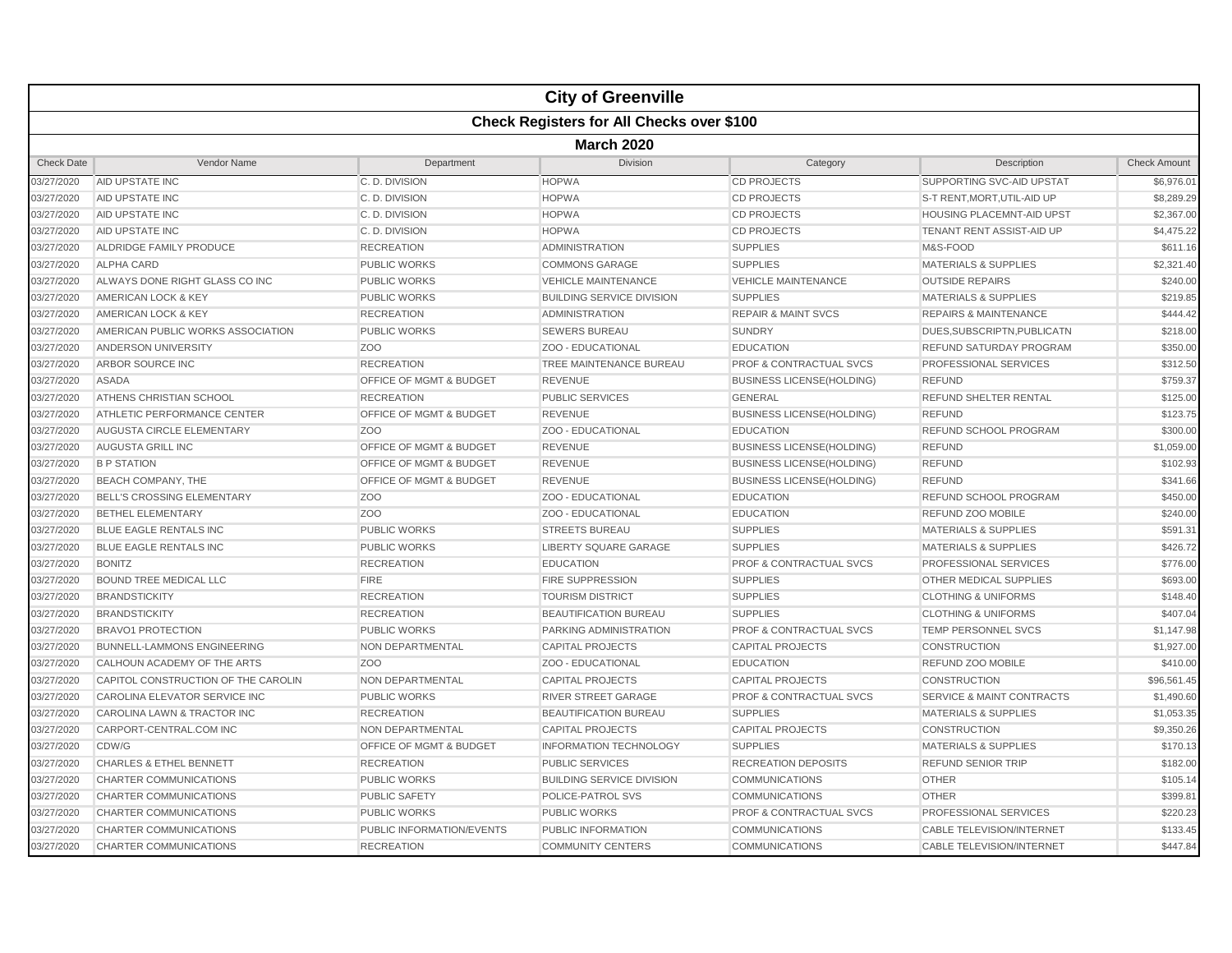|                   |                                                  |                                    | <b>City of Greenville</b>        |                                    |                                  |                     |  |  |  |
|-------------------|--------------------------------------------------|------------------------------------|----------------------------------|------------------------------------|----------------------------------|---------------------|--|--|--|
|                   | <b>Check Registers for All Checks over \$100</b> |                                    |                                  |                                    |                                  |                     |  |  |  |
|                   | <b>March 2020</b>                                |                                    |                                  |                                    |                                  |                     |  |  |  |
| <b>Check Date</b> | Vendor Name                                      | Department                         | <b>Division</b>                  | Category                           | Description                      | <b>Check Amount</b> |  |  |  |
| 03/27/2020        | <b>CHASITY WALKER</b>                            | <b>PUBLIC SAFETY</b>               | POLICE-PATROL SVS                | <b>TRAVEL &amp; TRAINING</b>       | <b>TRAVEL &amp; TRAINING</b>     | \$157.00            |  |  |  |
| 03/27/2020        | <b>CHEMSTATION OF SC</b>                         | <b>PUBLIC WORKS</b>                | <b>VEHICLE MAINTENANCE</b>       | <b>SUPPLIES</b>                    | <b>BUS WASHING SUPPLIES</b>      | \$2,351.44          |  |  |  |
| 03/27/2020        | CHRIST CHURCH EPISCOPAL                          | Z <sub>O</sub> O                   | ZOO - EDUCATIONAL                | <b>EDUCATION</b>                   | REFUND SCHOOL PROGRAM            | \$200.00            |  |  |  |
| 03/27/2020        | <b>CINTAS</b>                                    | <b>RECREATION</b>                  | RIGHTS-OF-WAY                    | <b>SUPPLIES</b>                    | <b>CLOTHING &amp; UNIFORMS</b>   | \$182.32            |  |  |  |
| 03/27/2020        | <b>CINTAS</b>                                    | <b>RECREATION</b>                  | <b>BEAUTIFICATION BUREAU</b>     | <b>SUPPLIES</b>                    | <b>CLOTHING &amp; UNIFORMS</b>   | \$139.92            |  |  |  |
| 03/27/2020        | <b>CITY WELDING SERVICE</b>                      | <b>PUBLIC WORKS</b>                | <b>BROAD STREET GARAGE</b>       | <b>SUPPLIES</b>                    | <b>MATERIALS &amp; SUPPLIES</b>  | \$1,229.50          |  |  |  |
| 03/27/2020        | <b>CITY WELDING SERVICE</b>                      | <b>PUBLIC WORKS</b>                | <b>ONE GARAGE</b>                | <b>SUPPLIES</b>                    | <b>MATERIALS &amp; SUPPLIES</b>  | \$1,145.41          |  |  |  |
| 03/27/2020        | <b>CLASSIC ACE HARDWARE - GREER</b>              | <b>PUBLIC SAFETY</b>               | POLICE-PATROL SVS                | <b>SUPPLIES</b>                    | <b>MATERIALS &amp; SUPPLIES</b>  | \$156.35            |  |  |  |
| 03/27/2020        | <b>CLINE HOSE &amp; HYDRAULICS LLC</b>           | <b>PUBLIC WORKS</b>                | <b>SEWERS BUREAU</b>             | <b>SUPPLIES</b>                    | <b>MATERIALS &amp; SUPPLIES</b>  | \$168.37            |  |  |  |
| 03/27/2020        | <b>COBBLESTONE HOMES</b>                         | <b>OFFICE OF MGMT &amp; BUDGET</b> | <b>REVENUE</b>                   | LIAB-REWA                          | <b>REFUND</b>                    | \$2,500.00          |  |  |  |
| 03/27/2020        | <b>COMEDY ZONE</b>                               | <b>OFFICE OF MGMT &amp; BUDGET</b> | <b>REVENUE</b>                   | <b>BUSINESS LICENSE(HOLDING)</b>   | <b>REFUND</b>                    | \$399.00            |  |  |  |
| 03/27/2020        | <b>COMMERCE CLUB</b>                             | <b>CITY MANAGER</b>                | <b>CITY MANAGER</b>              | <b>SUNDRY</b>                      | <b>MISCELLANEOUS</b>             | \$157.00            |  |  |  |
| 03/27/2020        | COMMERCIAL INDUSTRIAL PLUMBING                   | OFFICE OF MGMT & BUDGET            | <b>REVENUE</b>                   | <b>BUSINESS LICENSE(HOLDING)</b>   | <b>REFUND</b>                    | \$216.00            |  |  |  |
| 03/27/2020        | <b>COMMERCIAL OFFICE INTERIORS</b>               | <b>FIRE</b>                        | <b>FIRE SUPPRESSION</b>          | <b>SUPPLIES</b>                    | <b>MATERIALS &amp; SUPPLIES</b>  | \$14,040.00         |  |  |  |
| 03/27/2020        | COMMUNICATION SERVICE CENTER INC                 | PUBLIC WORKS                       | PARKING ADMINISTRATION           | <b>COMMUNICATIONS</b>              | <b>OTHER</b>                     | \$114.48            |  |  |  |
| 03/27/2020        | <b>COMPASSUS HOSPICE AND PALLIAT</b>             | <b>OFFICE OF MGMT &amp; BUDGET</b> | <b>REVENUE</b>                   | <b>BUSINESS LICENSE(HOLDING)</b>   | <b>REFUND</b>                    | \$180.25            |  |  |  |
| 03/27/2020        | CONCRETE SUPPLY COMPANY LLC                      | <b>PUBLIC WORKS</b>                | <b>STREETS BUREAU</b>            | <b>SUPPLIES</b>                    | <b>MATERIALS &amp; SUPPLIES</b>  | \$933.33            |  |  |  |
| 03/27/2020        | <b>CONTINENTAL ENGINES</b>                       | <b>PUBLIC WORKS</b>                | <b>BUILDING SERVICE DIVISION</b> | <b>REPAIR &amp; MAINT SVCS</b>     | <b>REPAIRS &amp; MAINTENANCE</b> | \$308.54            |  |  |  |
| 03/27/2020        | COOK AND BOARDMAN GROUP LLC                      | <b>PUBLIC WORKS</b>                | <b>RIVERPLACE GARAGE</b>         | <b>REPAIR &amp; MAINT SVCS</b>     | <b>REPAIRS &amp; MAINTENANCE</b> | \$144.01            |  |  |  |
| 03/27/2020        | CORBIN TURF & ORNAMENTAL SUPPLY INC              | <b>RECREATION</b>                  | <b>TOURISM DISTRICT</b>          | <b>SUPPLIES</b>                    | <b>MATERIALS &amp; SUPPLIES</b>  | \$860.19            |  |  |  |
| 03/27/2020        | <b>COVETRUS NORTH AMERICA</b>                    | <b>RECREATION</b>                  | <b>ADMINISTRATION</b>            | <b>SUPPLIES</b>                    | M&S-VETERINARY                   | \$916.74            |  |  |  |
| 03/27/2020        | <b>CRESTVIEW ELEMENTARY</b>                      | Z <sub>OO</sub>                    | ZOO - EDUCATIONAL                | <b>EDUCATION</b>                   | <b>REFUND SCHOOL PROGRAM</b>     | \$225.00            |  |  |  |
| 03/27/2020        | DAKOTA WATCH COMPANY #150                        | OFFICE OF MGMT & BUDGET            | <b>REVENUE</b>                   | <b>BUSINESS LICENSE(HOLDING)</b>   | REFUND                           | \$159.38            |  |  |  |
| 03/27/2020        | <b>DARTDRONES LLC</b>                            | <b>PUBLIC SAFETY</b>               | POLICE-PATROL SVS                | <b>PROF &amp; CONTRACTUAL SVCS</b> | <b>PROFESSIONAL SERVICES</b>     | \$5,140.00          |  |  |  |
| 03/27/2020        | DELAWARE ELEVATOR INC                            | NON DEPARTMENTAL                   | <b>CAPITAL PROJECTS</b>          | <b>CAPITAL PROJECTS</b>            | <b>CONSTRUCTION</b>              | \$59,320.57         |  |  |  |
| 03/27/2020        | <b>DELL MARKETING LP</b>                         | <b>OFFICE OF MGMT &amp; BUDGET</b> | <b>INFORMATION TECHNOLOGY</b>    | <b>MIS PROJECTS</b>                | <b>PCS/UPGRADES</b>              | \$23,023.97         |  |  |  |
| 03/27/2020        | <b>DESIGNLAB INC</b>                             | <b>PUBLIC SAFETY</b>               | <b>POLICE-PATROL SVS</b>         | <b>SUPPLIES</b>                    | <b>CLOTHING &amp; UNIFORMS</b>   | \$1,321.03          |  |  |  |
| 03/27/2020        | <b>DISTRICT WEST LLC</b>                         | OFFICE OF MGMT & BUDGET            | <b>REVENUE</b>                   | <b>BUSINESS LICENSE(HOLDING)</b>   | <b>REFUND</b>                    | \$3,375.13          |  |  |  |
| 03/27/2020        | <b>DISYS SOLUTIONS INC</b>                       | NON DEPARTMENTAL                   | <b>CAPITAL PROJECTS</b>          | <b>CAPITAL PROJECTS</b>            | <b>EQUIPMENT</b>                 | \$260.76            |  |  |  |
| 03/27/2020        | <b>DUKE ENERGY</b>                               | PUBLIC WORKS                       | <b>BUILDING SERVICE DIVISION</b> | UTILITIES                          | <b>ELECTRICITY</b>               | \$4,396.55          |  |  |  |
| 03/27/2020        | <b>DUKE ENERGY</b>                               | <b>PUBLIC WORKS</b>                | <b>FLEET</b>                     | <b>UTILITIES</b>                   | <b>ELECTRICITY</b>               | \$3,124.18          |  |  |  |
| 03/27/2020        | <b>DUKE ENERGY</b>                               | <b>PUBLIC WORKS</b>                | <b>TRAFFIC ENGINEERING</b>       | UTILITIES                          | <b>ELECTRICITY</b>               | \$2,785.05          |  |  |  |
| 03/27/2020        | <b>DUKE ENERGY</b>                               | <b>RECREATION</b>                  | PARKS MAINTENANCE                | <b>UTILITIES</b>                   | <b>ELECTRICITY</b>               | \$3,466.22          |  |  |  |
| 03/27/2020        | <b>E11EVEN LLC</b>                               | <b>RECREATION</b>                  | <b>PUBLIC SERVICES</b>           | <b>SUPPLIES</b>                    | <b>SALE GIFTS</b>                | \$564.30            |  |  |  |
| 03/27/2020        | <b>EARTH PRODUCTS LLC-EASLEY SC</b>              | <b>RECREATION</b>                  | PARKS MAINTENANCE                | <b>SUPPLIES</b>                    | <b>MATERIALS &amp; SUPPLIES</b>  | \$2,385.00          |  |  |  |
| 03/27/2020        | <b>EAS PROFESSIONALS INC</b>                     | <b>NON DEPARTMENTAL</b>            | <b>CAPITAL PROJECTS</b>          | <b>CAPITAL PROJECTS</b>            | <b>EQUIPMENT</b>                 | \$3,724.00          |  |  |  |
| 03/27/2020        | <b>ECHOLS OIL COMPANY INC</b>                    | <b>PUBLIC WORKS</b>                | <b>FLEET</b>                     | <b>VEHICLE MAINTENANCE</b>         | <b>FUEL</b>                      | \$501.67            |  |  |  |
| 03/27/2020        | <b>EDWARDS ROAD WEEKDAY</b>                      | ZO <sub>O</sub>                    | ZOO - EDUCATIONAL                | <b>EDUCATION</b>                   | REFUND ZOO MOBILE                | \$150.00            |  |  |  |
| 03/27/2020        | ELARBEE, THOMPSON, SAPP & WILSON                 | <b>CITY ATTORNEY</b>               | <b>CITY ATTORNEY</b>             | <b>PROF &amp; CONTRACTUAL SVCS</b> | <b>PROFESSIONAL SERVICES</b>     | \$3,381.00          |  |  |  |
| 03/27/2020        | <b>EMEDIA GROUP INC</b>                          | <b>PUBLIC WORKS</b>                | <b>VEHICLE MAINTENANCE</b>       | <b>VEHICLE MAINTENANCE</b>         | <b>OUTSIDE REPAIRS</b>           | \$1,780.00          |  |  |  |
| 03/27/2020        | <b>EMELIE HEGARTY</b>                            | <b>ECONOMIC DEVELOPMENT</b>        | <b>ECONOMIC DEVELOPMENT</b>      | <b>TRAVEL &amp; TRAINING</b>       | <b>TRAVEL &amp; TRAINING</b>     | \$1,111.46          |  |  |  |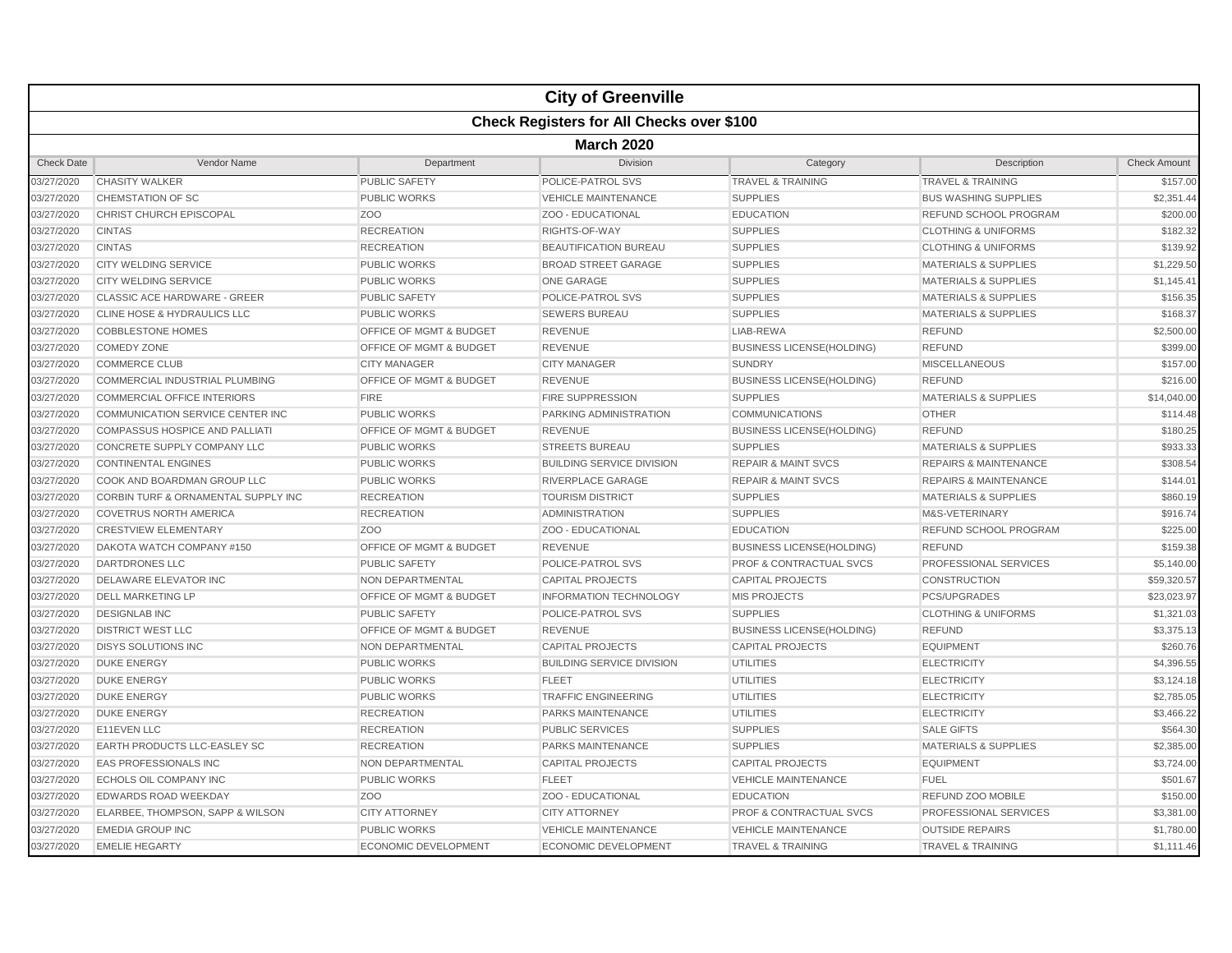|                   |                                          |                                    | <b>City of Greenville</b>                        |                                    |                                  |                     |  |  |  |
|-------------------|------------------------------------------|------------------------------------|--------------------------------------------------|------------------------------------|----------------------------------|---------------------|--|--|--|
|                   |                                          |                                    | <b>Check Registers for All Checks over \$100</b> |                                    |                                  |                     |  |  |  |
|                   | <b>March 2020</b>                        |                                    |                                                  |                                    |                                  |                     |  |  |  |
| <b>Check Date</b> | Vendor Name                              | Department                         | Division                                         | Category                           | Description                      | <b>Check Amount</b> |  |  |  |
| 03/27/2020        | <b>EMERSON ROSE HEART FOUNDATION</b>     | <b>RECREATION</b>                  | PUBLIC SERVICES                                  | <b>GENERAL</b>                     | REFUND SHELTER RENTAL            | \$200.00            |  |  |  |
| 03/27/2020        | <b>EMERYS TREE SERVICE INC</b>           | <b>RECREATION</b>                  | TREE MAINTENANCE BUREAU                          | PROF & CONTRACTUAL SVCS            | PROFESSIONAL SERVICES            | \$3,650.00          |  |  |  |
| 03/27/2020        | <b>EXXON</b>                             | OFFICE OF MGMT & BUDGET            | <b>REVENUE</b>                                   | <b>BUSINESS LICENSE(HOLDING)</b>   | <b>REFUND</b>                    | \$103.37            |  |  |  |
| 03/27/2020        | <b>FAIRWAY FORD INC</b>                  | <b>FIRE</b>                        | FIRE SUPPRESSION                                 | <b>VEHICLE MAINTENANCE</b>         | <b>PARTS</b>                     | \$1,681.92          |  |  |  |
| 03/27/2020        | <b>FAIRWAY FORD INC</b>                  | <b>FIRE</b>                        | <b>FIRE SUPPRESSION</b>                          | <b>VEHICLE MAINTENANCE</b>         | <b>OUTSIDE REPAIRS</b>           | \$1,614.42          |  |  |  |
| 03/27/2020        | <b>FEDERAL EXPRESS CORP</b>              | <b>RECREATION</b>                  | <b>ADMINISTRATION</b>                            | <b>COMMUNICATIONS</b>              | <b>POSTAGE</b>                   | \$434.75            |  |  |  |
| 03/27/2020        | <b>FGP INTERNATIONAL</b>                 | <b>OFFICE OF MGMT &amp; BUDGET</b> | <b>REVENUE</b>                                   | <b>PROF &amp; CONTRACTUAL SVCS</b> | <b>TEMP PERSONNEL SVCS</b>       | \$729.82            |  |  |  |
| 03/27/2020        | <b>FGP INTERNATIONAL</b>                 | PUBLIC INFORMATION/EVENTS          | PUBLIC INFORMATION                               | <b>PROF &amp; CONTRACTUAL SVCS</b> | <b>TEMP PERSONNEL SVCS</b>       | \$501.32            |  |  |  |
| 03/27/2020        | <b>FIREFOLD</b>                          | OFFICE OF MGMT & BUDGET            | <b>INFORMATION TECHNOLOGY</b>                    | <b>SUPPLIES</b>                    | <b>MATERIALS &amp; SUPPLIES</b>  | \$240.72            |  |  |  |
| 03/27/2020        | <b>FORTILINE</b>                         | <b>PUBLIC WORKS</b>                | <b>STORM DRAINS BUREAU</b>                       | <b>SUPPLIES</b>                    | <b>CONSTRUCTION &amp; REPAIR</b> | \$168.75            |  |  |  |
| 03/27/2020        | <b>G C A EDUCATION SERVICES INC</b>      | OFFICE OF MGMT & BUDGET            | <b>REVENUE</b>                                   | <b>BUSINESS LICENSE(HOLDING)</b>   | <b>REFUND</b>                    | \$1,941.10          |  |  |  |
| 03/27/2020        | <b>GARRETT'S DISCOUNT GOLF CARTS LLC</b> | <b>PUBLIC WORKS</b>                | <b>COMMONS GARAGE</b>                            | <b>REPAIR &amp; MAINT SVCS</b>     | <b>REPAIRS &amp; MAINTENANCE</b> | \$742.00            |  |  |  |
| 03/27/2020        | <b>GATEWAY ELEMENTARY</b>                | Z <sub>OO</sub>                    | ZOO - EDUCATIONAL                                | <b>EDUCATION</b>                   | REFUND SCHOOL PROGRAM            | \$300.00            |  |  |  |
| 03/27/2020        | <b>GATEWAY ELEMENTARY</b>                | Z <sub>O</sub> O                   | ZOO - EDUCATIONAL                                | <b>EDUCATION</b>                   | <b>REFUND ZOO MOBILE</b>         | \$245.00            |  |  |  |
| 03/27/2020        | <b>GEORGETTE JOHNSON</b>                 | <b>RECREATION</b>                  | <b>COMMUNITY CENTERS</b>                         | <b>TRAVEL &amp; TRAINING</b>       | <b>LOCAL TRANSPORTATION</b>      | \$148.35            |  |  |  |
| 03/27/2020        | <b>GEORGIA BARK COMPANY</b>              | <b>RECREATION</b>                  | <b>BEAUTIFICATION BUREAU</b>                     | <b>SUPPLIES</b>                    | <b>MATERIALS &amp; SUPPLIES</b>  | \$2,968.00          |  |  |  |
| 03/27/2020        | <b>GILLIG LLC</b>                        | <b>PUBLIC WORKS</b>                | <b>VEHICLE MAINTENANCE</b>                       | <b>VEHICLE MAINTENANCE</b>         | <b>SMALL PARTS</b>               | \$168.52            |  |  |  |
| 03/27/2020        | <b>GOLDEN STRIP CDC</b>                  | Z <sub>O</sub> O                   | ZOO - EDUCATIONAL                                | <b>EDUCATION</b>                   | REFUND SCHOOL PROGRAM            | \$300.00            |  |  |  |
| 03/27/2020        | <b>GOLDTECH INC</b>                      | <b>OFFICE OF MGMT &amp; BUDGET</b> | <b>REVENUE</b>                                   | <b>BUSINESS LICENSE(HOLDING)</b>   | <b>REFUND</b>                    | \$1,755.42          |  |  |  |
| 03/27/2020        | <b>GOODYEAR COMMERCIAL TIRE</b>          | <b>FIRE</b>                        | <b>FIRE SUPPRESSION</b>                          | <b>VEHICLE MAINTENANCE</b>         | <b>PARTS</b>                     | \$806.65            |  |  |  |
| 03/27/2020        | GRAINGER 803858935                       | <b>FIRE</b>                        | <b>FIRE SUPPRESSION</b>                          | <b>VEHICLE MAINTENANCE</b>         | <b>PARTS</b>                     | \$131.63            |  |  |  |
| 03/27/2020        | <b>GREENVILLE CONVENTION CENTER</b>      | NON DEPARTMENTAL                   | <b>NON DEPARTMENTAL</b>                          | <b>CAPITAL PROJECTS</b>            | <b>CONSTRUCTION</b>              | \$74,013.41         |  |  |  |
| 03/27/2020        | <b>GREENVILLE COUNTY</b>                 | MUNICIPAL COURT                    | <b>MUNICIPAL COURT</b>                           | <b>PROF &amp; CONTRACTUAL SVCS</b> | PROFESSIONAL SERVICES            | \$20,660.55         |  |  |  |
| 03/27/2020        | <b>GREENVILLE COUNTY</b>                 | <b>PUBLIC SAFETY</b>               | POLICE-PATROL SVS                                | PROF & CONTRACTUAL SVCS            | PROFESSIONAL SERVICES            | \$8,405.60          |  |  |  |
| 03/27/2020        | <b>GREENVILLE GLIDES</b>                 | OFFICE OF MGMT & BUDGET            | <b>REVENUE</b>                                   | <b>BUSINESS LICENSE(HOLDING)</b>   | <b>REFUND</b>                    | \$201.91            |  |  |  |
| 03/27/2020        | <b>GREENVILLE NEWS</b>                   | OFFICE OF MGMT & BUDGET            | <b>PURCHASING</b>                                | PROF & CONTRACTUAL SVCS            | ADVERTISING EXPENSE              | \$158.40            |  |  |  |
| 03/27/2020        | <b>GREENVILLE NEWS</b>                   | <b>ECONOMIC DEVELOPMENT</b>        | PLANNING AND ZONING                              | <b>SUNDRY</b>                      | <b>MISCELLANEOUS</b>             | \$217.90            |  |  |  |
| 03/27/2020        | GREENVILLE OFFICE SUPPLY CO INC          | MUNICIPAL COURT                    | <b>MUNICIPAL COURT</b>                           | <b>SUPPLIES</b>                    | <b>MATERIALS &amp; SUPPLIES</b>  | \$308.36            |  |  |  |
| 03/27/2020        | GREENVILLE OFFICE SUPPLY CO INC          | OFFICE OF MGMT & BUDGET            | <b>REVENUE</b>                                   | <b>SUPPLIES</b>                    | OFFICE SUPPLIES&MATERIALS        | \$715.75            |  |  |  |
| 03/27/2020        | <b>GREENVILLE SCALE CO INC</b>           | <b>RECREATION</b>                  | <b>ADMINISTRATION</b>                            | <b>SUPPLIES</b>                    | M&S-CURATORIAL                   | \$160.86            |  |  |  |
| 03/27/2020        | <b>GREENVILLE WATER</b>                  | <b>PUBLIC WORKS</b>                | <b>BUILDING SERVICE DIVISION</b>                 | <b>UTILITIES</b>                   | <b>OTHER</b>                     | \$425.52            |  |  |  |
| 03/27/2020        | <b>GREENVILLE WATER</b>                  | <b>PUBLIC WORKS</b>                | <b>FLEET</b>                                     | <b>UTILITIES</b>                   | <b>OTHER</b>                     | \$879.81            |  |  |  |
| 03/27/2020        | <b>GREENVILLE ZOO PETTY CASH</b>         | <b>RECREATION</b>                  | <b>ADMINISTRATION</b>                            | <b>SUPPLIES</b>                    | M&S-FOOD                         | \$201.26            |  |  |  |
| 03/27/2020        | <b>HARRISON'S WORKWEAR</b>               | <b>RECREATION</b>                  | <b>BEAUTIFICATION BUREAU</b>                     | <b>SUPPLIES</b>                    | <b>CLOTHING &amp; UNIFORMS</b>   | \$115.00            |  |  |  |
| 03/27/2020        | <b>HAT TRICK FARM</b>                    | <b>RECREATION</b>                  | <b>ADMINISTRATION</b>                            | <b>SUPPLIES</b>                    | M&S-FOOD                         | \$403.00            |  |  |  |
| 03/27/2020        | HAYNSWORTH SINKLER BOYD PA               | <b>CITY ATTORNEY</b>               | <b>CITY ATTORNEY</b>                             | <b>PROF &amp; CONTRACTUAL SVCS</b> | PROFESSIONAL SERVICES            | \$660.00            |  |  |  |
| 03/27/2020        | HILL'S PET NUTRITION SALES INC           | <b>RECREATION</b>                  | <b>ADMINISTRATION</b>                            | <b>SUPPLIES</b>                    | M&S-FOOD                         | \$204.14            |  |  |  |
| 03/27/2020        | HOLLAND, MORGAN                          | OFFICE OF MGMT & BUDGET            | <b>REVENUE</b>                                   | <b>BUSINESS LICENSE(HOLDING)</b>   | <b>REFUND</b>                    | \$129.90            |  |  |  |
| 03/27/2020        | HOME DEPOT CREDIT SERVICE 0978           | <b>PUBLIC WORKS</b>                | <b>NON VEHICLE MAINTENANCE</b>                   | <b>SUPPLIES</b>                    | <b>MATERIALS &amp; SUPPLIES</b>  | \$185.36            |  |  |  |
| 03/27/2020        | HOME DEPOT CREDIT SERVICE 4123           | <b>PUBLIC WORKS</b>                | <b>TRAFFIC ENGINEERING</b>                       | <b>SUPPLIES</b>                    | M&S-SIGNALS                      | \$224.47            |  |  |  |
| 03/27/2020        | HOME DEPOT CREDIT SERVICE 5906           | <b>PUBLIC WORKS</b>                | <b>BUILDING SERVICE DIVISION</b>                 | <b>SUPPLIES</b>                    | <b>MATERIALS &amp; SUPPLIES</b>  | \$455.89            |  |  |  |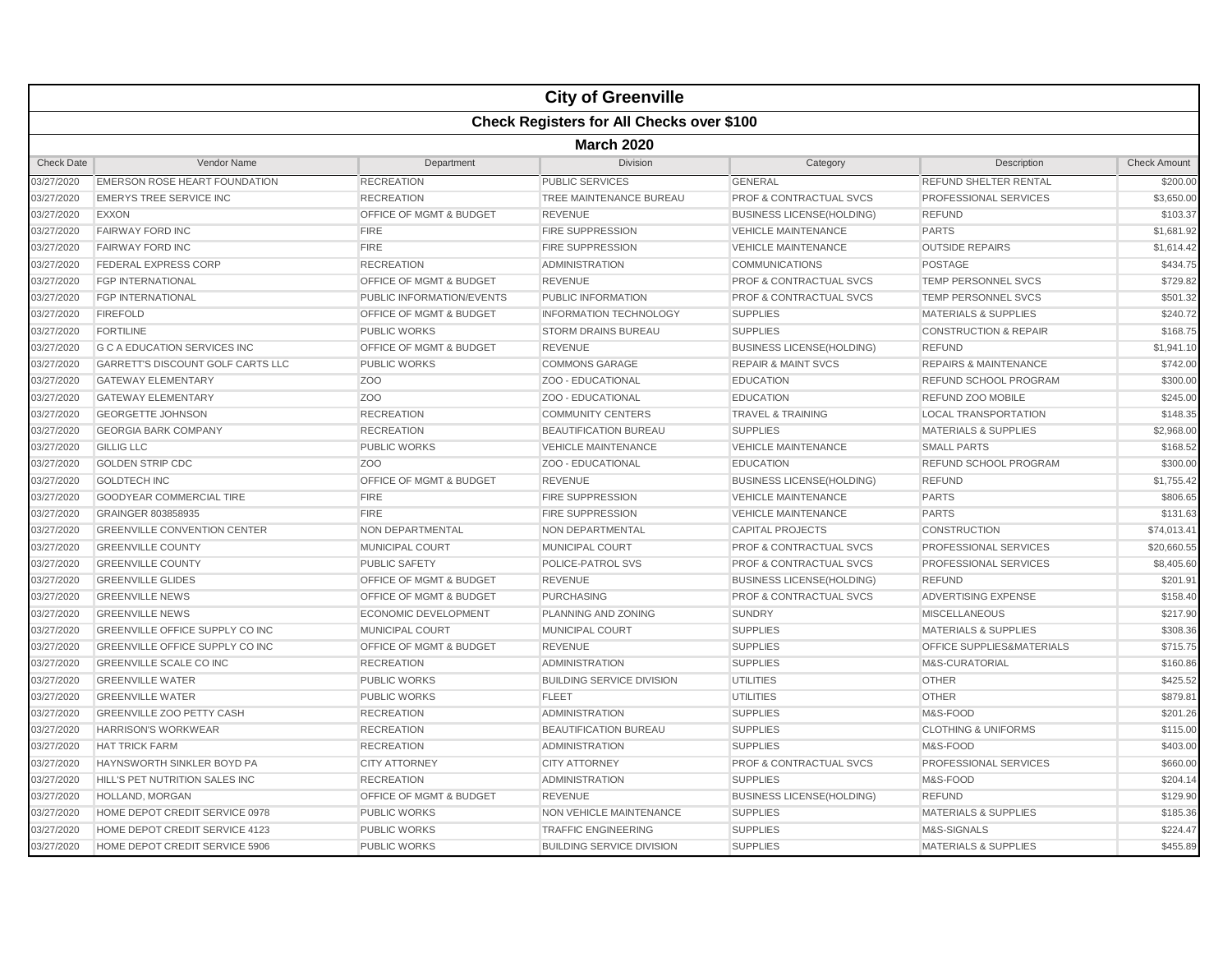|                   |                                                  |                                    | <b>City of Greenville</b>        |                                    |                                 |                     |  |  |  |
|-------------------|--------------------------------------------------|------------------------------------|----------------------------------|------------------------------------|---------------------------------|---------------------|--|--|--|
|                   | <b>Check Registers for All Checks over \$100</b> |                                    |                                  |                                    |                                 |                     |  |  |  |
|                   | <b>March 2020</b>                                |                                    |                                  |                                    |                                 |                     |  |  |  |
| <b>Check Date</b> | Vendor Name                                      | Department                         | <b>Division</b>                  | Category                           | Description                     | <b>Check Amount</b> |  |  |  |
| 03/27/2020        | HOME DEPOT CREDIT SERVICE 5914                   | <b>NON DEPARTMENTAL</b>            | <b>CAPITAL PROJECTS</b>          | <b>CAPITAL PROJECTS</b>            | <b>EQUIPMENT</b>                | \$3,136.89          |  |  |  |
| 03/27/2020        | HOME DEPOT CREDIT SERVICE 5914                   | <b>RECREATION</b>                  | <b>ADMINISTRATION</b>            | <b>SUPPLIES</b>                    | <b>M&amp;S-CURATORIAL</b>       | \$141.43            |  |  |  |
| 03/27/2020        | HOME DEPOT CREDIT SERVICE 5914                   | <b>RECREATION</b>                  | <b>ADMINISTRATION</b>            | <b>SUPPLIES</b>                    | M&S-MAINTENANCE                 | \$623.43            |  |  |  |
| 03/27/2020        | HOME DEPOT CREDIT SERVICE 5914                   | <b>RECREATION</b>                  | <b>PUBLIC SERVICES</b>           | <b>SUPPLIES</b>                    | <b>SPECIAL EVENTS</b>           | \$381.07            |  |  |  |
| 03/27/2020        | HOME DEPOT PRO                                   | <b>PUBLIC WORKS</b>                | <b>NON VEHICLE MAINTENANCE</b>   | <b>SUPPLIES</b>                    | <b>JANITORIAL SUPPLIES</b>      | \$201.48            |  |  |  |
| 03/27/2020        | <b>HOME DEPOT PRO</b>                            | <b>RECREATION</b>                  | <b>PARKS AND RECREATION</b>      | <b>SUPPLIES</b>                    | <b>MATERIALS &amp; SUPPLIES</b> | \$1,948.03          |  |  |  |
| 03/27/2020        | HOSPICE CARE OF SOUTH CAROLINA                   | <b>OFFICE OF MGMT &amp; BUDGET</b> | <b>REVENUE</b>                   | <b>BUSINESS LICENSE(HOLDING)</b>   | <b>REFUND</b>                   | \$5,730.00          |  |  |  |
| 03/27/2020        | HUNT MEADOWS ELEMENTARY                          | Z <sub>OO</sub>                    | ZOO - EDUCATIONAL                | <b>EDUCATION</b>                   | REFUND SCHOOL PROGRAM           | \$150.00            |  |  |  |
| 03/27/2020        | <b>IBIZA NIGHTLIFE</b>                           | <b>OFFICE OF MGMT &amp; BUDGET</b> | <b>REVENUE</b>                   | <b>BUSINESS LICENSE(HOLDING)</b>   | <b>REFUND</b>                   | \$417.25            |  |  |  |
| 03/27/2020        | <b>IN2VATE LLC</b>                               | <b>HUMAN RESOURCES</b>             | <b>HUMAN RESOURCES</b>           | <b>PROF &amp; CONTRACTUAL SVCS</b> | PROFESSIONAL SERVICES           | \$2,838.00          |  |  |  |
| 03/27/2020        | INDUSTRIAL POWER CORPORATION                     | <b>CITY MANAGER</b>                | UTILITY UNDERGROUNDING FU        | <b>SUNDRY</b>                      | UNDERGROUNDING COMMERCIAL       | \$6,300.00          |  |  |  |
| 03/27/2020        | <b>ISGETT DISTRIBUTORS, INC.</b>                 | <b>FIRE</b>                        | <b>FIRE SUPPRESSION</b>          | <b>VEHICLE MAINTENANCE</b>         | <b>PARTS</b>                    | \$583.89            |  |  |  |
| 03/27/2020        | <b>IVEY COMMUNICATIONS INC</b>                   | <b>PUBLIC WORKS</b>                | RIVERPLACE GARAGE                | <b>SUPPLIES</b>                    | <b>MATERIALS &amp; SUPPLIES</b> | \$1,733.26          |  |  |  |
| 03/27/2020        | <b>IVEY COMMUNICATIONS INC</b>                   | <b>PUBLIC SAFETY</b>               | POLICE-PATROL SVS                | <b>SUPPLIES</b>                    | <b>MATERIALS &amp; SUPPLIES</b> | \$862.00            |  |  |  |
| 03/27/2020        | JOHNSTONE SUPPLY OF GREENVILLE                   | <b>PUBLIC WORKS</b>                | <b>BUILDING SERVICE DIVISION</b> | <b>SUPPLIES</b>                    | <b>MATERIALS &amp; SUPPLIES</b> | \$369.94            |  |  |  |
| 03/27/2020        | KALEIDOSCOPE ADVENTURES                          | Z <sub>O</sub> O                   | ZOO - EDUCATIONAL                | GATES/CONCESSION                   | <b>REFUND PROGRAM</b>           | \$327.86            |  |  |  |
| 03/27/2020        | <b>KAYLEIGH SULLIVAN</b>                         | <b>PUBLIC WORKS</b>                | <b>ADMINISTRATION</b>            | <b>TRAVEL &amp; TRAINING</b>       | <b>TRAVEL &amp; TRAINING</b>    | \$125.00            |  |  |  |
| 03/27/2020        | <b>LAMAR ADVERTISING</b>                         | <b>RECREATION</b>                  | <b>PUBLIC SERVICES</b>           | <b>SUPPLIES</b>                    | SUPPLIES PROMOTIONS             | \$3,150.00          |  |  |  |
| 03/27/2020        | <b>LANDS END BUSINESS OUTFITTERS</b>             | <b>RECREATION</b>                  | <b>ADMINISTRATION</b>            | <b>SUPPLIES</b>                    | <b>CLOTHING &amp; UNIFORMS</b>  | \$198.70            |  |  |  |
| 03/27/2020        | <b>LERCH BATES INC</b>                           | NON DEPARTMENTAL                   | NON DEPARTMENTAL                 | <b>CAPITAL PROJECTS</b>            | <b>CONSTRUCTION</b>             | \$4,060.77          |  |  |  |
| 03/27/2020        | LES MISERABLES NATIONAL TOUR                     | <b>PUBLIC WORKS</b>                | <b>PARKING LOTS</b>              | <b>PARKING DEPOSITS</b>            | REFUND PKG DEP-RIVER ST GARAGE  | \$325.00            |  |  |  |
| 03/27/2020        | LEVEL 3 COMMUNICATIONS LLC                       | OFFICE OF MGMT & BUDGET            | <b>INFORMATION TECHNOLOGY</b>    | <b>COMMUNICATIONS</b>              | TELECOMMUNICATIONS/WIRELE       | \$1,181.11          |  |  |  |
| 03/27/2020        | LUMINATOR MASS TRANSIT LLC                       | <b>PUBLIC WORKS</b>                | <b>VEHICLE MAINTENANCE</b>       | <b>VEHICLE MAINTENANCE</b>         | <b>PARTS</b>                    | \$1,439.81          |  |  |  |
| 03/27/2020        | <b>LUXURY OF GREENVILLE</b>                      | <b>OFFICE OF MGMT &amp; BUDGET</b> | <b>REVENUE</b>                   | <b>BUSINESS LICENSE(HOLDING)</b>   | <b>REFUND</b>                   | \$328.66            |  |  |  |
| 03/27/2020        | MAIN AND STONE LLC                               | OFFICE OF MGMT & BUDGET            | <b>REVENUE</b>                   | <b>BUSINESS LICENSE(HOLDING)</b>   | <b>REFUND</b>                   | \$175.00            |  |  |  |
| 03/27/2020        | MAPLE STREET BISCUIT COMPANY                     | <b>OFFICE OF MGMT &amp; BUDGET</b> | <b>REVENUE</b>                   | <b>BUSINESS LICENSE(HOLDING)</b>   | <b>REFUND</b>                   | \$1,532.91          |  |  |  |
| 03/27/2020        | <b>MARATHON STAFFING INC</b>                     | <b>PUBLIC WORKS</b>                | <b>STORM DRAINS BUREAU</b>       | <b>PROF &amp; CONTRACTUAL SVCS</b> | <b>TEMP PERSONNEL SVCS</b>      | \$776.00            |  |  |  |
| 03/27/2020        | <b>MARATHON STAFFING INC</b>                     | <b>PUBLIC SAFETY</b>               | POLICE-DISPATCH BUREAU           | PROF & CONTRACTUAL SVCS            | TEMP PERSONNEL SVCS             | \$3,798.79          |  |  |  |
| 03/27/2020        | MCGAHA, JENNIFER                                 | OFFICE OF MGMT & BUDGET            | <b>REVENUE</b>                   | <b>BUSINESS LICENSE(HOLDING)</b>   | <b>REFUND</b>                   | \$130.10            |  |  |  |
| 03/27/2020        | <b>MIKE JANK</b>                                 | OFFICE OF MGMT & BUDGET            | <b>RISK MANAGEMENT</b>           | <b>TRAVEL &amp; TRAINING</b>       | <b>TRAVEL &amp; TRAINING</b>    | \$791.53            |  |  |  |
| 03/27/2020        | MIKE'S BODY SHOP & TOWING INC                    | <b>PUBLIC WORKS</b>                | <b>VEHICLE MAINTENANCE</b>       | <b>VEHICLE MAINTENANCE</b>         | <b>OUTSIDE REPAIRS</b>          | \$450.00            |  |  |  |
| 03/27/2020        | MIKE'S BODY SHOP & TOWING INC                    | <b>PUBLIC WORKS</b>                | <b>FLEET</b>                     | <b>VEHICLE MAINTENANCE</b>         | <b>OUTSIDE REPAIRS</b>          | \$125.00            |  |  |  |
| 03/27/2020        | MITCHELL ROAD ELEMENTARY                         | Z <sub>O</sub> O                   | ZOO - EDUCATIONAL                | <b>EDUCATION</b>                   | REFUND SCHOOL PROGRAM           | \$300.00            |  |  |  |
| 03/27/2020        | <b>MKSK</b>                                      | NON DEPARTMENTAL                   | <b>CAPITAL PROJECTS</b>          | <b>CAPITAL PROJECTS</b>            | PLANNING/DESIGN                 | \$25.321.01         |  |  |  |
| 03/27/2020        | MOBILE COMMUNICATIONS AMERICA INC                | <b>PUBLIC WORKS</b>                | <b>BUILDING SERVICE DIVISION</b> | <b>COMMUNICATIONS</b>              | <b>OTHER</b>                    | \$152.64            |  |  |  |
| 03/27/2020        | MORRIS BUSINESS SOLUTIONS                        | NON DEPARTMENTAL                   | <b>CAPITAL PROJECTS</b>          | <b>CAPITAL PROJECTS</b>            | <b>EQUIPMENT</b>                | \$36,109.13         |  |  |  |
| 03/27/2020        | MOUNTAIN VIEW ELEMENTARY                         | Z <sub>O</sub> O                   | ZOO - EDUCATIONAL                | <b>EDUCATION</b>                   | REFUND SCHOOL PROGRAM           | \$150.00            |  |  |  |
| 03/27/2020        | <b>NAPA AUTO PARTS</b>                           | <b>PUBLIC WORKS</b>                | <b>VEHICLE MAINTENANCE</b>       | <b>SUPPLIES</b>                    | <b>BUS WASHING SUPPLIES</b>     | \$152.10            |  |  |  |
| 03/27/2020        | <b>NAPA AUTO PARTS</b>                           | <b>FIRE</b>                        | <b>FIRE SUPPRESSION</b>          | <b>VEHICLE MAINTENANCE</b>         | <b>PARTS</b>                    | \$1,347.21          |  |  |  |
| 03/27/2020        | NAPA AUTO PARTS                                  | <b>FIRE</b>                        | <b>FIRE SUPPRESSION</b>          | <b>SUPPLIES</b>                    | <b>MATERIALS &amp; SUPPLIES</b> | \$604.11            |  |  |  |
| 03/27/2020        | <b>NGLIC</b>                                     | <b>HUMAN RESOURCES</b>             | <b>HEALTH CARE</b>               | <b>OTHER INSURANCE</b>             | <b>VISION - SUPERIOR</b>        | \$9,666.52          |  |  |  |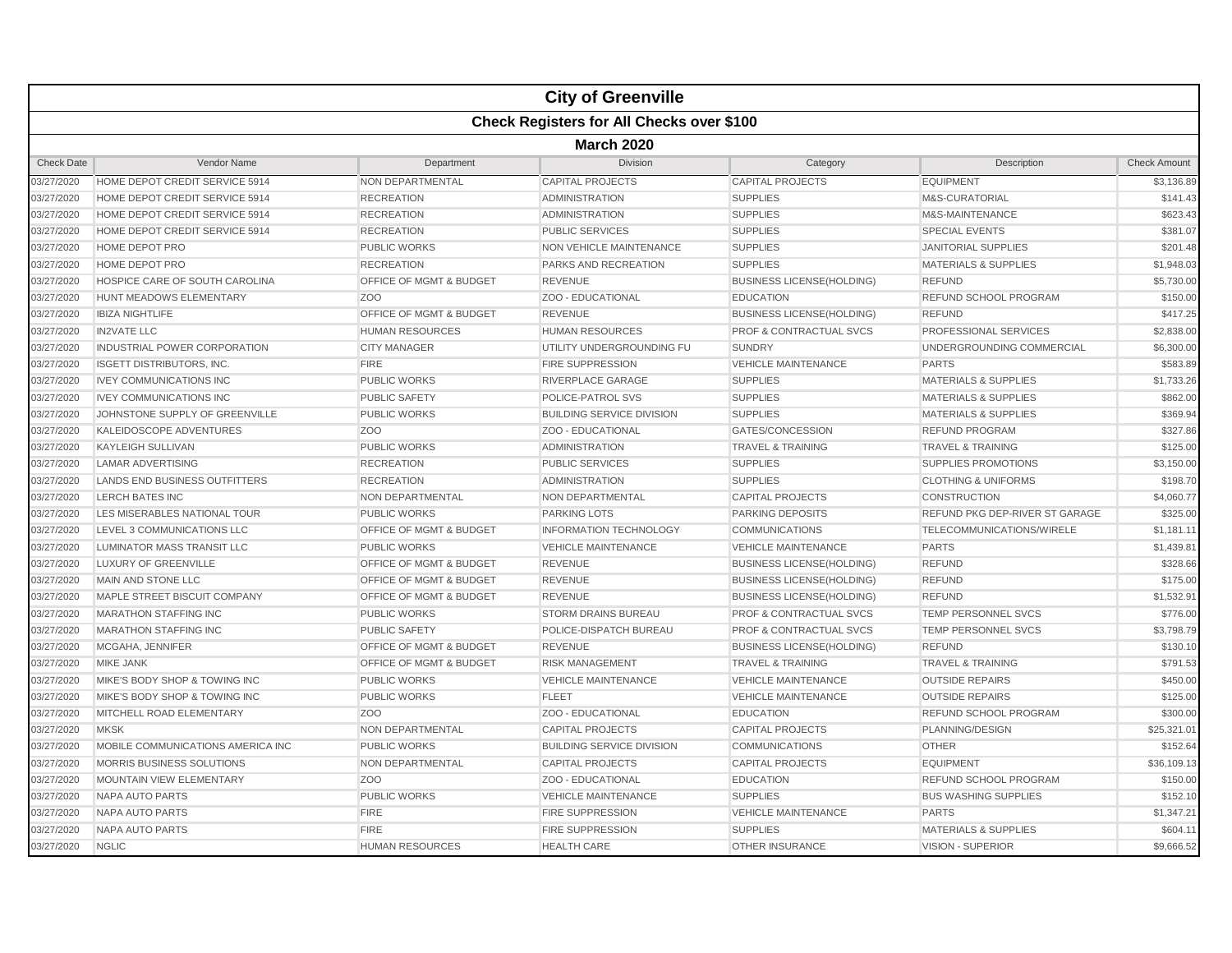|                   | <b>City of Greenville</b>                        |                                    |                                  |                                    |                                      |                     |  |  |
|-------------------|--------------------------------------------------|------------------------------------|----------------------------------|------------------------------------|--------------------------------------|---------------------|--|--|
|                   | <b>Check Registers for All Checks over \$100</b> |                                    |                                  |                                    |                                      |                     |  |  |
|                   | <b>March 2020</b>                                |                                    |                                  |                                    |                                      |                     |  |  |
| <b>Check Date</b> | <b>Vendor Name</b>                               | Department                         | Division                         | Category                           | Description                          | <b>Check Amount</b> |  |  |
| 03/27/2020        | NOON AND HAMMETT LLC                             | <b>OFFICE OF MGMT &amp; BUDGET</b> | <b>REVENUE</b>                   | <b>BUSINESS LICENSE(HOLDING)</b>   | <b>REFUND</b>                        | \$836.00            |  |  |
| 03/27/2020        | NORTH MAIN DENTAL LLC                            | <b>OFFICE OF MGMT &amp; BUDGET</b> | <b>REVENUE</b>                   | <b>BUSINESS LICENSE(HOLDING)</b>   | <b>REFUND</b>                        | \$152.00            |  |  |
| 03/27/2020        | OFFICE DEPOT BSD                                 | <b>PUBLIC SAFETY</b>               | POLICE-PATROL SVS                | <b>SUPPLIES</b>                    | <b>MATERIALS &amp; SUPPLIES</b>      | \$222.20            |  |  |
| 03/27/2020        | PALMETTO BUS SALES LLC                           | <b>PUBLIC WORKS</b>                | <b>VEHICLE MAINTENANCE</b>       | <b>VEHICLE MAINTENANCE</b>         | <b>PARTS</b>                         | \$535.77            |  |  |
| 03/27/2020        | PALMETTO EQUIPMENT SALES INC                     | <b>PUBLIC WORKS</b>                | <b>CBD TIF CREW</b>              | <b>SUPPLIES</b>                    | <b>MATERIALS &amp; SUPPLIES</b>      | \$2,438.74          |  |  |
| 03/27/2020        | PANAGAKOS ASPHALT PAVING INC                     | <b>PUBLIC WORKS</b>                | <b>STREETS BUREAU</b>            | <b>SUPPLIES</b>                    | <b>MATERIALS &amp; SUPPLIES</b>      | \$169.60            |  |  |
| 03/27/2020        | <b>PARKWAY PRODUCTS LLC</b>                      | <b>OFFICE OF MGMT &amp; BUDGET</b> | <b>REVENUE</b>                   | <b>BUSINESS LICENSE(HOLDING)</b>   | <b>REFUND</b>                        | \$1,111.75          |  |  |
| 03/27/2020        | PETERBILT STORE OF GREENVILLE, THE               | <b>PUBLIC WORKS</b>                | <b>VEHICLE MAINTENANCE</b>       | <b>VEHICLE MAINTENANCE</b>         | <b>SMALL PARTS</b>                   | \$116.80            |  |  |
| 03/27/2020        | PETERBILT STORE OF GREENVILLE. THE               | <b>PUBLIC WORKS</b>                | <b>VEHICLE MAINTENANCE</b>       | <b>VEHICLE MAINTENANCE</b>         | <b>PARTS</b>                         | \$2,670.52          |  |  |
| 03/27/2020        | PIEDMONT NATURAL GAS CO INC                      | <b>FIRE</b>                        | <b>FIRE SERVICES</b>             | <b>UTILITIES</b>                   | GAS                                  | \$726.17            |  |  |
| 03/27/2020        | PIEDMONT NATURAL GAS CO INC                      | <b>PUBLIC WORKS</b>                | <b>FLEET</b>                     | <b>UTILITIES</b>                   | GAS                                  | \$1,281.33          |  |  |
| 03/27/2020        | PIEDMONT NATURAL GAS CO INC                      | <b>PUBLIC WORKS</b>                | <b>BUILDING SERVICE DIVISION</b> | <b>UTILITIES</b>                   | GAS                                  | \$1,146.47          |  |  |
| 03/27/2020        | PIEDMONT NATURAL GAS CO INC                      | <b>PUBLIC SAFETY</b>               | <b>POLICE-PATROL SVS</b>         | <b>UTILITIES</b>                   | GAS                                  | \$163.97            |  |  |
| 03/27/2020        | PIEDMONT NATURAL GAS CO INC                      | <b>RECREATION</b>                  | <b>PARKS MAINTENANCE</b>         | <b>UTILITIES</b>                   | GAS                                  | \$773.21            |  |  |
| 03/27/2020        | PIEDMONT NATURAL GAS CO INC                      | <b>PUBLIC WORKS</b>                | <b>TRAFFIC ENGINEERING</b>       | <b>UTILITIES</b>                   | GAS                                  | \$393.90            |  |  |
| 03/27/2020        | PIER 1 IMPORTS #1664                             | OFFICE OF MGMT & BUDGET            | <b>REVENUE</b>                   | <b>BUSINESS LIC &amp; PERMITS</b>  | <b>REFUND</b>                        | \$294.98            |  |  |
| 03/27/2020        | <b>PLAIN ELEMENTARY</b>                          | Z <sub>OO</sub>                    | ZOO - EDUCATIONAL                | <b>EDUCATION</b>                   | REFUND SCHOOL PROGRAM                | \$525.00            |  |  |
| 03/27/2020        | POMEROY IT SOLUTIONS SALES COM                   | OFFICE OF MGMT & BUDGET            | <b>REVENUE</b>                   | <b>BUSINESS LICENSE(HOLDING)</b>   | <b>REFUND</b>                        | \$10,397.43         |  |  |
| 03/27/2020        | PRESORT PLUS INC                                 | OFFICE OF MGMT & BUDGET            | <b>PURCHASING</b>                | <b>COMMUNICATIONS</b>              | <b>POSTAGE</b>                       | \$5,161.18          |  |  |
| 03/27/2020        | PRISMA HEALTH SIMULATION CENTER                  | <b>FIRE</b>                        | <b>FIRE SUPPRESSION</b>          | <b>SUPPLIES</b>                    | <b>MATERIALS &amp; SUPPLIES</b>      | \$110.00            |  |  |
| 03/27/2020        | PYE BARKER FIRE & SAFETY LLC                     | <b>PUBLIC WORKS</b>                | <b>VEHICLE MAINTENANCE</b>       | <b>VEHICLE MAINTENANCE</b>         | <b>PARTS</b>                         | \$1,950.00          |  |  |
| 03/27/2020        | RANDALL & CAROLYN BOOKER                         | <b>RECREATION</b>                  | <b>PUBLIC SERVICES</b>           | <b>RECREATION DEPOSITS</b>         | <b>REFUND SENIOR TRIP</b>            | \$182.00            |  |  |
| 03/27/2020        | <b>RED WING SHOE STORE</b>                       | OFFICE OF MGMT & BUDGET            | <b>REVENUE</b>                   | <b>BUSINESS LICENSE(HOLDING)</b>   | <b>REFUND</b>                        | \$202.34            |  |  |
| 03/27/2020        | <b>REIDVILLE ELEMENTARY</b>                      | Z <sub>O</sub> O                   | ZOO - EDUCATIONAL                | <b>EDUCATION</b>                   | <b>REFUND SCHOOL PROGRAM</b>         | \$225.00            |  |  |
| 03/27/2020        | RICHLAND CREEK ANIMAL HOSPITAL                   | OFFICE OF MGMT & BUDGET            | <b>REVENUE</b>                   | <b>BUSINESS LICENSE(HOLDING)</b>   | <b>REFUND</b>                        | \$159.33            |  |  |
| 03/27/2020        | RIVERPLACE DEVELOPMENT II LLC                    | <b>PUBLIC WORKS</b>                | RIVERPLACE GARAGE                | <b>UTILITIES</b>                   | <b>ELECTRICITY</b>                   | \$238.33            |  |  |
| 03/27/2020        | <b>ROUSH INDUSTRIES INC</b>                      | <b>OFFICE OF MGMT &amp; BUDGET</b> | <b>REVENUE</b>                   | <b>BUSINESS LICENSE(HOLDING)</b>   | <b>REFUND</b>                        | \$255.00            |  |  |
| 03/27/2020        | RUDOLPH GORDON ELEMENTARY                        | Z <sub>O</sub> O                   | ZOO - EDUCATIONAL                | <b>EDUCATION</b>                   | <b>REFUND SCHOOL PROGRAM</b>         | \$450.00            |  |  |
| 03/27/2020        | S & S WORLDWIDE                                  | <b>RECREATION</b>                  | <b>COMMUNITY CENTERS</b>         | <b>SUPPLIES</b>                    | <b>SUPPLIES COMMUNITY CENTER</b>     | \$359.57            |  |  |
| 03/27/2020        | <b>SABAL HOMES</b>                               | OFFICE OF MGMT & BUDGET            | <b>REVENUE</b>                   | <b>BUSINESS LICENSE(HOLDING)</b>   | <b>REFUND</b>                        | \$108.00            |  |  |
| 03/27/2020        | <b>SAFE INDUSTRIES</b>                           | <b>FIRE</b>                        | <b>FIRE SUPPRESSION</b>          | <b>VEHICLE MAINTENANCE</b>         | <b>PARTS</b>                         | \$956.12            |  |  |
| 03/27/2020        | <b>SAFE INDUSTRIES</b>                           | <b>FIRE</b>                        | <b>FIRE SUPPRESSION</b>          | <b>SUPPLIES</b>                    | <b>MATERIALS &amp; SUPPLIES</b>      | \$217.25            |  |  |
| 03/27/2020        | SAFETY PRODUCTS INC                              | <b>PUBLIC WORKS</b>                | <b>MAINTENANCE</b>               | <b>SUPPLIES</b>                    | <b>MATERIALS &amp; SUPPLIES</b>      | \$288.21            |  |  |
| 03/27/2020        | <b>SAFETY PRODUCTS INC</b>                       | <b>PUBLIC WORKS</b>                | <b>CHURCH STREET GARAGE</b>      | <b>REPAIR &amp; MAINT SVCS</b>     | <b>REPAIRS &amp; MAINTENANCE</b>     | \$285.56            |  |  |
| 03/27/2020        | SARAH COLLINS ELEMENTARY                         | Z <sub>O</sub> O                   | ZOO - EDUCATIONAL                | <b>EDUCATION</b>                   | REFUND SCHOOL PROGRAM                | \$450.00            |  |  |
| 03/27/2020        | <b>SEJ SERVICES LLC</b>                          | <b>FIRE</b>                        | <b>FIRE SERVICES</b>             | <b>PROF &amp; CONTRACTUAL SVCS</b> | <b>SERVICE &amp; MAINT CONTRACTS</b> | \$300.00            |  |  |
| 03/27/2020        | <b>SIX MILE ELEMENTARY</b>                       | Z <sub>O</sub> O                   | ZOO - EDUCATIONAL                | <b>EDUCATION</b>                   | REFUND SCHOOL PROGRAM                | \$150.00            |  |  |
| 03/27/2020        | SLATER-MARIETTA ELEMENTARY                       | Z <sub>O</sub> O                   | ZOO - EDUCATIONAL                | <b>EDUCATION</b>                   | REFUND SCHOOL PROGRAM                | \$150.00            |  |  |
| 03/27/2020        | <b>SMG</b>                                       | NON DEPARTMENTAL                   | NON DEPARTMENTAL                 | <b>PROF &amp; CONTRACTUAL SVCS</b> | <b>MANAGEMENT FEES</b>               | \$13,707.00         |  |  |
| 03/27/2020        | <b>SNAP ON INDUSTRIAL</b>                        | <b>FIRE</b>                        | <b>FIRE SERVICES</b>             | <b>SUPPLIES</b>                    | <b>MATERIALS &amp; SUPPLIES</b>      | \$295.13            |  |  |
| 03/27/2020        | SNIDER FLEET SOLUTIONS                           | <b>PUBLIC WORKS</b>                | <b>FLEET</b>                     | <b>VEHICLE MAINTENANCE</b>         | <b>OUTSIDE REPAIRS</b>               | \$308.09            |  |  |